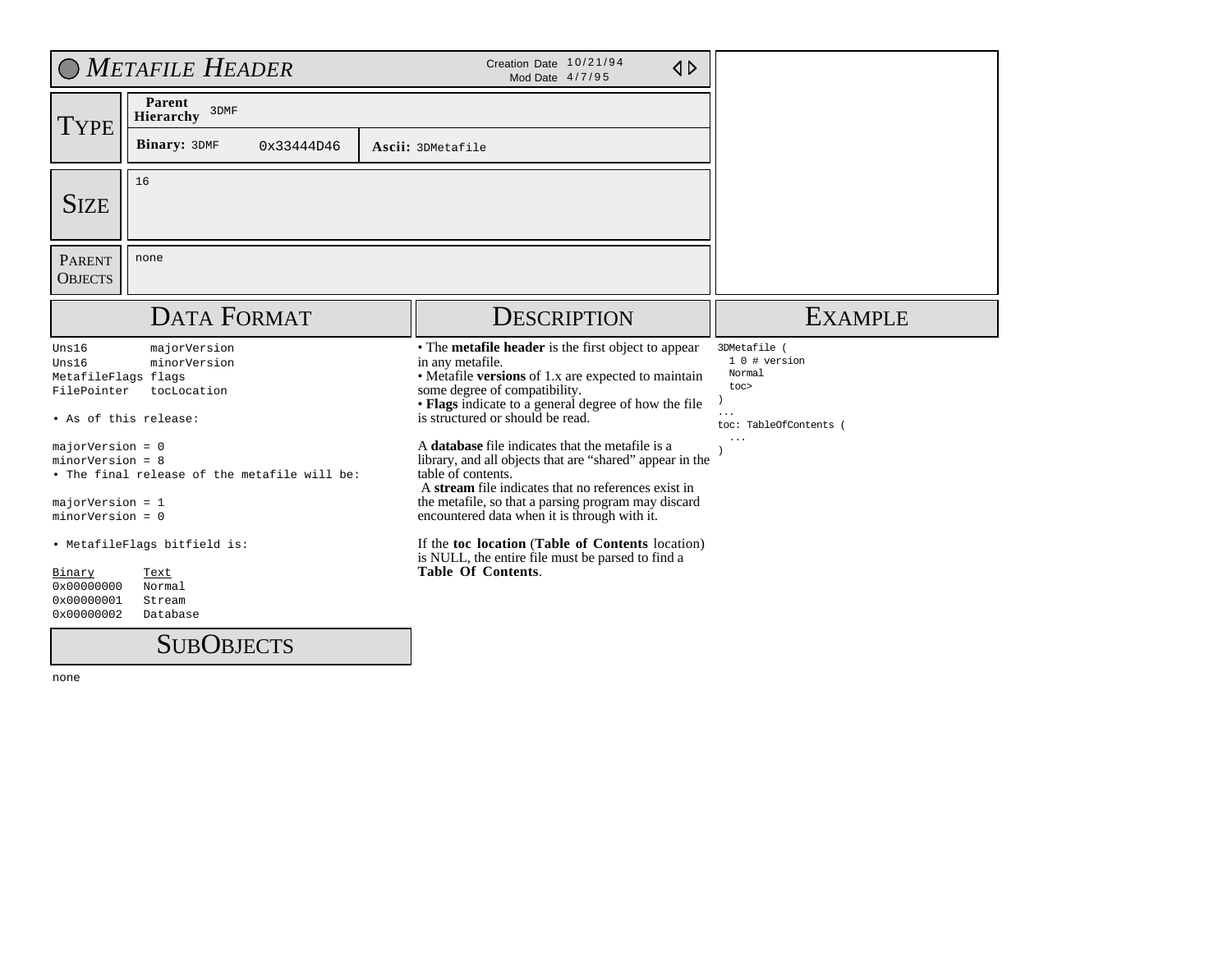|                                 | <b>BEGIN GROUP</b>                                           | Creation Date 2/24/95<br>$\triangle$<br>Mod Date 3/1/95                                                                                                                                                                                                                                                                                                                                                                                                                                               |                                                                                                                                                                                                                                                                                                                                                                   |
|---------------------------------|--------------------------------------------------------------|-------------------------------------------------------------------------------------------------------------------------------------------------------------------------------------------------------------------------------------------------------------------------------------------------------------------------------------------------------------------------------------------------------------------------------------------------------------------------------------------------------|-------------------------------------------------------------------------------------------------------------------------------------------------------------------------------------------------------------------------------------------------------------------------------------------------------------------------------------------------------------------|
| Type                            | Parent<br>3DMF<br><b>Hierarchy</b>                           |                                                                                                                                                                                                                                                                                                                                                                                                                                                                                                       |                                                                                                                                                                                                                                                                                                                                                                   |
|                                 | Binary: bgng<br>0x62676E67                                   | Ascii: BeginGroup                                                                                                                                                                                                                                                                                                                                                                                                                                                                                     |                                                                                                                                                                                                                                                                                                                                                                   |
| <b>SIZE</b>                     | sizes of contained objects + $(8 * number of child objects)$ |                                                                                                                                                                                                                                                                                                                                                                                                                                                                                                       |                                                                                                                                                                                                                                                                                                                                                                   |
| <b>PARENT</b><br><b>OBJECTS</b> | special                                                      |                                                                                                                                                                                                                                                                                                                                                                                                                                                                                                       |                                                                                                                                                                                                                                                                                                                                                                   |
|                                 | <b>DATA FORMAT</b>                                           | <b>DESCRIPTION</b>                                                                                                                                                                                                                                                                                                                                                                                                                                                                                    | <b>EXAMPLE</b>                                                                                                                                                                                                                                                                                                                                                    |
|                                 | <b>SUBOBJECTS</b>                                            | The begin group object is used similarly to the<br>container object, except it is used as the starting<br>delimiter for a group. This allows a naive parser to<br>traverse a metafile without special casing the many<br>types of groups that appear in the metafile spec. It<br>also allows for a single mechanism that is used to<br>declare a group.<br>Please note that all objects of type "group" MUST be<br>contained in a begin group, to allow them to be<br>identified as starting a group. | BeginGroup ( DisplayGroup ( ) )<br>Triangle ( 0 0 1 0 0 0 0 1 0 )<br>Translate $(123)$<br>Sphere ()<br>EndGroup ()<br>BeginGroup<br>OrderedDisplayGroup ()<br>DisplayGroupState ( DoNotDraw )<br>Triangle ( 0 0 1 0 0 0 0 1 0 )<br>Translate (123)<br>Sphere ()<br>EndGroup ()<br>BeginGroup ( InfoGroup ( ) )<br>CString ( "Copyright (c) 1995" )<br>EndGroup () |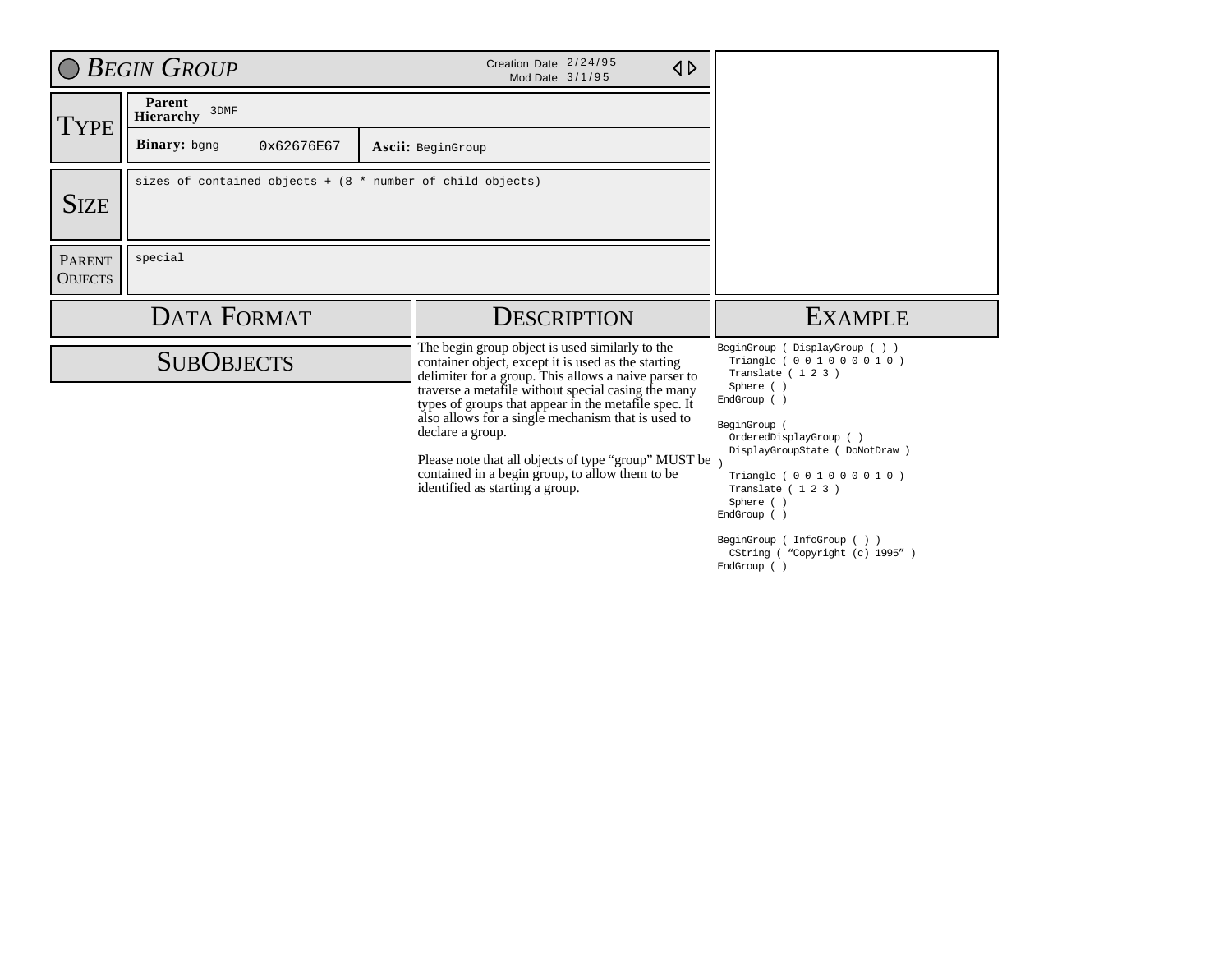|                                 | <b>CONTAINER</b>                                             | Creation Date 10/27/94<br>$\triangle$<br>Mod Date 1/24/95                                                                                                                                                                                                                                                                                                                                                                                                                                                                                                                                                                                                          |                                                                                  |
|---------------------------------|--------------------------------------------------------------|--------------------------------------------------------------------------------------------------------------------------------------------------------------------------------------------------------------------------------------------------------------------------------------------------------------------------------------------------------------------------------------------------------------------------------------------------------------------------------------------------------------------------------------------------------------------------------------------------------------------------------------------------------------------|----------------------------------------------------------------------------------|
| TYPE <sup>'</sup>               | Parent<br>3DMF<br>Hierarchy                                  |                                                                                                                                                                                                                                                                                                                                                                                                                                                                                                                                                                                                                                                                    |                                                                                  |
|                                 | <b>Binary:</b> cntr<br>0x636E7472                            | Ascii: Container                                                                                                                                                                                                                                                                                                                                                                                                                                                                                                                                                                                                                                                   |                                                                                  |
| <b>SIZE</b>                     | sizes of contained objects + $(8 * number of child objects)$ |                                                                                                                                                                                                                                                                                                                                                                                                                                                                                                                                                                                                                                                                    |                                                                                  |
| <b>PARENT</b><br><b>OBJECTS</b> | special                                                      |                                                                                                                                                                                                                                                                                                                                                                                                                                                                                                                                                                                                                                                                    |                                                                                  |
|                                 | <b>DATA FORMAT</b>                                           | <b>DESCRIPTION</b>                                                                                                                                                                                                                                                                                                                                                                                                                                                                                                                                                                                                                                                 | <b>EXAMPLE</b>                                                                   |
| special                         | <b>SUBOBJECTS</b>                                            | • Used to bind objects together to form a single<br>object.<br>• Container objects always contain other objects.<br>• The first object in the container is called the "root"<br>object, and sets the scope of the remaining objects in<br>the container, called "subobjects."<br>• In general, the "root" object instantiates the object<br>with its default values, and subobjects append<br>information to the original "root" object.<br>• There is one exception to these encapsulation rules,<br>which is "group" objects. Although "group" objects<br>contain a list of other objects, they are delimited with<br>another 3DMF object, the end group object. | Container (<br>Box $( )$<br>Container (<br>AttributeSet ()<br>DiffuseColor (101) |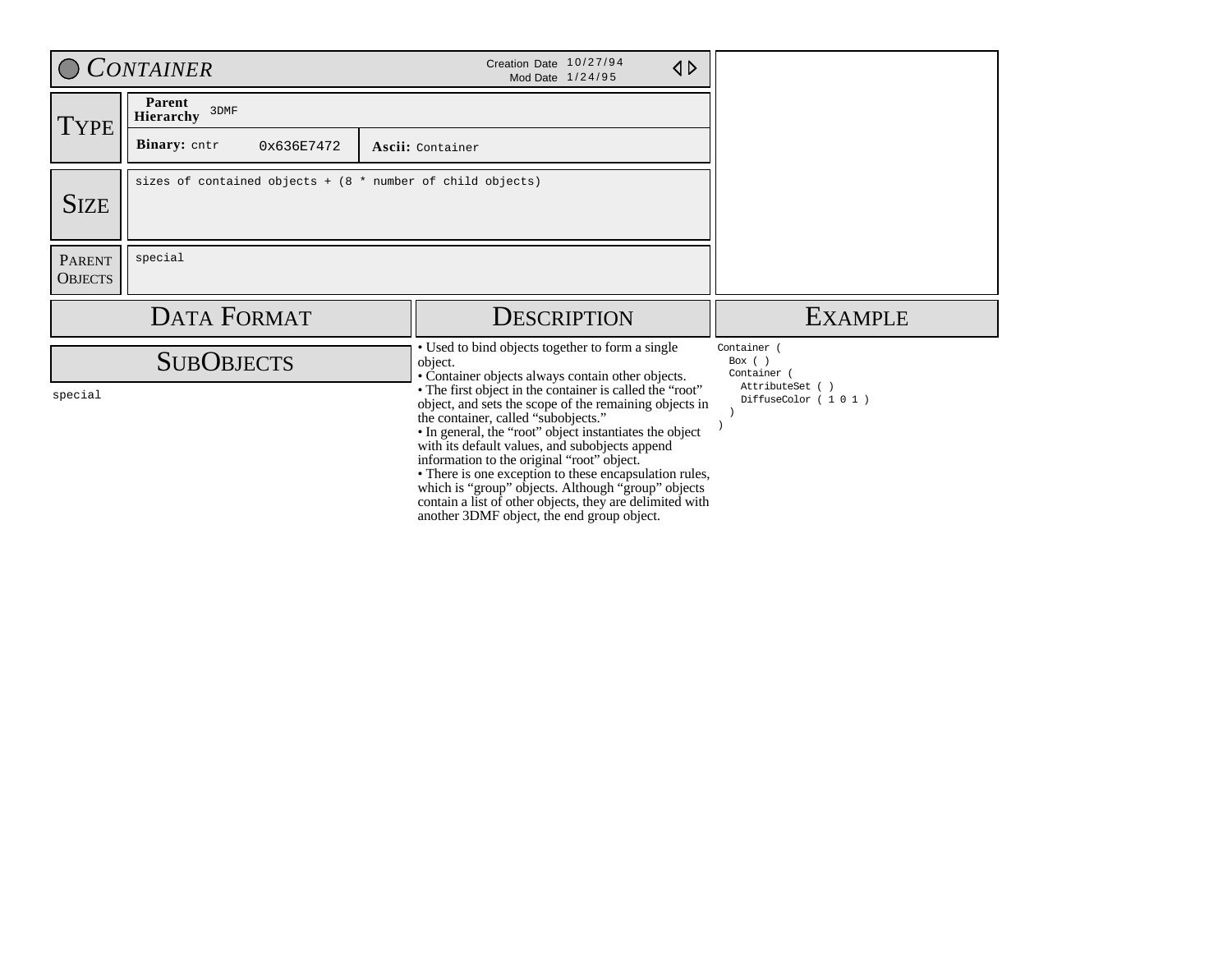|                                 | C END GROUP                                                                                      |  |                                                              |                                                                                                                                                                                                                                                                                                                                                                                                                                                                                                                                                                                                    |  |  |
|---------------------------------|--------------------------------------------------------------------------------------------------|--|--------------------------------------------------------------|----------------------------------------------------------------------------------------------------------------------------------------------------------------------------------------------------------------------------------------------------------------------------------------------------------------------------------------------------------------------------------------------------------------------------------------------------------------------------------------------------------------------------------------------------------------------------------------------------|--|--|
| <b>TYPE</b>                     | Parent<br>3DMF<br>Hierarchy                                                                      |  |                                                              |                                                                                                                                                                                                                                                                                                                                                                                                                                                                                                                                                                                                    |  |  |
|                                 | Binary: endg<br>0x656E6467                                                                       |  | Ascii: EndGroup                                              |                                                                                                                                                                                                                                                                                                                                                                                                                                                                                                                                                                                                    |  |  |
| <b>SIZE</b>                     | $\mathbf 0$                                                                                      |  |                                                              |                                                                                                                                                                                                                                                                                                                                                                                                                                                                                                                                                                                                    |  |  |
| <b>PARENT</b><br><b>OBJECTS</b> | none                                                                                             |  |                                                              |                                                                                                                                                                                                                                                                                                                                                                                                                                                                                                                                                                                                    |  |  |
|                                 | NO DATA                                                                                          |  | <b>DESCRIPTION</b>                                           | <b>EXAMPLE</b>                                                                                                                                                                                                                                                                                                                                                                                                                                                                                                                                                                                     |  |  |
| "EndGroup" object.              | • Groups should be arranged into non-overlapping<br>pairs of BeginGroup (group type/data) and an |  | This object is used as a delimiter for all group<br>objects. | # Empty group<br>BeginGroup ( OrderedDisplayGroup ( ) )<br>EndGroup ()                                                                                                                                                                                                                                                                                                                                                                                                                                                                                                                             |  |  |
| are permitted)<br>none          | . All groups must be arranged into DAGs. (no cycles<br><b>SUBOBJECTS</b>                         |  |                                                              | # Group containing 1 object<br>BeginGroup ( DisplayGroup ( ) )<br>Translate (123)<br>Sphere ()<br>EndGroup ()<br># Inline group referenced elsewhere<br>REDColor:<br>BeginGroup (<br>DisplayGroup ()<br>DisplayGroupState ( IsInline )<br>$\lambda$<br>Container (<br>AttributeSet ()<br>DiffuseColor (100)<br>$\rightarrow$<br>EndGroup ( )<br>$\texttt{BeginGroup}\ \left(\ \texttt{DisplayGroup}\ \left(\ \ \right)\ \ \right)$<br>Reference (1) # REDColor<br>Cone () # Cone is RED<br>EndGroup ()<br>toc: TableOfContents (<br>nextTOC> -1 2 0 12<br>$\mathbf{1}$<br>1 REDColor><br>$\lambda$ |  |  |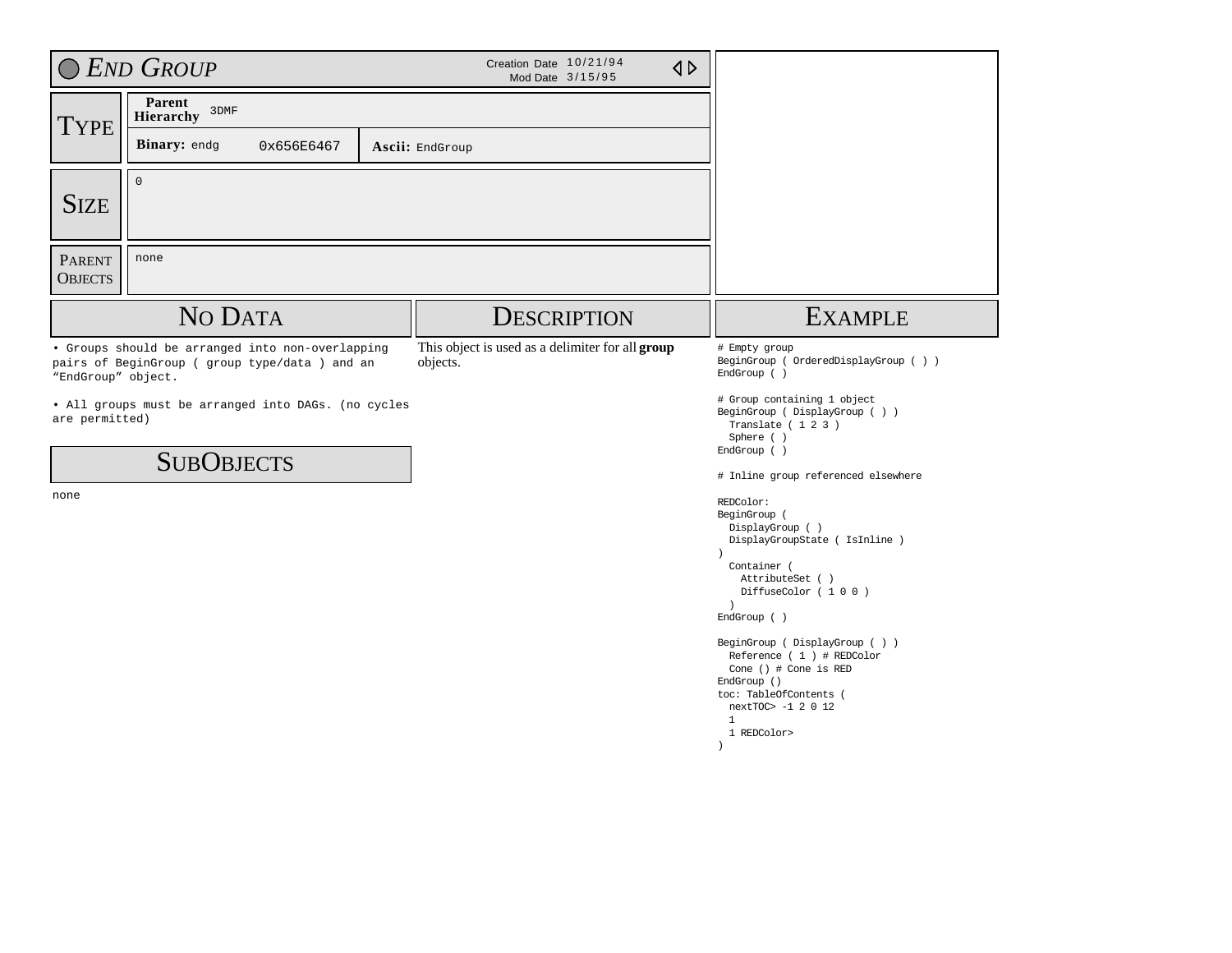|                                 | <b>REFERENCE</b>                                                                                                                    | Creation Date 10/21/94<br>$\triangle$<br>Mod Date 1/24/95                                                                                                                                                                     |                                                                            |
|---------------------------------|-------------------------------------------------------------------------------------------------------------------------------------|-------------------------------------------------------------------------------------------------------------------------------------------------------------------------------------------------------------------------------|----------------------------------------------------------------------------|
| <b>TYPE</b>                     | Parent<br>3DMF<br><b>Hierarchy</b>                                                                                                  |                                                                                                                                                                                                                               |                                                                            |
|                                 | Binary: rfrn<br>0x7266726E                                                                                                          | Ascii: Reference                                                                                                                                                                                                              |                                                                            |
| <b>SIZE</b>                     | $\overline{4}$                                                                                                                      |                                                                                                                                                                                                                               |                                                                            |
| <b>PARENT</b><br><b>OBJECTS</b> | may be substituted for any Shared object                                                                                            |                                                                                                                                                                                                                               |                                                                            |
|                                 |                                                                                                                                     |                                                                                                                                                                                                                               |                                                                            |
|                                 | <b>DATA FORMAT</b>                                                                                                                  | <b>DESCRIPTION</b>                                                                                                                                                                                                            | <b>EXAMPLE</b>                                                             |
| Uns32 refID                     |                                                                                                                                     | The <b>reference</b> object is used to instantiate an object<br>multiple times in a metafile.                                                                                                                                 | Reference ( $23$ ) # internal reference<br>.<br>toc: TableOfContents       |
|                                 | • if refID = 0, must contain subobjects<br>• if refID > 0, a TOC must exist in current<br>metafile that contains refID's resolution | It may be substituted anywhere in the metafile for<br>another "Shared" object. Only shared objects may<br>be referenced.                                                                                                      | nextTOC> 35 -1 0 12<br>$\cdot$ $\cdot$ $\cdot$<br>20 CarFrame><br>21 Axle> |
| Reference                       | . This refID is resolved in the current metafile<br>unless a Storage subobject is found in the                                      | <b>References</b> are resolved in the <b>Table Of</b><br><b>Contents.</b> If a "Storage" object is specified as a<br>subobject, it is assumed that the <b>reference</b> is<br>external to the current metafile, and should be | 23 WheelOfCar><br>$\cdots$<br>Container ( # external reference             |

1 Storage object (optional)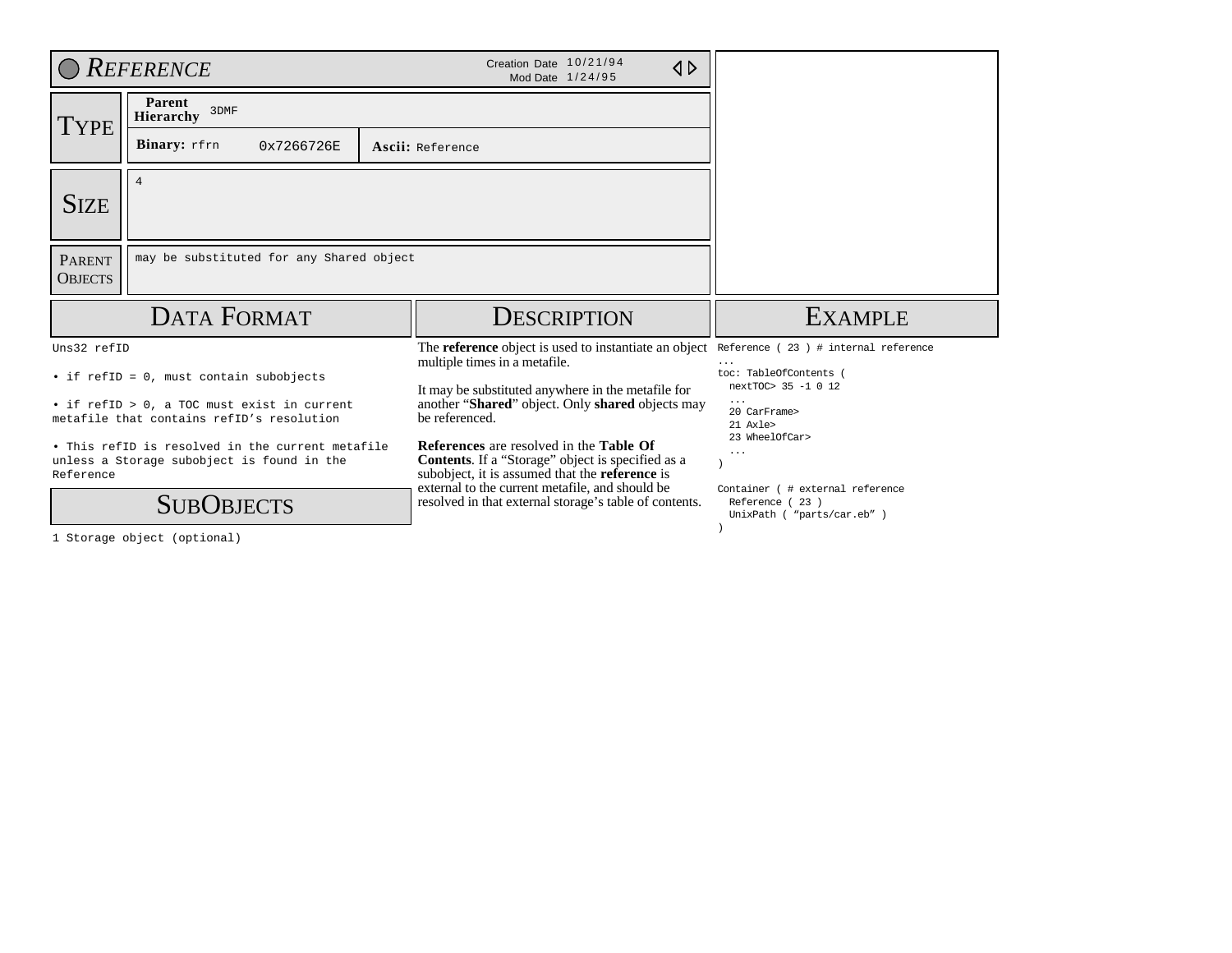| O TABLE OF CONTENTS                                                                                                                                                                                                                                                                                                                                                                                                                                                                                                                                               |            |                                                                                                                                                                                                                                                                                                                                                                                                                                                                                                                                                                                                                                                                                                                                                                                                                                                                                                                                                                                                                                                    |                                                                                                                                                                                                                                                                                                                                                                                                                                                                                                                                                                       |
|-------------------------------------------------------------------------------------------------------------------------------------------------------------------------------------------------------------------------------------------------------------------------------------------------------------------------------------------------------------------------------------------------------------------------------------------------------------------------------------------------------------------------------------------------------------------|------------|----------------------------------------------------------------------------------------------------------------------------------------------------------------------------------------------------------------------------------------------------------------------------------------------------------------------------------------------------------------------------------------------------------------------------------------------------------------------------------------------------------------------------------------------------------------------------------------------------------------------------------------------------------------------------------------------------------------------------------------------------------------------------------------------------------------------------------------------------------------------------------------------------------------------------------------------------------------------------------------------------------------------------------------------------|-----------------------------------------------------------------------------------------------------------------------------------------------------------------------------------------------------------------------------------------------------------------------------------------------------------------------------------------------------------------------------------------------------------------------------------------------------------------------------------------------------------------------------------------------------------------------|
| Parent<br>3DMF<br><b>Hierarchy</b><br><b>TYPE</b>                                                                                                                                                                                                                                                                                                                                                                                                                                                                                                                 |            |                                                                                                                                                                                                                                                                                                                                                                                                                                                                                                                                                                                                                                                                                                                                                                                                                                                                                                                                                                                                                                                    |                                                                                                                                                                                                                                                                                                                                                                                                                                                                                                                                                                       |
| <b>Binary:</b> toc                                                                                                                                                                                                                                                                                                                                                                                                                                                                                                                                                | 0x746F6320 | Ascii: TableOfContents                                                                                                                                                                                                                                                                                                                                                                                                                                                                                                                                                                                                                                                                                                                                                                                                                                                                                                                                                                                                                             |                                                                                                                                                                                                                                                                                                                                                                                                                                                                                                                                                                       |
| 28 + (tocEntrySize * nEntries)<br><b>SIZE</b>                                                                                                                                                                                                                                                                                                                                                                                                                                                                                                                     |            |                                                                                                                                                                                                                                                                                                                                                                                                                                                                                                                                                                                                                                                                                                                                                                                                                                                                                                                                                                                                                                                    |                                                                                                                                                                                                                                                                                                                                                                                                                                                                                                                                                                       |
| PARENT<br><b>OBJECTS</b>                                                                                                                                                                                                                                                                                                                                                                                                                                                                                                                                          |            |                                                                                                                                                                                                                                                                                                                                                                                                                                                                                                                                                                                                                                                                                                                                                                                                                                                                                                                                                                                                                                                    |                                                                                                                                                                                                                                                                                                                                                                                                                                                                                                                                                                       |
| <b>DATA FORMAT</b>                                                                                                                                                                                                                                                                                                                                                                                                                                                                                                                                                |            | <b>DESCRIPTION</b>                                                                                                                                                                                                                                                                                                                                                                                                                                                                                                                                                                                                                                                                                                                                                                                                                                                                                                                                                                                                                                 | <b>EXAMPLE</b>                                                                                                                                                                                                                                                                                                                                                                                                                                                                                                                                                        |
| FilePointer nextTOC<br>Uns32<br>refSeed<br>Int32<br>typeSeed<br>Uns32<br>tocEntryType<br>Uns32<br>tocEntrySize<br>Uns32<br>nEntries<br>TOCEntry<br>tocEntries<br>$\cdot$ refSeed > 0<br>• typeSeed < $0$<br>• tocEntryType = 0 or 1<br>• tocEntrySize = 12 or 16, based upon tocEntryType<br>• the TOCEntry structure is:<br>- tocEntryType 0, tocEntrySize 12 is:<br>Uns32<br>refID<br>FilePointer objLocation<br>- tocEntryType 1, tocEntrySize 16 is:<br>$\text{Uns}32$<br>refID<br>FilePointer objLocation<br>ObjectType objType<br><b>SUBOBJECTS</b><br>none |            | The <b>table of contents</b> provides a means of<br>resolving references within a file. The "nextTOC"<br>file pointer points to the next table of contents in<br>the file, or is NULL if no other <b>table of contents</b><br>exists.<br>The reference seed indicates the next available<br>reference id available for <b>reference</b> objects. It is an<br>unsigned positive number that is incremented with<br>each addtional reference in a file. It is always one<br>more than the maximum reference seed in a file.<br>The type seed indicates the next available type ID<br>available for type objects. It is a negative number<br>that is decremented with each additional type in a<br>file. It is always one less than the minimum type<br>seed in a file.<br>The tocEntryType and tocEntrySize are a set of<br>paired values which indicate the size and type of<br>information stored in a tocEntry.<br>The <b>tocEntries</b> are sorted by reference ID, in<br>increasing order, to allow fast searching of the table<br>of contents. | 3DMetafile (<br>1 <sub>0</sub><br>Normal<br>toc><br>box23:<br>Mesh (<br>45 # nVertices<br>$\ddots$<br>$\lambda$<br>Reference $(1)$<br>Arrows:<br>BeginGroup (DisplayGroup ())<br>Cone $( )$<br>Scale ( 0.2 0.1 0.2)<br>Cylinder ()<br>EndGroup ( )<br>Reference (2)<br>Reference $(4)$<br>Type ( -1 "Joe's Garage: RepairHistory" )<br>$\cdots$<br>$-1$ ("Jim" "Fixed lug nut" 0.23 0.2 1.2)<br>toc:<br>TableOfContents (<br>nextTOC><br>5 # refSeed<br>-2 # typeSeed<br>0 12 # tocEntry Type/Size<br>3 # nEntries<br>1 box23><br>2 Arrows><br>4 Geom34><br>$\lambda$ |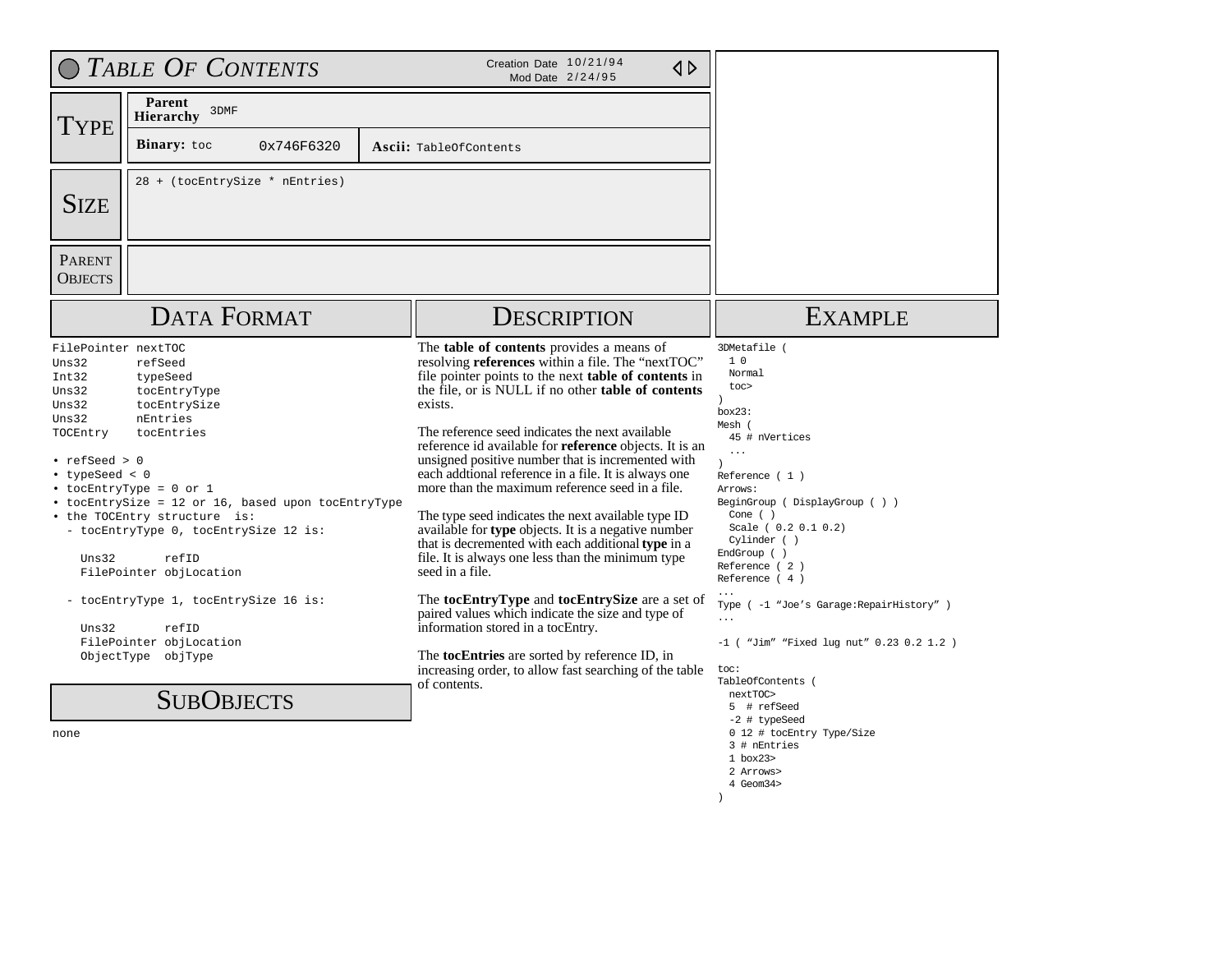| $T$ <i>YPE</i>                       |                                                  |  | Creation Date 10/24/94<br>$\triangle$<br>Mod Date 1/24/95                                                                                                                                                                               |                                                     |
|--------------------------------------|--------------------------------------------------|--|-----------------------------------------------------------------------------------------------------------------------------------------------------------------------------------------------------------------------------------------|-----------------------------------------------------|
| TYPE                                 | Parent<br>3DMF<br><b>Hierarchy</b>               |  |                                                                                                                                                                                                                                         |                                                     |
|                                      | <b>Binary:</b> type<br>0x74797065<br>Ascii: Type |  |                                                                                                                                                                                                                                         |                                                     |
| <b>SIZE</b>                          | 4 + sizeof(String)                               |  |                                                                                                                                                                                                                                         |                                                     |
| <b>PARENT</b><br><b>OBJECTS</b>      |                                                  |  |                                                                                                                                                                                                                                         |                                                     |
|                                      | <b>DATA FORMAT</b>                               |  | <b>DESCRIPTION</b>                                                                                                                                                                                                                      | <b>EXAMPLE</b>                                      |
| Int32<br>String                      | typeID<br>owner                                  |  | A type definition is used to declare a custom data<br>type. A type definition may appear anywhere in a                                                                                                                                  | Type (<br>$-1$<br>"Joe's Garage: BoltData"          |
| $\cdot$ typeID < 0<br>• owner string |                                                  |  | file, however, the custom type must be encountered<br>before the custom object of that type is encountered)                                                                                                                             |                                                     |
| none                                 | <b>SUBOBJECTS</b>                                |  | All custom types in the metafile are negative<br>numbers, and the typeID field begins at -1 and is<br>decremented for each additional type. Only<br>2147483648 (or $2^{\wedge}31$ ) custom types are permitted in<br>a single metafile. | $\ldots$<br>$-1$ (<br>$-2.3$ 34 # Stress (kPA/area) |
|                                      |                                                  |  | The owner string is an ISO 9070 registered owner<br>string. Owner strings are unique globally for each<br>type of custom data.                                                                                                          |                                                     |
|                                      |                                                  |  | In the binary and text metafile, the typeID is used as<br>the object type later in the file.                                                                                                                                            |                                                     |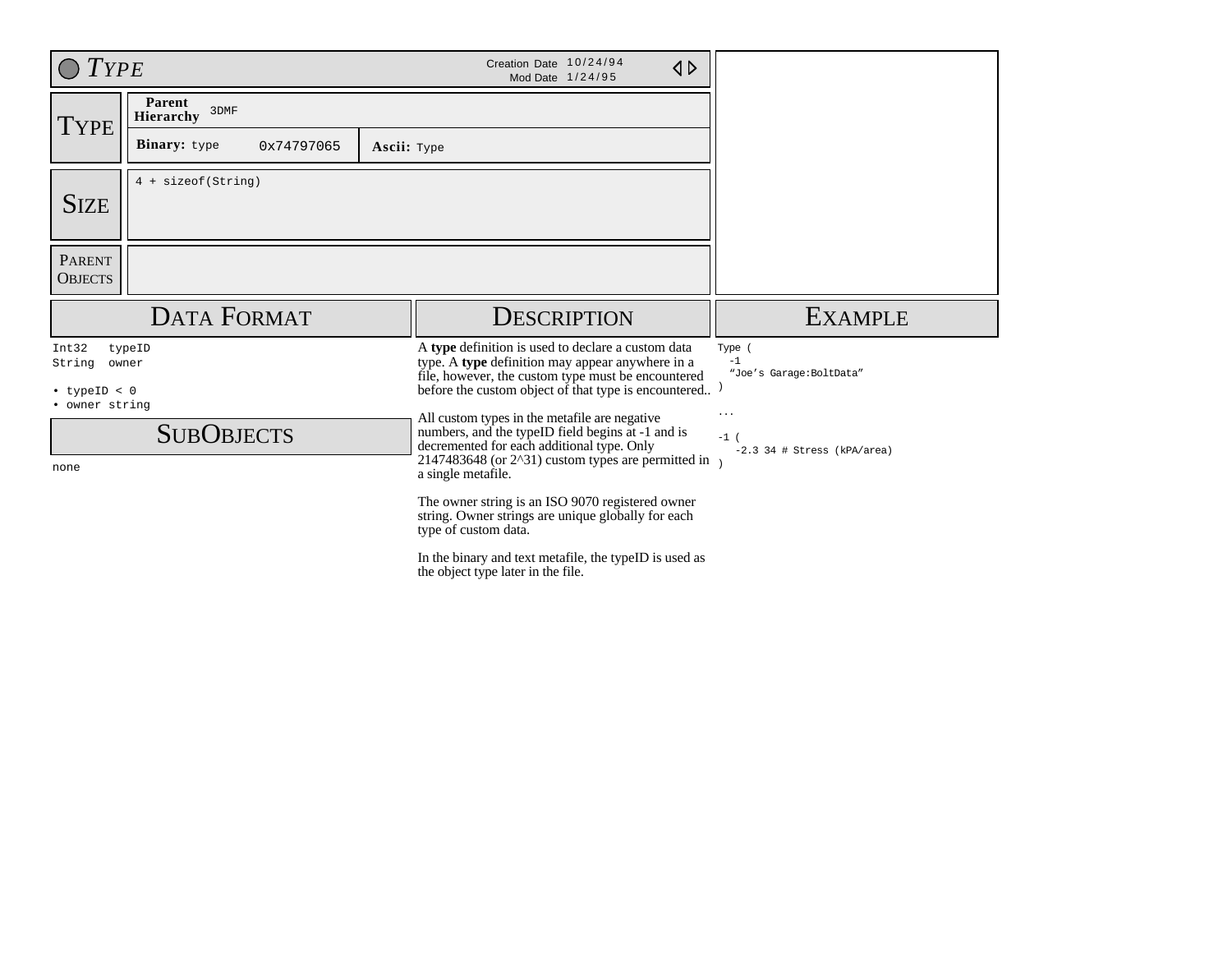|                                                                                                   | O FACE ATTRIBUTE SET LIST                                                                                                                                                                                                      | Creation Date 10/21/94<br>$\triangle$<br>Mod Date 3/15/95                                                                                                                                                                                                                                                                                                                                                                                                                                                                                                                                                                                                                                                                                                                                                                                                                                                                                                                                                                                                                                                                                                                                             |                                                                                                                                                                                                                                                                                                                                                                                                                                                                                                                                                                                                                                                                                                              |  |
|---------------------------------------------------------------------------------------------------|--------------------------------------------------------------------------------------------------------------------------------------------------------------------------------------------------------------------------------|-------------------------------------------------------------------------------------------------------------------------------------------------------------------------------------------------------------------------------------------------------------------------------------------------------------------------------------------------------------------------------------------------------------------------------------------------------------------------------------------------------------------------------------------------------------------------------------------------------------------------------------------------------------------------------------------------------------------------------------------------------------------------------------------------------------------------------------------------------------------------------------------------------------------------------------------------------------------------------------------------------------------------------------------------------------------------------------------------------------------------------------------------------------------------------------------------------|--------------------------------------------------------------------------------------------------------------------------------------------------------------------------------------------------------------------------------------------------------------------------------------------------------------------------------------------------------------------------------------------------------------------------------------------------------------------------------------------------------------------------------------------------------------------------------------------------------------------------------------------------------------------------------------------------------------|--|
| <b>TYPE</b>                                                                                       | Parent<br>Data, AttributeSetList<br>Hierarchy<br>Binary: fasl<br>0x6661736C                                                                                                                                                    | Ascii: FaceAttributeSetList                                                                                                                                                                                                                                                                                                                                                                                                                                                                                                                                                                                                                                                                                                                                                                                                                                                                                                                                                                                                                                                                                                                                                                           |                                                                                                                                                                                                                                                                                                                                                                                                                                                                                                                                                                                                                                                                                                              |  |
| <b>SIZE</b>                                                                                       | 12 + nIndices * sizeof(Uns) + padding                                                                                                                                                                                          |                                                                                                                                                                                                                                                                                                                                                                                                                                                                                                                                                                                                                                                                                                                                                                                                                                                                                                                                                                                                                                                                                                                                                                                                       |                                                                                                                                                                                                                                                                                                                                                                                                                                                                                                                                                                                                                                                                                                              |  |
| <b>PARENT</b><br><b>OBJECTS</b>                                                                   | ALWAYS: Box, GeneralPolygon, Mesh, TriGrid                                                                                                                                                                                     |                                                                                                                                                                                                                                                                                                                                                                                                                                                                                                                                                                                                                                                                                                                                                                                                                                                                                                                                                                                                                                                                                                                                                                                                       |                                                                                                                                                                                                                                                                                                                                                                                                                                                                                                                                                                                                                                                                                                              |  |
|                                                                                                   | <b>DATA FORMAT</b>                                                                                                                                                                                                             | <b>DESCRIPTION</b>                                                                                                                                                                                                                                                                                                                                                                                                                                                                                                                                                                                                                                                                                                                                                                                                                                                                                                                                                                                                                                                                                                                                                                                    | <b>EXAMPLE</b>                                                                                                                                                                                                                                                                                                                                                                                                                                                                                                                                                                                                                                                                                               |  |
| Uns32<br>PackingEnum<br>Uns32<br>Uns32<br>• PackingEnum is:<br>Binary<br>0x00000000<br>0x00000001 | nObjects<br>packing<br>nIndices<br>indices[nIndices]<br>• nObjects must match parent values<br>Text<br>Include<br>Exclude<br>$\bullet$ 0 $\leq$ indices < nObjects<br><b>SUBOBJECTS</b><br>many AttributeSet (order-dependent) | The face attribute set list specifies a list of<br>attributes to be attached to a set of faces determined<br>by the parent's topology.<br>nObjects indicates the total number of objects being<br>mapped to.<br>packing indicates how AttributeSet objects are<br>mapped to indices. <b>Include</b> packing lists the face<br>indices, in sequential order, of those faces to be<br>assigned face attribute sets. Exclude packing lists<br>the face indices, in sequential order, of those faces to<br>NOT be assigned face attribute sets.<br>So, for example, supposing nObjects was 5,<br><b>Include</b> packing with a list of 3 indices after it<br>means that there are 3 subobjects, each assigned to<br>the indices in their order. <b>Exclude</b> packing with a<br>list of 3 indices after it means there are 2 attribute<br>sets subobjects, assigned to the indices NOT in the<br>exclude list, in order.<br>The face attribute set list is padded to the nearest<br>long word.<br>The values in <b>indices</b> always appear in increasing<br>order.<br>If a packing value other than <b>Include</b> or <b>Exclude</b><br>is found, this object and its subobjects should be<br>ignored. | Container (<br>Box $($ )<br>Container (<br>FaceAttributeSetList (<br>6 Include 2<br>0 <sub>1</sub><br>Container ( # assigned to 0<br>AttributeSet ()<br>DiffuseColor (100)<br>Container ( # assigned to 1<br>AttributeSet ()<br>DiffuseColor (001)<br>$\rightarrow$<br>$\lambda$<br>Container (<br>Box ()<br>Container (<br>FaceAttributeSetList (<br>6 Exclude 2<br>24<br>Container (# assigned to 0<br>AttributeSet ()<br>DiffuseColor (100)<br>Container (# assigned to 1<br>AttributeSet ()<br>DiffuseColor (110)<br>$\lambda$<br>Container ( # assigned to 3<br>AttributeSet ()<br>DiffuseColor (101)<br>$\lambda$<br>Container ( # assigned to 5<br>AttributeSet ()<br>DiffuseColor (001)<br>$\lambda$ |  |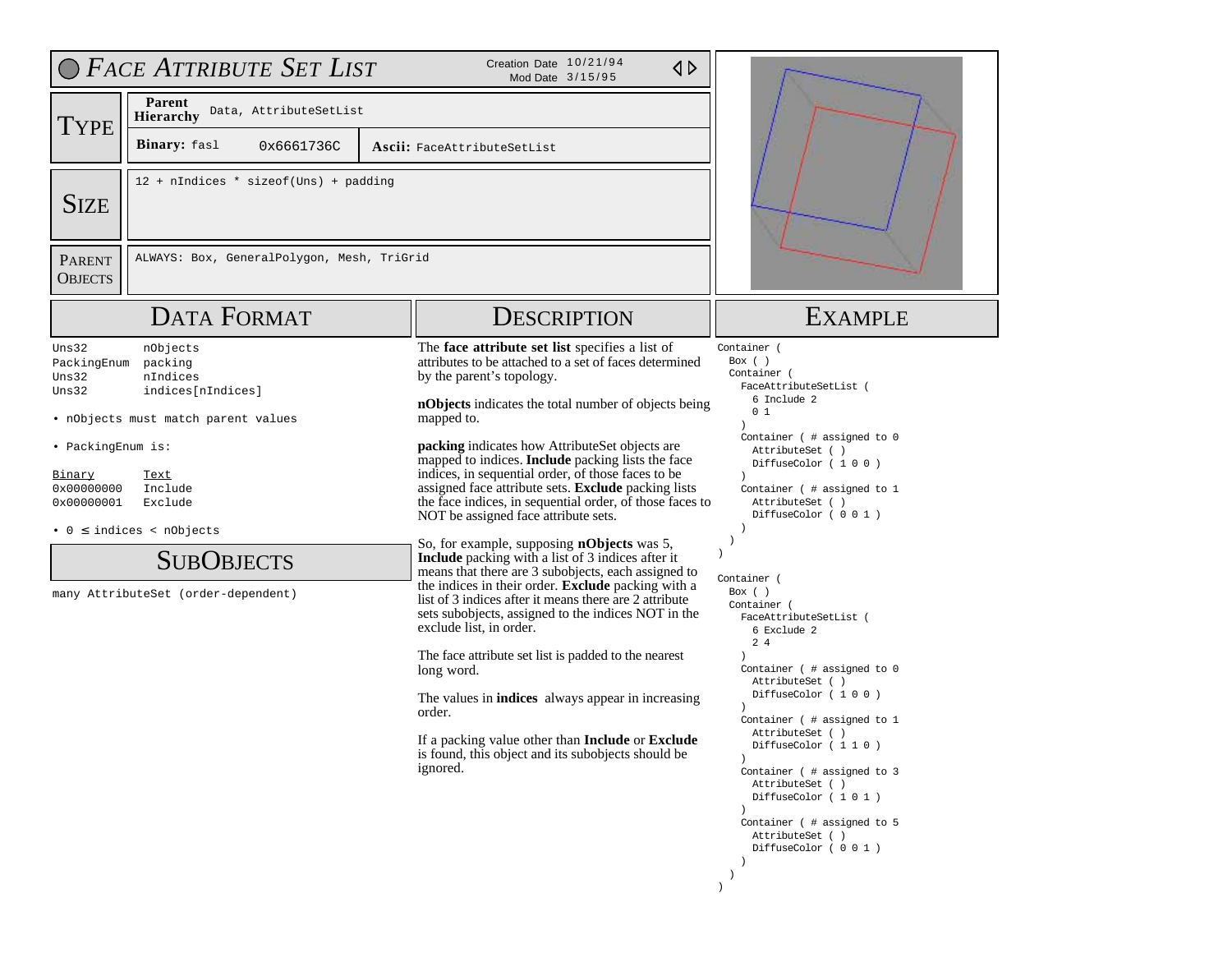|                                 | <b>O GEOMETRY ATTRIBUTE SET LIST</b>                                                                                                                                                                       | Creation Date 10/21/94<br>$\triangle$<br>Mod Date 3/15/95                                                                                                                                                                                                                                                                                                                                   |                                                                                                                                                                                                                                     |
|---------------------------------|------------------------------------------------------------------------------------------------------------------------------------------------------------------------------------------------------------|---------------------------------------------------------------------------------------------------------------------------------------------------------------------------------------------------------------------------------------------------------------------------------------------------------------------------------------------------------------------------------------------|-------------------------------------------------------------------------------------------------------------------------------------------------------------------------------------------------------------------------------------|
| <b>TYPE</b>                     | Parent<br>Data, AttributeSetList<br><b>Hierarchy</b>                                                                                                                                                       |                                                                                                                                                                                                                                                                                                                                                                                             |                                                                                                                                                                                                                                     |
|                                 | <b>Binary:</b> gas1<br>0x6761736C                                                                                                                                                                          | Ascii: GeometryAttributeSetList                                                                                                                                                                                                                                                                                                                                                             |                                                                                                                                                                                                                                     |
| <b>SIZE</b>                     | $12 + n$ Indices * 4 + padding                                                                                                                                                                             |                                                                                                                                                                                                                                                                                                                                                                                             |                                                                                                                                                                                                                                     |
| <b>PARENT</b><br><b>OBJECTS</b> | ALWAYS: PolyLine                                                                                                                                                                                           |                                                                                                                                                                                                                                                                                                                                                                                             |                                                                                                                                                                                                                                     |
|                                 | <b>DATA FORMAT</b>                                                                                                                                                                                         | DESCRIPTION                                                                                                                                                                                                                                                                                                                                                                                 | <b>EXAMPLE</b>                                                                                                                                                                                                                      |
| Uns32                           |                                                                                                                                                                                                            |                                                                                                                                                                                                                                                                                                                                                                                             |                                                                                                                                                                                                                                     |
| PackingEnum<br>Uns32<br>Uns32   | nObjects<br>packing<br>nIndices<br>indices[nIndices]<br>. nObjects must match parent values<br>· PackingEnum described in FaceAttributeSetList<br><b>SUBOBJECTS</b><br>many AttributeSet (order-dependent) | The <b>geometry attribute set list</b> specifies a list of<br>attributes to be attached to a set of geometric entities<br>determined by the parent's topology.<br>Currently, only the <b>PolyLine</b> primitive uses this<br>object. Each <b>attribute set</b> is mapped to a line<br>segment in the PolyLine.<br>Packing for this object is identical to the other<br>attribute set lists. | Container (<br>PolyLine (<br>3<br>1023<br>000<br>28.53<br>Container (<br>GeometryAttributeSetList<br>3 Exclude 1 1<br>Container ( # segment 0<br>AttributeSet ()<br>DiffuseColor (100)<br>Container (# segment 2<br>AttributeSet () |

 ) )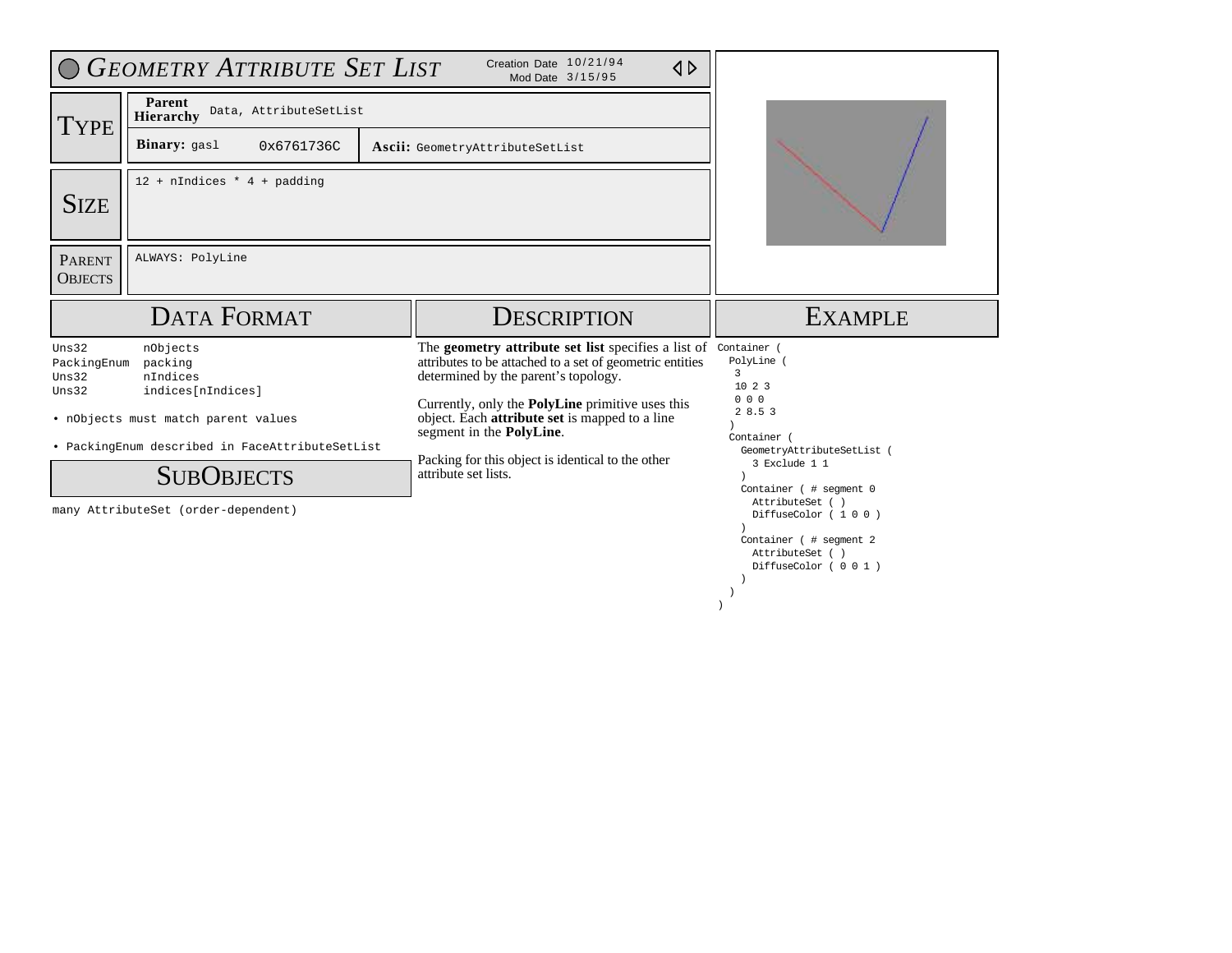|                                        | VERTEX ATTRIBUTE SET LIST                                                                                                                                                                                  | Creation Date 10/21/94<br>$\triangle$<br>Mod Date 3/15/95                                                                                                                                                                |                                                                                                                                                                                                                                                                                                                        |  |  |
|----------------------------------------|------------------------------------------------------------------------------------------------------------------------------------------------------------------------------------------------------------|--------------------------------------------------------------------------------------------------------------------------------------------------------------------------------------------------------------------------|------------------------------------------------------------------------------------------------------------------------------------------------------------------------------------------------------------------------------------------------------------------------------------------------------------------------|--|--|
| <b>TYPE</b>                            | Parent<br>Data, AttributeSetList<br>Hierarchy                                                                                                                                                              |                                                                                                                                                                                                                          |                                                                                                                                                                                                                                                                                                                        |  |  |
|                                        | Binary: vasl<br>0x7661736C                                                                                                                                                                                 | Ascii: VertexAttributeSetList                                                                                                                                                                                            |                                                                                                                                                                                                                                                                                                                        |  |  |
| <b>SIZE</b>                            | 12 + nIndices * sizeof(Uns) + padding                                                                                                                                                                      |                                                                                                                                                                                                                          |                                                                                                                                                                                                                                                                                                                        |  |  |
| <b>PARENT</b><br><b>OBJECTS</b>        | ALWAYS: GeneralPolygon, Line, Mesh, Polygon, PolyLine, Triangle, TriGrid                                                                                                                                   |                                                                                                                                                                                                                          |                                                                                                                                                                                                                                                                                                                        |  |  |
|                                        | <b>DATA FORMAT</b>                                                                                                                                                                                         | <b>DESCRIPTION</b>                                                                                                                                                                                                       | <b>EXAMPLE</b>                                                                                                                                                                                                                                                                                                         |  |  |
| Uns32<br>PackingEnum<br>Uns32<br>Uns32 | nObjects<br>packing<br>nIndices<br>indices[nIndices]<br>. nObjects must match parent values<br>· PackingEnum described in FaceAttributeSetList<br><b>SUBOBJECTS</b><br>many AttributeSet (order-dependent) | The vertex attribute set list specifies a list of<br>attributes to be attached to a set of vertices<br>determined by the parent's topology.<br>Packing for this object is identical to the other<br>attribute set lists. | Container (<br>Triangle<br>000<br>020<br>$0 \t0 \t2$<br>Container (<br>VertexAttributeSetList (<br>3 Exclude 0<br>Container ( # vertex 0<br>AttributeSet ()<br>DiffuseColor (000)<br>Container ( # vertex 0<br>AttributeSet ()<br>DiffuseColor (001)<br>Container (# vertex 0<br>AttributeSet ()<br>DiffuseColor (010) |  |  |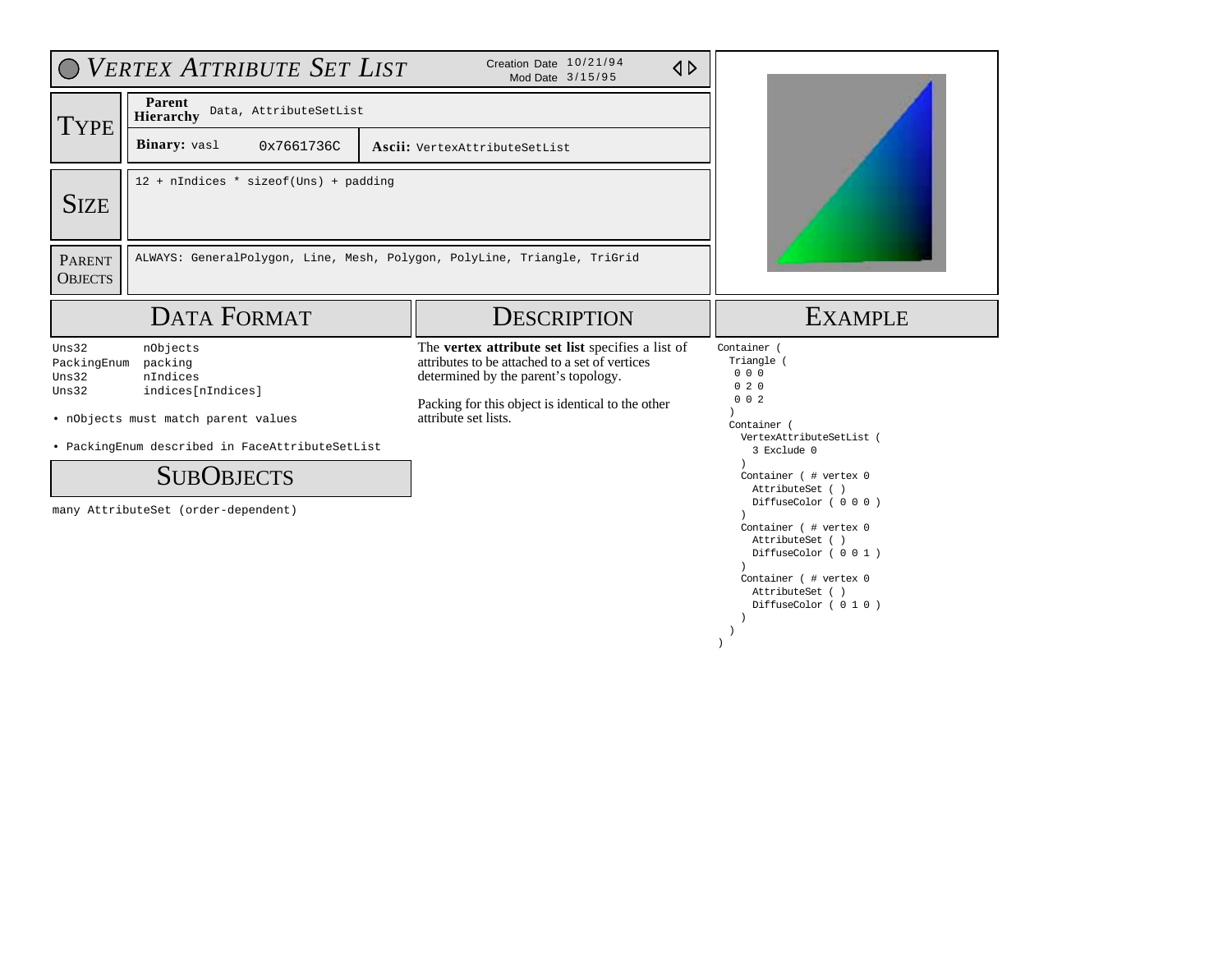|                                                                             | CAMERA PLACEMENT                                                                                                     | <b>Creation Date</b><br>$\triangle$<br>Mod Date 1/24/95                                                                                                                                                                                                                                                                                                                                            |                                                                                                                                                                  |
|-----------------------------------------------------------------------------|----------------------------------------------------------------------------------------------------------------------|----------------------------------------------------------------------------------------------------------------------------------------------------------------------------------------------------------------------------------------------------------------------------------------------------------------------------------------------------------------------------------------------------|------------------------------------------------------------------------------------------------------------------------------------------------------------------|
| <b>TYPE</b>                                                                 | <b>Parent</b><br>Data, CameraData<br><b>Hierarchy</b>                                                                |                                                                                                                                                                                                                                                                                                                                                                                                    |                                                                                                                                                                  |
|                                                                             | <b>Binary:</b> cmpl<br>0x636D706C                                                                                    | Ascii: CameraPlacement                                                                                                                                                                                                                                                                                                                                                                             |                                                                                                                                                                  |
| <b>SIZE</b>                                                                 | 36                                                                                                                   |                                                                                                                                                                                                                                                                                                                                                                                                    |                                                                                                                                                                  |
| <b>PARENT</b><br><b>OBJECTS</b>                                             | ALWAYS: Camera objects: ViewAngleAspectCamera, ViewPlaneCamera,<br>OrthographicCamera                                |                                                                                                                                                                                                                                                                                                                                                                                                    |                                                                                                                                                                  |
|                                                                             | <b>DATA FORMAT</b>                                                                                                   | <b>DESCRIPTION</b>                                                                                                                                                                                                                                                                                                                                                                                 | <b>EXAMPLE</b>                                                                                                                                                   |
| Point3D<br>Point3D<br>Vector3D<br>• $ upVector  = 1.0$<br>• Default Values: | location<br>pointOfInterest<br>upVector<br>• upVector $\perp$ (pointOfInterest - location)<br>$0 \t0 \t1$ # location | The camera placement specifies the location and<br>orientation of the camera in space, by a camera<br>location, a point of interest, and an up vector.<br>This placement locates and orients the camera, and<br>defines a space in which the rest of the parameters<br>are interpreted.<br>If the up vector is not of unit length upon reading,<br>it should be normalized by the reading program. | Container (<br>OrthographicCamera (<br>$-1$ $-1$ 1 1<br>CameraPlacement<br>10 0 0 # located along X axis<br>000# point of interest is origin<br>$010 \# Y$ is up |
|                                                                             | 0 0 0 # pointOfInterest<br>$0 1 0$ # upVector<br><b>SUBOBJECTS</b>                                                   | The camera placement is affected by the current<br>transformation state in a hierarchy. The <b>location</b><br>and <b>point of interest</b> are multiplied by the current<br>transformation directly, and the up vector is<br>multiplied by the current transformation minus any<br>translation component of the transform, and<br>unitized.                                                       |                                                                                                                                                                  |
| none                                                                        |                                                                                                                      | The <b>camera vector</b> is defined as:<br>camera $vector = (pointOfInterest - location)$                                                                                                                                                                                                                                                                                                          |                                                                                                                                                                  |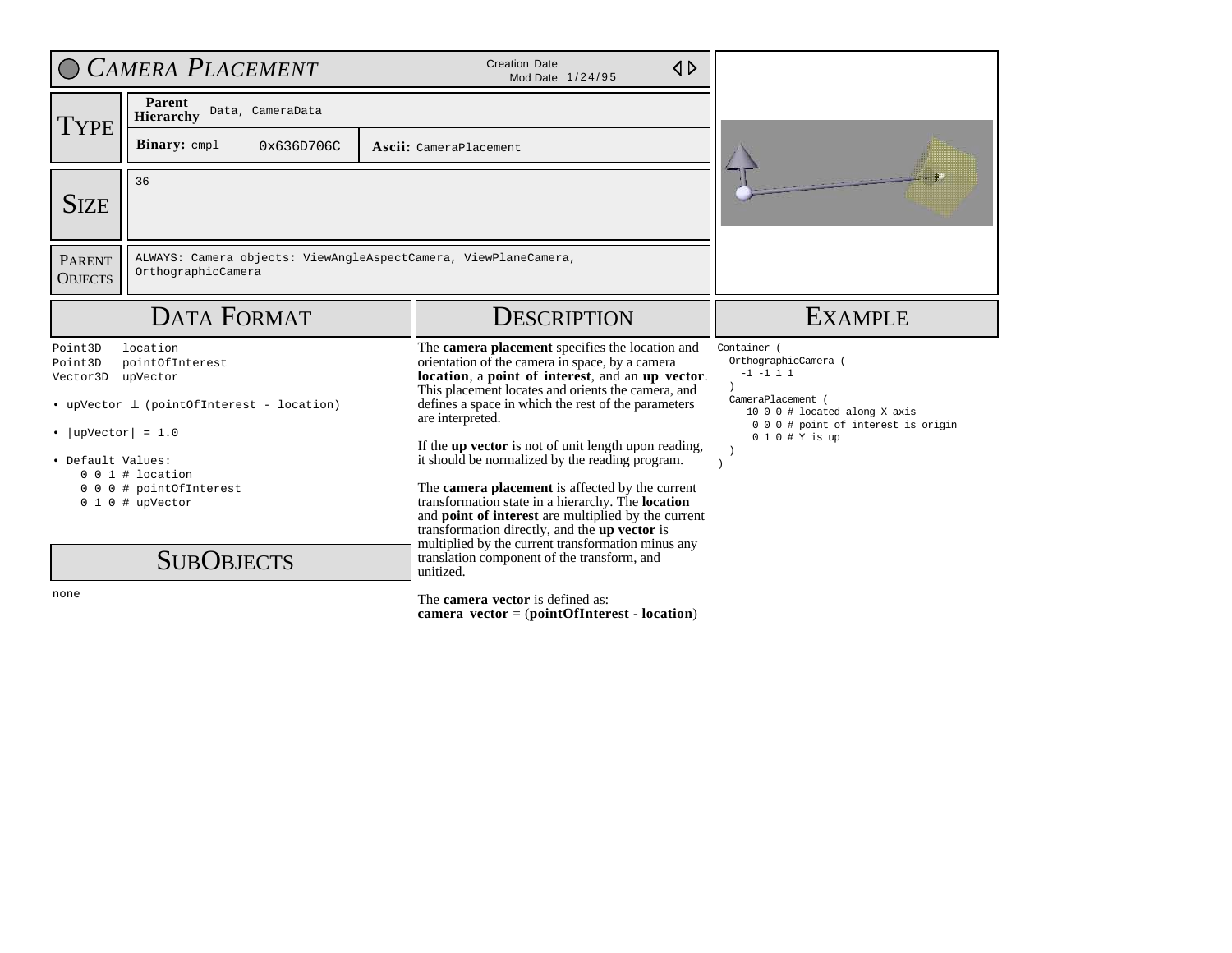|                                              | CAMERA RANGE                                                                          | Creation Date 10/21/94<br>$\triangle$<br>Mod Date 3/15/95                                                                                                   |                                                    |
|----------------------------------------------|---------------------------------------------------------------------------------------|-------------------------------------------------------------------------------------------------------------------------------------------------------------|----------------------------------------------------|
| <b>TYPE</b>                                  | Parent<br>Data, CameraData<br><b>Hierarchy</b>                                        |                                                                                                                                                             |                                                    |
|                                              | <b>Binary:</b> $cmrg$<br>0x636D7267                                                   | Ascii: CameraRange                                                                                                                                          |                                                    |
| <b>SIZE</b>                                  | 8                                                                                     |                                                                                                                                                             |                                                    |
| <b>PARENT</b><br><b>OBJECTS</b>              | ALWAYS: Camera objects: ViewAngleAspectCamera, ViewPlaneCamera,<br>OrthographicCamera |                                                                                                                                                             |                                                    |
|                                              | <b>DATA FORMAT</b>                                                                    | <b>DESCRIPTION</b>                                                                                                                                          | <b>EXAMPLE</b>                                     |
| Float32<br>Float32                           | hither<br>yon                                                                         | The <b>camera range</b> affects the clipping of the<br>viewing frustum.                                                                                     | Container<br>OrthographicCamera (<br>$-1$ $-1$ 1 1 |
| $\bullet$ 0                                  | $\kappa$ hither $\leq$ yon                                                            | This is used to bound the range of the set of objects<br>of interest.                                                                                       | CameraRange (<br>$0.1$ 2 # hither, yon             |
| · default is:<br>hither $\varepsilon$<br>yon | $\infty$                                                                              | <b>Hither</b> is the frontmost clipping plane (sometimes<br>referred to as "near"), yon is the backmost clipping<br>plane (sometimes referred to as "far"). |                                                    |
|                                              | <b>SUBOBJECTS</b>                                                                     | Each of these distances is measured along the<br>camera vector, described in the Camera<br>Placement object.                                                |                                                    |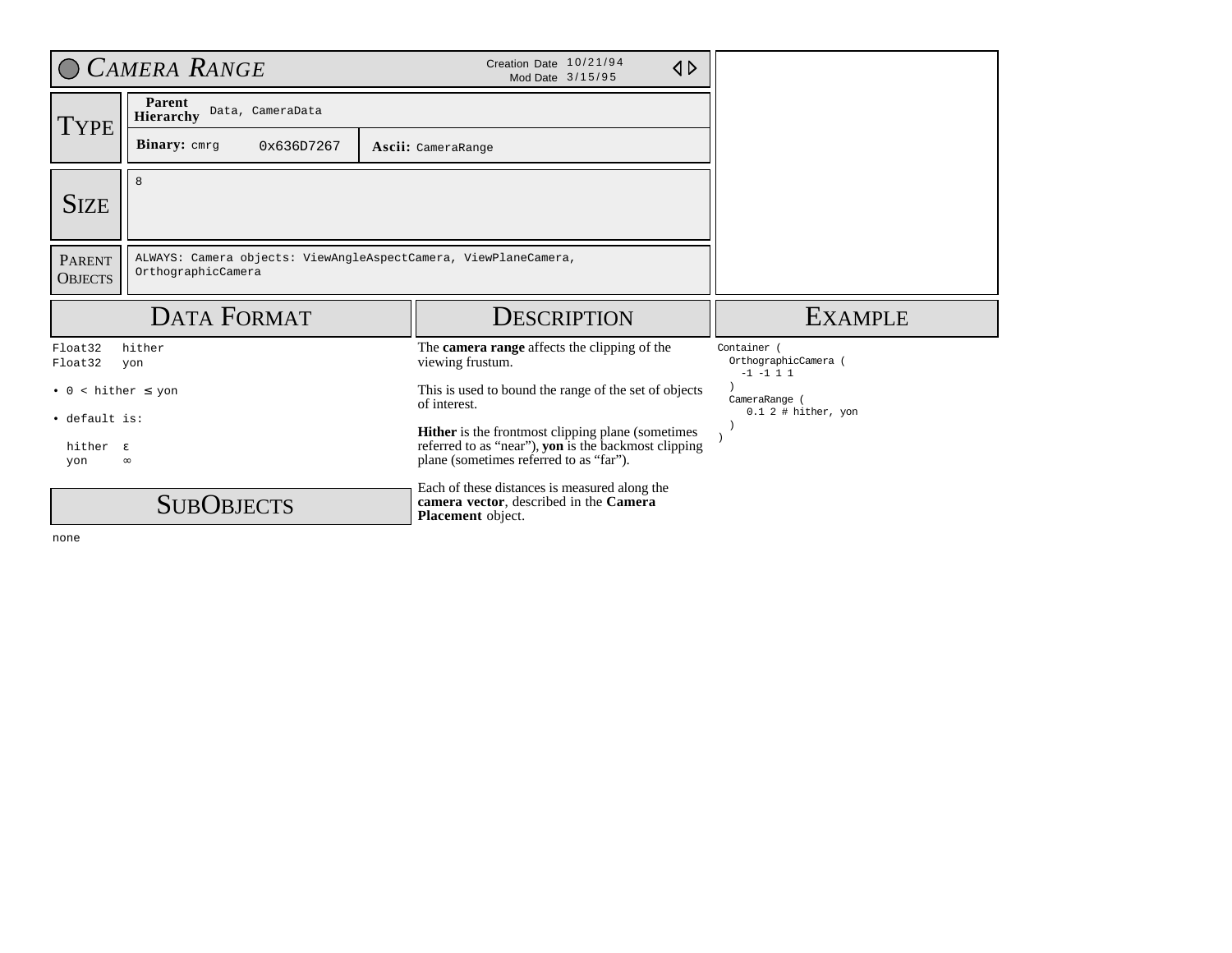|                                            | CAMERA VIEWPORT                                                                          | Creation Date 10/21/94<br>$\triangle$<br>Mod Date 3/15/95                                                                                                                                               |                                                      |
|--------------------------------------------|------------------------------------------------------------------------------------------|---------------------------------------------------------------------------------------------------------------------------------------------------------------------------------------------------------|------------------------------------------------------|
| <b>TYPE</b>                                | Parent<br>Data, CameraData<br><b>Hierarchy</b>                                           |                                                                                                                                                                                                         | y(0,1)<br>origin                                     |
|                                            | <b>Binary:</b> $cmvp$<br>0x636D7670                                                      | Ascii: CameraViewPort                                                                                                                                                                                   | $(-1,0)$<br><b>Vidin</b>                             |
| <b>SIZE</b>                                | 16                                                                                       |                                                                                                                                                                                                         | (1,0)<br>Front<br>$(0,-1)$                           |
| <b>PARENT</b><br><b>OBJECTS</b>            | ALWAYS: any Camera object: ViewAngleAspectCamera, ViewPlaneCamera,<br>OrthographicCamera |                                                                                                                                                                                                         |                                                      |
|                                            |                                                                                          |                                                                                                                                                                                                         |                                                      |
|                                            | <b>DATA FORMAT</b>                                                                       | <b>DESCRIPTION</b>                                                                                                                                                                                      | <b>EXAMPLE</b>                                       |
| Point2D<br>Float32<br>Float32              | origin<br>width<br>height                                                                | The camera viewport specifies a rectangular<br>region of the viewing frustum to which the image is<br>clipped. Effectively the view port may be used to<br>zoom in on a particular feature of an image. | Container (<br>OrthographicCamera (<br>$-1$ $-1$ 1 1 |
|                                            | $\le$ origin.x $\le$ 1<br>$\le$ origin.y $\le$ 1                                         | The view port uses the cartesian coordinate system,                                                                                                                                                     | CameraViewPort ( # zoom to 200%<br>$-0.5$ 0.5 1 1    |
| $\frac{\text{width}}{\text{width}} \leq 2$ |                                                                                          | with Y towards the top of the screen, X to the right,                                                                                                                                                   |                                                      |
| $\langle$ height $\leq$ 2<br>· Default is: |                                                                                          | and Z coming towards the viewer, as shown in the<br>diagram.                                                                                                                                            |                                                      |
| $-1$ 1 # origin<br>2<br>$\mathbf{2}$       | # width<br># height                                                                      |                                                                                                                                                                                                         |                                                      |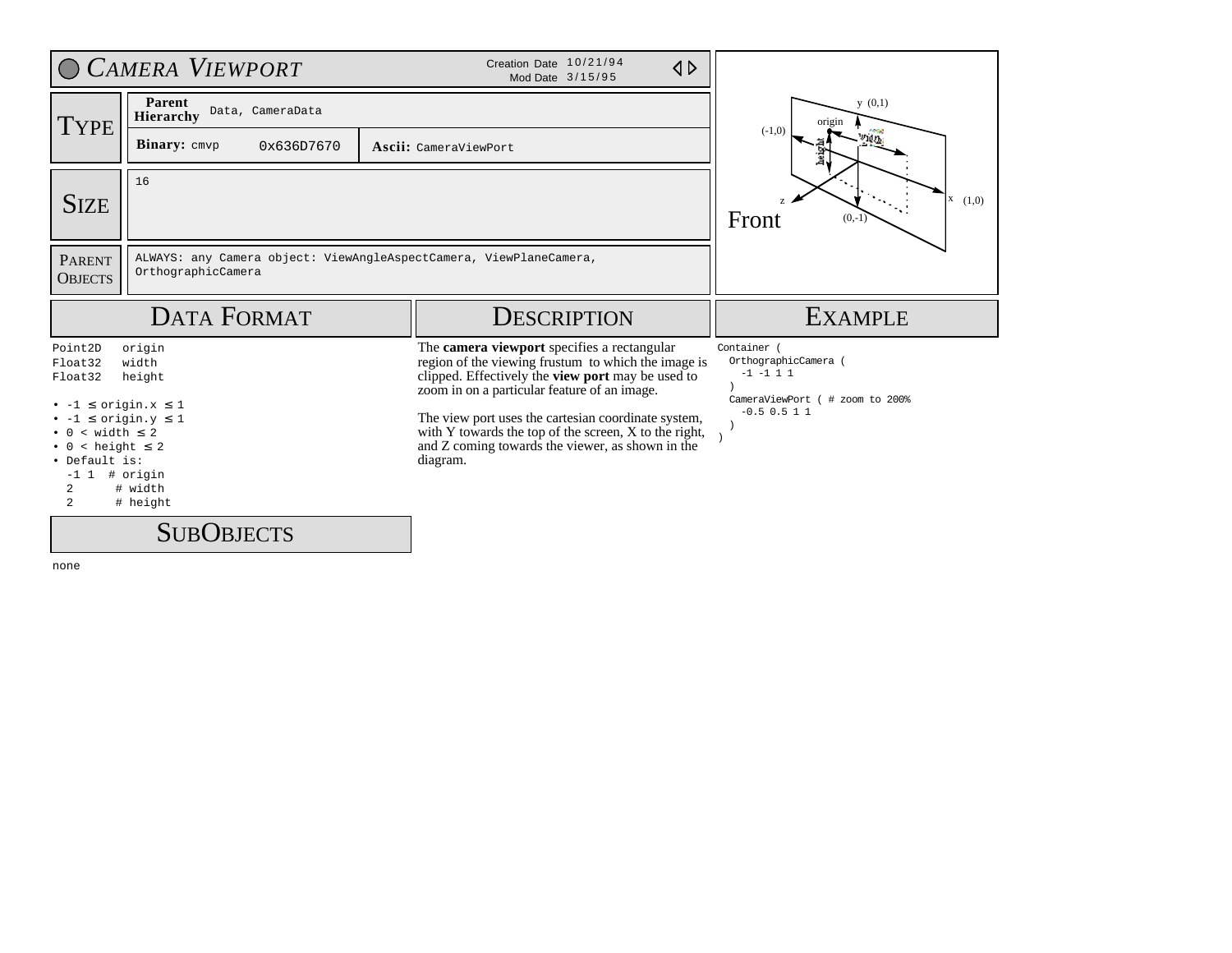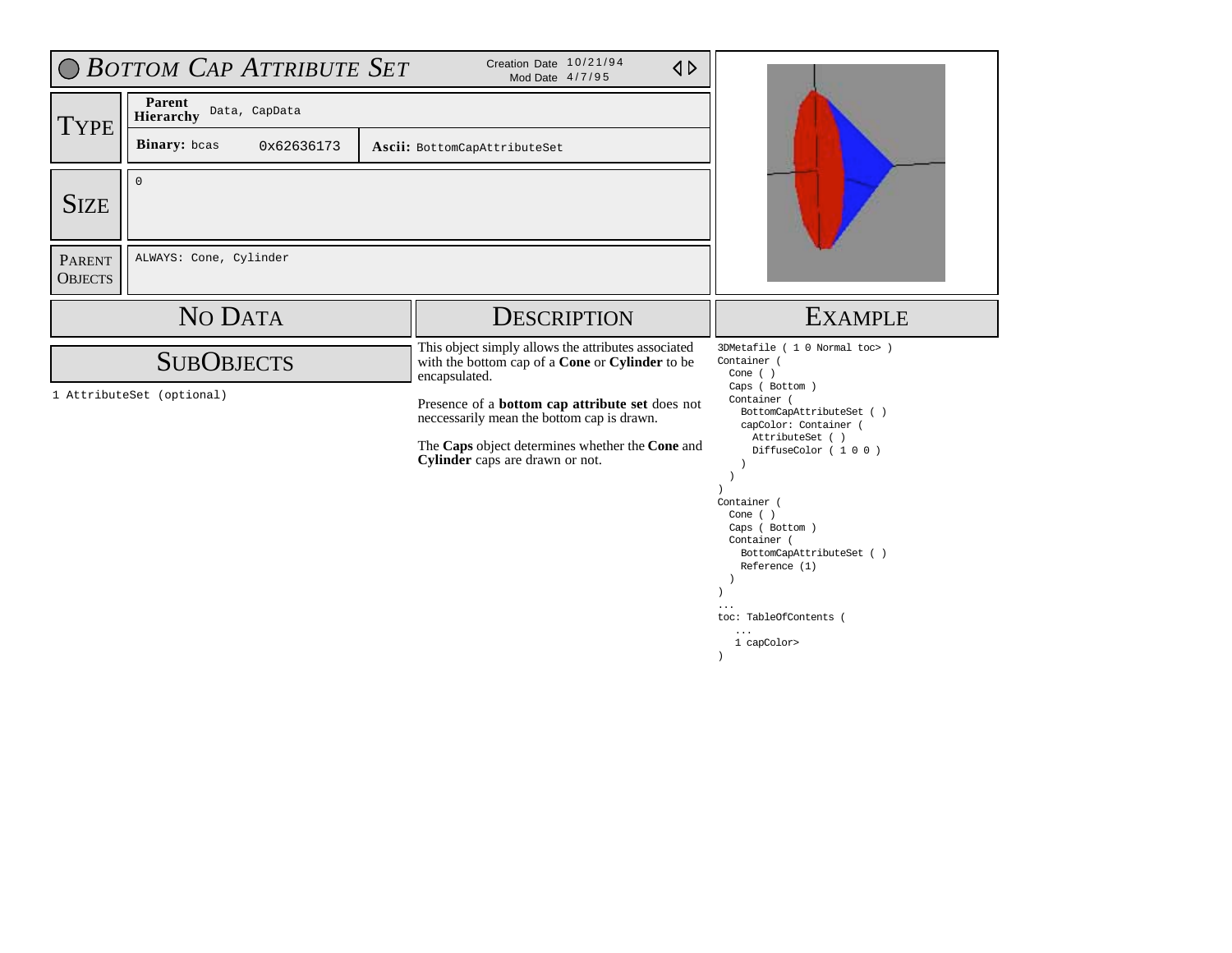| CAPS                                                                      |                                             | Creation Date 10/21/94<br>$\triangle$<br>Mod Date 1/24/95                                                                                                                                  |                                                                                                                                                     |
|---------------------------------------------------------------------------|---------------------------------------------|--------------------------------------------------------------------------------------------------------------------------------------------------------------------------------------------|-----------------------------------------------------------------------------------------------------------------------------------------------------|
| <b>TYPE</b>                                                               | Parent<br>Data, CapData<br><b>Hierarchy</b> |                                                                                                                                                                                            |                                                                                                                                                     |
|                                                                           | Binary: caps<br>0x63617073                  | Ascii: Caps                                                                                                                                                                                |                                                                                                                                                     |
| <b>SIZE</b>                                                               | $\overline{4}$                              |                                                                                                                                                                                            |                                                                                                                                                     |
| <b>PARENT</b><br><b>OBJECTS</b>                                           | ALWAYS: Cone, Cylinder                      |                                                                                                                                                                                            |                                                                                                                                                     |
|                                                                           |                                             |                                                                                                                                                                                            |                                                                                                                                                     |
|                                                                           | <b>DATA FORMAT</b>                          | <b>DESCRIPTION</b>                                                                                                                                                                         | <b>EXAMPLE</b>                                                                                                                                      |
| CapsFlags caps                                                            | • CapsFlags is defined as:                  | In the binary file, the upper 28 bits of the caps<br>bitfield should be ignored. In the text file, unknown<br>bitfield strings should be skipped. The default caps<br>value is 0, or None. | Container (<br>Cylinder ()<br>Caps ( Bottom   Top )                                                                                                 |
| Binary<br>0x00000000<br>0x00000001<br>0x00000002<br>• Default is:<br>None | Text<br>None<br>Bottom<br>Top               | The <b>Top</b> cap bit (label) is ignored in the <b>Cone</b> .                                                                                                                             | Container ( # Cone with a blue bottom<br>Cone $( )$<br>Caps ( Bottom )<br>Container (<br>BottomCapAttributeSet ()<br>Container (<br>AttributeSet () |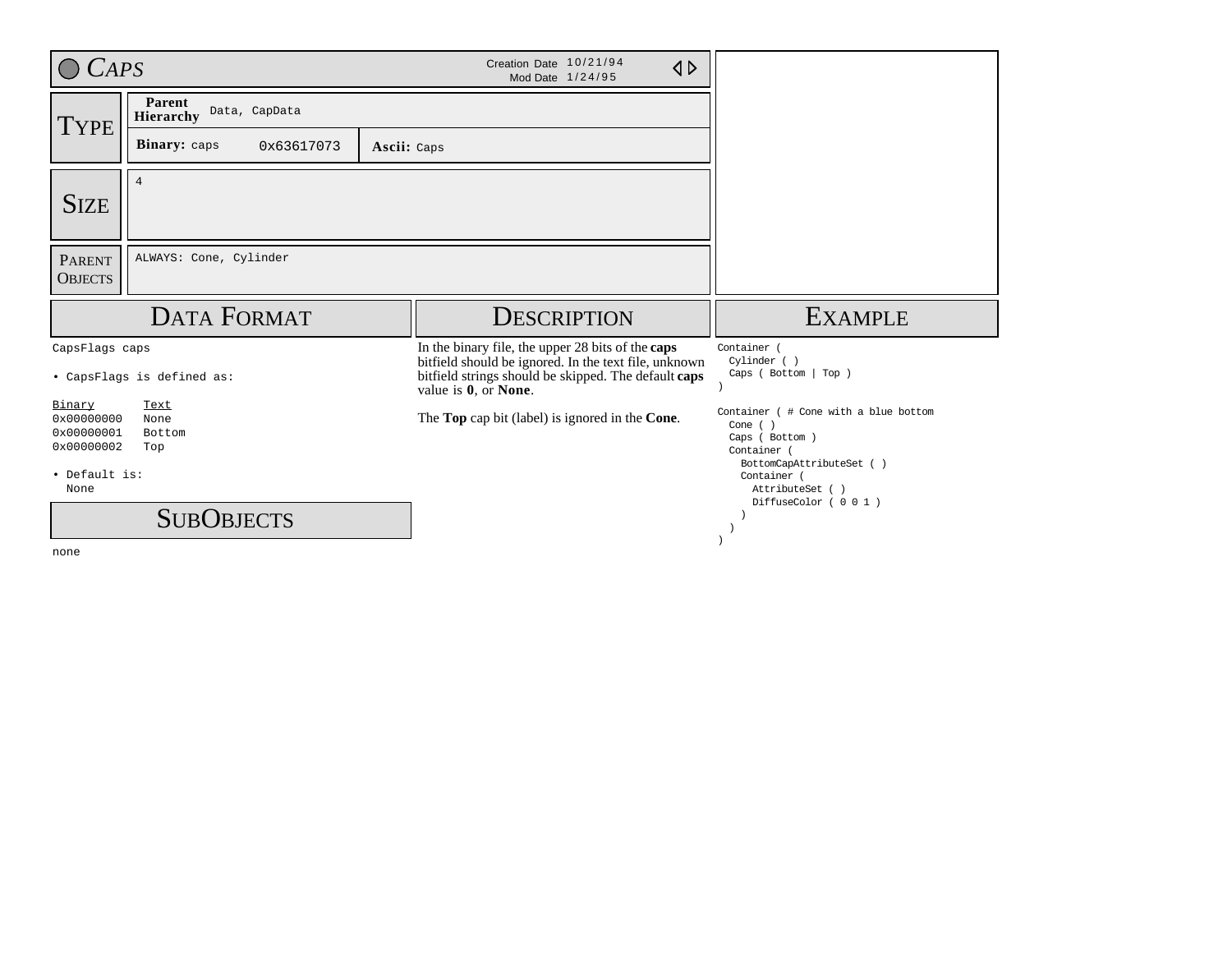|                                 | $\bigcirc$ Face Cap Attribute Set              | Creation Date 10/21/94<br>Mod Date 1/24/95                                                                                             | $\triangle$ |                                                                                                                                                         |
|---------------------------------|------------------------------------------------|----------------------------------------------------------------------------------------------------------------------------------------|-------------|---------------------------------------------------------------------------------------------------------------------------------------------------------|
| TYPE                            | Parent<br>Data, CapData<br>Hierarchy           |                                                                                                                                        |             |                                                                                                                                                         |
|                                 | Binary: fcas<br>0x66636173                     | Ascii: FaceCapAttributeSet                                                                                                             |             |                                                                                                                                                         |
| <b>SIZE</b>                     | $\Omega$                                       |                                                                                                                                        |             |                                                                                                                                                         |
| <b>PARENT</b><br><b>OBJECTS</b> | ALWAYS: Cone, Cylinder                         |                                                                                                                                        |             |                                                                                                                                                         |
|                                 | NO DATA                                        | <b>DESCRIPTION</b>                                                                                                                     |             | <b>EXAMPLE</b>                                                                                                                                          |
|                                 | <b>SUBOBJECTS</b><br>1 AttributeSet (optional) | Attaches a set of attributes to the face "cap" of the<br>cone and cylinder primitives. For the cone, it's<br>indicated in the diagram. |             | Container (<br>Cone $( )$<br>Caps ( Bottom )<br>Container (<br>FaceCapAttributeSet ()<br>Container (<br>AttributeSet ()<br>DiffuseColor ( 0.2 0.9 0.4 ) |

 ) )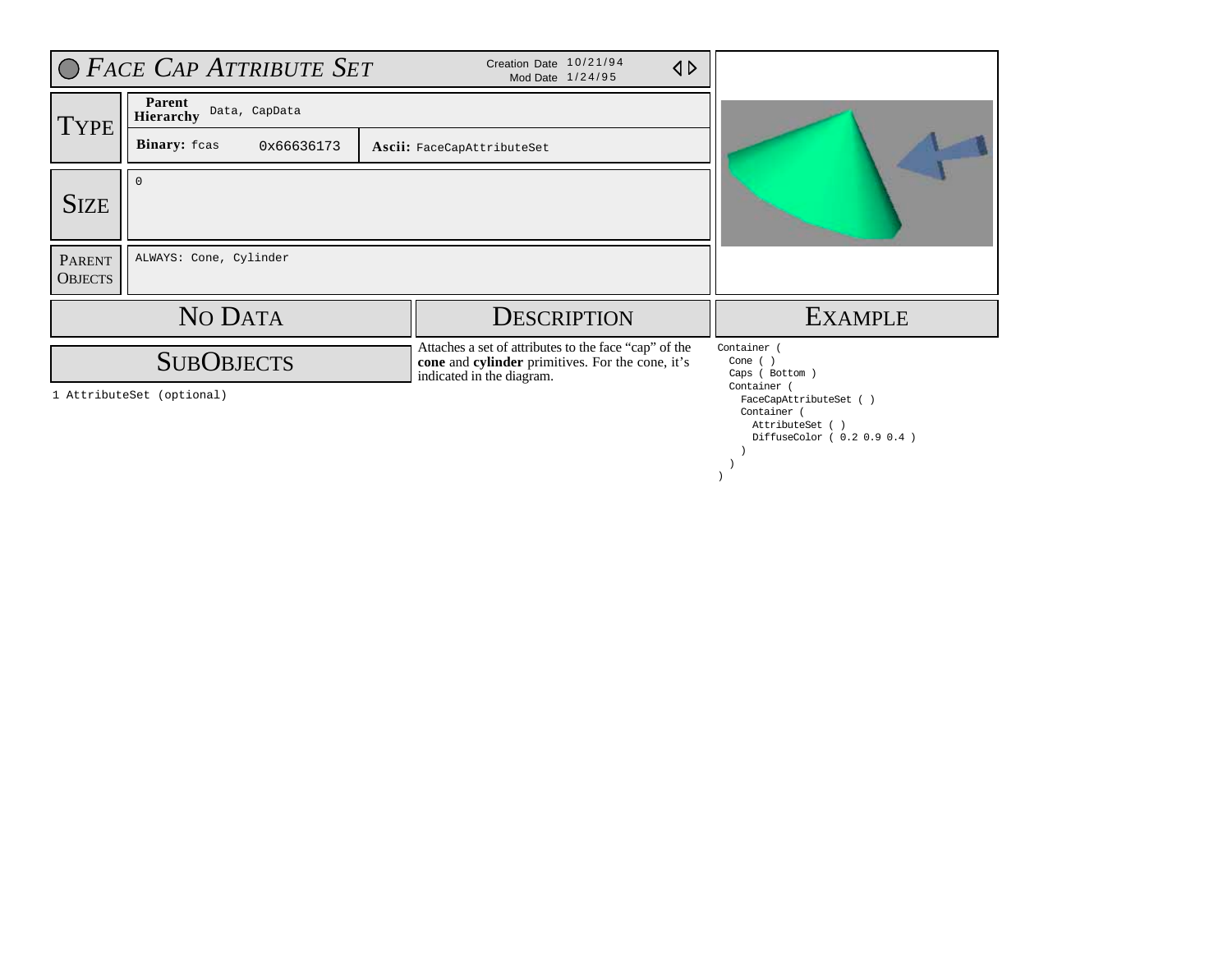|                                 | O TOP CAP ATTRIBUTE SET                     | Creation Date 10/21/94<br>Mod Date 4/4/95                                               | $\triangle$ |                                                     |
|---------------------------------|---------------------------------------------|-----------------------------------------------------------------------------------------|-------------|-----------------------------------------------------|
| <b>TYPE</b>                     | Parent<br>Data, CapData<br><b>Hierarchy</b> |                                                                                         |             |                                                     |
|                                 | Binary: tcas<br>0x74636173                  | Ascii: TopCapAttributeSet                                                               |             |                                                     |
| <b>SIZE</b>                     | $\Omega$                                    |                                                                                         |             |                                                     |
| <b>PARENT</b><br><b>OBJECTS</b> | ALWAYS: Cylinder                            |                                                                                         |             |                                                     |
|                                 | NO DATA                                     | <b>DESCRIPTION</b>                                                                      |             | <b>EXAMPLE</b>                                      |
|                                 | <b>SUBOBJECTS</b>                           | Attaches a set of attributes to the top "cap" of the<br>cylinder primitive.             |             | Container (<br>Cylinder ()<br>Caps (Top)            |
|                                 | 1 AttributeSet (optional)                   | Presence of a top cap attribute set does not<br>neccessarily mean the top cap is drawn. |             | Container (<br>TopCapAttributeSet ()<br>Container ( |
|                                 |                                             | The Caps object determines whether the Cylinder<br>caps are drawn or not.               |             | AttributeSet ()<br>DiffuseColor ( 0.2 0.9 0.4 )     |
|                                 |                                             |                                                                                         |             |                                                     |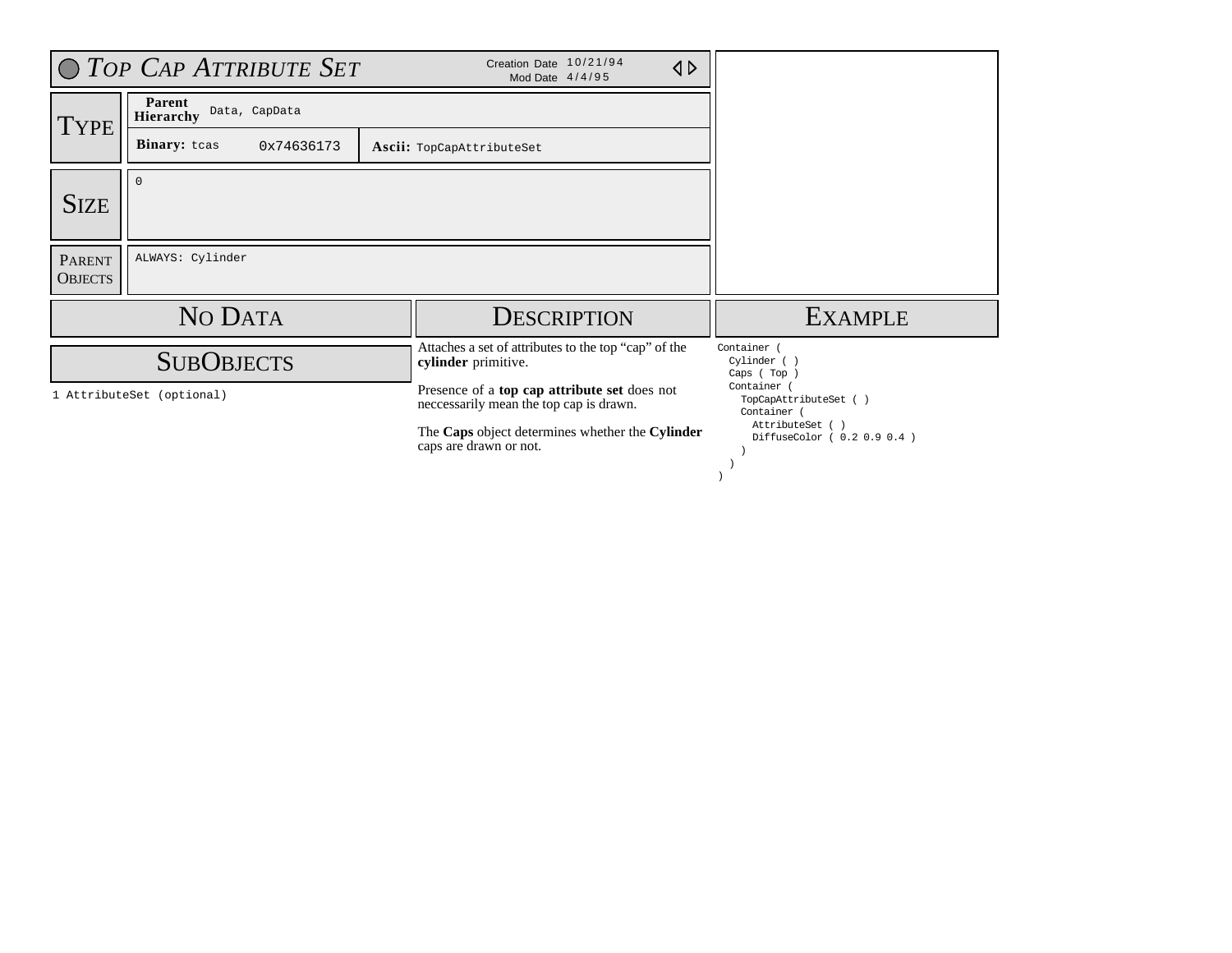|                                                                                                                 | <b>DISPLAY GROUP STATE</b>                                                                                                               | Creation Date 10/21/94<br>$\triangle$<br>Mod Date 4/7/95                                                                                                                                                                                                                                                                                                                                                                                                                                                                                                                                                             |                                                                                                                                                                                                                                                      |
|-----------------------------------------------------------------------------------------------------------------|------------------------------------------------------------------------------------------------------------------------------------------|----------------------------------------------------------------------------------------------------------------------------------------------------------------------------------------------------------------------------------------------------------------------------------------------------------------------------------------------------------------------------------------------------------------------------------------------------------------------------------------------------------------------------------------------------------------------------------------------------------------------|------------------------------------------------------------------------------------------------------------------------------------------------------------------------------------------------------------------------------------------------------|
| TYPE                                                                                                            | Parent<br>Data<br><b>Hierarchy</b>                                                                                                       |                                                                                                                                                                                                                                                                                                                                                                                                                                                                                                                                                                                                                      |                                                                                                                                                                                                                                                      |
|                                                                                                                 | Binary: dgst<br>0x64677374                                                                                                               | Ascii: DisplayGroupState                                                                                                                                                                                                                                                                                                                                                                                                                                                                                                                                                                                             |                                                                                                                                                                                                                                                      |
| <b>SIZE</b>                                                                                                     | $\overline{4}$                                                                                                                           |                                                                                                                                                                                                                                                                                                                                                                                                                                                                                                                                                                                                                      |                                                                                                                                                                                                                                                      |
| <b>PARENT</b><br><b>OBJECTS</b>                                                                                 | ALWAYS: DisplayGroup, OrderedDisplayGroup                                                                                                |                                                                                                                                                                                                                                                                                                                                                                                                                                                                                                                                                                                                                      |                                                                                                                                                                                                                                                      |
|                                                                                                                 | <b>DATA FORMAT</b>                                                                                                                       | <b>DESCRIPTION</b>                                                                                                                                                                                                                                                                                                                                                                                                                                                                                                                                                                                                   | <b>EXAMPLE</b>                                                                                                                                                                                                                                       |
| Binary<br>0x00000000 None<br>0x00000001 Inline<br>0x00000002 DoNotDraw<br>0x00000010 DoNotPick<br>• default is: | DisplayGroupStateFlags traversalFlags<br>· DisplayGroupStateFlags is:<br>Text<br>0x00000004 NoBoundingBox<br>0x00000008 NoBoundingSphere | This piece of data is a subobject only to objects of<br>type display group. It affects how a display<br>group is traversed. These flags allow any display<br>group to have the following characteristics:<br>• To have "invisible" objects in a scene which may<br>act as user interface items, or may aid in bounding<br>complex geometries<br>• To have non-user interface items which may serve<br>only as decoration and should not be picked.<br>• To have a group of shaders/attributes which affects<br>the state as an inline group so it may be instantiated<br>and inherited in many parts of a hierarchy. | # to pick a chess piece by a box around it<br>BeginGroup (DisplayGroup ())<br>PickIDStyle (1)<br>BeginGroup (<br>DisplayGroup ()<br>DisplayGroupState ( DoNotDraw )<br>Scale ( 2 4 2 )<br>Box $( )$<br>EndGroup ()<br>Container (<br>DisplayGroup () |
| Binary<br>0x00000000 None                                                                                       | Text                                                                                                                                     |                                                                                                                                                                                                                                                                                                                                                                                                                                                                                                                                                                                                                      | DisplayGroupState ( DoNotPick )<br>Mesh (# chess piece<br>56 # nVertices                                                                                                                                                                             |
| none                                                                                                            | <b>SUBOBJECTS</b>                                                                                                                        |                                                                                                                                                                                                                                                                                                                                                                                                                                                                                                                                                                                                                      | $0.2$ 0.3 0.5<br>.<br>EndGroup ()                                                                                                                                                                                                                    |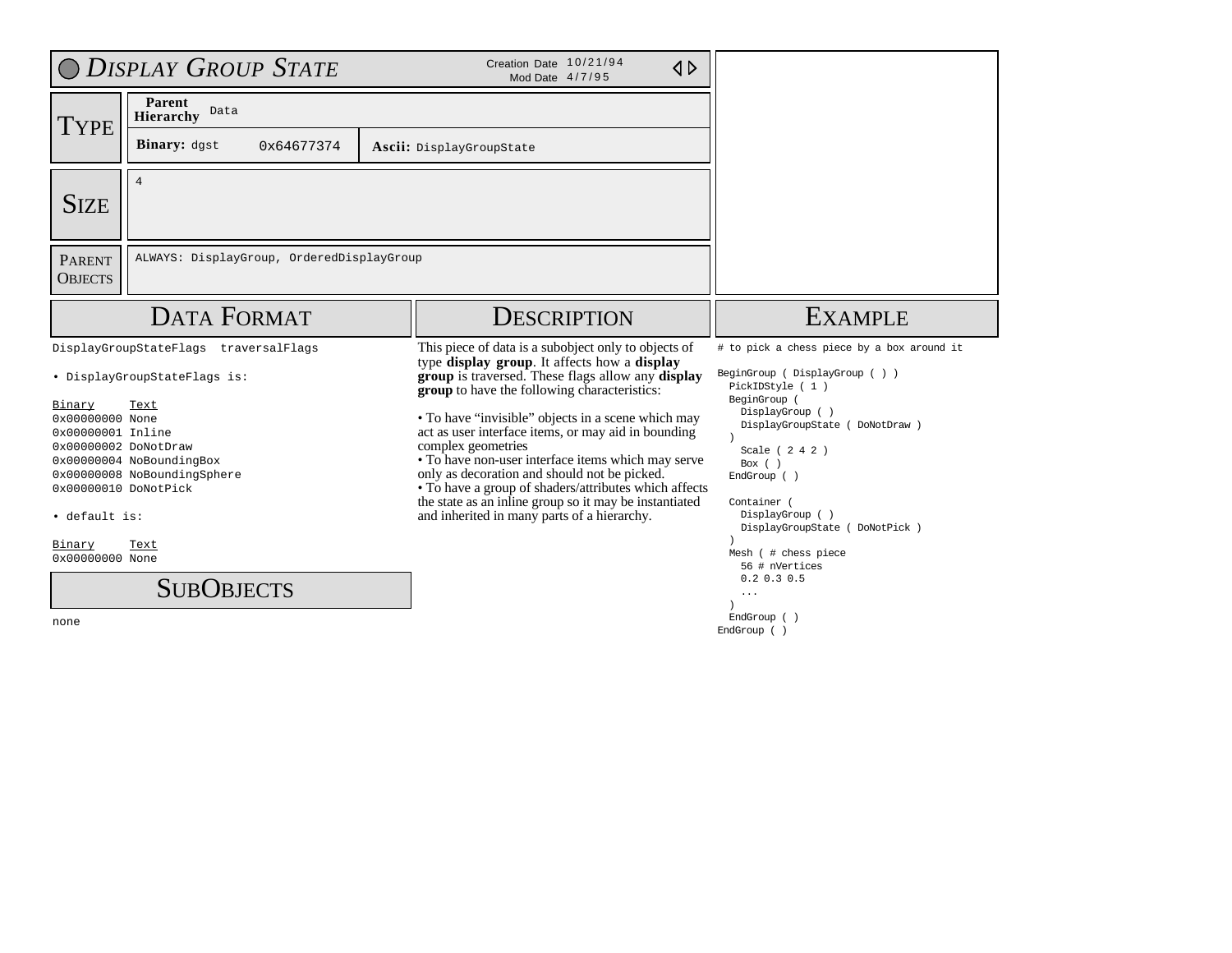|                                                    | <b>GENERAL POLYGON HINT</b>                                         | Creation Date 3/15/95<br>$\triangle$<br>Mod Date 3/15/95                                                      |                                                      |
|----------------------------------------------------|---------------------------------------------------------------------|---------------------------------------------------------------------------------------------------------------|------------------------------------------------------|
| TYPE                                               | Parent<br>Data<br>Hierarchy                                         |                                                                                                               |                                                      |
|                                                    | <b>Binary:</b> gplh<br>0x67706C68                                   | Ascii: GeneralPolygonHint                                                                                     |                                                      |
| <b>SIZE</b>                                        | $\overline{4}$                                                      |                                                                                                               |                                                      |
| <b>PARENT</b><br><b>OBJECTS</b>                    | ALWAYS: GeneralPolygon                                              |                                                                                                               |                                                      |
|                                                    |                                                                     |                                                                                                               |                                                      |
|                                                    | <b>DATA FORMAT</b>                                                  | DESCRIPTION                                                                                                   | <b>EXAMPLE</b>                                       |
|                                                    | GeneralPolygonHintEnum<br>shapeHint<br>• GeneralPolygonHintEnum is: | The GeneralPolygonHint gives a reading<br>application some hint of what shape a general<br>polygon is.        | Container (<br>GeneralPolygon (<br>$\mathbf{1}$<br>ς |
| Binary<br>0x00000000 Complex<br>0x00000001 Concave | Text                                                                | A "Complex" general polygon may contain<br>intersecting, concave, or convex polygons.                         | 023<br>021<br>200                                    |
| 0x00000002 Convex<br>· default is:<br>Complex      |                                                                     | A "Concave" general polygon contains no<br>intersecting polygons, but contains 1 or more<br>concave polygons. | GeneralPolygonHint ( Convex )                        |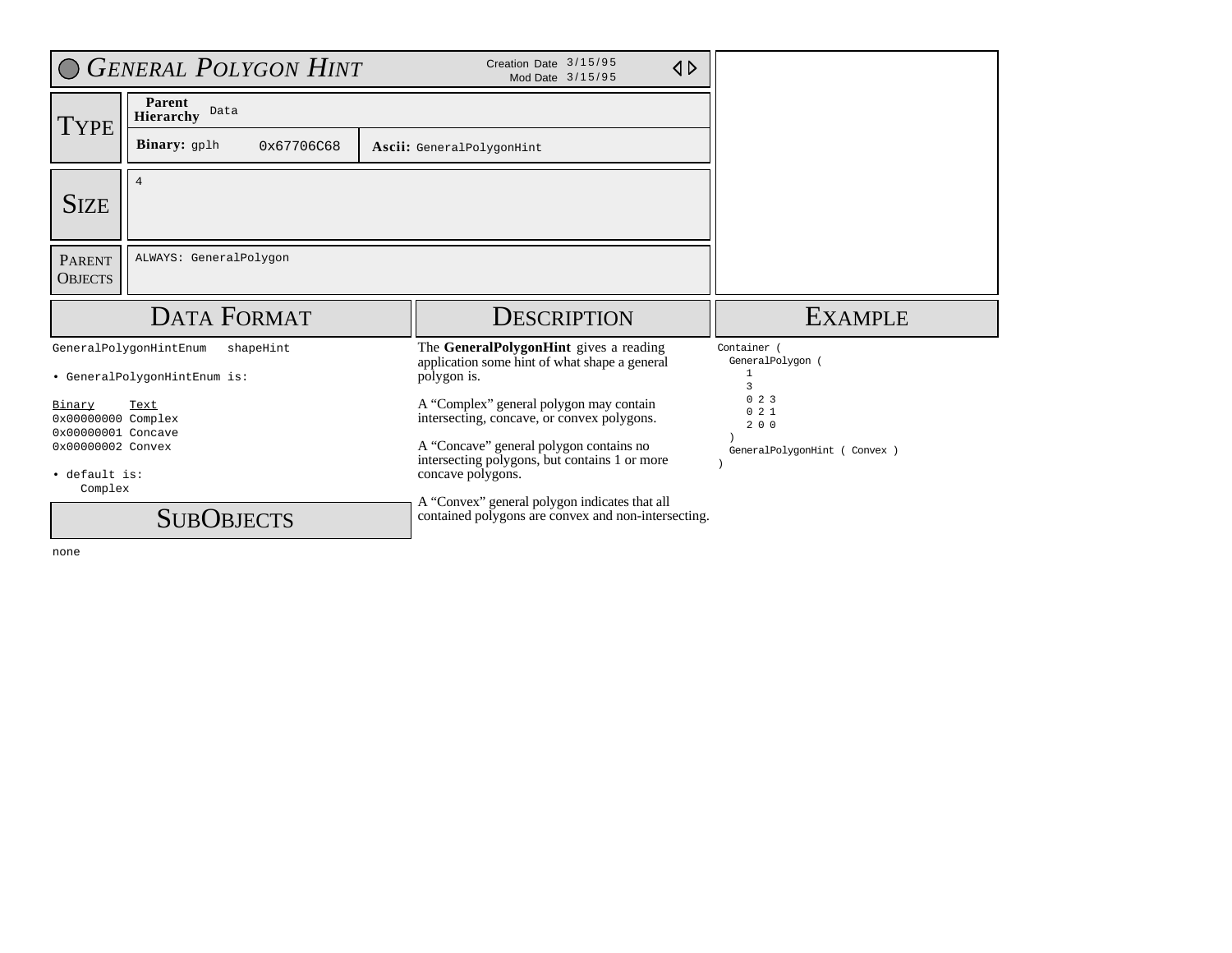|                                               | O LIGHT DATA                       | Creation Date 10/21/94<br>$\triangle$<br>Mod Date 10/27/94                                  |                                             |
|-----------------------------------------------|------------------------------------|---------------------------------------------------------------------------------------------|---------------------------------------------|
| <b>TYPE</b>                                   | Parent<br>Data<br><b>Hierarchy</b> |                                                                                             |                                             |
|                                               | Binary: 1ght<br>0x6C676874         | Ascii: LightData                                                                            |                                             |
| <b>SIZE</b>                                   | 20                                 |                                                                                             |                                             |
| <b>PARENT</b><br><b>OBJECTS</b>               |                                    | ALWAYS: any Light: SpotLight, AmbientLight, PointLight, DirectionalLight                    |                                             |
|                                               | <b>DATA FORMAT</b>                 | <b>DESCRIPTION</b>                                                                          | <b>EXAMPLE</b>                              |
| Boolean<br>Float32<br>ColorRGB                | isOn<br>intensity<br>color         | The light data object affects information about a<br>light that is common among all lights. | Container<br>AmbientLight ()<br>LightData ( |
| • $0 \leq$ intensity $\leq$ 1                 |                                    | A light may be on or off, may vary in intensity, or<br>may have different colors.           | True<br>0.4<br>100                          |
| • Default is:<br>True<br>1.0<br>1 1 1 # color | # isOn<br># intensity              |                                                                                             |                                             |

**SUBOBJECTS**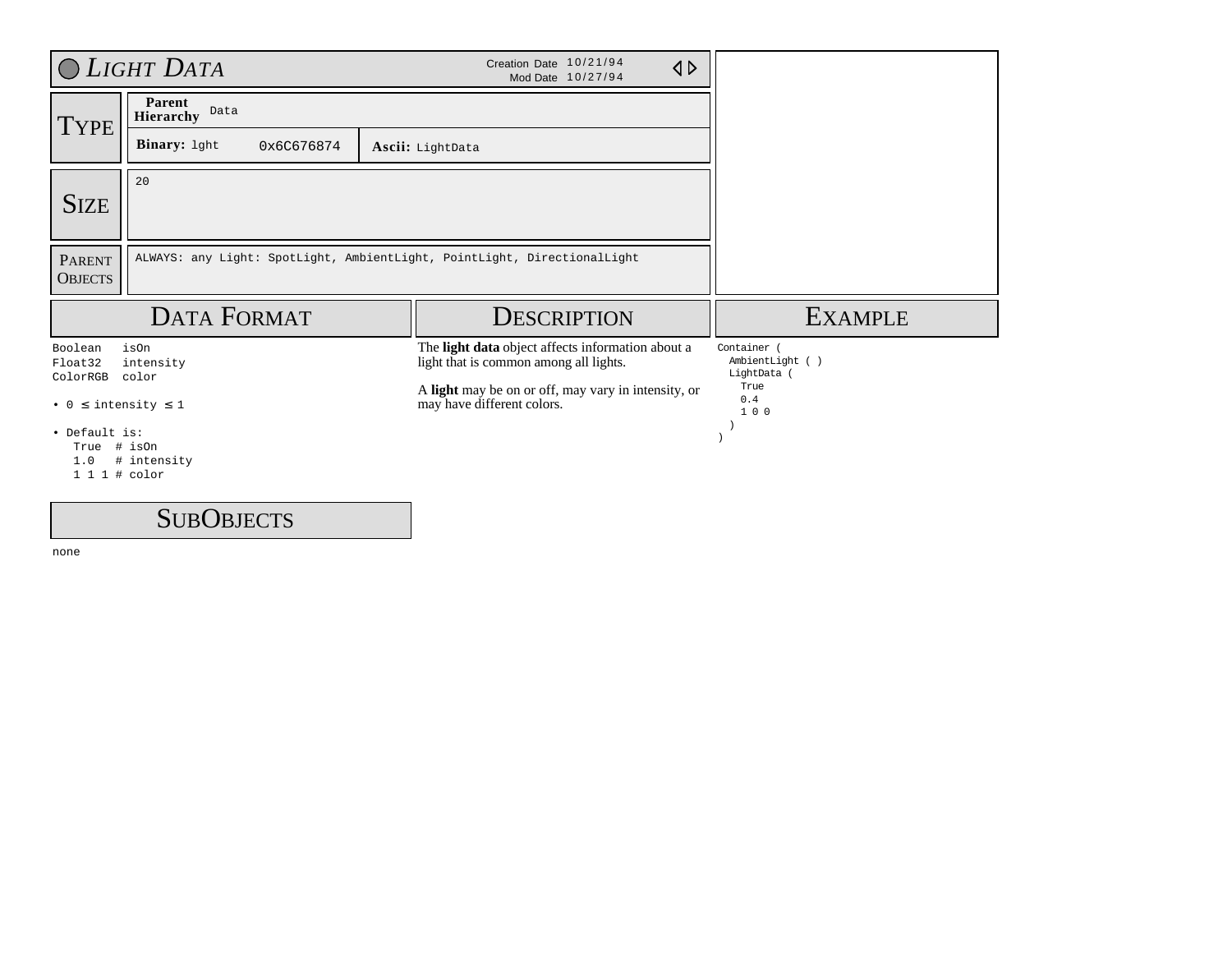|                                                                                           | O MESH CORNERS                                                                                                                                                     | Creation Date 10/21/94<br>$\triangle$<br>Mod Date 3/15/95                                                                                                                                                                                                                                                                                                                                                                                                                                                                                                                                                                                                                                             |                                                                                                                                                                                                                                                                                                                                                                   |
|-------------------------------------------------------------------------------------------|--------------------------------------------------------------------------------------------------------------------------------------------------------------------|-------------------------------------------------------------------------------------------------------------------------------------------------------------------------------------------------------------------------------------------------------------------------------------------------------------------------------------------------------------------------------------------------------------------------------------------------------------------------------------------------------------------------------------------------------------------------------------------------------------------------------------------------------------------------------------------------------|-------------------------------------------------------------------------------------------------------------------------------------------------------------------------------------------------------------------------------------------------------------------------------------------------------------------------------------------------------------------|
| TYPE                                                                                      | Parent<br>Data<br>Hierarchy                                                                                                                                        |                                                                                                                                                                                                                                                                                                                                                                                                                                                                                                                                                                                                                                                                                                       | normal A                                                                                                                                                                                                                                                                                                                                                          |
|                                                                                           | <b>Binary:</b> crnr<br>0x63726E72                                                                                                                                  | Ascii: MeshCorners                                                                                                                                                                                                                                                                                                                                                                                                                                                                                                                                                                                                                                                                                    |                                                                                                                                                                                                                                                                                                                                                                   |
| <b>SIZE</b>                                                                               | 4 + sizeof(corners[0nCorners-1])<br>$sizeof(MeshCorner) = 8 + nFaces * 4$                                                                                          |                                                                                                                                                                                                                                                                                                                                                                                                                                                                                                                                                                                                                                                                                                       | 23<br>normal B<br>24                                                                                                                                                                                                                                                                                                                                              |
| <b>PARENT</b><br><b>OBJECTS</b>                                                           | ALWAYS: Mesh                                                                                                                                                       |                                                                                                                                                                                                                                                                                                                                                                                                                                                                                                                                                                                                                                                                                                       |                                                                                                                                                                                                                                                                                                                                                                   |
|                                                                                           | <b>DATA FORMAT</b>                                                                                                                                                 | <b>DESCRIPTION</b>                                                                                                                                                                                                                                                                                                                                                                                                                                                                                                                                                                                                                                                                                    | <b>EXAMPLE</b>                                                                                                                                                                                                                                                                                                                                                    |
| Uns32<br>MeshCorner<br>$0 < n$ Corners<br>Uns32<br>Uns32<br>Uns32<br>$\bullet$ 0 < nFaces | nCorners<br>corners[nCorners]<br>• where MeshCorner is:<br>vertexIndex<br>nFaces<br>faces[nFaces]<br><b>SUBOBJECTS</b><br>nCorners AttributeSets (order-dependent) | Mesh Corners allow you to attach AttributeSets<br>to a mesh vertex, to allow for attributes to be<br>associated with a particular face-vertex pair. This<br>may be used to allow sharp corners in an object<br>(diagram above), to set different shading parameters<br>for adjacent faces, etc.<br>Mesh corners supplies a vertex index, a list of<br>face indices, and a vertex attribute set for each<br>corner.<br>The mesh corners object most often appears inside<br>a container, and always has AttributeSet<br>subobjects. The first corner in the mesh corners<br>data is mapped to the first <b>attribute set</b> subobject,<br>the second corner to the second <b>attribute set</b> , etc. | Container (<br>Mesh (<br>$\cdots$<br>Container (<br>MeshCorners (<br>2 # numCorners<br># Corner 0<br>5 # vertexIndex<br>$2$ # faces<br>25 26 # face indices<br># Corner 1<br>5 # vertexIndex<br>$2$ # faces<br>$23\ 24$ # face indices<br>Container (<br>AttributeSet ()<br>Normal ( -0.2 0.8 0.3 )<br>Container (<br>AttributeSet ()<br>Normal ( -0.7 -0.1 0.4 ) |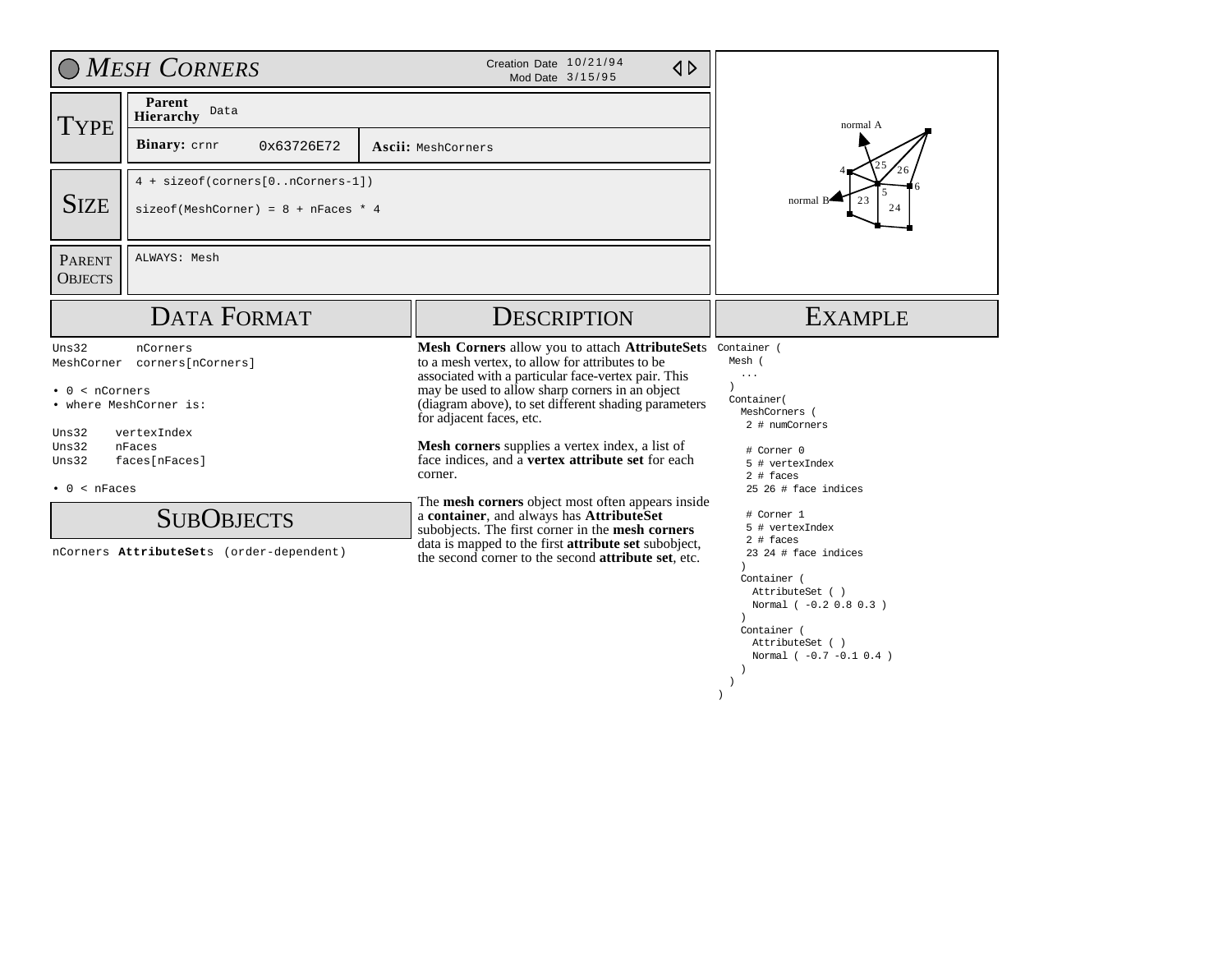|                                                                                | O MESH EDGES                                                                                          | Creation Date 3/1/95<br>$\triangle$<br>Mod Date 3/15/95                                                                                                                                                                                                                                 |                                                                                                                      |
|--------------------------------------------------------------------------------|-------------------------------------------------------------------------------------------------------|-----------------------------------------------------------------------------------------------------------------------------------------------------------------------------------------------------------------------------------------------------------------------------------------|----------------------------------------------------------------------------------------------------------------------|
| <b>TYPE</b>                                                                    | Parent<br>Data<br><b>Hierarchy</b>                                                                    |                                                                                                                                                                                                                                                                                         |                                                                                                                      |
|                                                                                | Binary: edge<br>0x65646765                                                                            | Ascii: MeshEdges                                                                                                                                                                                                                                                                        |                                                                                                                      |
| <b>SIZE</b>                                                                    | 4 + sizeof(corners[0nCorners-1])<br>$\text{sizeof}(\text{MeshEdges}) = 2 * \text{sizeof}(\text{Uns})$ |                                                                                                                                                                                                                                                                                         |                                                                                                                      |
| <b>PARENT</b><br><b>OBJECTS</b>                                                | ALWAYS: Mesh                                                                                          |                                                                                                                                                                                                                                                                                         |                                                                                                                      |
|                                                                                | <b>DATA FORMAT</b>                                                                                    | <b>DESCRIPTION</b>                                                                                                                                                                                                                                                                      | <b>EXAMPLE</b>                                                                                                       |
| Uns32                                                                          |                                                                                                       |                                                                                                                                                                                                                                                                                         |                                                                                                                      |
| MeshEdge                                                                       | nEdges<br>edges[nEdges]                                                                               | Mesh Edges allow you to attach AttributeSets to Container (<br>a mesh edge.                                                                                                                                                                                                             | Mesh (                                                                                                               |
| < nEdges<br>$\bullet$ 0<br>• where MeshEdge is:<br>Uns32<br>Uns32 vertexIndex2 | vertexIndex1                                                                                          | You may attach mesh edges to any edge in the mesh<br>that corresponds to a face edge. To specify and edge<br>that should have an attribute set attached to it,<br>include it as the nth edge the list of edges, and<br>specify the attribute set as the nth attribute set<br>subobject. | $\cdots$<br>Container (<br>MeshEdges<br>2 # numEdges<br>0 1 # 1st edge vertexIndices<br>1 2 # 2nd edge vertexIndices |
|                                                                                | <b>SUBOBJECTS</b>                                                                                     |                                                                                                                                                                                                                                                                                         | Container ( /* 1st edge attribute set */<br>AttributeSet ( )<br>DiffuseColor ( 0.2 0.8 0.3 )                         |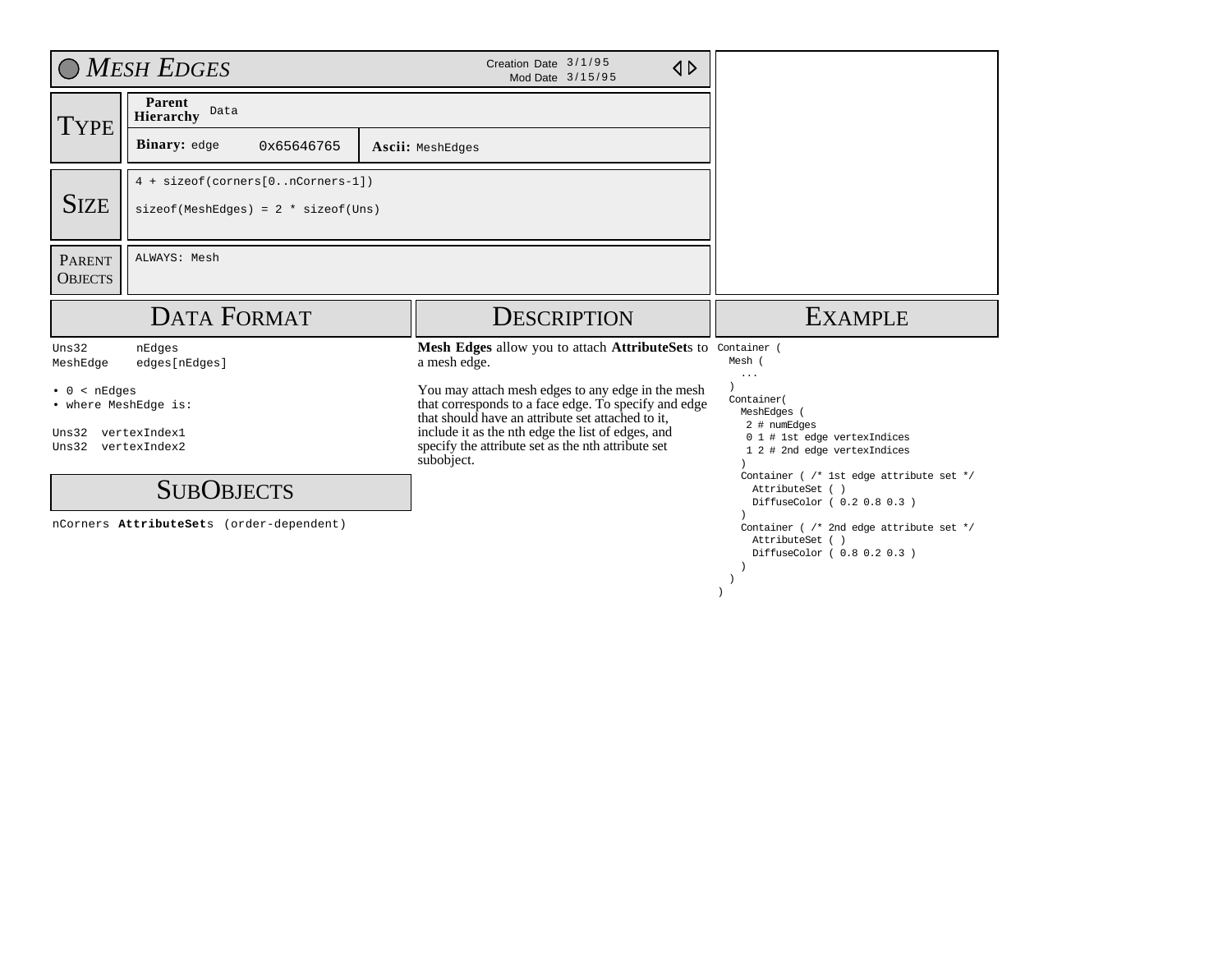|                                              | $\bigcirc$ NURB CURVE 2D                                      | Creation Date 10/21/94<br>$\triangleleft$<br>Mod Date 1/24/95                                                                    |                |
|----------------------------------------------|---------------------------------------------------------------|----------------------------------------------------------------------------------------------------------------------------------|----------------|
| <b>TYPE</b>                                  | Parent<br>Data<br><b>Hierarchy</b>                            |                                                                                                                                  |                |
|                                              | Binary: nb2c<br>0x6E623263                                    | Ascii: NURBCurve2D                                                                                                               |                |
| <b>SIZE</b>                                  | $8 + 12$ * nPoints + 4 * (order + nPoints)                    |                                                                                                                                  |                |
| <b>PARENT</b><br><b>OBJECTS</b>              | ALWAYS: TrimCurves                                            |                                                                                                                                  |                |
|                                              | <b>DATA FORMAT</b>                                            | <b>DESCRIPTION</b>                                                                                                               | <b>EXAMPLE</b> |
| Uns32<br>Uns32<br>RationalPoint3D<br>Float32 | order<br>nPoints<br>points[nPoints]<br>knots[order + nPoints] | The NURB Curve 2D is a subobject of the<br><b>TrimCurves</b> object, and supplies a 2 dimensional<br>curve to trim NURB Patches. |                |
| • 2 $\leq$ order<br>$.25$ C nDointe          |                                                               |                                                                                                                                  |                |

 $2 \leq n$ Points

• 0 < points[...].w (weights of points)

## SUB OBJECTS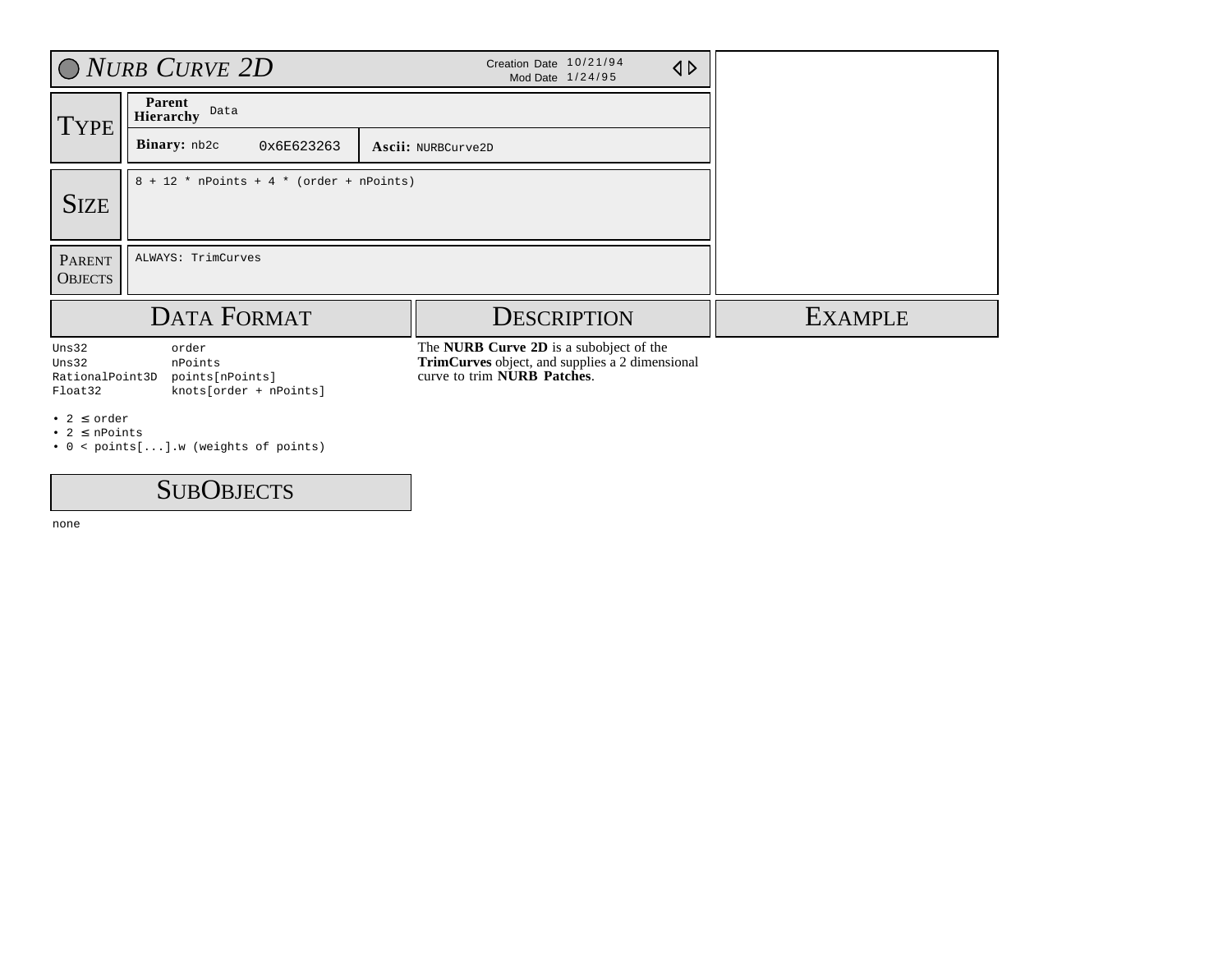|                                               | <b>SHADER DATA</b>          | Creation Date 10/21/94<br>$\triangle$<br>Mod Date 3/22/95                 |                                          |
|-----------------------------------------------|-----------------------------|---------------------------------------------------------------------------|------------------------------------------|
| <b>TYPE</b>                                   | Parent<br>Data<br>Hierarchy |                                                                           |                                          |
|                                               | Binary: shdr<br>0x73686472  | Ascii: ShaderData                                                         |                                          |
| <b>SIZE</b>                                   | 8                           |                                                                           |                                          |
| <b>PARENT</b><br><b>OBJECTS</b>               | ALWAYS: any Shader          |                                                                           |                                          |
|                                               |                             | <b>DESCRIPTION</b>                                                        | <b>EXAMPLE</b>                           |
|                                               | <b>DATA FORMAT</b>          |                                                                           |                                          |
| ShaderUVBoundaryEnum<br>ShaderUVBoundaryEnum  | uBounds<br>vBounds          | The shader data initializes boundary wrapping<br>conditions for a shader. | Container (<br>CustomShader $( \ldots )$ |
|                                               | · ShaderUVBoundaryEnum is:  |                                                                           | ShaderData ( Wrap Clamp )                |
| Binary<br>0x00000000 Wrap<br>0x00000001 Clamp | Text                        |                                                                           |                                          |
| · default is:<br>Wrap Wrap                    |                             |                                                                           |                                          |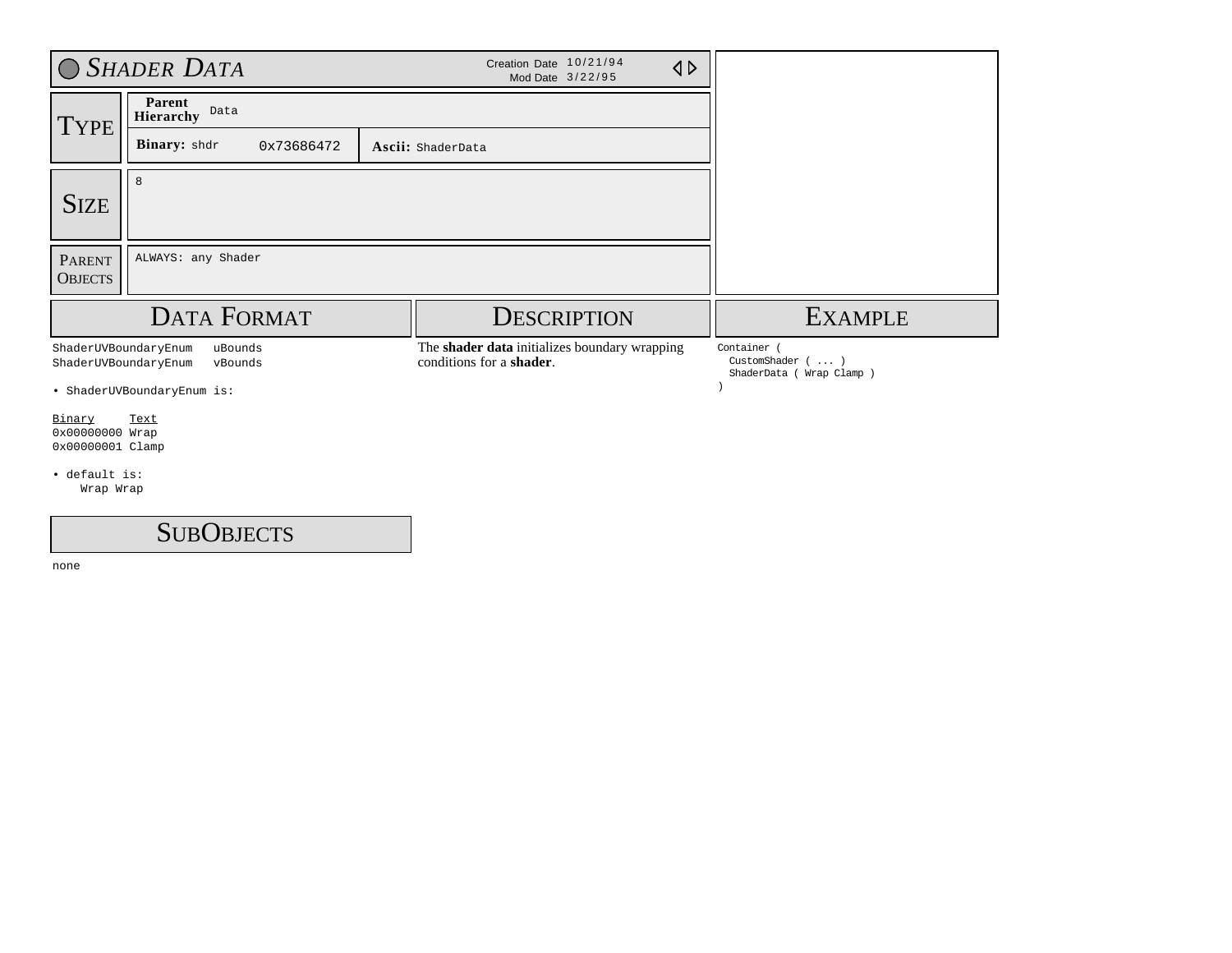|                                 | <b>O SHADER TRANSFORM</b>   | Creation Date 10/21/94<br>Mod Date 4/7/95                                                                 | $\triangle$ |                                                                       |
|---------------------------------|-----------------------------|-----------------------------------------------------------------------------------------------------------|-------------|-----------------------------------------------------------------------|
| <b>TYPE</b>                     | Parent<br>Data<br>Hierarchy |                                                                                                           |             |                                                                       |
|                                 | Binary: sdxf<br>0x73647866  | Ascii: ShaderTransform                                                                                    |             |                                                                       |
| <b>SIZE</b>                     | 64                          |                                                                                                           |             |                                                                       |
| <b>PARENT</b><br><b>OBJECTS</b> | ALWAYS: any Shader          |                                                                                                           |             |                                                                       |
|                                 | <b>DATA FORMAT</b>          |                                                                                                           |             |                                                                       |
|                                 |                             | <b>DESCRIPTION</b>                                                                                        |             | <b>EXAMPLE</b>                                                        |
| Matrix4x4                       | shaderTransform             | This transforms a shaded object into another world<br>space coordinate system. It does not affect how the |             | Container (<br>3DMarbleShader (                                       |
|                                 | <b>SUBOBJECTS</b>           | object is drawn, or the current state of the hierarchy.                                                   |             | ShaderTransform (<br>1000                                             |
| none                            |                             |                                                                                                           |             | 0100<br>0 0 1 0<br>2 3 4 1<br>Type ( -3 "Apple:ATG: 3DMarbleShader" ) |

 ) )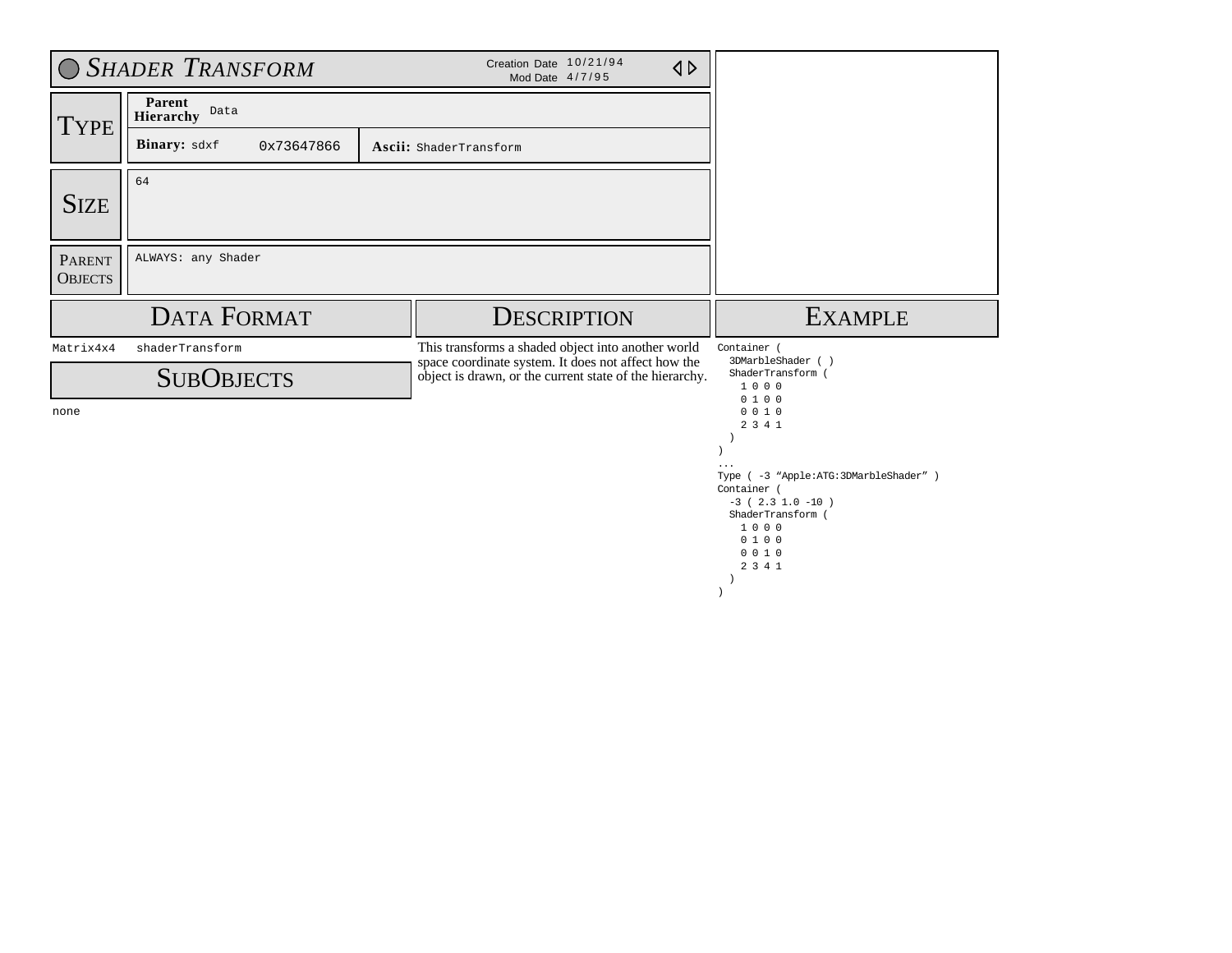|                                 | O SHADER UV TRANSFORM                                         | Creation Date 10/21/94<br>$\triangle$<br>Mod Date 3/15/95                                                    |                                                              |
|---------------------------------|---------------------------------------------------------------|--------------------------------------------------------------------------------------------------------------|--------------------------------------------------------------|
| <b>TYPE</b>                     | Parent<br>Data<br><b>Hierarchy</b>                            |                                                                                                              |                                                              |
|                                 | <b>Binary:</b> sduv<br>0x73647576<br>Ascii: ShaderUVTransform |                                                                                                              |                                                              |
| <b>SIZE</b>                     | 36                                                            |                                                                                                              |                                                              |
| <b>PARENT</b><br><b>OBJECTS</b> | ALWAYS: any Shader                                            |                                                                                                              |                                                              |
|                                 | <b>DATA FORMAT</b>                                            | <b>DESCRIPTION</b>                                                                                           | <b>EXAMPLE</b>                                               |
| Matrix3x3                       | matrix<br><b>SUBOBJECTS</b>                                   | The Shader UV transform allows the uv's on a<br>geometric object to be transformed before shading<br>occurs. | Container (<br>TextureShader ( )<br>ShaderUVTransform<br>100 |
| none                            |                                                               | This allows you to rotate a texture map, for example.                                                        | 010<br>0.2 0.3 1<br>PixmapTexture<br>$\cdots$                |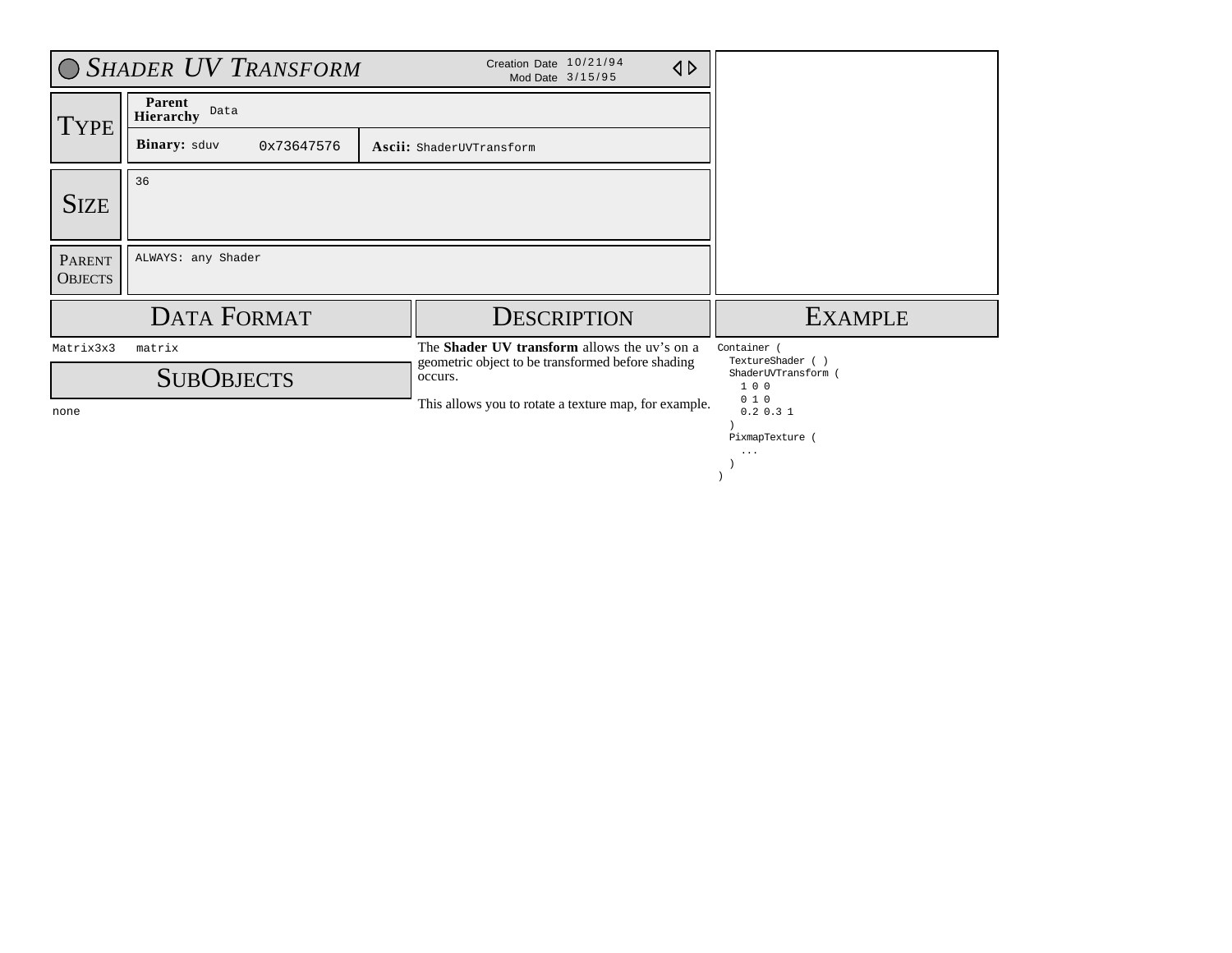| O TRIM CURVES                                           |                             | Creation Date 10/21/94<br>$\triangle$<br>Mod Date 4/7/95                                                                                                                      |                                                                                                                                                                                       |
|---------------------------------------------------------|-----------------------------|-------------------------------------------------------------------------------------------------------------------------------------------------------------------------------|---------------------------------------------------------------------------------------------------------------------------------------------------------------------------------------|
| <b>TYPE</b>                                             | Parent<br>Data<br>Hierarchy |                                                                                                                                                                               |                                                                                                                                                                                       |
|                                                         | Binary: trml<br>0x74726D63  | Ascii: TrimLoop                                                                                                                                                               |                                                                                                                                                                                       |
| <b>SIZE</b>                                             | $\mathbf 0$                 |                                                                                                                                                                               |                                                                                                                                                                                       |
| <b>PARENT</b><br><b>OBJECTS</b>                         | ALWAYS: NURBPatch           |                                                                                                                                                                               |                                                                                                                                                                                       |
|                                                         | NO DATA                     | <b>DESCRIPTION</b>                                                                                                                                                            | <b>EXAMPLE</b>                                                                                                                                                                        |
| <b>SUBOBJECTS</b><br>many NURBCurve2D (order-dependent) |                             | The Trim Loop subobject allows users to attach                                                                                                                                | Container (                                                                                                                                                                           |
|                                                         |                             | trimming loops to a <b>NURB</b> Patch. The Trim<br>Loop object contains no data, and serves only as an<br>encapsulation of various 2-dimensional curves used<br>for trimming. | NURBPatch (<br>4 4 4 4 # u, v order, num M, N points<br>$-2$ 2 0 1<br>$-1201$ 1201<br>2201<br>$-1201$ 1051<br>$-2201$<br>2 2 0 1<br>$-2$ $-2$ 0 1 $-1$ $-2$ 0 1 1 $-2$ 0 1 2 $-2$ 0 1 |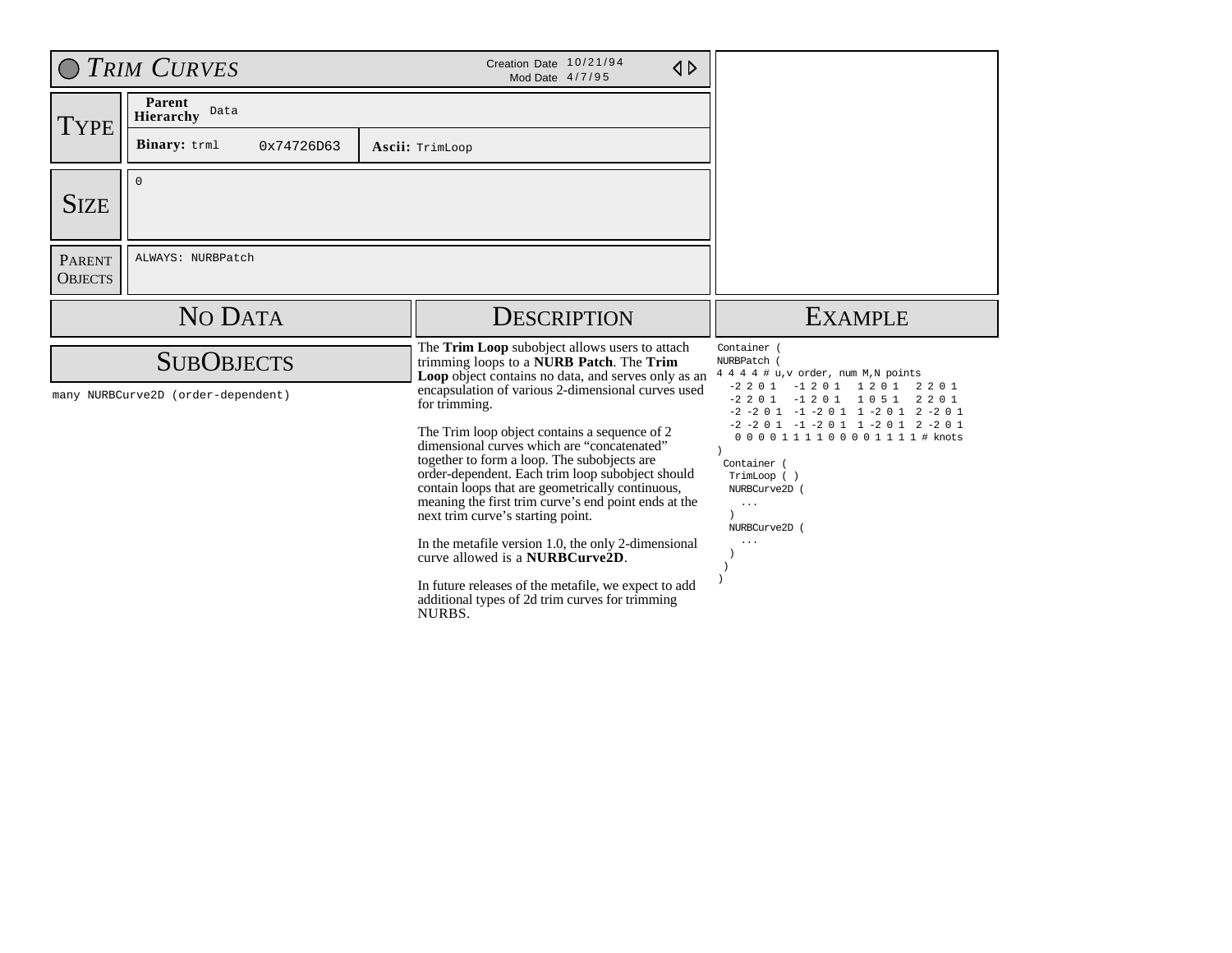| O IMAGE CLEAR COLOR                         |                                            | Creation Date 1/20/95<br>$\triangle$<br>Mod Date 1/24/95                                              |                                                                                                    |
|---------------------------------------------|--------------------------------------------|-------------------------------------------------------------------------------------------------------|----------------------------------------------------------------------------------------------------|
| <b>TYPE</b>                                 | Parent<br>Data, ViewHintsData<br>Hierarchy |                                                                                                       |                                                                                                    |
|                                             | <b>Binary:</b> imcc<br>0x696D6363          | Ascii: ImageClearColor                                                                                |                                                                                                    |
| <b>SIZE</b>                                 | 12                                         |                                                                                                       |                                                                                                    |
| <b>PARENT</b><br><b>OBJECTS</b>             | ALWAYS: ViewHints                          |                                                                                                       |                                                                                                    |
| <b>DATA FORMAT</b>                          |                                            | <b>DESCRIPTION</b>                                                                                    | <b>EXAMPLE</b>                                                                                     |
| clearColor<br>ColorRGB<br><b>SUBOBJECTS</b> |                                            | This specifies the preferred rgb color with should be<br>used to clear the drawing area's background. | 3DMetafile ( 1 0 Normal toc> )<br>Container (<br>ViewHints ()<br>ImageClearColor ( 1 1 1 ) # white |
| none                                        |                                            |                                                                                                       | Box $()$                                                                                           |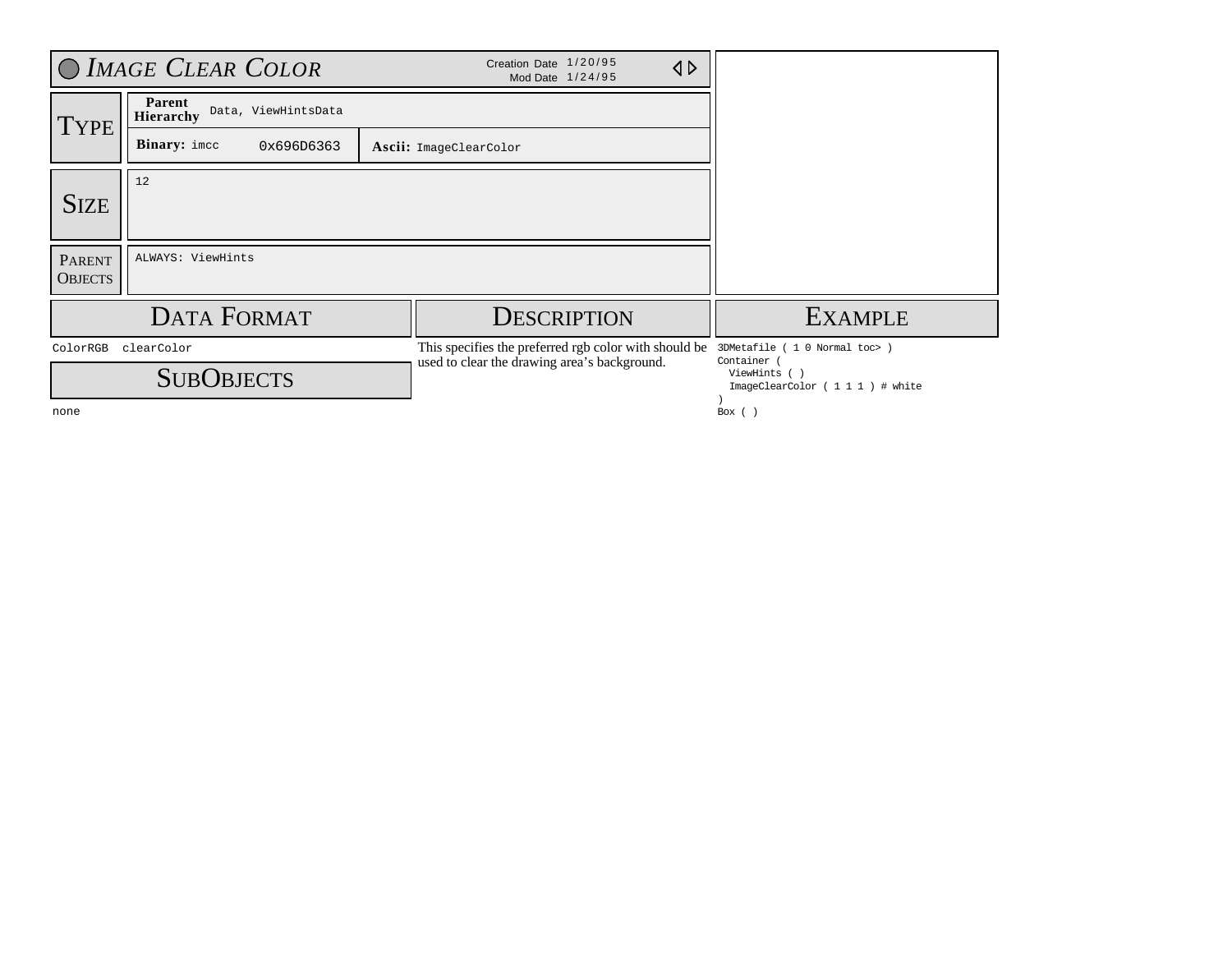| O IMAGE DIMENSIONS                                           |                                                   | Creation Date 1/20/95<br>$\triangle$<br>Mod Date 1/24/95                                                                                             |                                                                        |
|--------------------------------------------------------------|---------------------------------------------------|------------------------------------------------------------------------------------------------------------------------------------------------------|------------------------------------------------------------------------|
| <b>TYPE</b>                                                  | Parent<br>Data, ViewHintsData<br><b>Hierarchy</b> |                                                                                                                                                      |                                                                        |
|                                                              | <b>Binary:</b> imdm<br>0x696646D                  | Ascii: ImageDimensions                                                                                                                               |                                                                        |
| <b>SIZE</b>                                                  | 8                                                 |                                                                                                                                                      |                                                                        |
| <b>PARENT</b><br><b>OBJECTS</b>                              | ALWAYS: ViewHints                                 |                                                                                                                                                      |                                                                        |
| <b>DATA FORMAT</b>                                           |                                                   | <b>DESCRIPTION</b>                                                                                                                                   | <b>EXAMPLE</b>                                                         |
| Uns32<br>width<br>Uns32<br>height                            |                                                   | The image dimensions specifies the preferred<br>image width and height in bits. It is a subobject of<br>the view hints, which aids an application in | 3DMetafile ( 1 0 Normal toc> )<br>Container (<br>ViewHints ()          |
| width<br>$\overline{\phantom{a}}$<br>$\bullet$ 0<br>< height |                                                   | determining how to display an image.                                                                                                                 | ImageDimensions (32 32 )<br>ImageClearColor (111)<br>Rotate ( X 0.75 ) |
| <b>SUBOBJECTS</b>                                            |                                                   |                                                                                                                                                      | Rotate ( Y 0.75 )<br>Container (<br>AttributeSet ()                    |
| none                                                         |                                                   |                                                                                                                                                      | DiffuseColor (100)<br>Box $()$                                         |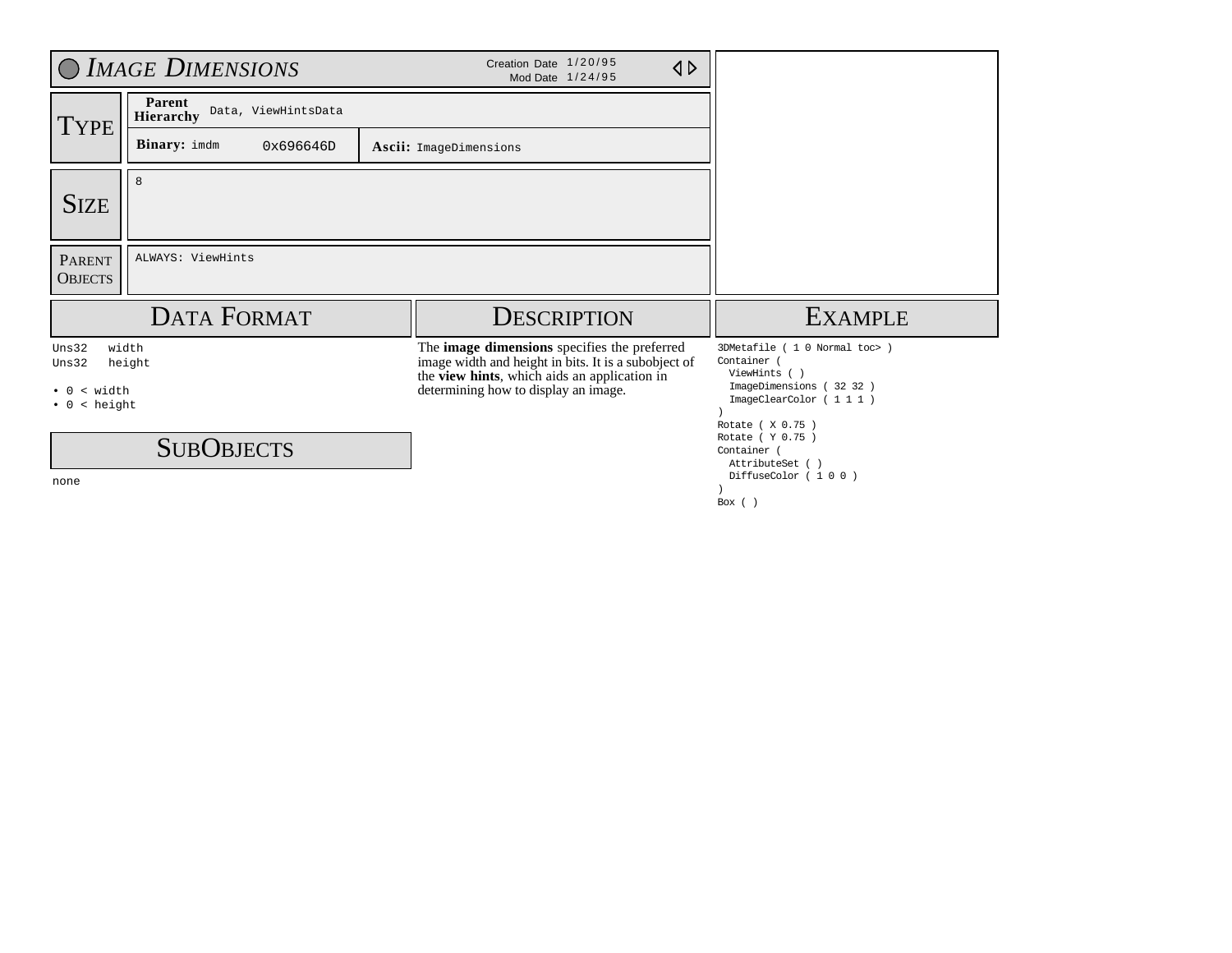|                                                                                                                                                                                                 | $OMAGE$ Mask                                                                                                                                                                                     | Creation Date 1/20/95<br>$\triangle$<br>Mod Date 3/23/95                                                                                                                                                                                                                                                                                                                                                                                                                                                                                                                                                                                                                                                                                                                                       |                                                                                                                                                                                                                                                                                                                                                                                                                                                                                                                                                                                                                                                                                                                  |
|-------------------------------------------------------------------------------------------------------------------------------------------------------------------------------------------------|--------------------------------------------------------------------------------------------------------------------------------------------------------------------------------------------------|------------------------------------------------------------------------------------------------------------------------------------------------------------------------------------------------------------------------------------------------------------------------------------------------------------------------------------------------------------------------------------------------------------------------------------------------------------------------------------------------------------------------------------------------------------------------------------------------------------------------------------------------------------------------------------------------------------------------------------------------------------------------------------------------|------------------------------------------------------------------------------------------------------------------------------------------------------------------------------------------------------------------------------------------------------------------------------------------------------------------------------------------------------------------------------------------------------------------------------------------------------------------------------------------------------------------------------------------------------------------------------------------------------------------------------------------------------------------------------------------------------------------|
| <b>TYPE</b>                                                                                                                                                                                     | Parent<br>Data, ViewHintsData<br>Hierarchy                                                                                                                                                       |                                                                                                                                                                                                                                                                                                                                                                                                                                                                                                                                                                                                                                                                                                                                                                                                |                                                                                                                                                                                                                                                                                                                                                                                                                                                                                                                                                                                                                                                                                                                  |
|                                                                                                                                                                                                 | <b>Binary:</b> immk<br>0x696D6D6D                                                                                                                                                                | Ascii: ImageMask                                                                                                                                                                                                                                                                                                                                                                                                                                                                                                                                                                                                                                                                                                                                                                               |                                                                                                                                                                                                                                                                                                                                                                                                                                                                                                                                                                                                                                                                                                                  |
| <b>SIZE</b>                                                                                                                                                                                     | 12 + (rowBytes * height) + padding                                                                                                                                                               |                                                                                                                                                                                                                                                                                                                                                                                                                                                                                                                                                                                                                                                                                                                                                                                                |                                                                                                                                                                                                                                                                                                                                                                                                                                                                                                                                                                                                                                                                                                                  |
| <b>PARENT</b><br><b>OBJECTS</b>                                                                                                                                                                 | ALWAYS: ViewHints                                                                                                                                                                                |                                                                                                                                                                                                                                                                                                                                                                                                                                                                                                                                                                                                                                                                                                                                                                                                |                                                                                                                                                                                                                                                                                                                                                                                                                                                                                                                                                                                                                                                                                                                  |
|                                                                                                                                                                                                 | <b>DATA FORMAT</b>                                                                                                                                                                               | <b>DESCRIPTION</b>                                                                                                                                                                                                                                                                                                                                                                                                                                                                                                                                                                                                                                                                                                                                                                             | <b>EXAMPLE</b>                                                                                                                                                                                                                                                                                                                                                                                                                                                                                                                                                                                                                                                                                                   |
| Uns32<br>Uns32<br>Uns32<br>EndianEnum bitOrder<br>RawData<br>< width<br>$\overline{0}$<br>< height<br>$\bullet$ 0<br>rowBytes<br>• EndianEnum is:<br>Binary<br>0x00000000<br>0x00000001<br>none | width<br>height<br>rowBytes<br>image[rowBytes * height]<br>• width, height in bits<br>• ((width >> 3) + ((width & 0x7) ? 1 : 0)) $\le$<br>Text<br>BigEndian<br>LittleEndian<br><b>SUBOBJECTS</b> | The <b>image mask</b> is a bitmap that specifies how an<br>image's rendered pixels should be clipped. The<br>origin of the bitmap (the upper-left) is aligned with<br>the origin (upper left) of the drawing area.<br>Generally, the <b>image mask</b> and the <b>image</b><br>dimensions are used simultaneously to specify an<br>image which is partially clipped.<br>The example to the right specifies a mask to clip a<br>32x32 image. The application using this data uses<br>this clip mask to only render to a clipped portion of a<br>custom document icon $-$ in this case, the bitmap will<br>only draw inside of a "document" icon, providing a<br>small preview in the Finder with a black document<br>icon. The image mask to the right was used to render<br>the example above. | 3DMetafile ( 1 0 Normal toc> )<br>Container (<br>ViewHints ()<br>ImageDimensions (32 32 )<br>ImageClearColor ( 1 1 1 )<br>ImageMask (<br>32 32 # width, height<br>4 # rowBytes<br>BigEndian # bitOrder<br>0x000000000FFFF8000FFFF8000FFFF800<br>0x0FFFF8000FFFF8000FFFF8000FFFFFFE0<br>0x0FFFFFE00FFFFFE00FFFFFE00FFFFFFE0<br>0x0FFFFFE00FFFFFE00FFFFFE00FFFFFFE0<br>0x0FFFFFE00FFFFFE00FFFFFE00FFFFFFE0<br>0x0FFFFFE00FFFFFE00FFFFFE00FFFFFFE0<br>0x0C61FFE00F24FFE00E64FFE00F24FFE0<br>0x0F24FFE00C61FFE00FFFFFE000000000<br>$\rightarrow$<br>Rotate (X 0.25)<br>Rotate ( Y 0.23 )<br>Container (<br>Torus ( 0 0.7 0 0 0 1 1 0 0 0 0 0 0.7 )<br>Container (<br>AttributeSet ()<br>DiffuseColor ( 0.2 0.9 0.9 ) |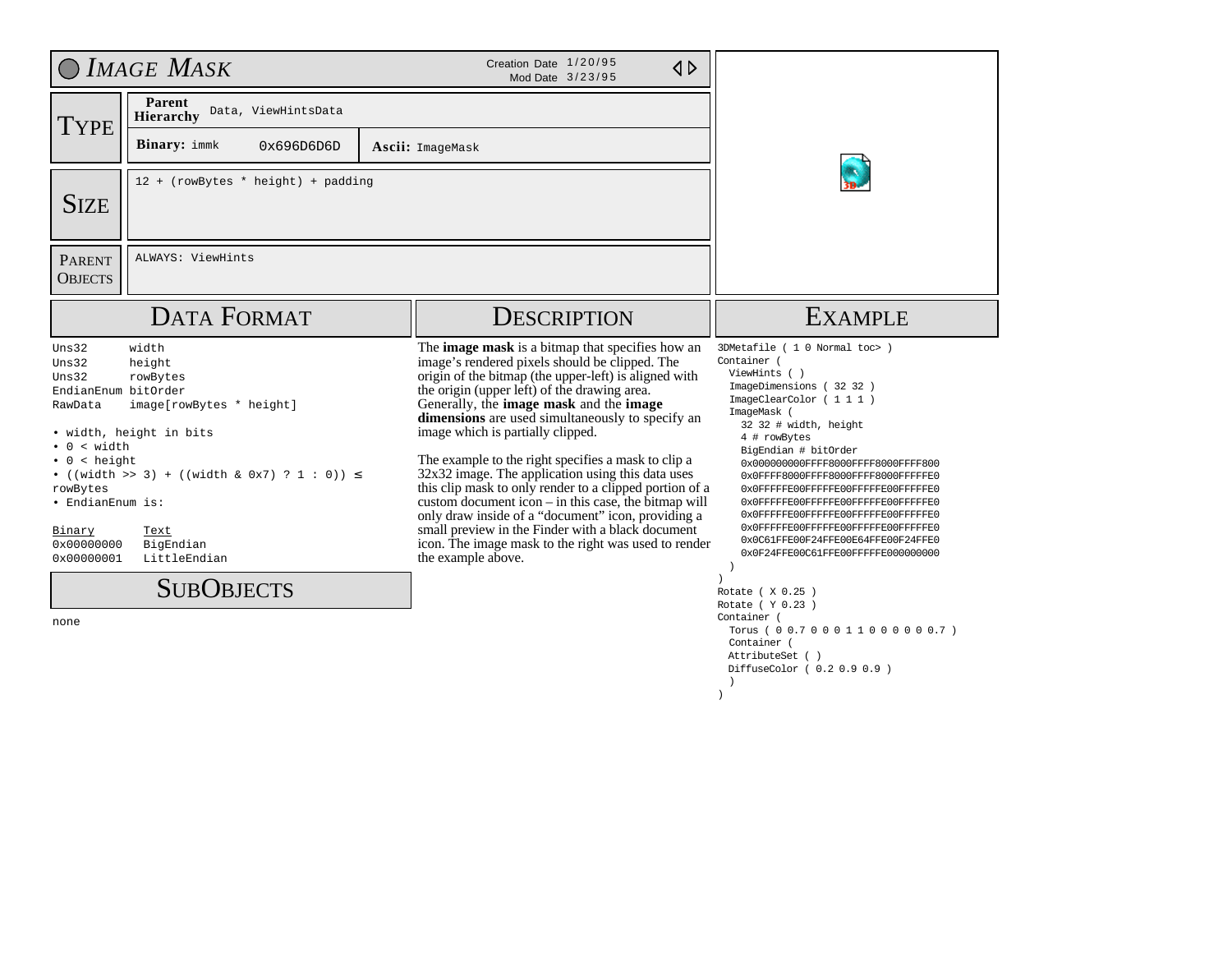| C AMBIENT COEFFICIENT                                                |                                                  | Creation Date 10/21/94<br>$\triangleleft$<br>Mod Date 1/18/95                                                            |                                             |
|----------------------------------------------------------------------|--------------------------------------------------|--------------------------------------------------------------------------------------------------------------------------|---------------------------------------------|
| <b>TYPE</b>                                                          | Parent<br>Element, Attribute<br><b>Hierarchy</b> |                                                                                                                          |                                             |
|                                                                      | Binary: camb<br>0x63616D62                       | Ascii: AmbientCoefficient                                                                                                |                                             |
| <b>SIZE</b>                                                          | $\overline{4}$                                   |                                                                                                                          |                                             |
| <b>PARENT</b><br><b>OBJECTS</b>                                      | ALWAYS: AttributeSet                             |                                                                                                                          |                                             |
| <b>DATA FORMAT</b>                                                   |                                                  | <b>DESCRIPTION</b>                                                                                                       | <b>EXAMPLE</b>                              |
| Float32 ambientCoefficent<br>• $0 \le$ ambientCoefficient $\leq 1.0$ |                                                  | The <b>ambient coefficient</b> describes the intensity of Container<br>the ambient light that is reflected by a surface. | AttributeSet ()<br>AmbientCoefficient (0.7) |
| <b>SUBOBJECTS</b>                                                    |                                                  |                                                                                                                          |                                             |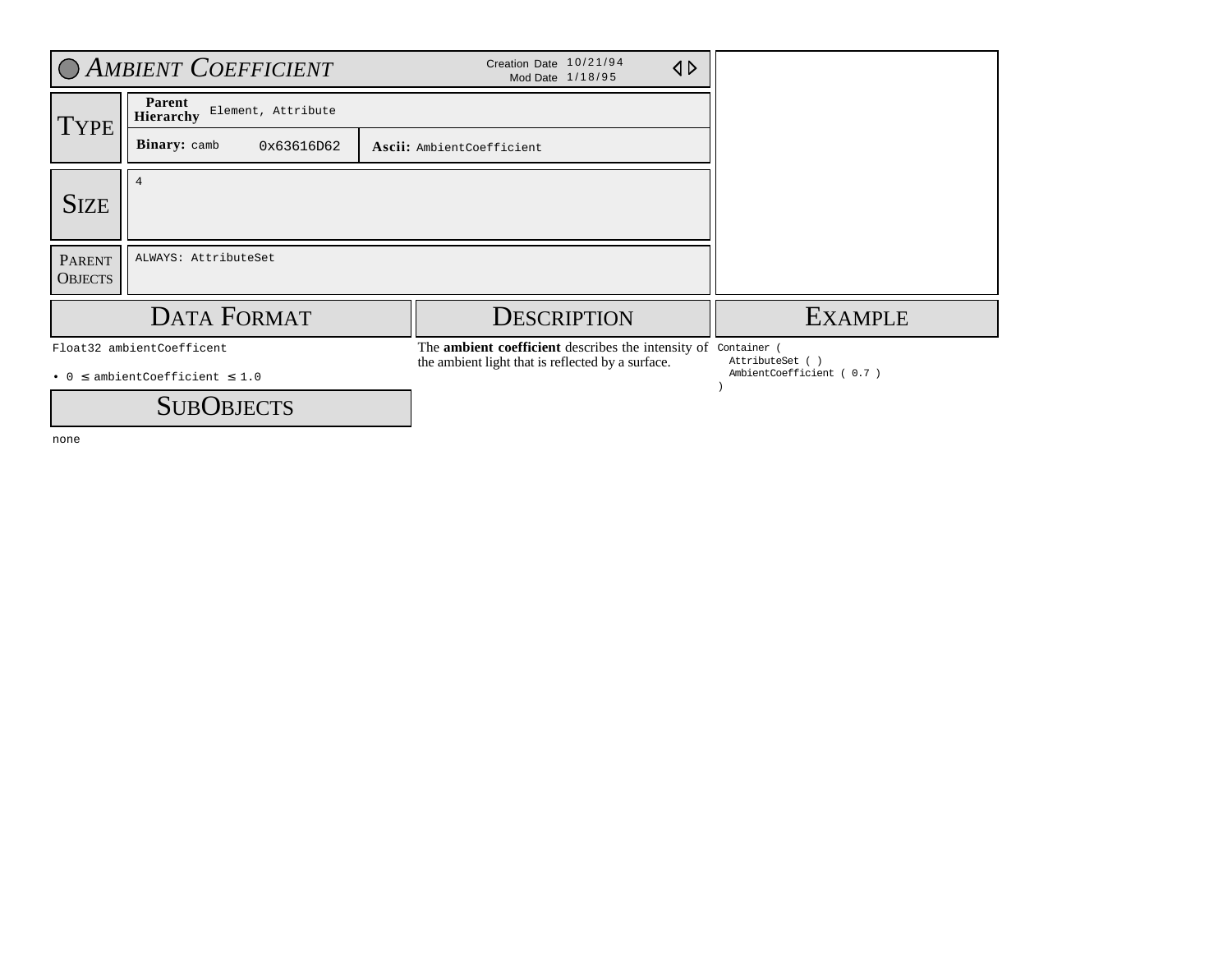|                                 | O DIFFUSE COLOR                                  | Creation Date 10/21/94<br>$\triangle$<br>Mod Date 1/18/95                          |                                                           |  |  |
|---------------------------------|--------------------------------------------------|------------------------------------------------------------------------------------|-----------------------------------------------------------|--|--|
| <b>TYPE</b>                     | Parent<br>Element, Attribute<br><b>Hierarchy</b> |                                                                                    |                                                           |  |  |
|                                 | Binary: kdif<br>0x6B646966                       |                                                                                    |                                                           |  |  |
| <b>SIZE</b>                     | 12                                               |                                                                                    |                                                           |  |  |
| <b>PARENT</b><br><b>OBJECTS</b> | ALWAYS: AttributeSet                             |                                                                                    |                                                           |  |  |
|                                 | <b>DATA FORMAT</b>                               | <b>DESCRIPTION</b>                                                                 | <b>EXAMPLE</b>                                            |  |  |
| diffuseColor<br>ColorRGB        |                                                  | The diffuse color indicates the amount of diffuse<br>light reflected by a surface. | Container<br>AttributeSet ( )<br>DiffuseColor (100) # red |  |  |
|                                 | <b>SUBOBJECTS</b>                                |                                                                                    |                                                           |  |  |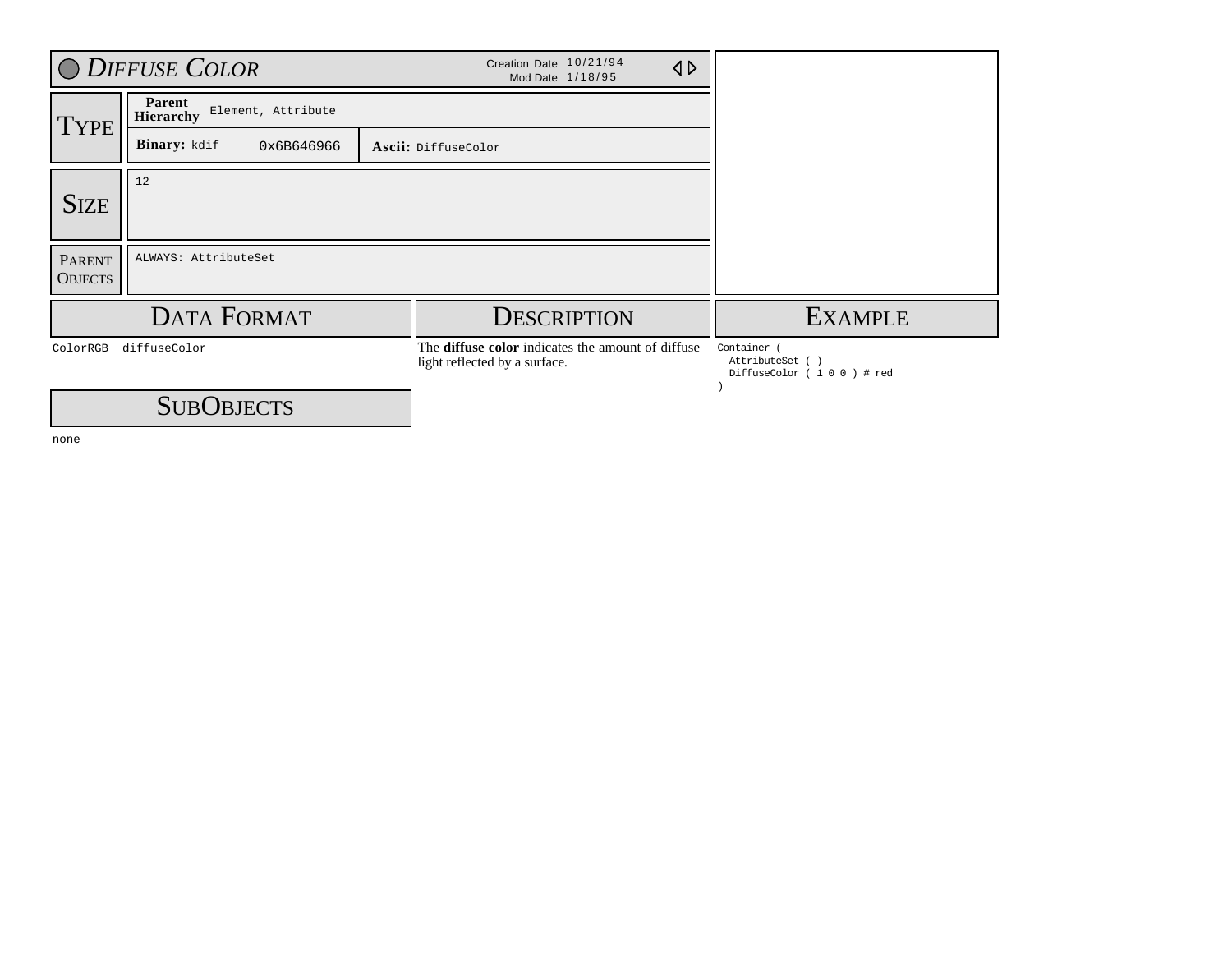| O HIGHLIGHT STATE                           |                                           | Creation Date 10/21/94<br>$\triangle$<br>Mod Date 3/15/95                                                                                                                                                                             |                                                                                                                                                                                               |
|---------------------------------------------|-------------------------------------------|---------------------------------------------------------------------------------------------------------------------------------------------------------------------------------------------------------------------------------------|-----------------------------------------------------------------------------------------------------------------------------------------------------------------------------------------------|
| <b>TYPE</b>                                 | Parent<br>Element, Attribute<br>Hierarchy |                                                                                                                                                                                                                                       |                                                                                                                                                                                               |
|                                             | Binary: hlst<br>0x686C7374                | Ascii: HighlightState                                                                                                                                                                                                                 |                                                                                                                                                                                               |
| <b>SIZE</b>                                 | $\overline{4}$                            |                                                                                                                                                                                                                                       |                                                                                                                                                                                               |
| <b>PARENT</b><br><b>OBJECTS</b>             | ALWAYS: AttributeSet                      |                                                                                                                                                                                                                                       |                                                                                                                                                                                               |
|                                             | <b>DATA FORMAT</b>                        | <b>DESCRIPTION</b>                                                                                                                                                                                                                    | <b>EXAMPLE</b>                                                                                                                                                                                |
| highlighted<br>Boolean<br><b>SUBOBJECTS</b> |                                           | The <b>highlight state</b> attribute, when <b>true</b> , indicates<br>that the current attribute state is overridden with the<br>current highlight style's attribute set. The<br>highlight state attribute allows various portions of | Container (<br>HighlightStyle ()<br>Container (<br>AttributeSet ( )<br>DiffuseColor (100) # RED                                                                                               |
| none                                        |                                           | a geometry object to be highlighted for user<br>interface, etc. while retaining the integrity of a<br>geometry's attribute set.                                                                                                       | $\cdots$<br>Container (<br>Polygon (<br>3<br>012<br>$0\quad 0\quad 0$<br>$0 - 1 2$<br>Container (<br>AttributeSet ()<br>DiffuseColor (012)<br>HighlightState (True)<br># polygon is drawn RED |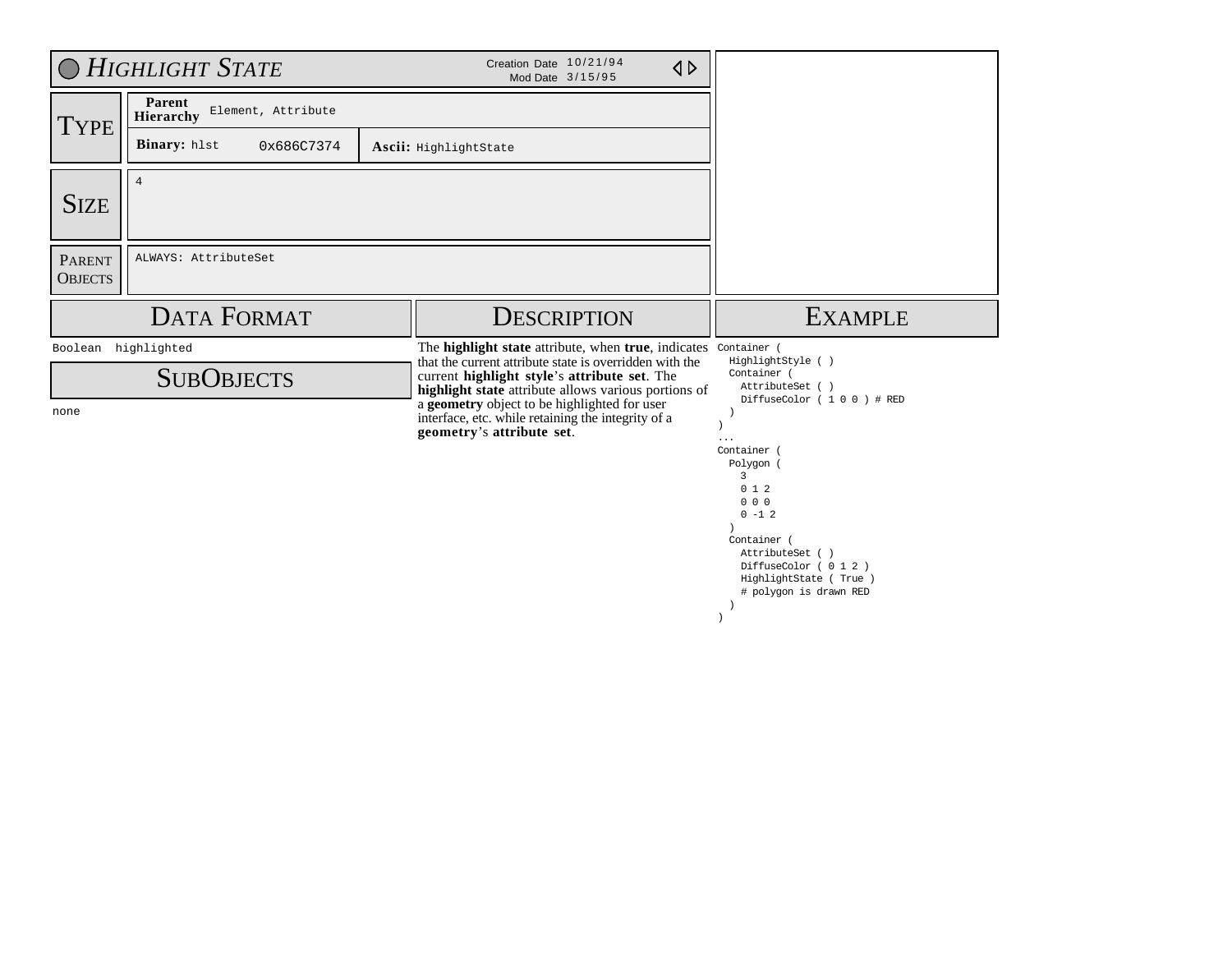| O NORMAL                        |                                                  | Creation Date 10/21/94<br>$\triangle$<br>Mod Date 1/18/95                       |                                                              |
|---------------------------------|--------------------------------------------------|---------------------------------------------------------------------------------|--------------------------------------------------------------|
| <b>TYPE</b>                     | Parent<br>Element, Attribute<br><b>Hierarchy</b> |                                                                                 |                                                              |
|                                 | Binary: nrml<br>0x6E726D6C                       | Ascii: Normal                                                                   |                                                              |
| <b>SIZE</b>                     | 12                                               |                                                                                 |                                                              |
| <b>PARENT</b><br><b>OBJECTS</b> | ALWAYS: AttributeSet                             |                                                                                 |                                                              |
|                                 | <b>DATA FORMAT</b>                               | <b>DESCRIPTION</b>                                                              | <b>EXAMPLE</b>                                               |
| Vector3D normal                 |                                                  | If normal is not of unit length upon reading, it<br>should be normalized. (npi) | Container<br>Polygon                                         |
| $\cdot$   normal  = 1           |                                                  | The <b>normal</b> indicates the surface normal at a vertex.                     | 5<br>0.23423 0.56434 0.2312<br>$\cdots$                      |
|                                 | <b>SUBOBJECTS</b>                                |                                                                                 | Container (<br>VertexAttributeSetList ( 5 Exclude 0 )        |
| none                            |                                                  |                                                                                 | Container (<br>AttributeSet ()<br>Normal ( $0.8 -0.1 -0.1$ ) |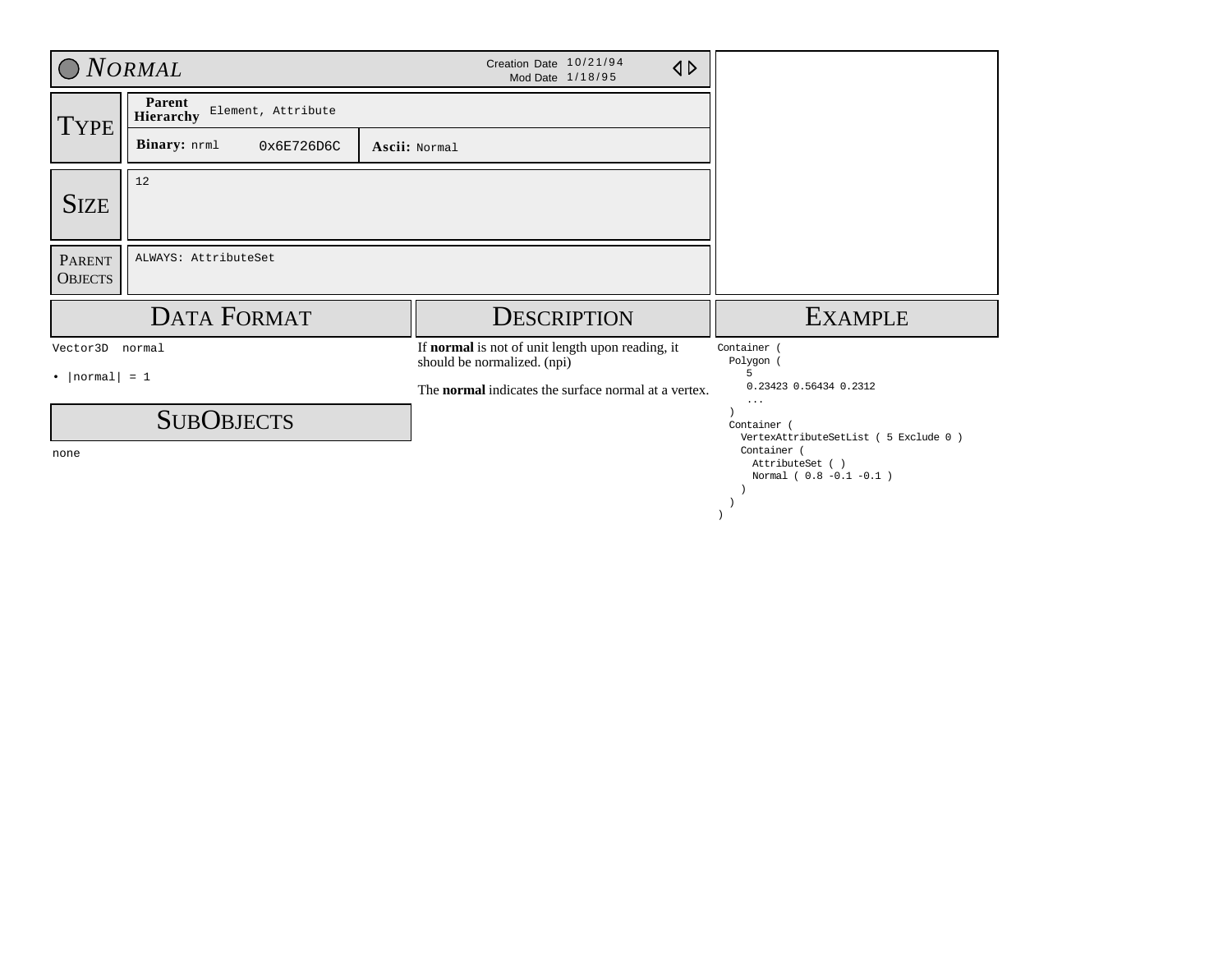|                                 | $O$ SHADING $UV$                                                                                     | Creation Date 10/21/94<br>$\triangle$<br>Mod Date 3/15/95                                               |                                |
|---------------------------------|------------------------------------------------------------------------------------------------------|---------------------------------------------------------------------------------------------------------|--------------------------------|
| <b>TYPE</b>                     | Parent<br>Element, Attribute<br><b>Hierarchy</b>                                                     |                                                                                                         |                                |
|                                 | <b>Binary:</b> shuv<br>0x73687576                                                                    | <b>Ascii:</b> ShadingUV                                                                                 |                                |
| <b>SIZE</b>                     | 8                                                                                                    |                                                                                                         |                                |
| <b>PARENT</b><br><b>OBJECTS</b> | ALWAYS: AttributeSet                                                                                 |                                                                                                         |                                |
|                                 | <b>DATA FORMAT</b>                                                                                   | <b>DESCRIPTION</b>                                                                                      | <b>EXAMPLE</b>                 |
| Param2D                         | shadingUV                                                                                            | The shading UV indicates an alternate UV to the<br><b>Surface UV</b> for shading purposes.              | Container (<br>AttributeSet () |
|                                 | • Any UV parametrization is allowed, however,<br>shading generally occurs with the following values. | Shading UV's are generally used by shaders that<br>affect appearance information, such as texture maps, | ShadingUV (00)                 |
|                                 | $\bullet$ 0 $\leq$ shadingUV.u $\leq$ 1<br>$\bullet$ 0 $\leq$ shadingUV.v $\leq$ 1                   | which alter the color on a geometric surface.                                                           |                                |
|                                 |                                                                                                      | <b>Surface UV's are generally used for trimming.</b>                                                    |                                |
|                                 | $\cap$ $\cap$                                                                                        |                                                                                                         |                                |

**SUBOBJECTS**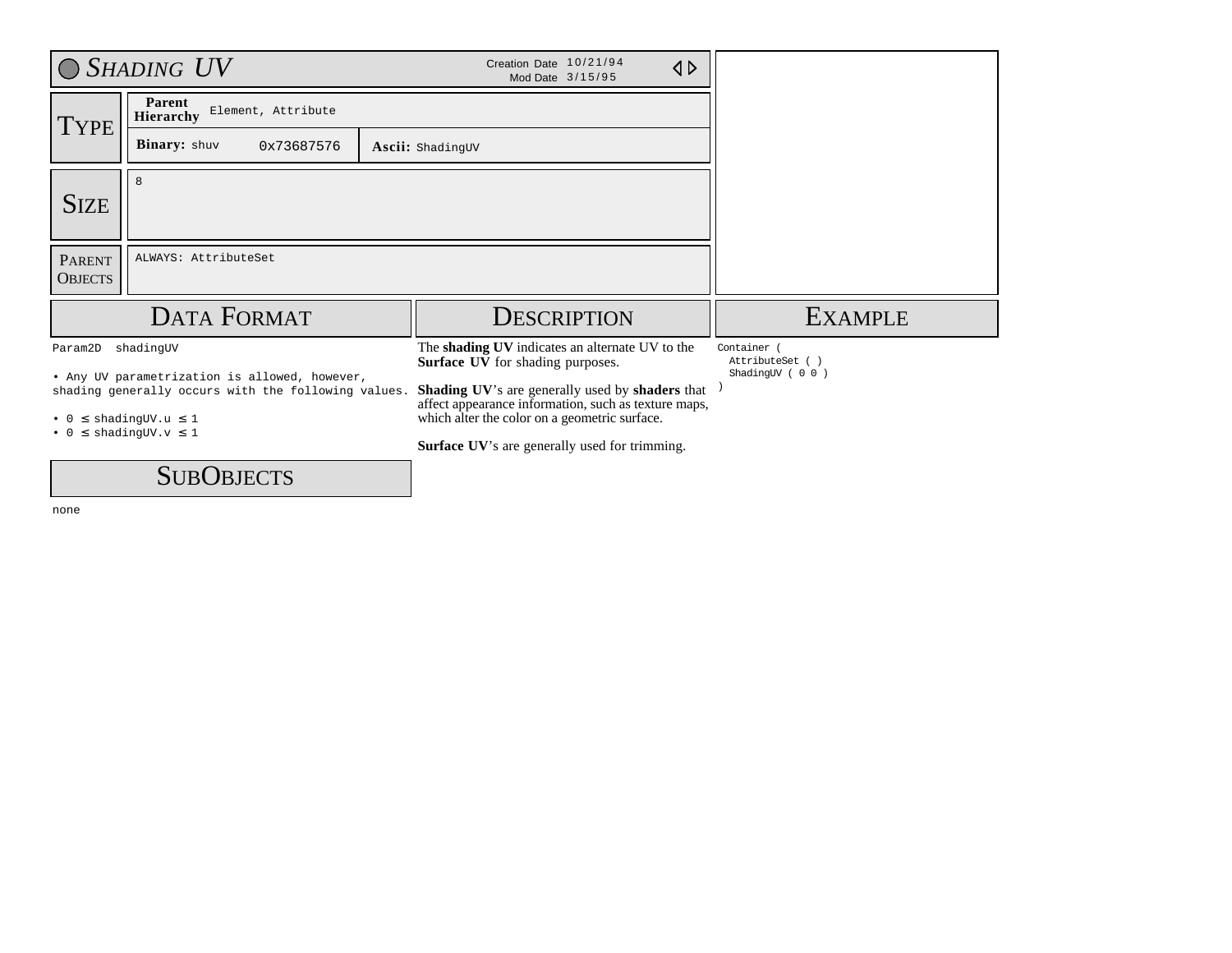| O SPECULAR COLOR                |                                           |                      | Creation Date 10/21/94<br>Mod Date 3/15/95                                     | $\triangle$ |                                                                             |
|---------------------------------|-------------------------------------------|----------------------|--------------------------------------------------------------------------------|-------------|-----------------------------------------------------------------------------|
| <b>TYPE</b>                     | Parent<br>Element, Attribute<br>Hierarchy |                      |                                                                                |             |                                                                             |
|                                 | Binary: kspc<br>0x6B737063                | Ascii: SpecularColor |                                                                                |             |                                                                             |
| 12<br><b>SIZE</b>               |                                           |                      |                                                                                |             |                                                                             |
| <b>PARENT</b><br><b>OBJECTS</b> | ALWAYS: AttributeSet                      |                      |                                                                                |             |                                                                             |
|                                 | <b>DATA FORMAT</b>                        |                      | <b>DESCRIPTION</b>                                                             |             | <b>EXAMPLE</b>                                                              |
| ColorRGB<br>specularColor       |                                           |                      | The specular color indicates the color of specular<br>highlights on a surface. |             | Container<br>AttributeSet ()<br>DiffuseColor ( $0.1 0.1 0.1$ ) # near-black |
| <b>SUBOBJECTS</b>               |                                           |                      |                                                                                |             | SpecularColor (1111) # white<br>Sphere                                      |
| none                            |                                           |                      |                                                                                |             | 0 <sub>0</sub><br>010<br>100                                                |

 0 0 1 )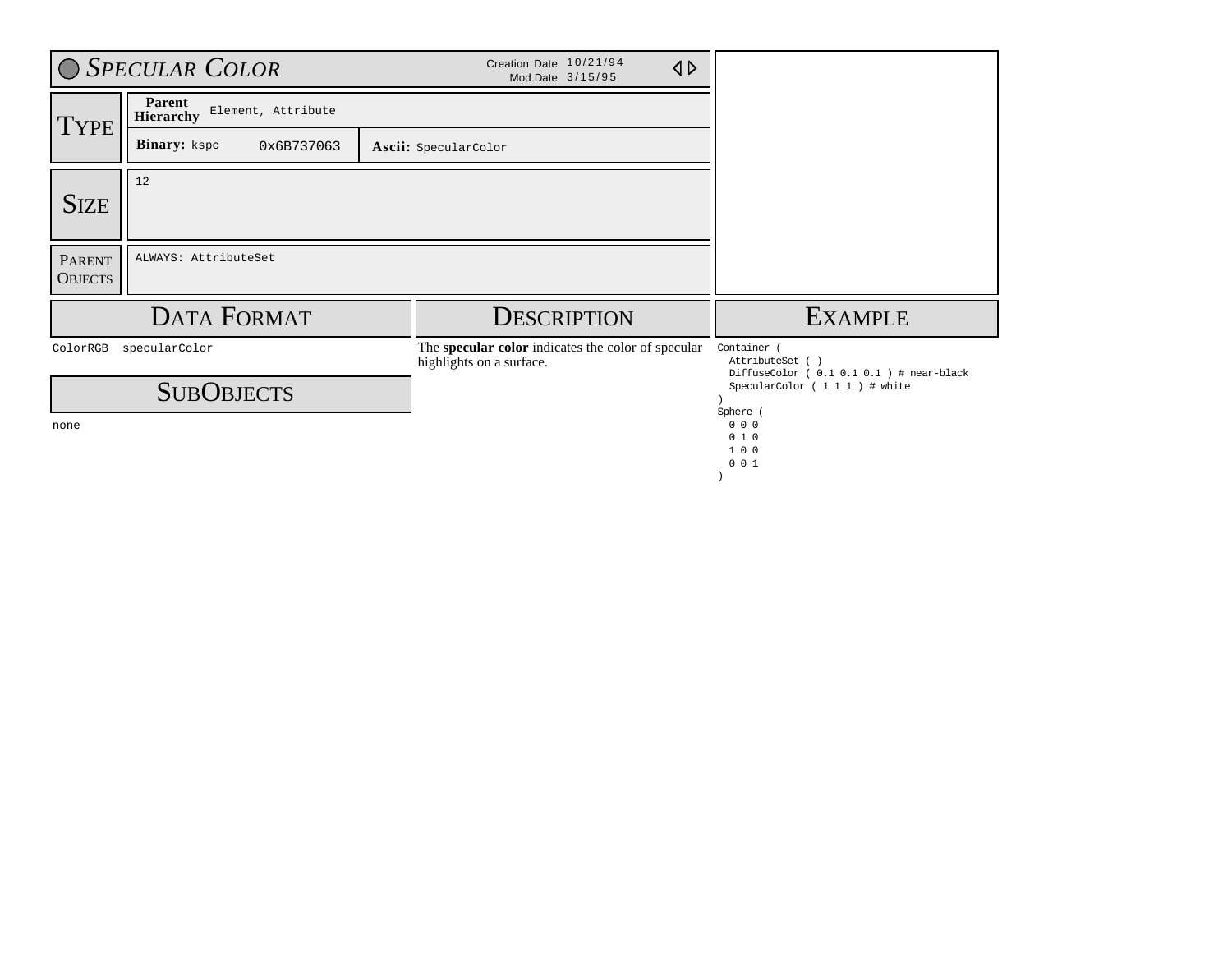|                                 | O SPECULAR CONTROL                                                         | Creation Date 10/21/94<br>$\triangle$<br>Mod Date 3/15/95                                                                    |                                                                                                                                                                                       |
|---------------------------------|----------------------------------------------------------------------------|------------------------------------------------------------------------------------------------------------------------------|---------------------------------------------------------------------------------------------------------------------------------------------------------------------------------------|
| <b>TYPE</b>                     | Parent<br>Element, Attribute<br><b>Hierarchy</b>                           |                                                                                                                              |                                                                                                                                                                                       |
|                                 | <b>Binary:</b> cspc<br>0x63737063                                          | Ascii: SpecularControl                                                                                                       |                                                                                                                                                                                       |
| <b>SIZE</b>                     | 4                                                                          |                                                                                                                              |                                                                                                                                                                                       |
| <b>PARENT</b><br><b>OBJECTS</b> | ALWAYS: AttributeSet                                                       |                                                                                                                              |                                                                                                                                                                                       |
|                                 | <b>DATA FORMAT</b>                                                         | <b>DESCRIPTION</b>                                                                                                           | <b>EXAMPLE</b>                                                                                                                                                                        |
| Float32                         | specularControl<br>$\bullet$ 0 $\leq$ specularControl<br><b>SUBOBJECTS</b> | The specular control attribute indicates the power<br>to which the specular component of lighting<br>computations is raised. | Container (<br>AttributeSet ()<br>DiffuseColor ( $0.5 0.5 0.5$ ) # near-black<br>SpecularColor ( 0.5 ) # white highlights<br>SpecularControl (1) # larger highlight area<br>Sphere () |

none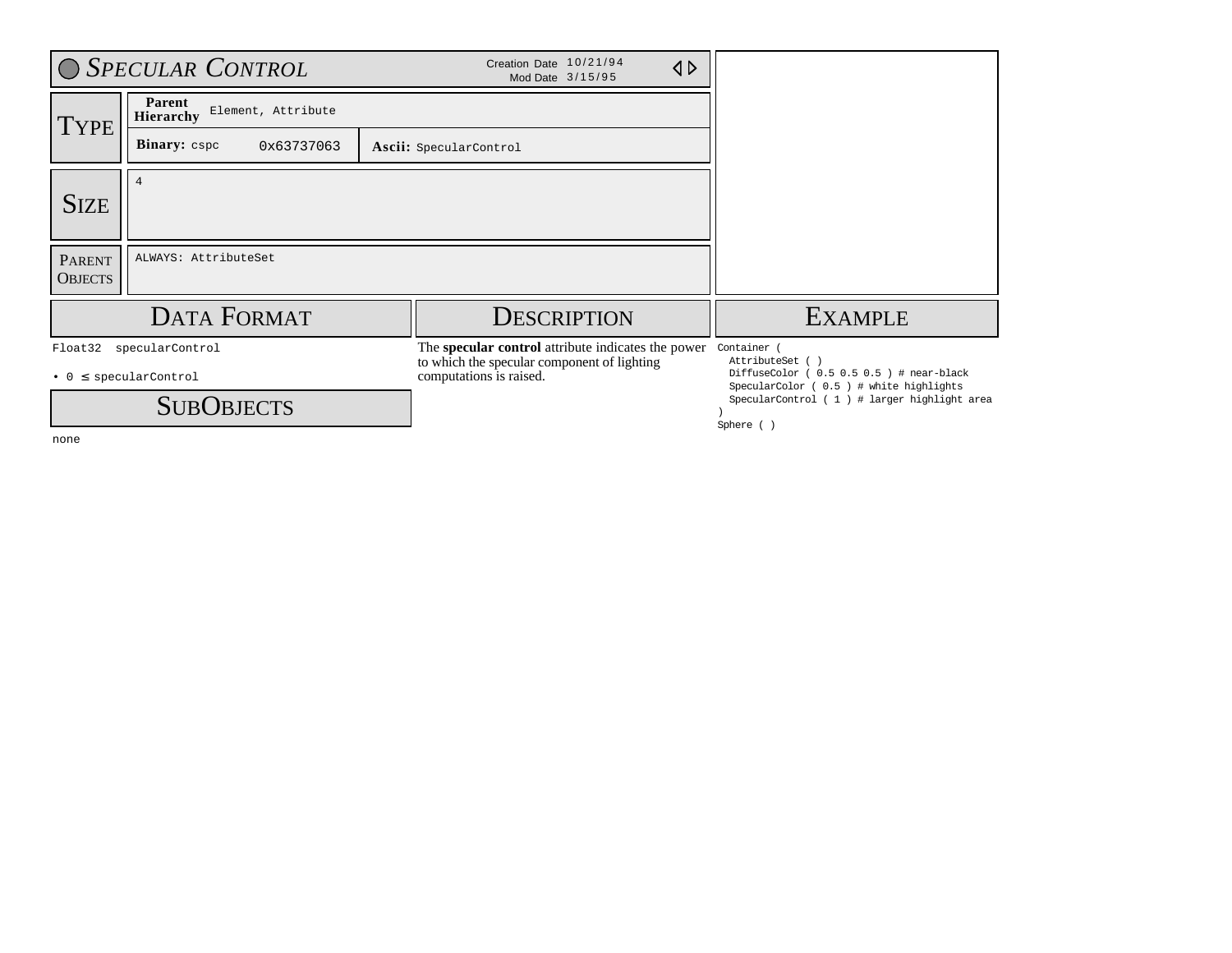|                                 | O SURFACE TANGENT                         | Creation Date 10/21/94<br>$\triangleleft$<br>Mod Date 3/15/95                              |                                                                             |
|---------------------------------|-------------------------------------------|--------------------------------------------------------------------------------------------|-----------------------------------------------------------------------------|
| <b>TYPE</b>                     | Parent<br>Element, Attribute<br>Hierarchy |                                                                                            |                                                                             |
|                                 | Binary: srtn<br>0x7372746E                | Ascii: SurfaceTangent                                                                      |                                                                             |
| <b>SIZE</b>                     | 24                                        |                                                                                            |                                                                             |
| <b>PARENT</b><br><b>OBJECTS</b> | ALWAYS: AttributeSet                      |                                                                                            |                                                                             |
|                                 | <b>DATA FORMAT</b>                        | <b>DESCRIPTION</b>                                                                         | <b>EXAMPLE</b>                                                              |
| Vector3D<br>Vector3D            | paramU<br>paramV                          | The surface tangent attribute indicates the<br>direction of changing U and V on a surface. | Container<br>Mesh                                                           |
|                                 | <b>SUBOBJECTS</b>                         |                                                                                            | $\cdots$<br>Container (                                                     |
| none                            |                                           |                                                                                            | VertexAttributeSetList (<br>$\cdots$                                        |
|                                 |                                           |                                                                                            | Container<br>AttributeSet ()<br>SurfaceUV ( 0.1 0.293 )<br>SurfaceTangent ( |

 1 0 0  $0 1 0$  ) )  $\rightarrow$ )  $\overline{\phantom{a}}$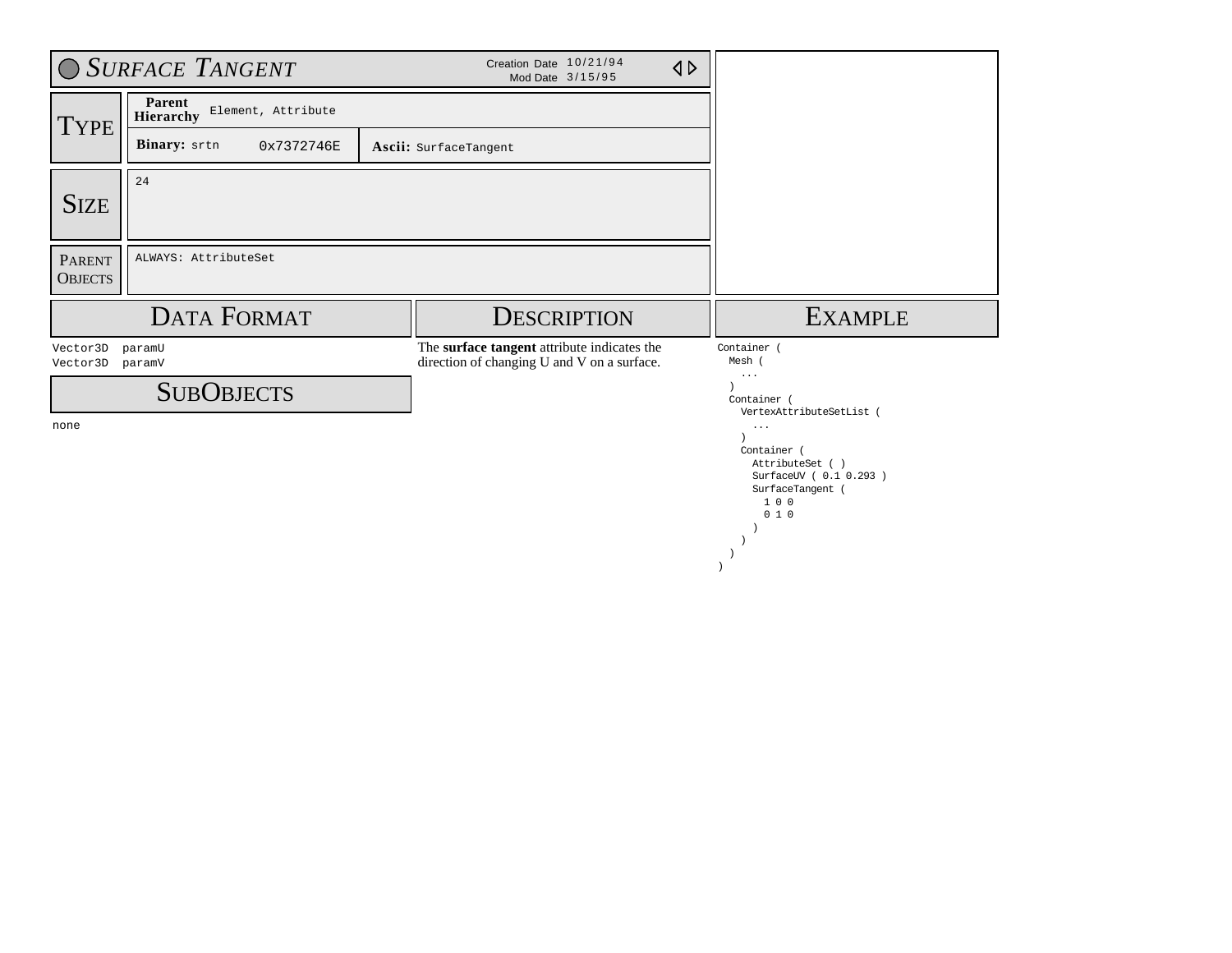|                                                      | ◯ SURFACE UV                                                                                         | Creation Date 10/21/94<br>$\triangle$<br>Mod Date 3/15/95                                                                                                |                                                                                                                                                                                                             |
|------------------------------------------------------|------------------------------------------------------------------------------------------------------|----------------------------------------------------------------------------------------------------------------------------------------------------------|-------------------------------------------------------------------------------------------------------------------------------------------------------------------------------------------------------------|
| <b>TYPE</b>                                          | Parent<br>Element, Attribute<br>Hierarchy                                                            |                                                                                                                                                          |                                                                                                                                                                                                             |
|                                                      | Binary: sruv<br>0x73727576                                                                           | Ascii: SurfaceUV                                                                                                                                         |                                                                                                                                                                                                             |
| <b>SIZE</b>                                          | 8                                                                                                    |                                                                                                                                                          |                                                                                                                                                                                                             |
| <b>PARENT</b><br><b>OBJECTS</b>                      | ALWAYS: AttributeSet                                                                                 |                                                                                                                                                          |                                                                                                                                                                                                             |
|                                                      | <b>DATA FORMAT</b>                                                                                   | <b>DESCRIPTION</b>                                                                                                                                       | <b>EXAMPLE</b>                                                                                                                                                                                              |
| Param2D surfaceUV                                    |                                                                                                      | The surface UV indicates an alternate UV to the<br>shading UV for shading purposes.                                                                      | Container (<br>Mesh (                                                                                                                                                                                       |
|                                                      | • Any UV parametrization is allowed, however,<br>shading generally occurs with the following values. | Surface UV's are generally used for trim shaders.                                                                                                        | $\cdots$<br>Container (                                                                                                                                                                                     |
| $\bullet$ 0 $\leq$ surfaceUV $\leq$ 1<br>$\bullet$ 0 | $\leq$ surfaceUV $\leq$ 1                                                                            | Shading UV's are generally used by shaders that<br>affect appearance information, such as texture maps,<br>which alter the color on a geometric surface. | VertexAttributeSetList (<br>200 Include 4 10 21 22 11<br>$\lambda$<br>Container (                                                                                                                           |
|                                                      | <b>SUBOBJECTS</b>                                                                                    |                                                                                                                                                          | AttributeSet ( )<br>SurfaceUV (00)<br>$\lambda$                                                                                                                                                             |
| none                                                 |                                                                                                      |                                                                                                                                                          | Container (<br>AttributeSet ()<br>SurfaceUV ( 0 1 )<br>Container (<br>AttributeSet ()<br>SurfaceUV ( 1 1 )<br>$\lambda$<br>Container (<br>AttributeSet ()<br>SurfaceUV (10)<br>-1<br>$\lambda$<br>$\lambda$ |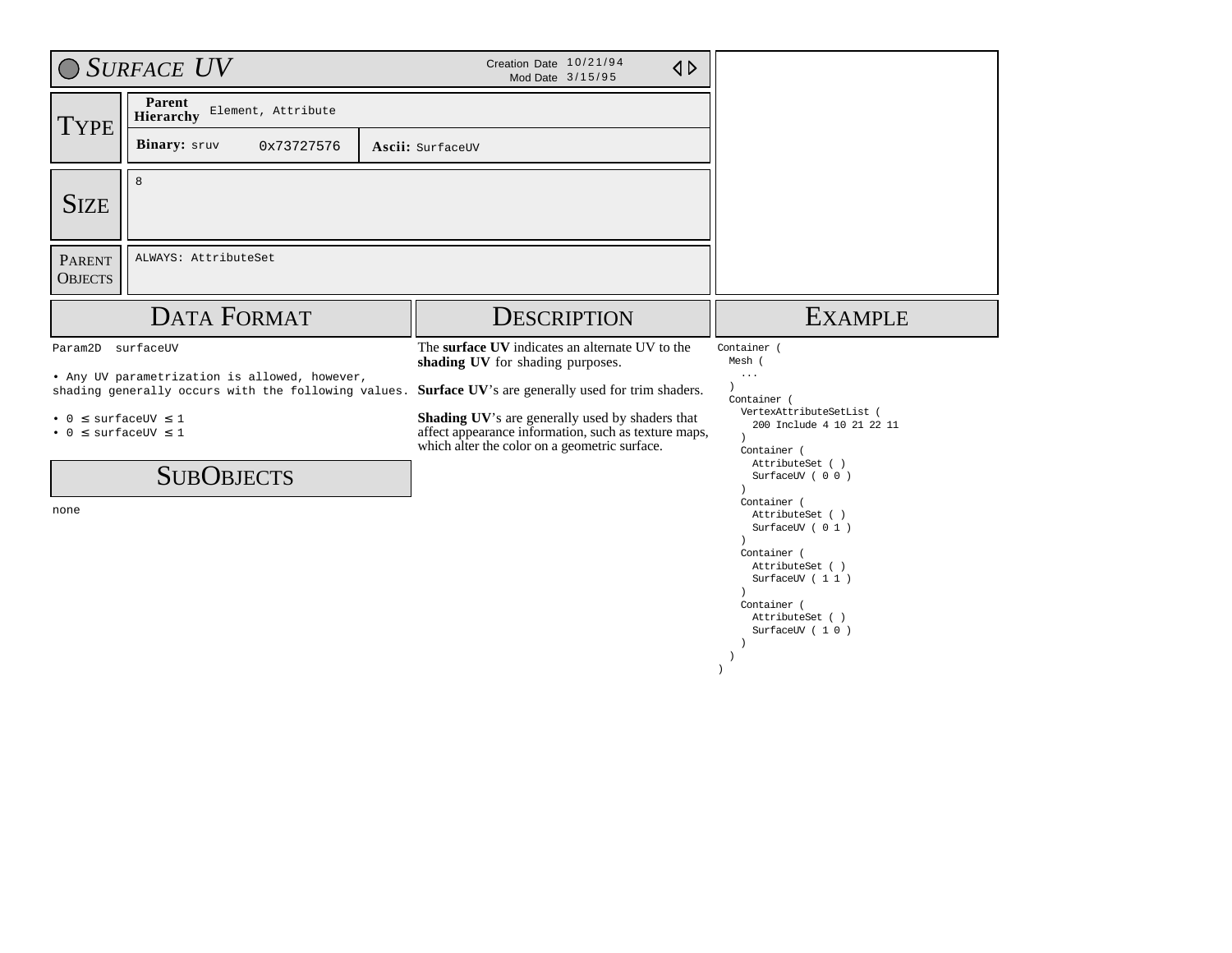|                                 | O TRANSPARENCY COLOR                      | Creation Date 10/21/94<br>$\triangle$<br>Mod Date 3/15/95                                                                                                                                                                                  |                                                         |
|---------------------------------|-------------------------------------------|--------------------------------------------------------------------------------------------------------------------------------------------------------------------------------------------------------------------------------------------|---------------------------------------------------------|
| <b>TYPE</b>                     | Parent<br>Element, Attribute<br>Hierarchy |                                                                                                                                                                                                                                            |                                                         |
|                                 | <b>Binary:</b> kxpr<br>0x6B787072         | Ascii: TransparencyColor                                                                                                                                                                                                                   |                                                         |
| <b>SIZE</b>                     | 12                                        |                                                                                                                                                                                                                                            |                                                         |
| <b>PARENT</b><br><b>OBJECTS</b> | ALWAYS: AttributeSet                      |                                                                                                                                                                                                                                            |                                                         |
|                                 | <b>DATA FORMAT</b>                        | <b>DESCRIPTION</b>                                                                                                                                                                                                                         | <b>EXAMPLE</b>                                          |
| ColorRGB                        | transparency<br><b>SUBOBJECTS</b>         | The <b>transparency color</b> indicates the degree of<br>light allowed to pass though the various channels<br>$(r, g, b)$ of a surface.                                                                                                    | Container<br>Polygon<br>$\cdots$                        |
| none                            |                                           | A color of $(1, 1, 1)$ indicates complete transparency<br>(meaning 100% of the light behind an object is<br>allowed to pass through), a color of $(0, 0, 0)$<br>indicates complete opacity (meaning no light passes<br>through an object.) | Container<br>AttributeSet ()<br>TransparencyColor (100) |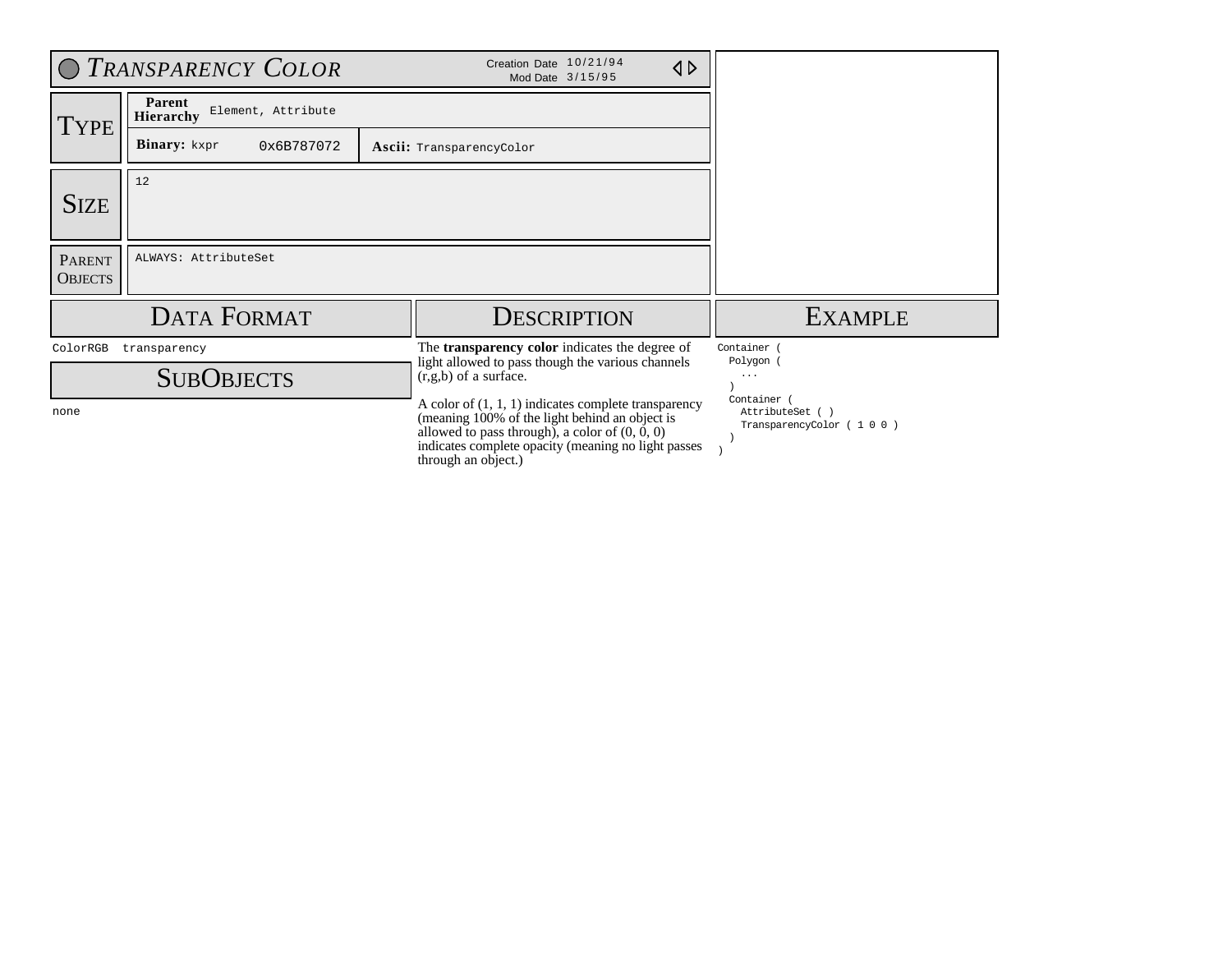|                                 | <b>GENERIC RENDERER</b>                 | Creation Date 10/21/94<br>$\triangleleft$<br>Mod Date 2/24/95                               |                                                                          |
|---------------------------------|-----------------------------------------|---------------------------------------------------------------------------------------------|--------------------------------------------------------------------------|
| <b>TYPE</b>                     | Parent<br>Shared, Renderer<br>Hierarchy | Referencable                                                                                |                                                                          |
|                                 | Binary: gnrr<br>0x676E7272              | Ascii: GenericRenderer                                                                      |                                                                          |
| <b>SIZE</b>                     | $\Omega$                                |                                                                                             |                                                                          |
| <b>PARENT</b><br><b>OBJECTS</b> | SOMETIMES: ViewHints                    |                                                                                             |                                                                          |
|                                 | NO DATA                                 | <b>DESCRIPTION</b>                                                                          | <b>EXAMPLE</b>                                                           |
| none                            | <b>SUBOBJECTS</b>                       | A renderer that doesn't do anything, but may be<br>used to accumulate state or for picking. | Container<br>ViewHints ()<br>GenericRenderer ()<br>ViewAngleAspectCamera |
|                                 |                                         |                                                                                             | $\cdots$<br>AmbientLight ()<br>Container (<br>AttributeSet ()            |

DiffuseColor ( 0.2 0.2 0.2 )

 ) )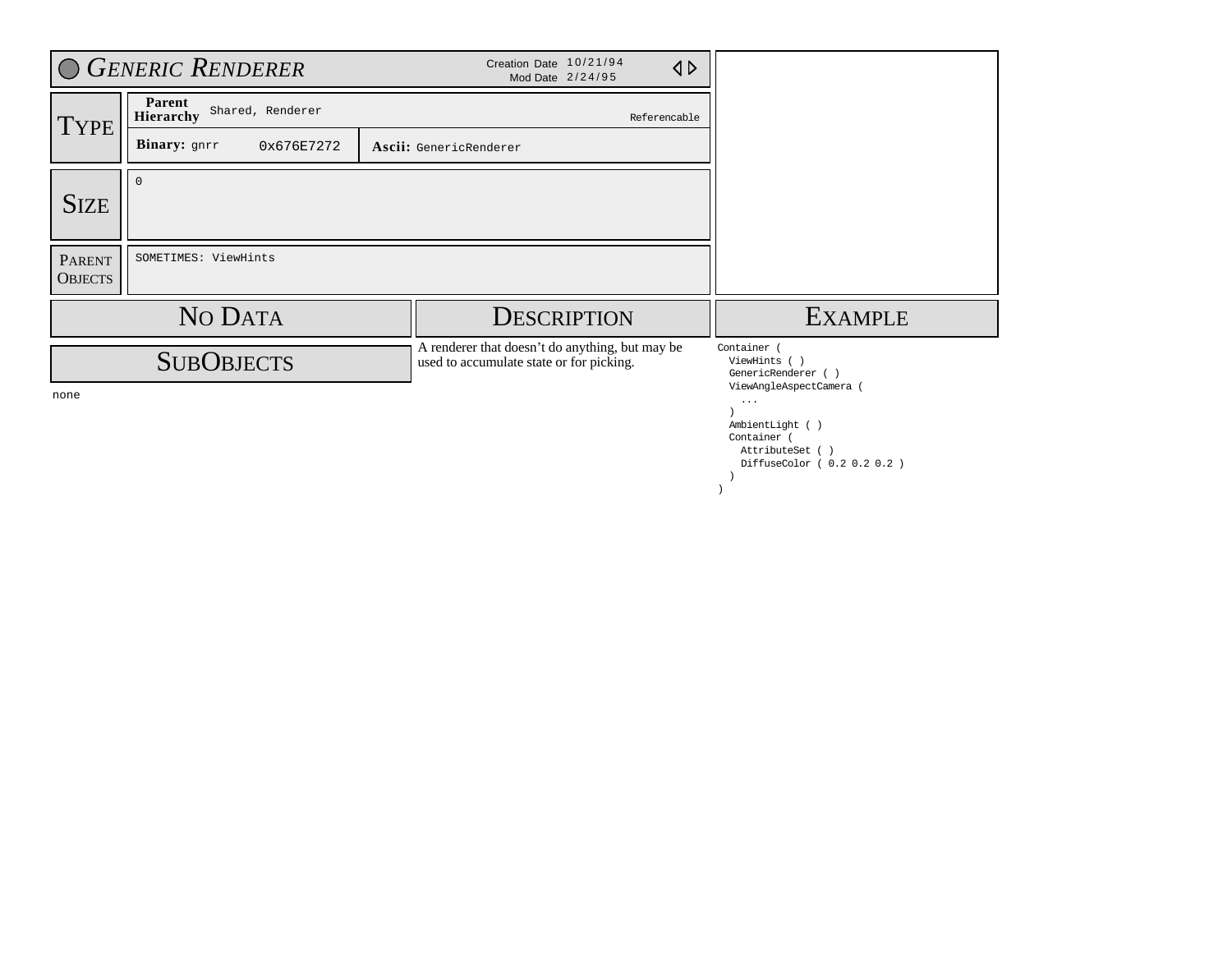|                                 | O INTERACTIVE RENDERER                  | Creation Date 10/21/94<br>$\triangle$<br>Mod Date 4/6/95                              |                                                                                                           |
|---------------------------------|-----------------------------------------|---------------------------------------------------------------------------------------|-----------------------------------------------------------------------------------------------------------|
| <b>TYPE</b>                     | Parent<br>Shared, Renderer<br>Hierarchy | Referencable                                                                          |                                                                                                           |
|                                 | Binary: ctwn<br>0x6374776E              | Ascii: InteractiveRenderer                                                            |                                                                                                           |
| <b>SIZE</b>                     | $\Omega$                                |                                                                                       |                                                                                                           |
| <b>PARENT</b><br><b>OBJECTS</b> | SOMETIMES: ViewHints                    |                                                                                       |                                                                                                           |
|                                 | NO DATA                                 | <b>DESCRIPTION</b>                                                                    | <b>EXAMPLE</b>                                                                                            |
|                                 | <b>SUBOBJECTS</b>                       | The <b>interactive</b> renderer.<br>This will be renamed later when the corresponding | Container<br>ViewHints (<br>InteractiveRenderer ()<br>ViewAngleAspectCamera                               |
| none                            |                                         | product is named.                                                                     | $\sim$ $\sim$ $\sim$<br>AmbientLight ()<br>Container (<br>AttributeSet ()<br>DiffuseColor ( 0.2 0.2 0.2 ) |

 ) )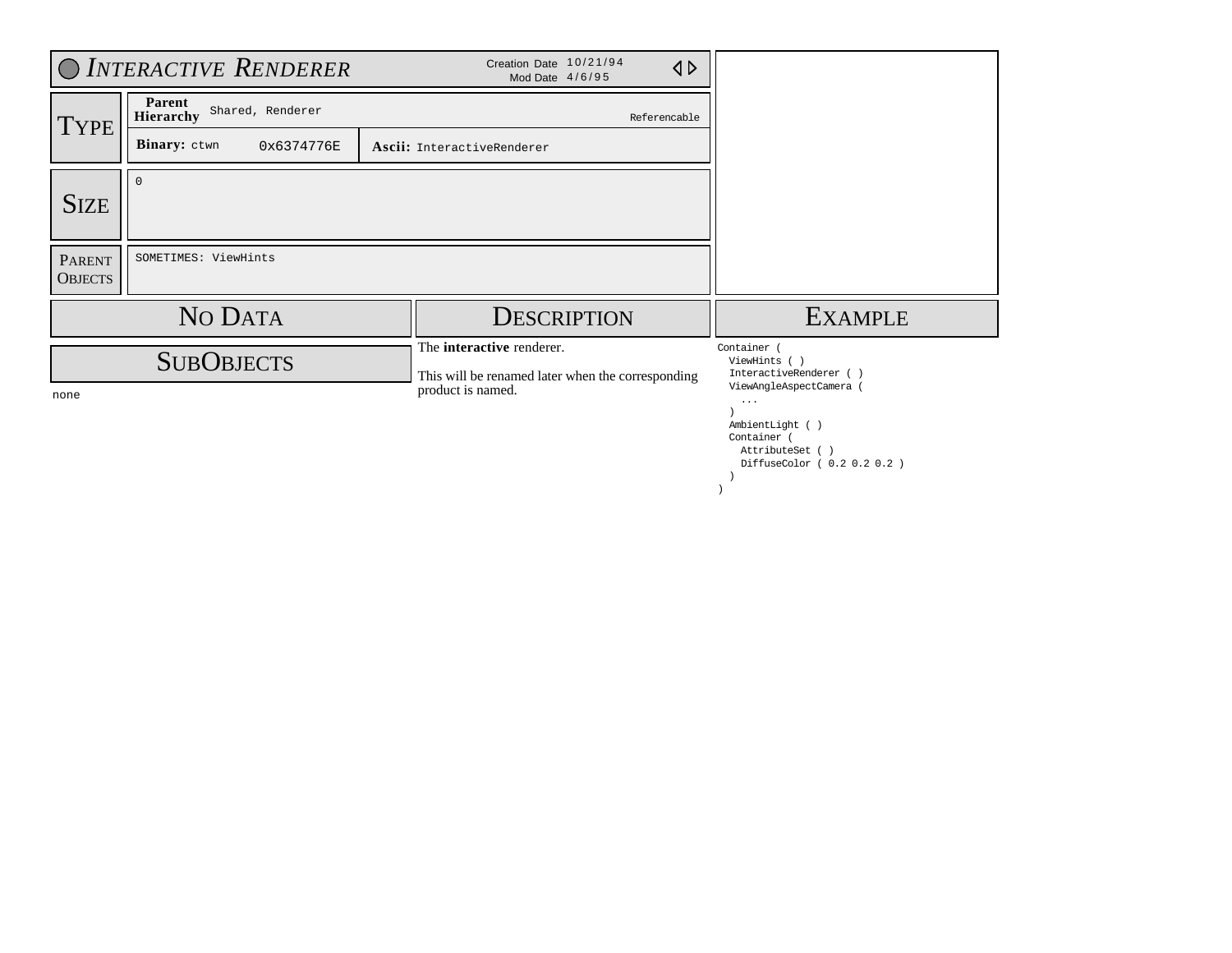|                                 | <b>WIRE FRAME RENDERER</b>              | Creation Date 10/21/94<br>$\triangle$<br>Mod Date 2/24/95 |                                                                                                                          |
|---------------------------------|-----------------------------------------|-----------------------------------------------------------|--------------------------------------------------------------------------------------------------------------------------|
| <b>TYPE</b>                     | Parent<br>Shared, Renderer<br>Hierarchy | Referencable                                              |                                                                                                                          |
|                                 | <b>Binary:</b> wrfr<br>0x77726672       | Ascii: WireFrame                                          |                                                                                                                          |
| <b>SIZE</b>                     | $\Omega$                                |                                                           |                                                                                                                          |
| <b>PARENT</b><br><b>OBJECTS</b> | SOMETIMES: ViewHints                    |                                                           |                                                                                                                          |
|                                 | NO DATA                                 | <b>DESCRIPTION</b>                                        | <b>EXAMPLE</b>                                                                                                           |
|                                 | <b>SUBOBJECTS</b>                       | A wireframe renderer.                                     | Container (<br>ViewHints (<br>Wireframe ()                                                                               |
| none                            |                                         |                                                           | ViewAngleAspectCamera (<br>$\cdots$<br>AmbientLight ()<br>Container (<br>AttributeSet ()<br>DiffuseColor ( 0.2 0.2 0.2 ) |

 ) )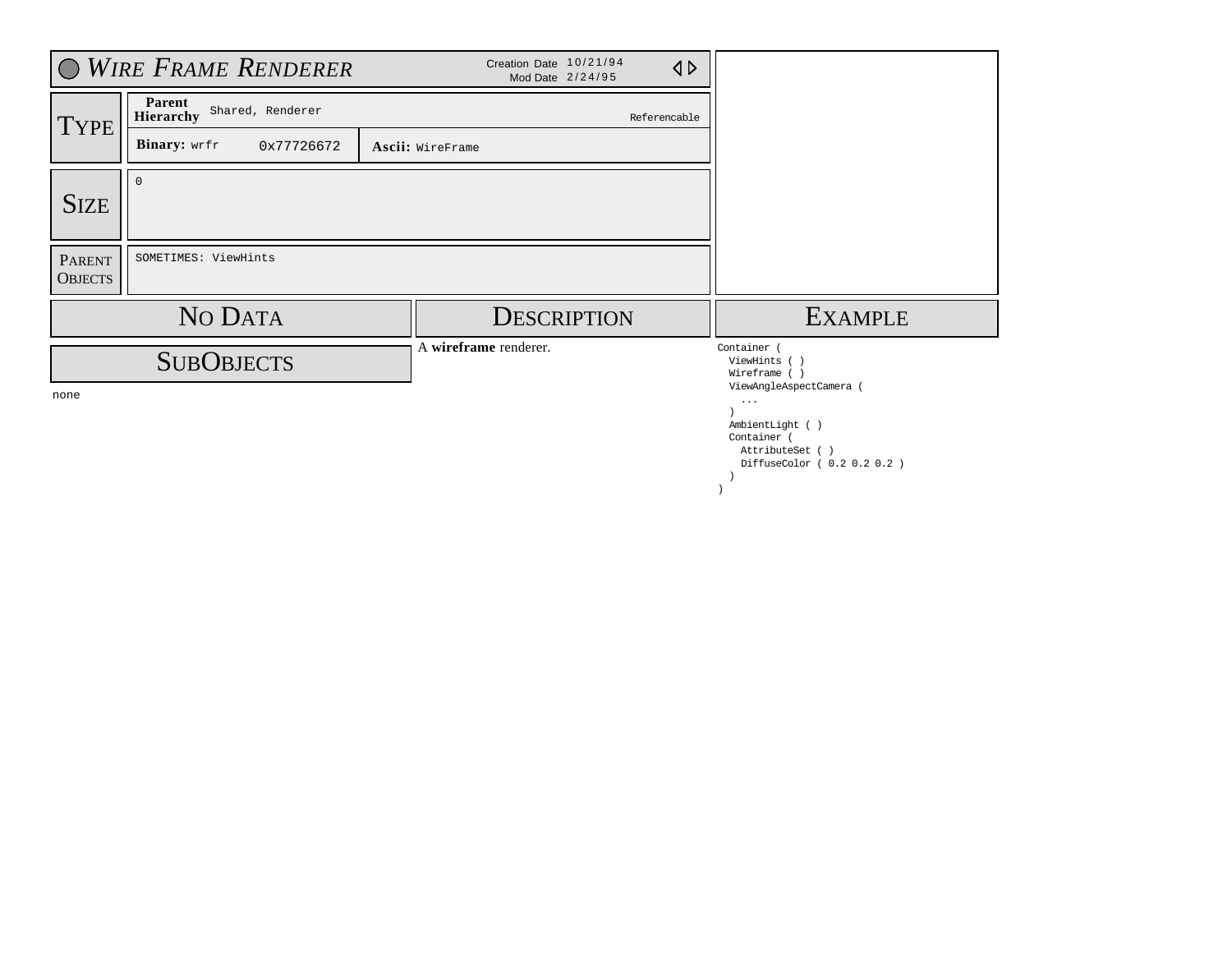|                                 | <b>OATTRIBUTE SET</b>                                                                                                                                                                                                                         | Creation Date 10/21/94<br>$\triangle$<br>Mod Date 1/24/95                                                                                                                                             |                                                                                                                                                                 |
|---------------------------------|-----------------------------------------------------------------------------------------------------------------------------------------------------------------------------------------------------------------------------------------------|-------------------------------------------------------------------------------------------------------------------------------------------------------------------------------------------------------|-----------------------------------------------------------------------------------------------------------------------------------------------------------------|
| TYPE                            | Parent<br>Shared, Set<br>Hierarchy                                                                                                                                                                                                            | Referencable                                                                                                                                                                                          |                                                                                                                                                                 |
|                                 | Binary: attr<br>0x61747472                                                                                                                                                                                                                    | Ascii: AttributeSet                                                                                                                                                                                   |                                                                                                                                                                 |
| <b>SIZE</b>                     | $\Omega$                                                                                                                                                                                                                                      |                                                                                                                                                                                                       |                                                                                                                                                                 |
| <b>PARENT</b><br><b>OBJECTS</b> |                                                                                                                                                                                                                                               | any AttributeSetList, any Geometry, any Group, any CapAttributeSet                                                                                                                                    |                                                                                                                                                                 |
|                                 | NO DATA                                                                                                                                                                                                                                       | <b>DESCRIPTION</b>                                                                                                                                                                                    | <b>EXAMPLE</b>                                                                                                                                                  |
|                                 | <b>SUBOBJECTS</b>                                                                                                                                                                                                                             | A attribute set groups sets of unique attributes<br>together and is associated with a vertex, face, or an<br>entire geometry. Any object that is an <b>Element</b> may                                | Container (<br>Mesh (<br>$\ddots$                                                                                                                               |
| 1 Normal (optional)             | 1 AmbientCoefficient (optional)<br>1 DiffuseColor (optional)<br>1 HighlightState (optional)<br>1 ShadingUV (optional)<br>1 SpecularColor (optional)<br>1 SpecularControl (optional)<br>1 SurfaceTangent (optional)<br>1 CurfaceIBI (optional) | be placed in an <b>attribute</b> set.<br>An <b>attribute set</b> also may be placed in a group.<br>The various attributes in an attribute set are inherited<br>to nodes lower than it in a hierarchy. | Container (<br>VertexAttributeSetList (<br>30 Exclude 2<br>29 30<br>$\cdots$<br>Container (<br>AttributeSet ()<br>DiffuseColor (010)<br>SurfaceUV ( 0.87 0.57 ) |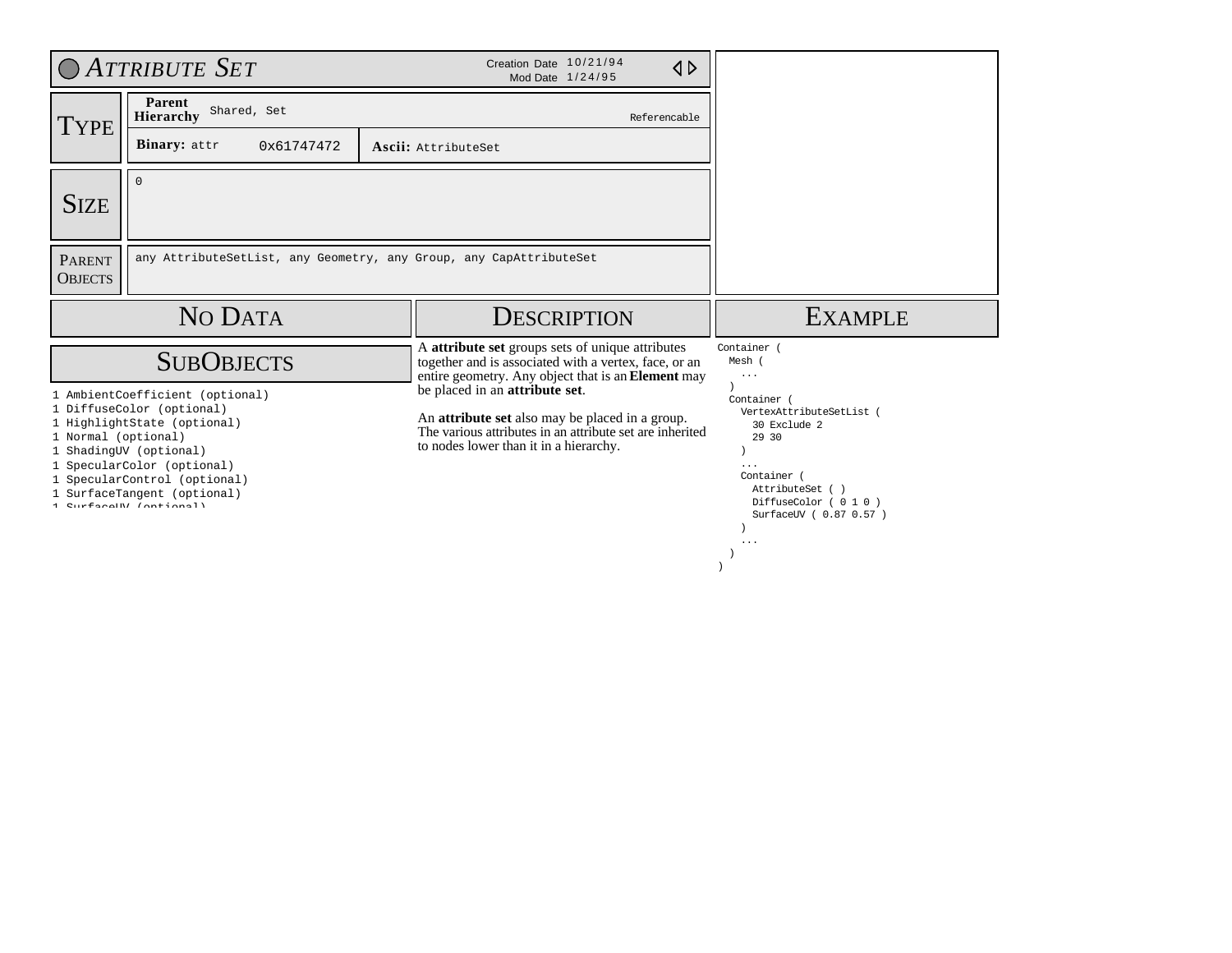|                                                                                                    | O ORTHOGRAPHIC CAMERA                                                                              | Creation Date 10/21/94<br>$\triangle$<br>Mod Date 3/15/95                                                      |                                                                                               |
|----------------------------------------------------------------------------------------------------|----------------------------------------------------------------------------------------------------|----------------------------------------------------------------------------------------------------------------|-----------------------------------------------------------------------------------------------|
| <b>TYPE</b>                                                                                        | Parent<br>Shared, Shape, Camera<br>Hierarchy                                                       | Drawable Referencable                                                                                          |                                                                                               |
|                                                                                                    | Binary: orth<br>0x6F727468                                                                         | Ascii: OrthographicCamera                                                                                      |                                                                                               |
| <b>SIZE</b>                                                                                        | 16                                                                                                 |                                                                                                                |                                                                                               |
| <b>PARENT</b><br><b>OBJECTS</b>                                                                    | SOMETIMES: ViewHints                                                                               |                                                                                                                |                                                                                               |
|                                                                                                    |                                                                                                    |                                                                                                                |                                                                                               |
|                                                                                                    | <b>DATA FORMAT</b>                                                                                 | <b>DESCRIPTION</b>                                                                                             | <b>EXAMPLE</b>                                                                                |
| Float32 left<br>Float32 top<br>Float32 right<br>Float32 bottom<br>· left < right<br>• bottom < top |                                                                                                    | The lens characteristics are set with the dimensions<br>of a rectangular view port in the frame of the camera. | OrthographicCamera (<br>$-1$ $-1$ 1 1<br>Container (<br>OrthographicCamera (<br>$-1$ $-1$ 1 1 |
|                                                                                                    | <b>SUBOBJECTS</b><br>1 CameraPlacement (optional, default)<br>1 CameraViewPort (optional, default) |                                                                                                                | CameraPlacement (<br>0 0 20<br>000<br>100<br>CameraRange (<br>1 25                            |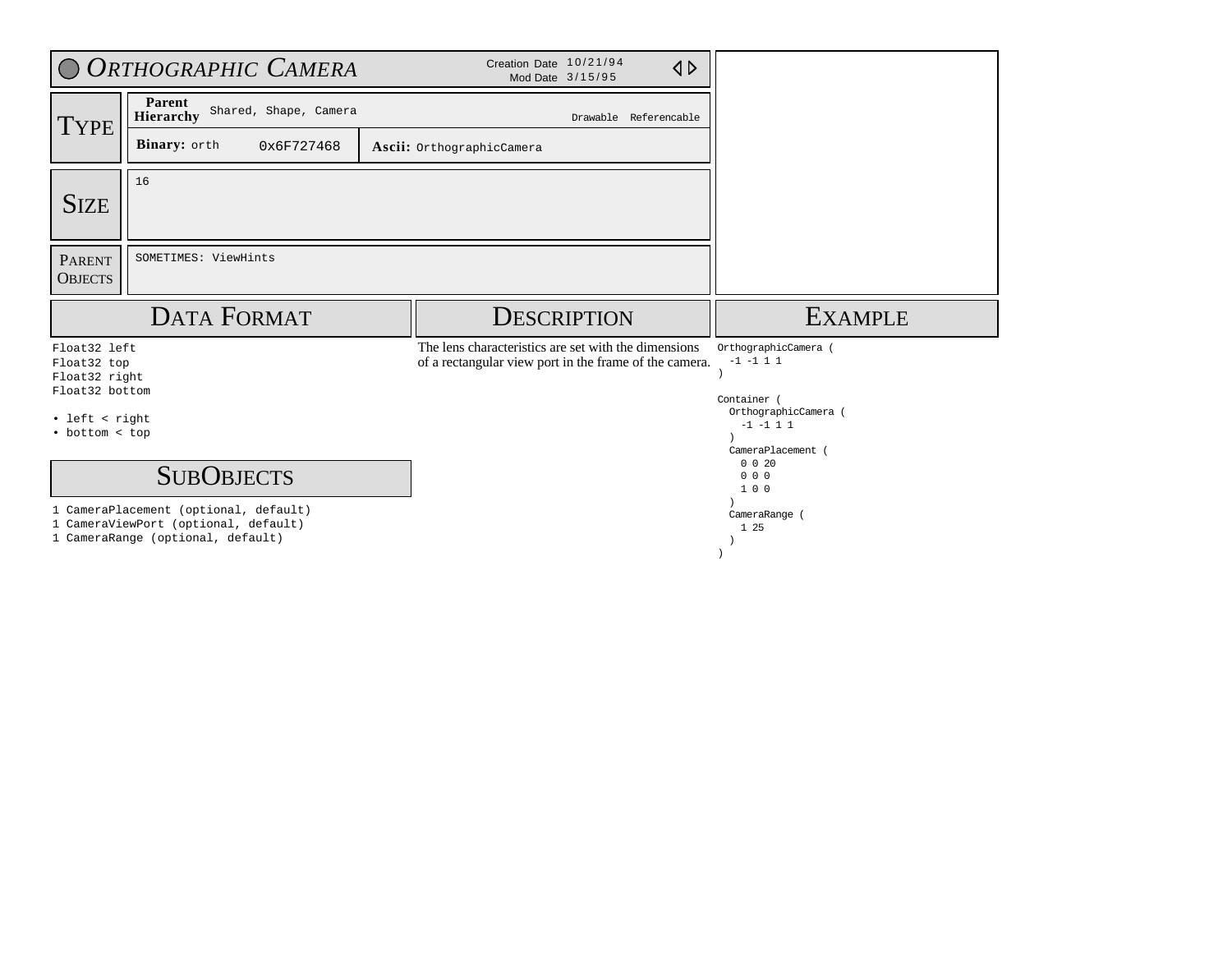|                                 | O VIEW ANGLE ASPECT CAMERA                                 |                                                                                                           |                       |                                                  |
|---------------------------------|------------------------------------------------------------|-----------------------------------------------------------------------------------------------------------|-----------------------|--------------------------------------------------|
| <b>TYPE</b>                     | Parent<br>Shared, Shape, Camera<br>Hierarchy               |                                                                                                           | Drawable Referencable |                                                  |
|                                 | Binary: vana<br>0x76616E61<br>Ascii: ViewAngleAspectCamera |                                                                                                           |                       |                                                  |
| <b>SIZE</b>                     | 8                                                          |                                                                                                           |                       |                                                  |
| <b>PARENT</b><br><b>OBJECTS</b> | SOMETIMES: ViewHints                                       |                                                                                                           |                       |                                                  |
|                                 |                                                            |                                                                                                           |                       |                                                  |
|                                 | <b>DATA FORMAT</b>                                         | <b>DESCRIPTION</b>                                                                                        |                       | <b>EXAMPLE</b>                                   |
| Float32 fieldOfView             | Float32 aspectRatioXtoY                                    | A perspective camera specified in terms of the<br>minimum view angle and the aspect ratio of $X$ to $Y$ . |                       | ViewAngleAspectCamera (<br>1.71.0                |
| . 0                             | $\le$ fieldOfView $\leq \pi$<br>• 0 < aspectRatioXtoY      |                                                                                                           |                       | Container (<br>ViewAngleAspectCamera (<br>1.71.0 |
|                                 | <b>SUBOBJECTS</b>                                          |                                                                                                           |                       | CameraPlacement (<br>$0 \t0 \t20$<br>000         |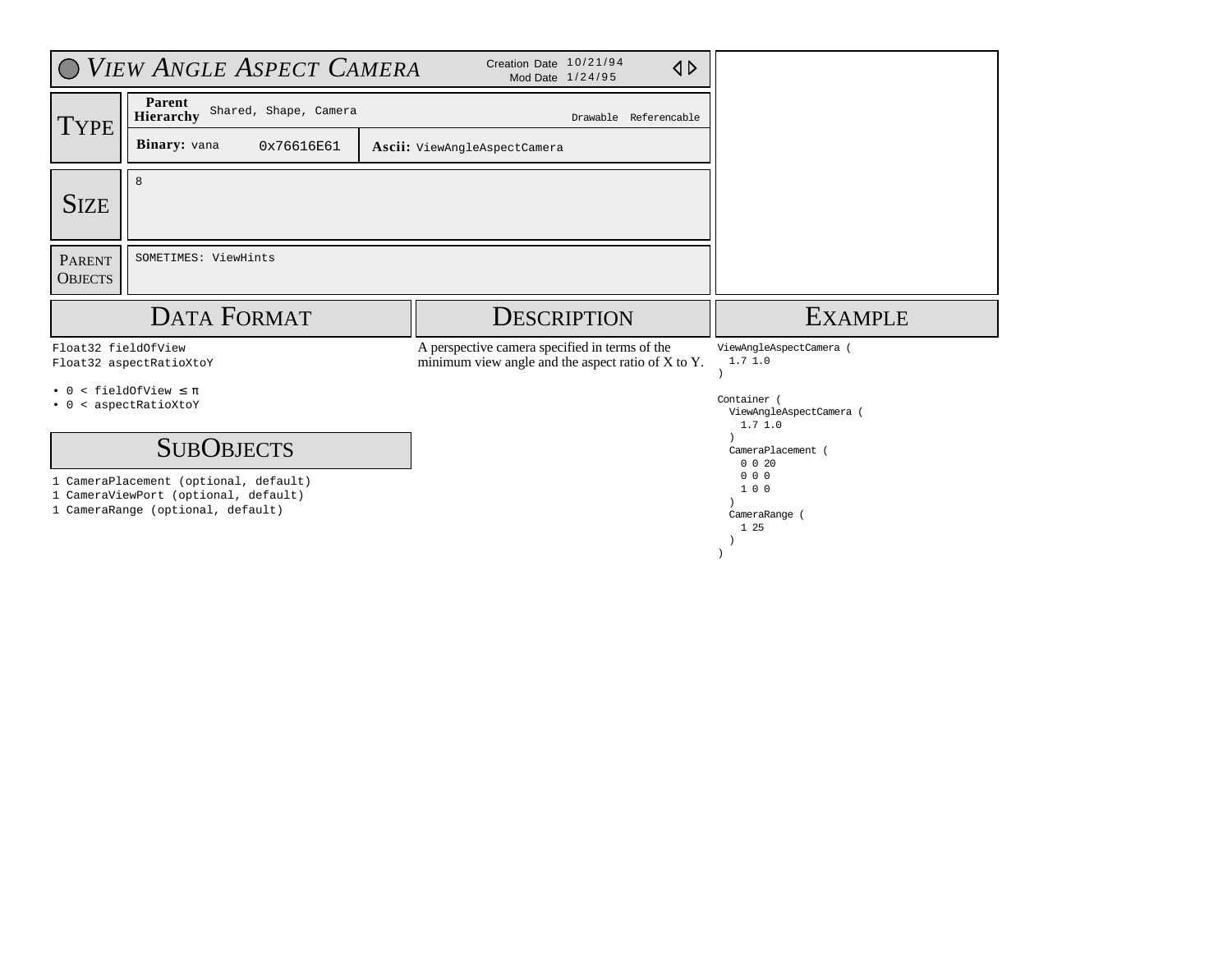|                                                                     | O VIEW PLANE CAMERA                                                                                                                                                                                                                   | Creation Date 10/21/94<br>1 D<br>Mod Date 1/24/95                                                                                                                                                                                                                                                                                                                                                                                           |                                                                                                                                             |
|---------------------------------------------------------------------|---------------------------------------------------------------------------------------------------------------------------------------------------------------------------------------------------------------------------------------|---------------------------------------------------------------------------------------------------------------------------------------------------------------------------------------------------------------------------------------------------------------------------------------------------------------------------------------------------------------------------------------------------------------------------------------------|---------------------------------------------------------------------------------------------------------------------------------------------|
|                                                                     | Parent<br>Shared, Shape, Camera<br>Hierarchy                                                                                                                                                                                          | Drawable Referencable                                                                                                                                                                                                                                                                                                                                                                                                                       |                                                                                                                                             |
| TYPE<br><b>Binary:</b> vwp1<br>0x7677706C<br>Ascii: ViewPlaneCamera |                                                                                                                                                                                                                                       |                                                                                                                                                                                                                                                                                                                                                                                                                                             |                                                                                                                                             |
| <b>SIZE</b>                                                         | 20                                                                                                                                                                                                                                    |                                                                                                                                                                                                                                                                                                                                                                                                                                             |                                                                                                                                             |
| <b>PARENT</b><br><b>OBJECTS</b>                                     | SOMETIMES: ViewHints                                                                                                                                                                                                                  |                                                                                                                                                                                                                                                                                                                                                                                                                                             |                                                                                                                                             |
|                                                                     | <b>DATA FORMAT</b>                                                                                                                                                                                                                    | <b>DESCRIPTION</b>                                                                                                                                                                                                                                                                                                                                                                                                                          | <b>EXAMPLE</b>                                                                                                                              |
|                                                                     |                                                                                                                                                                                                                                       |                                                                                                                                                                                                                                                                                                                                                                                                                                             |                                                                                                                                             |
| Float32 viewPlane<br>< viewPlane<br>$\cdot$ 0<br>value              | Float32 halfWidthAtViewPlane<br>Float32 halfHeightAtViewPlane<br>Float32 centerXOnViewPlane<br>Float32 centerYOnViewPlane<br>< halfWidthAtViewPlane<br>< halfHeightAtViewPlane<br>• centerXOnViewPlane, centerYOnViewPlane may be any | A view plane camera is a view angle aspect<br>camera specified in terms of an arbitrary view<br>plane. This is most useful when setting the camera to<br>look at a particular object.<br>The viewPlane is set to distance from the camera to<br>the object.<br>The half Width is set to half the width of the cross<br>section of the object, and the halfHeight equal to the<br>half Width divided by the aspect ratio of the<br>viewPort. | ViewPlaneCamera<br>$\cdots$<br>Container (<br>ViewPlaneCamera (<br>$20^{\circ}$<br>15.0 15.0<br>18 29<br>CameraPlacement (<br>0 0 20<br>000 |

1 CameraRange (optional, default)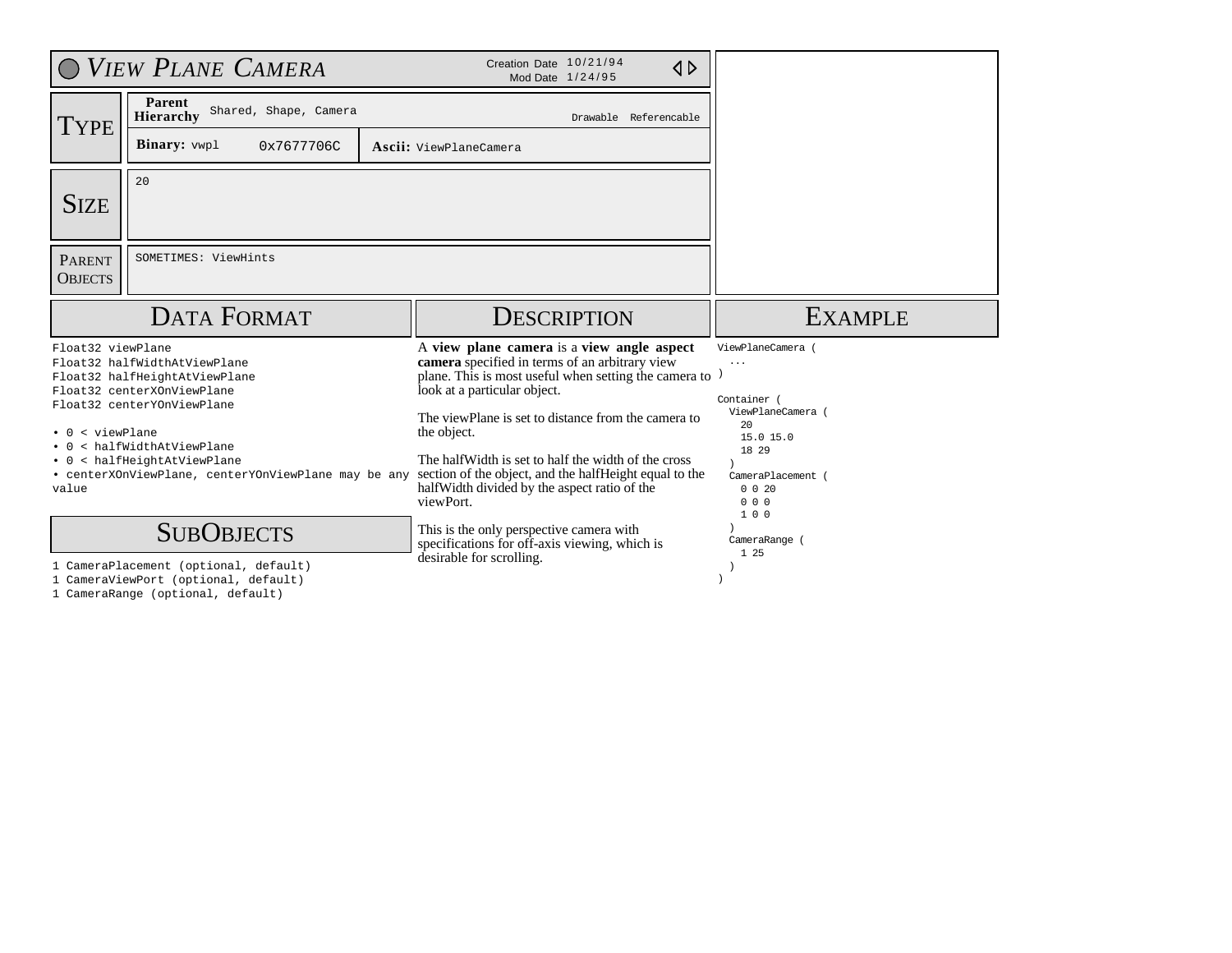| $\bigcirc$ Box                                                                                                      |                                                                                                                                                                                                               | Creation Date 10/21/94<br>$\triangle$<br>Mod Date 1/20/95                                                                                                                                                                                                                                                                                                                                                                                                                                                                                                                                                                          |                                                                                                                                                                                                                                                                                                                                                                                                                                                                                            |
|---------------------------------------------------------------------------------------------------------------------|---------------------------------------------------------------------------------------------------------------------------------------------------------------------------------------------------------------|------------------------------------------------------------------------------------------------------------------------------------------------------------------------------------------------------------------------------------------------------------------------------------------------------------------------------------------------------------------------------------------------------------------------------------------------------------------------------------------------------------------------------------------------------------------------------------------------------------------------------------|--------------------------------------------------------------------------------------------------------------------------------------------------------------------------------------------------------------------------------------------------------------------------------------------------------------------------------------------------------------------------------------------------------------------------------------------------------------------------------------------|
| <b>TYPE</b>                                                                                                         | Parent<br>Shared, Shape, Geometry<br>Hierarchy<br>Binary: box<br>0x626F7820<br>Ascii: Box                                                                                                                     | Drawable Referencable                                                                                                                                                                                                                                                                                                                                                                                                                                                                                                                                                                                                              |                                                                                                                                                                                                                                                                                                                                                                                                                                                                                            |
| <b>SIZE</b><br><b>PARENT</b>                                                                                        | $0$ or $48$                                                                                                                                                                                                   |                                                                                                                                                                                                                                                                                                                                                                                                                                                                                                                                                                                                                                    |                                                                                                                                                                                                                                                                                                                                                                                                                                                                                            |
| <b>OBJECTS</b>                                                                                                      |                                                                                                                                                                                                               |                                                                                                                                                                                                                                                                                                                                                                                                                                                                                                                                                                                                                                    |                                                                                                                                                                                                                                                                                                                                                                                                                                                                                            |
|                                                                                                                     | <b>DATA FORMAT</b>                                                                                                                                                                                            | <b>DESCRIPTION</b>                                                                                                                                                                                                                                                                                                                                                                                                                                                                                                                                                                                                                 | <b>EXAMPLE</b>                                                                                                                                                                                                                                                                                                                                                                                                                                                                             |
| Vector3D<br>Vector3D<br>Vector3D<br>Point3D<br>10<br>0 # majorAxis<br>01<br>1 # minorAxis<br>00<br>$0 0 0$ # origin | orientation<br>majorAxis<br>minorAxis<br>origin<br>· For 0-sized objects, default is:<br>0 # orientation<br><b>SUBOBJECTS</b><br>1 FaceAttributeSetList (optional, nObjects = 6)<br>1 AttributeSet (optional) | This is a rectangular parallelepiped<br>A size of zero indicates the default values, helpful in<br>instantiating a unit-cube.<br>The Face Attribute Set List subobject assigns<br>color to the following faces:<br>Face $\perp$ orientation at origin + orientation<br>Face $\perp$ orientation at origin<br>Face $\perp$ major Axis at origin + major Axis<br>Face $\perp$ major Axis at origin<br>Face $\perp$ minor Axis at origin + minor Axis<br>Face $\perp$ minor Axis at origin<br>Basically, the faces perpendicular to the "orientation"<br>direction are assigned first, then the "majorAxis",<br>then the "minorAxis." | Box ()<br>Box (<br>200<br>011<br>230<br>000<br>Container (<br>Box $( )$<br>Container (<br>FaceAttributeSetList (<br>6 Exclude 0<br>Container (<br>AttributeSet ()<br>DiffuseColor (100)<br>Container (<br>AttributeSet ( )<br>DiffuseColor (011)<br>$\lambda$<br>Container (<br>AttributeSet ()<br>DiffuseColor (010)<br>Container (<br>AttributeSet ( )<br>DiffuseColor (101)<br>$\rightarrow$<br>Container (<br>AttributeSet ()<br>DiffuseColor (001)<br>$\left( \right)$<br>Container ( |
|                                                                                                                     |                                                                                                                                                                                                               |                                                                                                                                                                                                                                                                                                                                                                                                                                                                                                                                                                                                                                    | AttributeSet ()<br>DiffuseColor (110)<br>$\rightarrow$<br>$\lambda$<br>$\lambda$                                                                                                                                                                                                                                                                                                                                                                                                           |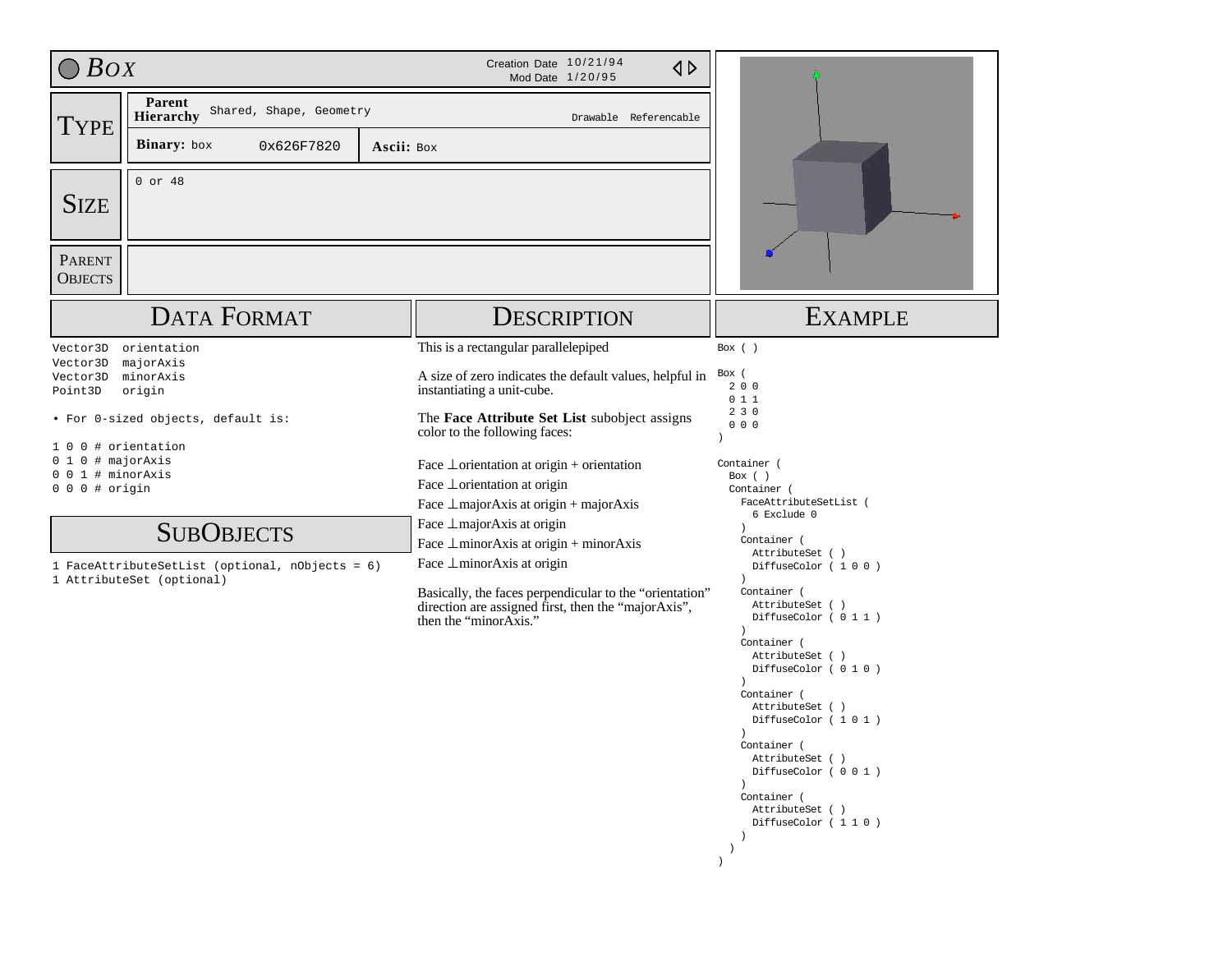| <b>CONE</b>                                                                                                         |                                                                                                                                                                                                                                                                    |             | Creation Date 10/21/94<br>$\triangle$<br>Mod Date 1/14/95                                                                                                                                | V                                                                                                                                                                                                                                                                                                        |
|---------------------------------------------------------------------------------------------------------------------|--------------------------------------------------------------------------------------------------------------------------------------------------------------------------------------------------------------------------------------------------------------------|-------------|------------------------------------------------------------------------------------------------------------------------------------------------------------------------------------------|----------------------------------------------------------------------------------------------------------------------------------------------------------------------------------------------------------------------------------------------------------------------------------------------------------|
| <b>TYPE</b>                                                                                                         | Parent<br>Shared, Shape, Geometry<br>Hierarchy                                                                                                                                                                                                                     |             | Drawable Referencable                                                                                                                                                                    |                                                                                                                                                                                                                                                                                                          |
|                                                                                                                     | Binary: cone<br>0x636F6E65                                                                                                                                                                                                                                         | Ascii: Cone |                                                                                                                                                                                          |                                                                                                                                                                                                                                                                                                          |
| <b>SIZE</b>                                                                                                         | $0$ or 48                                                                                                                                                                                                                                                          |             |                                                                                                                                                                                          | orientation<br>U,<br>origin                                                                                                                                                                                                                                                                              |
| <b>PARENT</b><br><b>OBJECTS</b>                                                                                     |                                                                                                                                                                                                                                                                    |             |                                                                                                                                                                                          | minorRadius<br>majorRadius                                                                                                                                                                                                                                                                               |
|                                                                                                                     | <b>DATA FORMAT</b>                                                                                                                                                                                                                                                 |             | <b>DESCRIPTION</b>                                                                                                                                                                       | <b>EXAMPLE</b>                                                                                                                                                                                                                                                                                           |
| Vector3D<br>Vector3D<br>Vector3D<br>Point3D<br>10<br>$0 1 0$ # majorAxis<br>$0 0 1$ # minorAxis<br>$0 0 0$ # origin | orientation<br>majorAxis<br>minorAxis<br>origin<br>• For 0-sized objects, default is:<br>0 # orientation<br><b>SUBOBJECTS</b><br>1 Caps (optional, default)<br>1 FaceCapAttributeSet (optional)<br>1 BottomCapAttributeSet (optional)<br>1 AttributeSet (optional) |             | A cone may have a cap, and may have attributes<br>assigned to the entire geometry, to the "face" cap,<br>or to the "bottom" cap.<br>The default parametrization is shown in the diagram. | Cone $( )$<br>Cone (<br>200<br>011<br>230<br>000<br>$\lambda$<br>Container (<br>Cone $( )$<br>Caps ( Bottom )<br>Container (<br>BottomCapAttributeSet ()<br>Container (<br>AttributeSet ()<br>DiffuseColor (100)<br>$\lambda$<br>Container (<br>FaceCapAttributeSet ()<br>Container (<br>AttributeSet () |
|                                                                                                                     |                                                                                                                                                                                                                                                                    |             |                                                                                                                                                                                          | DiffuseColor (110)<br>$\lambda$                                                                                                                                                                                                                                                                          |

)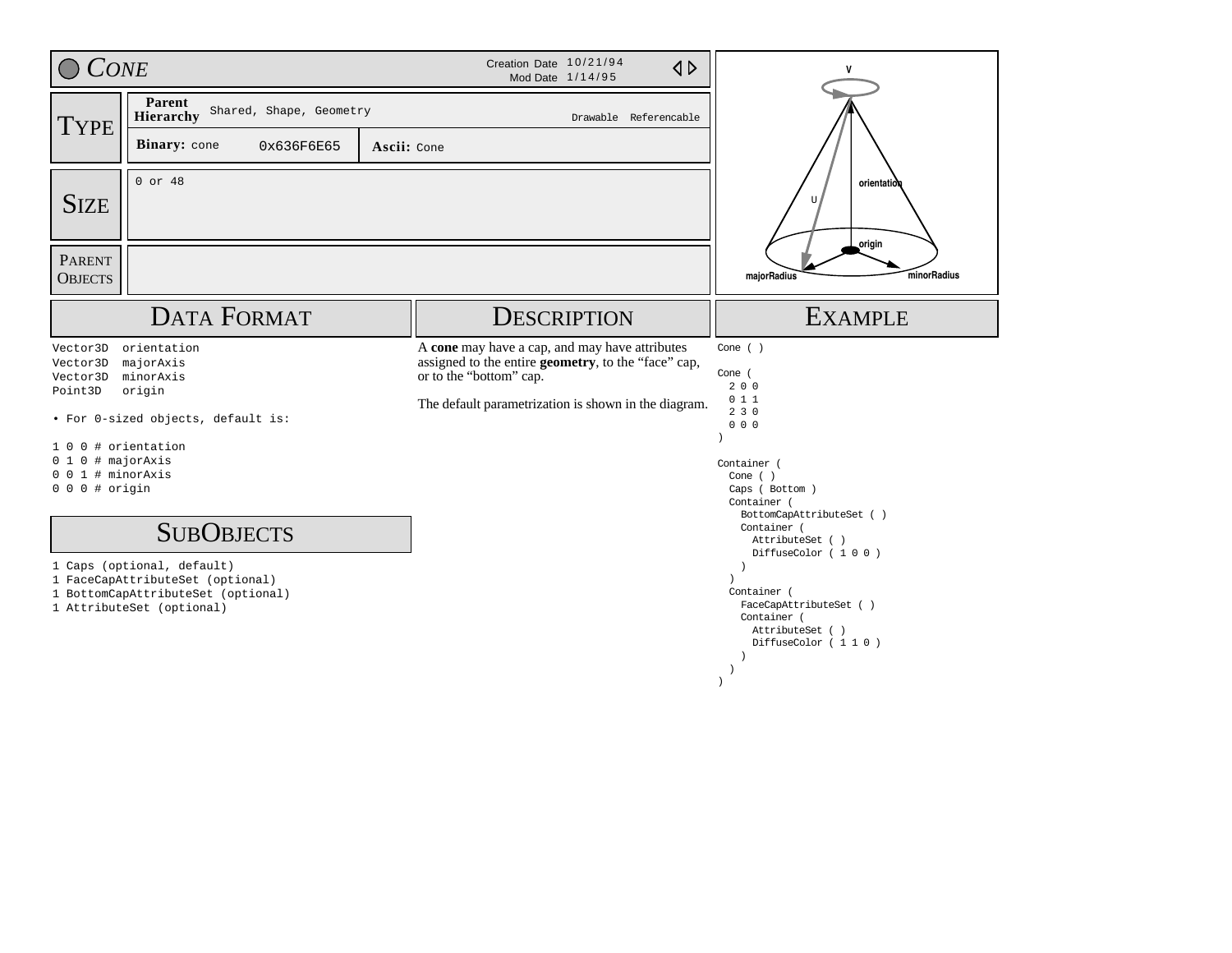|                                                                                                                          | <b>CYLINDER</b>                                                                                                                                                                                                                                                                                           |  | Creation Date 10/21/94<br>$\triangle$<br>Mod Date 1/14/95                                                                                                                                                                                           | (0, 0)                                                                                                                                                                                                                                                                                                                                                                                                                                                                 |
|--------------------------------------------------------------------------------------------------------------------------|-----------------------------------------------------------------------------------------------------------------------------------------------------------------------------------------------------------------------------------------------------------------------------------------------------------|--|-----------------------------------------------------------------------------------------------------------------------------------------------------------------------------------------------------------------------------------------------------|------------------------------------------------------------------------------------------------------------------------------------------------------------------------------------------------------------------------------------------------------------------------------------------------------------------------------------------------------------------------------------------------------------------------------------------------------------------------|
| <b>TYPE</b>                                                                                                              | Parent<br>Shared, Shape, Geometry<br>Hierarchy<br>Drawable Referencable                                                                                                                                                                                                                                   |  |                                                                                                                                                                                                                                                     |                                                                                                                                                                                                                                                                                                                                                                                                                                                                        |
|                                                                                                                          | Binary: cyln<br>0x63796C6E                                                                                                                                                                                                                                                                                |  | Ascii: Cylinder                                                                                                                                                                                                                                     |                                                                                                                                                                                                                                                                                                                                                                                                                                                                        |
| <b>SIZE</b>                                                                                                              | $0$ or 48                                                                                                                                                                                                                                                                                                 |  |                                                                                                                                                                                                                                                     | (0, 1)<br>(0, 0)                                                                                                                                                                                                                                                                                                                                                                                                                                                       |
| PARENT<br><b>OBJECTS</b>                                                                                                 |                                                                                                                                                                                                                                                                                                           |  |                                                                                                                                                                                                                                                     |                                                                                                                                                                                                                                                                                                                                                                                                                                                                        |
|                                                                                                                          | <b>DATA FORMAT</b>                                                                                                                                                                                                                                                                                        |  | <b>DESCRIPTION</b>                                                                                                                                                                                                                                  | <b>EXAMPLE</b>                                                                                                                                                                                                                                                                                                                                                                                                                                                         |
| Vector3D<br>Vector3D<br>Vector3D<br>Point3D<br>$1\quad0$<br>$0 1 0$ # majorAxis<br>0 0 1 # minorAxis<br>$0 0 0$ # origin | orientation<br>majorRadius<br>minorRadius<br>origin<br>• For 0-sized objects, default is:<br>0 # orientation<br><b>SUBOBJECTS</b><br>1 Caps (optional, default)<br>1 TopCapAttributeSet (optional)<br>1 FaceCapAttributeSet (optional)<br>1 BottomCapAttributeSet (optional)<br>1 AttributeSet (optional) |  | A cylinder may have either top or bottom caps, and Cylinder ()<br>may have attributes assigned to the entire geometry,<br>to the "face" cap, the "bottom" cap, or the "top" cap. Cylinder (<br>The default parametrization is shown in the diagram. | 200<br>011<br>230<br>000<br>$\lambda$<br>Container (<br>Cylinder ()<br>Caps ( Bottom   Top )<br>Container (<br>BottomCapAttributeSet ()<br>Container (<br>AttributeSet ()<br>DiffuseColor (010)<br>$\rightarrow$<br>Container (<br>FaceCapAttributeSet ()<br>Container (<br>AttributeSet ()<br>DiffuseColor (101)<br>$\rightarrow$<br>Container (<br>TopCapAttributeSet ()<br>Container (<br>AttributeSet ()<br>DiffuseColor (110)<br>$\rightarrow$<br>-1<br>$\lambda$ |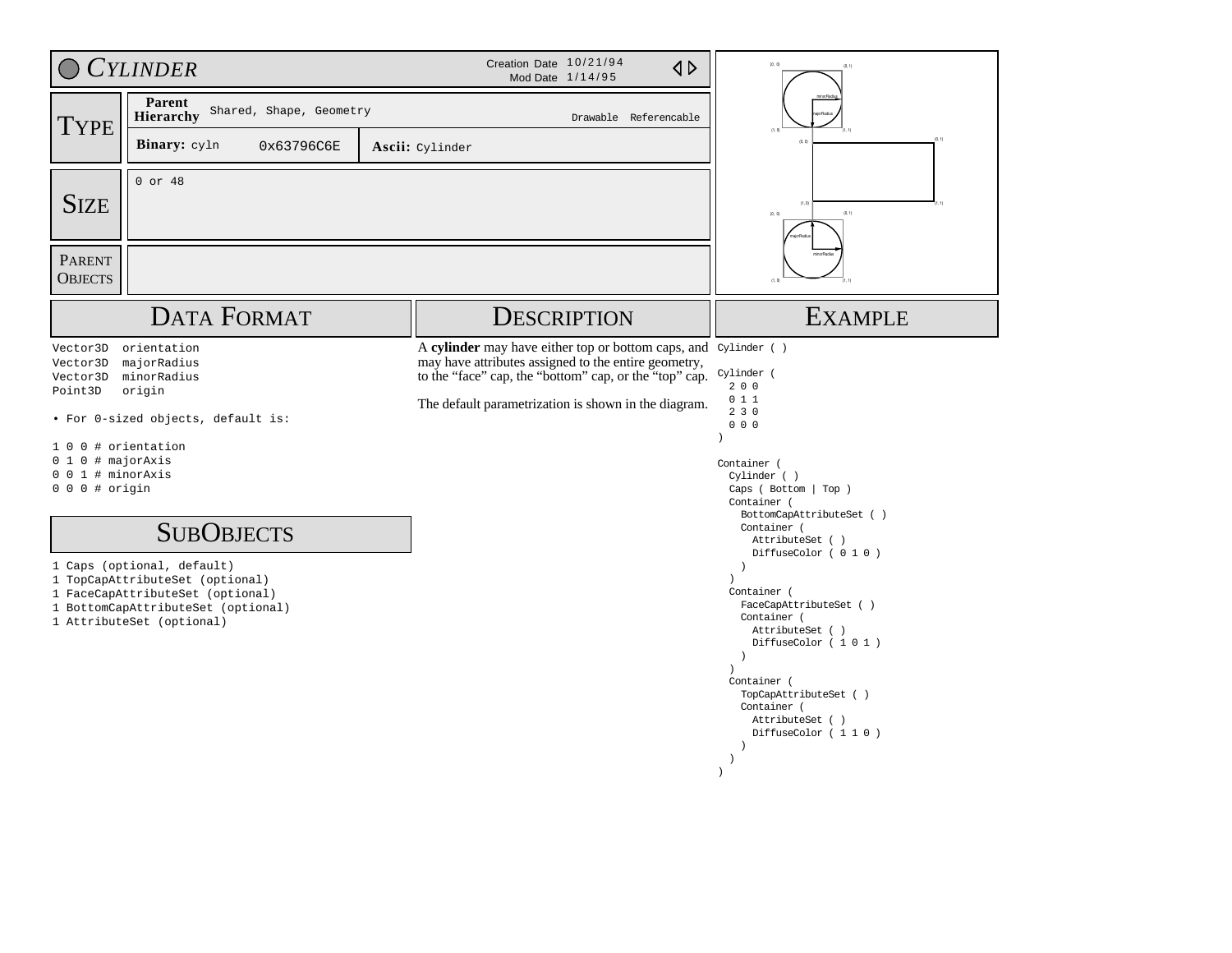| <b>DISK</b>                                                                                     |                                                                                                                              | Creation Date 10/21/94<br>Mod Date 1/14/95                                                                                                                    | $\triangle$                                                                                                                                                                                                                                                                                                                                                                                                 |
|-------------------------------------------------------------------------------------------------|------------------------------------------------------------------------------------------------------------------------------|---------------------------------------------------------------------------------------------------------------------------------------------------------------|-------------------------------------------------------------------------------------------------------------------------------------------------------------------------------------------------------------------------------------------------------------------------------------------------------------------------------------------------------------------------------------------------------------|
| <b>TYPE</b>                                                                                     | Parent<br>Shared, Shape, Geometry<br>Hierarchy                                                                               | Drawable Referencable                                                                                                                                         | (0, 0)<br>(0, 1)                                                                                                                                                                                                                                                                                                                                                                                            |
|                                                                                                 | Binary: disk<br>0x6469736B                                                                                                   | Ascii: Disk                                                                                                                                                   | minorRadius                                                                                                                                                                                                                                                                                                                                                                                                 |
| <b>SIZE</b>                                                                                     | 0 or 36                                                                                                                      |                                                                                                                                                               | majorRadius                                                                                                                                                                                                                                                                                                                                                                                                 |
| PARENT<br><b>OBJECTS</b>                                                                        |                                                                                                                              |                                                                                                                                                               | (1, 0)<br>(1, 1)                                                                                                                                                                                                                                                                                                                                                                                            |
|                                                                                                 | <b>DATA FORMAT</b>                                                                                                           | <b>DESCRIPTION</b>                                                                                                                                            | <b>EXAMPLE</b>                                                                                                                                                                                                                                                                                                                                                                                              |
| Vector3D<br>Vector3D<br>Point3D<br>1 0 0 # majorRadius<br>0 1 0 # minorRadius<br>0 0 0 # origin | majorRadius<br>minorRadius<br>origin<br>• For 0-sized objects, default is:<br><b>SUBOBJECTS</b><br>1 AttributeSet (optional) | This is an elliptical disk at the given origin with two Disk ()<br>vectors specifying the dimensions.<br>The default parametrization is shown in the diagram. | Disk (<br>200<br>011<br>000<br>Container (<br>Cylinder ()<br>Caps ( Bottom   Top )<br>Container (<br>BottomCapAttributeSet ()<br>Container (<br>AttributeSet ()<br>DiffuseColor (101)<br>$\rightarrow$<br>$\lambda$<br>Container (<br>FaceCapAttributeSet ( )<br>Container (<br>AttributeSet ()<br>DiffuseColor (110)<br>$\rightarrow$<br>Container (<br>AttributeSet ()<br>DiffuseColor (110)<br>$\lambda$ |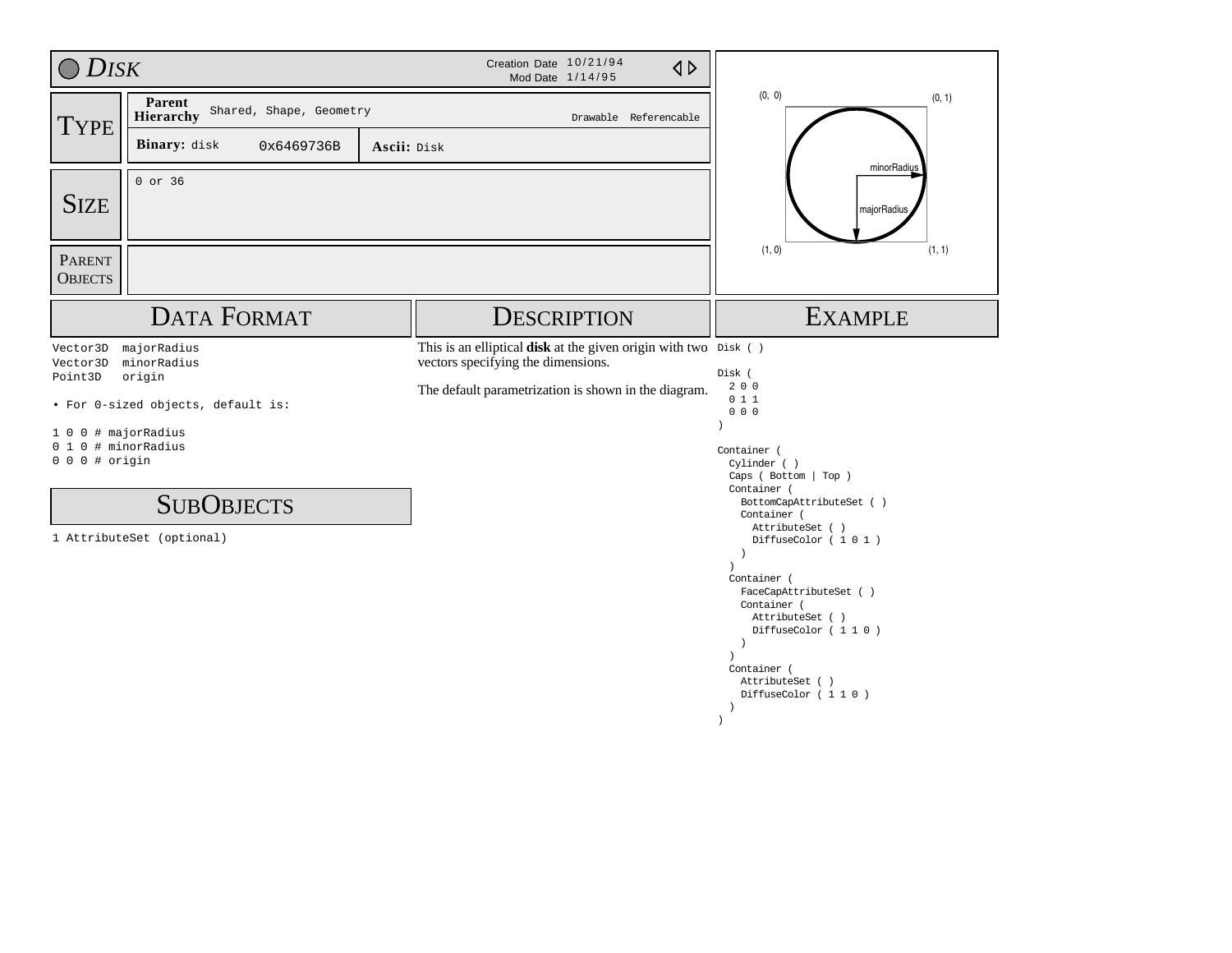|                                                             | <b>ELLIPSE</b>                                 | Creation Date 10/21/94<br>$\triangle$<br>Mod Date 1/14/95                             |                                              |
|-------------------------------------------------------------|------------------------------------------------|---------------------------------------------------------------------------------------|----------------------------------------------|
| <b>TYPE</b>                                                 | Parent<br>Shared, Shape, Geometry<br>Hierarchy | Drawable Referencable                                                                 |                                              |
|                                                             | <b>Binary:</b> elps<br>0x656C7073              | Ascii: Ellipse                                                                        |                                              |
| <b>SIZE</b>                                                 | 0 or 36                                        |                                                                                       |                                              |
| <b>PARENT</b><br><b>OBJECTS</b>                             |                                                |                                                                                       |                                              |
|                                                             | <b>DATA FORMAT</b>                             | <b>DESCRIPTION</b>                                                                    | <b>EXAMPLE</b>                               |
| Vector3D<br>Vector3D                                        | majorAxis<br>minorAxis                         | This is an ellipse at the given origin with two<br>vectors specifying its dimensions. | Ellipse ()                                   |
| Point3D                                                     | origin<br>• For 0-sized objects, default is:   | There is no default parametrization for an ellipse.                                   | Ellipse (<br>200<br>011<br>$0\quad 0\quad 0$ |
| 0<br>10<br><sup>0</sup><br>01<br>$0$ # origin<br>$0\quad 0$ | # majorAxis<br># minorAxis                     |                                                                                       | Container<br>Ellipse (<br>Container          |
|                                                             | <b>SUBOBJECTS</b>                              |                                                                                       | AttributeSet ()<br>DiffuseColor (110)        |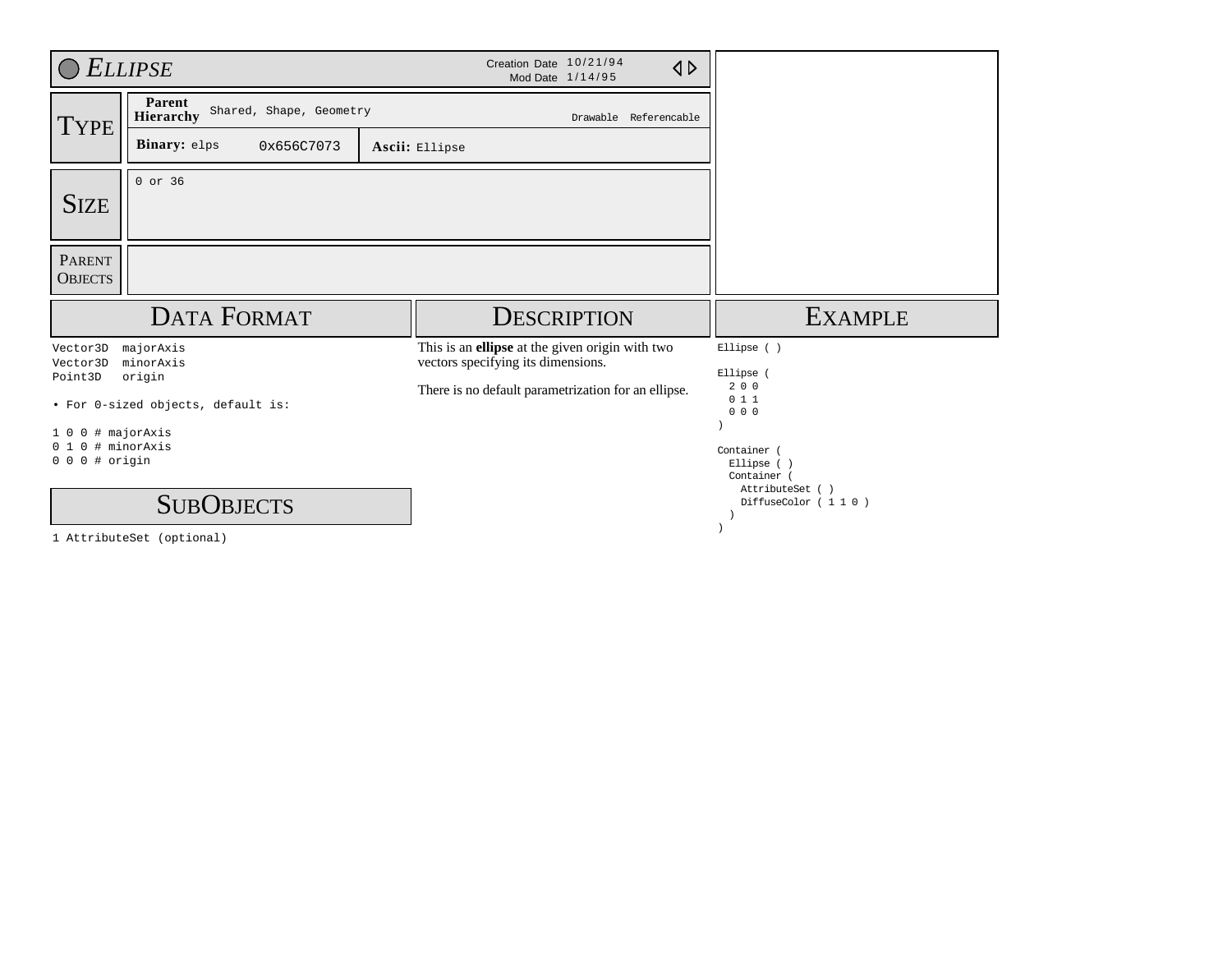|                                                               | <b>ELLIPSOID</b>                               | Creation Date 10/21/94<br>$\triangle$<br>Mod Date 1/24/95                                                                                                                            |                                                                                |
|---------------------------------------------------------------|------------------------------------------------|--------------------------------------------------------------------------------------------------------------------------------------------------------------------------------------|--------------------------------------------------------------------------------|
| <b>TYPE</b>                                                   | Parent<br>Shared, Shape, Geometry<br>Hierarchy | Drawable Referencable                                                                                                                                                                |                                                                                |
|                                                               | Binary: elpd<br>0x656C7064                     | Ascii: Ellipsoid                                                                                                                                                                     | orientation                                                                    |
| <b>SIZE</b>                                                   | $0$ or $48$                                    |                                                                                                                                                                                      | origin<br>minorRadius<br>majorRadius                                           |
| <b>PARENT</b><br><b>OBJECTS</b>                               |                                                |                                                                                                                                                                                      |                                                                                |
|                                                               |                                                |                                                                                                                                                                                      |                                                                                |
|                                                               | <b>DATA FORMAT</b>                             | <b>DESCRIPTION</b>                                                                                                                                                                   | <b>EXAMPLE</b>                                                                 |
| Vector3D<br>Vector3D<br>Vector3D                              | orientation<br>majorRadius<br>minorRadius      | An ellipsoid may have an attribute set attached to<br>it.                                                                                                                            | Sphere ()<br>Sphere<br>200                                                     |
| Point3D                                                       | origin<br>• For 0-sized objects, default is:   | The default parametrization is shown in the diagram.<br>V is zero to the left of majorRadius, and is 1 to the<br>right. U is zero at the orientation vector, and 0 at the<br>bottom. | 011<br>230<br>000                                                              |
| 1 O<br>$0\quad1$<br>$0 0 1$ # minorRadius<br>$0 0 0$ # origin | 0 # orientation<br>0 # majorRadius             |                                                                                                                                                                                      | Container<br>Sphere ()<br>Container (<br>AttributeSet ()<br>DiffuseColor (110) |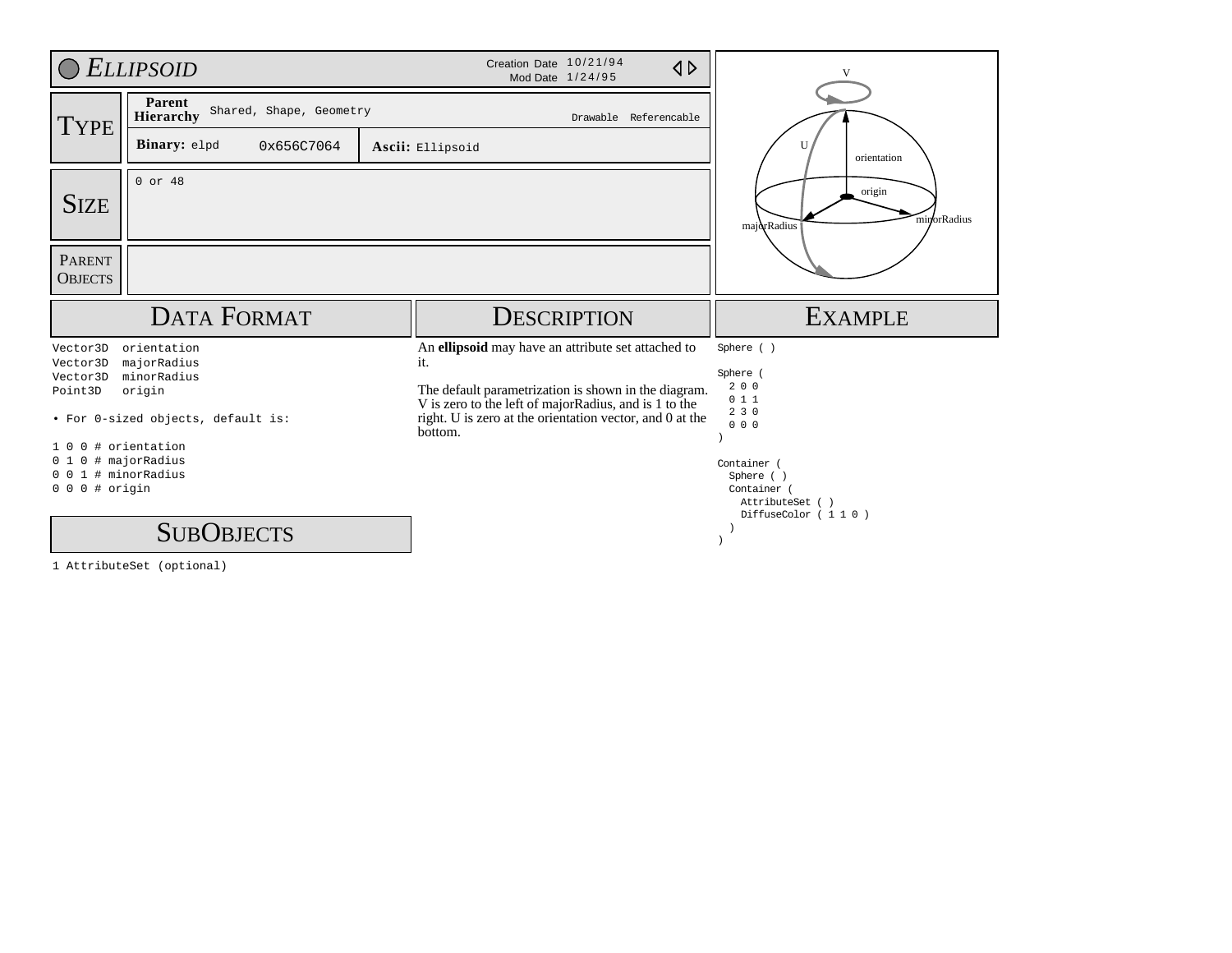|                                                  | <b>GENERAL POLYGON</b>                                                                                                                                                                                                                                                                                  | Creation Date 10/21/94<br>$\triangle$<br>Mod Date 4/7/95                                                                                                                                                                                                                                                                                                                                                                                       |                                                                                                                                                                                                                                                                                                                                                                                                                                                                                                                                                                                                      |  |  |
|--------------------------------------------------|---------------------------------------------------------------------------------------------------------------------------------------------------------------------------------------------------------------------------------------------------------------------------------------------------------|------------------------------------------------------------------------------------------------------------------------------------------------------------------------------------------------------------------------------------------------------------------------------------------------------------------------------------------------------------------------------------------------------------------------------------------------|------------------------------------------------------------------------------------------------------------------------------------------------------------------------------------------------------------------------------------------------------------------------------------------------------------------------------------------------------------------------------------------------------------------------------------------------------------------------------------------------------------------------------------------------------------------------------------------------------|--|--|
| <b>TYPE</b>                                      | Parent<br>Shared, Shape, Geometry<br>Hierarchy                                                                                                                                                                                                                                                          | Drawable Referencable                                                                                                                                                                                                                                                                                                                                                                                                                          |                                                                                                                                                                                                                                                                                                                                                                                                                                                                                                                                                                                                      |  |  |
|                                                  | Binary: gpgn<br>0x6770676E                                                                                                                                                                                                                                                                              | <b>Ascii:</b> GeneralPolygon                                                                                                                                                                                                                                                                                                                                                                                                                   |                                                                                                                                                                                                                                                                                                                                                                                                                                                                                                                                                                                                      |  |  |
| <b>SIZE</b>                                      | 4 + sizeof(polygons[0nCoutours-1])<br>$\text{sizeof}(\text{PolygonData}) = 4 + \text{nVertices} * 12$                                                                                                                                                                                                   |                                                                                                                                                                                                                                                                                                                                                                                                                                                |                                                                                                                                                                                                                                                                                                                                                                                                                                                                                                                                                                                                      |  |  |
| <b>PARENT</b><br><b>OBJECTS</b>                  |                                                                                                                                                                                                                                                                                                         |                                                                                                                                                                                                                                                                                                                                                                                                                                                |                                                                                                                                                                                                                                                                                                                                                                                                                                                                                                                                                                                                      |  |  |
|                                                  | <b>DATA FORMAT</b>                                                                                                                                                                                                                                                                                      | <b>DESCRIPTION</b>                                                                                                                                                                                                                                                                                                                                                                                                                             | <b>EXAMPLE</b>                                                                                                                                                                                                                                                                                                                                                                                                                                                                                                                                                                                       |  |  |
| Uns32<br>Uns32<br>< nContours<br>• 2 < nVertices | nContours<br>PolygonData polygons[nContours]<br>where PolygonData is:<br>nVertices<br>Point3D vertices[nVertices]<br><b>SUBOBJECTS</b><br>1 VertexAttributeSetList (optional, nObjects =<br>$nVertices[0] +  + nVertices[nContours-1])$<br>1 AttributeSet (optional)<br>1 GeneralPolygonHint (optional) | A general polygon is a polygon that may be<br>convex or may contain holes. A general polygon<br>also assumes that all faces are planar within floating<br>point tolerances.<br>Holes are indicated by specifying a contour of the<br>generalPolygon in clockwise order.<br>Polygons that cross use the even-odd rule to specify<br>holes (see diagram).<br>You may specify the complexity of a<br>GeneralPolygon by adding a viewHints object. | Container (<br>GeneralPolygon (<br>2 # nContours<br>3 # nVertices<br>$-100$<br>100<br>01.70<br>3 # nVertices<br>$-1$ 0.4 0<br>10.40<br>02.10<br>$\lambda$<br>Container (<br>VertexAttributeSetList ( 6 Exclude 2 0 4 )<br>Container (<br>AttributeSet ()<br>DiffuseColor ( 0 0 1 )<br>$\lambda$<br>Container (<br>AttributeSet ()<br>DiffuseColor (011)<br>$\lambda$<br>Container (<br>AttributeSet ()<br>DiffuseColor (101)<br>$\lambda$<br>Container (<br>AttributeSet ()<br>DiffuseColor (110)<br>$\rightarrow$<br>Container (<br>AttributeSet ()<br>DiffuseColor (111)<br>$\lambda$<br>$\lambda$ |  |  |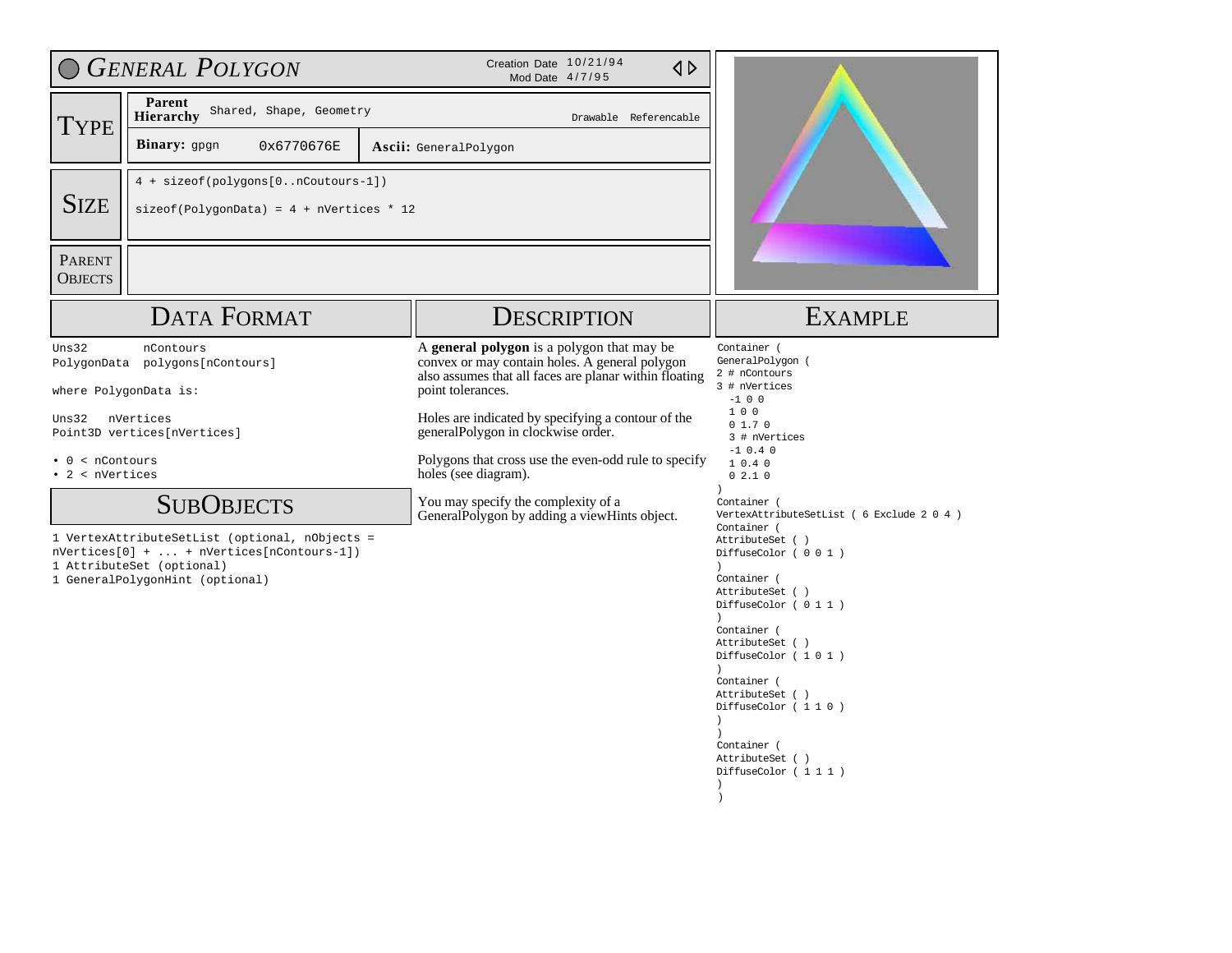| <b>LINE</b>                     |                                                | Creation Date 10/21/94<br>$\triangle$<br>Mod Date 1/14/95                                       |                                     |
|---------------------------------|------------------------------------------------|-------------------------------------------------------------------------------------------------|-------------------------------------|
| TYPE <sup>'</sup>               | Parent<br>Shared, Shape, Geometry<br>Hierarchy | Drawable Referencable                                                                           |                                     |
|                                 | Binary: line<br>0x6C696E65<br>Ascii: Line      |                                                                                                 |                                     |
| <b>SIZE</b>                     | 24                                             |                                                                                                 |                                     |
| <b>PARENT</b><br><b>OBJECTS</b> |                                                |                                                                                                 |                                     |
|                                 | <b>DATA FORMAT</b>                             | <b>DESCRIPTION</b>                                                                              | <b>EXAMPLE</b>                      |
|                                 |                                                |                                                                                                 |                                     |
| Point3D start<br>Point3D end    |                                                | Our basic <b>line</b> primitive is a line segment, a simple<br>line drawn between two vertices. | Line ( 0 0 0 1 0 0 )<br>Container ( |
|                                 | <b>SUBOBJECTS</b>                              | Optional vertex attributes may be attached using a<br>VertexAttributeSetList.                   | Line (<br>000<br>100                |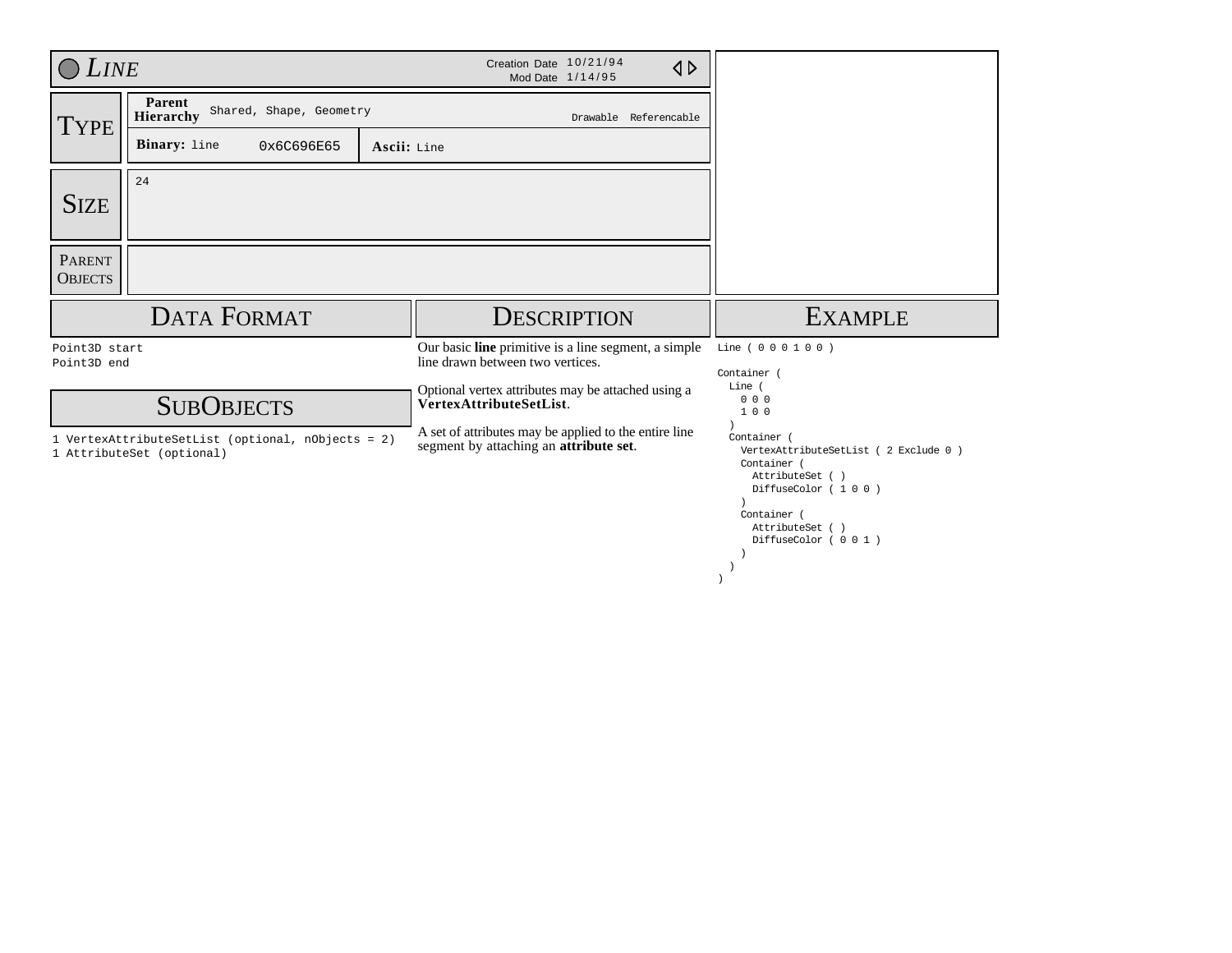| OMARKER                                                                                                                                                                  |                                                                                                                                                                                                              | Creation Date 10/21/94<br>$\triangle$<br>Mod Date 3/23/95                                                              |                                                                                                                                                                                                                                                                                                                                    |  |
|--------------------------------------------------------------------------------------------------------------------------------------------------------------------------|--------------------------------------------------------------------------------------------------------------------------------------------------------------------------------------------------------------|------------------------------------------------------------------------------------------------------------------------|------------------------------------------------------------------------------------------------------------------------------------------------------------------------------------------------------------------------------------------------------------------------------------------------------------------------------------|--|
| TYPE                                                                                                                                                                     | Parent<br>Shared, Shape, Geometry<br><b>Hierarchy</b>                                                                                                                                                        | Drawable Referencable                                                                                                  |                                                                                                                                                                                                                                                                                                                                    |  |
|                                                                                                                                                                          | <b>Binary:</b> mrkr<br>0x6D726B72                                                                                                                                                                            | Ascii: Marker                                                                                                          | <b>FILL</b>                                                                                                                                                                                                                                                                                                                        |  |
| <b>SIZE</b>                                                                                                                                                              | 32 + (rowBytes * height) + padding                                                                                                                                                                           |                                                                                                                        |                                                                                                                                                                                                                                                                                                                                    |  |
| <b>PARENT</b><br><b>OBJECTS</b>                                                                                                                                          |                                                                                                                                                                                                              |                                                                                                                        |                                                                                                                                                                                                                                                                                                                                    |  |
|                                                                                                                                                                          | <b>DATA FORMAT</b>                                                                                                                                                                                           | <b>DESCRIPTION</b>                                                                                                     | <b>EXAMPLE</b>                                                                                                                                                                                                                                                                                                                     |  |
| Point3D<br>Int32<br>Int32<br>Uns32<br>Uns32<br>Uns32<br>RawData<br>$\bullet$ 0 < width<br>$\bullet$ 0 < height<br>· EndianEnum is:<br>Binary<br>0x00000000<br>0x00000001 | location<br>xOffset<br>yOffset<br>width<br>height<br>rowBytes<br>EndianEnum bitEndian<br>data[height * rowBytes]<br>• (((width / 8) + ((width & 7) > 0)) $\le$ rowBytes<br>Text<br>BigEndian<br>LittleEndian | The marker is used to rasterize bitmaps parallel to<br>the viewing plane. They are used for annotation of<br>an image. | Container (<br>Marker (<br>$0.5 0.5 0.5$ # origin<br>$-28$ # $x0ffset$<br>-3 # yOffset<br>56 # width<br>6 # height<br>7 # rowBytes<br>BigEndian # bitOrder<br>0x7E3C3C667E7C18606066666066187C3C<br>0x607E7C661860066066607C1860066666<br>0x6066007E3C3C667E6618<br>Container (<br>AttributeSet ()<br>DiffuseColor ( 0.8 0.2 0.6 ) |  |
|                                                                                                                                                                          | <b>SUBOBJECTS</b>                                                                                                                                                                                            |                                                                                                                        |                                                                                                                                                                                                                                                                                                                                    |  |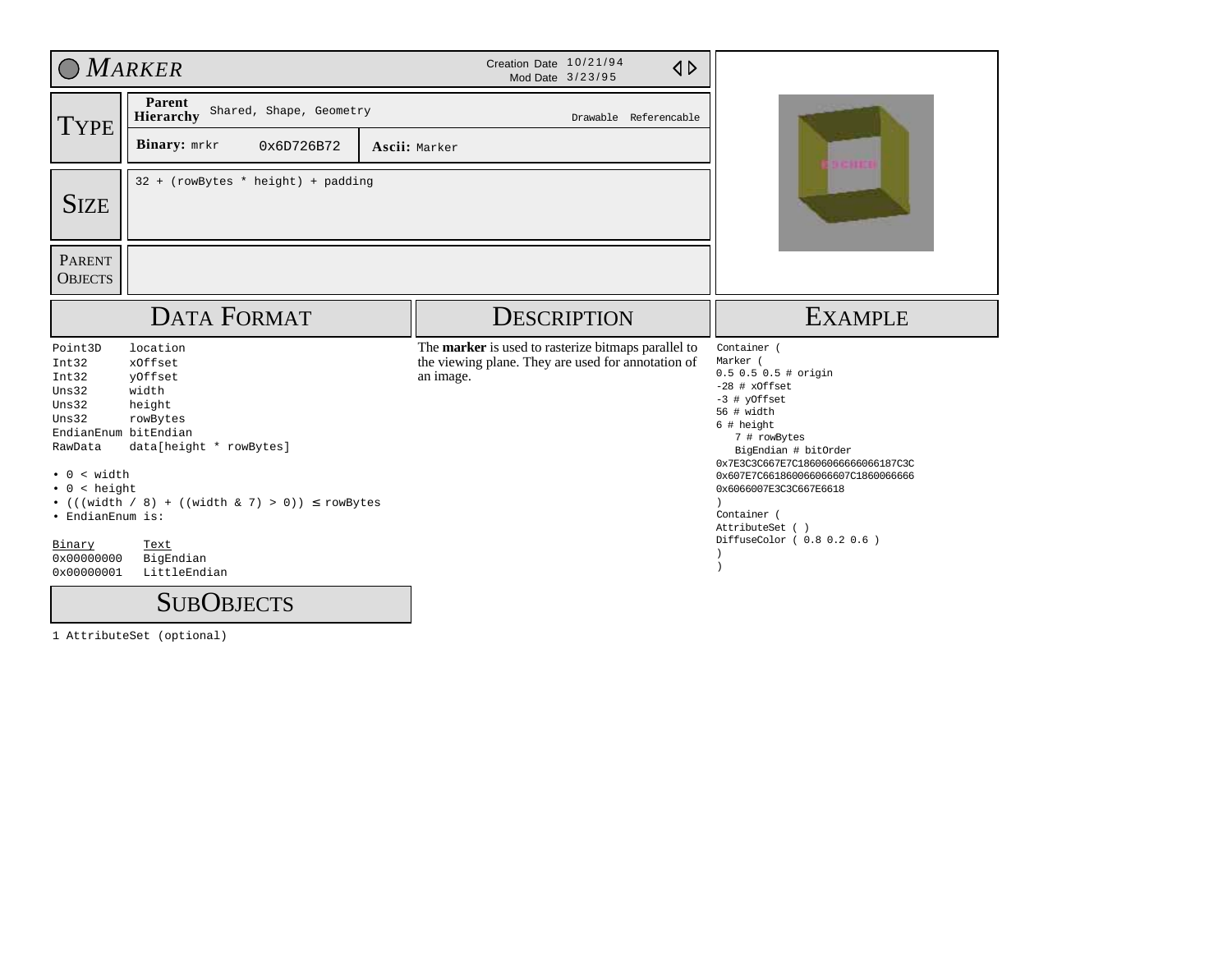| <b>MESH</b>                                                                                                      |                                                                                                                                                                                              | Creation Date 10/21/94<br>$\triangle$<br>Mod Date 3/15/95                                                                                                                                                                                                                                                                                                                                                                                                                                                                                                                  |                                                                                                                                                                                                                               |  |  |
|------------------------------------------------------------------------------------------------------------------|----------------------------------------------------------------------------------------------------------------------------------------------------------------------------------------------|----------------------------------------------------------------------------------------------------------------------------------------------------------------------------------------------------------------------------------------------------------------------------------------------------------------------------------------------------------------------------------------------------------------------------------------------------------------------------------------------------------------------------------------------------------------------------|-------------------------------------------------------------------------------------------------------------------------------------------------------------------------------------------------------------------------------|--|--|
| <b>TYPE</b>                                                                                                      | Parent<br>Shared, Shape, Geometry<br>Hierarchy                                                                                                                                               | Drawable Referencable                                                                                                                                                                                                                                                                                                                                                                                                                                                                                                                                                      |                                                                                                                                                                                                                               |  |  |
|                                                                                                                  | Binary: mesh<br>0x6D657368                                                                                                                                                                   | Ascii: Mesh                                                                                                                                                                                                                                                                                                                                                                                                                                                                                                                                                                |                                                                                                                                                                                                                               |  |  |
| <b>SIZE</b>                                                                                                      | $4 + nVertices * 12 +$<br>8 + (nFaces+nContours) * sizeof(faces[0nFaces+nContours-1]<br>$sizeof(MeshFace) = sizeof(int) + sizeof(Uns) * nFaceVertexIndices$                                  |                                                                                                                                                                                                                                                                                                                                                                                                                                                                                                                                                                            |                                                                                                                                                                                                                               |  |  |
| <b>PARENT</b><br><b>OBJECTS</b>                                                                                  |                                                                                                                                                                                              |                                                                                                                                                                                                                                                                                                                                                                                                                                                                                                                                                                            |                                                                                                                                                                                                                               |  |  |
|                                                                                                                  | <b>DATA FORMAT</b>                                                                                                                                                                           | <b>DESCRIPTION</b>                                                                                                                                                                                                                                                                                                                                                                                                                                                                                                                                                         | <b>EXAMPLE</b>                                                                                                                                                                                                                |  |  |
| Uns32<br>Point3D<br>Uns32<br>Uns32<br>MeshFace<br>• where MeshFace is:<br>Int32<br>Uns32<br>• 3 $\leq$ nVertices | nVertices<br>vertices[nVertices]<br>nFaces<br>nContours<br>faces[nFaces + nContours]<br>nFaceVertexIndices<br>faceVertexIndices[nFaceVertexIndices]<br>$\bullet$ 3 $\leq$ nFaceVertexIndices | The mesh is used for representing complex<br>topological objects. It contains enough information<br>to determine which polygonal faces are adjacent to<br>each other without numerical ambiguity. This<br>metafile object contains topological as well as<br>geometrical information.<br>A contour (hole) in a face is indicated by supplying a<br>negative number for the number of vertices, and<br>adds a hole to the previous face that was not a<br>contour.<br>The size of <b>nFaceVertexIndices</b> and<br>faceVertexIndices is based on the value of<br>nVertices. | Mesh (<br>10 # nVertices<br>$-1$ 1 1<br>$-1$ 1 $-1$<br>$11 - 1$<br>$1 - 1 - 1$<br>$1 - 1 1$<br>$0 - 1 1$<br>$-1 -1 0$<br>$-1$ $-1$ $-1$<br>1 1 1<br>$-1 0 1$<br>7 # nFaces<br>0 # nContours<br>3 6 5 9<br>576901<br>4 2 3 7 1 |  |  |
|                                                                                                                  | <b>SUBOBJECTS</b>                                                                                                                                                                            | We introduce a special subobject used only with the<br>mesh, called "MeshCorners." This object allows                                                                                                                                                                                                                                                                                                                                                                                                                                                                      | 4 2 8 4 3<br>4 1 0 8 2<br>5 4 8 0 9 5                                                                                                                                                                                         |  |  |
| nFaces)<br>nVertices)                                                                                            | 1 FaceAttributeSetList (optional, nObjects =<br>1 VertexAttributeSetList (optional, nObjects =<br>$1.34 - 1.0 - 0.0$                                                                         | multiple attribute sets to be attached to a single<br>vertex, where each attribute set is bound to a set of<br>vertex-face pairs. It can be used to place a sharp<br>edge in the mesh (if the attribute set contains a<br>normal, for instance).                                                                                                                                                                                                                                                                                                                           | 5 3 4 5 6 7                                                                                                                                                                                                                   |  |  |

1 MeshCorners (optional)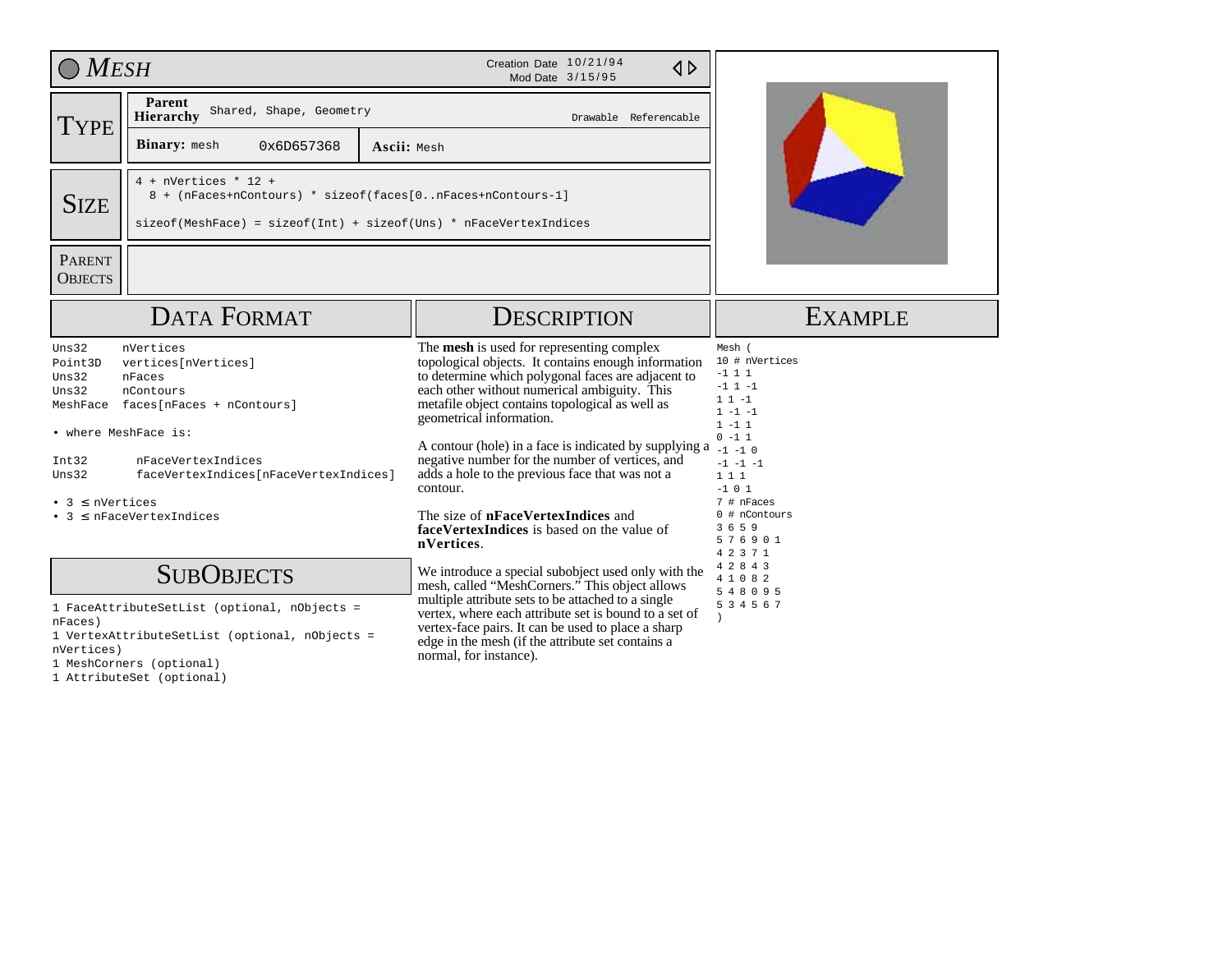|                                                                                  | O NURB CURVE                                                                                                                  | Creation Date 10/21/94<br>$\triangle$<br>Mod Date 1/10/95                                                                                                                                                                                                                                                                                                                                                        |                                                                                                                                                          |
|----------------------------------------------------------------------------------|-------------------------------------------------------------------------------------------------------------------------------|------------------------------------------------------------------------------------------------------------------------------------------------------------------------------------------------------------------------------------------------------------------------------------------------------------------------------------------------------------------------------------------------------------------|----------------------------------------------------------------------------------------------------------------------------------------------------------|
| <b>TYPE</b>                                                                      | Parent<br>Shared, Shape, Geometry<br><b>Hierarchy</b>                                                                         | Drawable Referencable                                                                                                                                                                                                                                                                                                                                                                                            | n.                                                                                                                                                       |
|                                                                                  | Binary: nrbc<br>0x6E726263                                                                                                    | <b>Ascii: NURBCurve</b>                                                                                                                                                                                                                                                                                                                                                                                          |                                                                                                                                                          |
| <b>SIZE</b>                                                                      | $8 + (nPoints * 12) + ((nPoints + order) * 4)$                                                                                |                                                                                                                                                                                                                                                                                                                                                                                                                  |                                                                                                                                                          |
| <b>PARENT</b><br><b>OBJECTS</b>                                                  |                                                                                                                               |                                                                                                                                                                                                                                                                                                                                                                                                                  |                                                                                                                                                          |
|                                                                                  | <b>DATA FORMAT</b>                                                                                                            | <b>DESCRIPTION</b>                                                                                                                                                                                                                                                                                                                                                                                               | <b>EXAMPLE</b>                                                                                                                                           |
| Uns32<br>$_{\text{Uns}32}$<br>Float32<br>• 2 $\leq$ order<br>• $2 \leq n$ Points | order<br>nPoints<br>RationalPoint4D points[nPoints]<br>knots[order + nPoints]<br>$\bullet$ 0 < points[].w (weights of points) | <b>NURB</b> curves are Non-Uniform Rational B-spline<br>curves. A rational B-spline curve is a curve in 4D<br>space, which has been projected down to 3D space.<br>Thus, the control points for a 3D rational curve have<br>four components - x, y, z, and w (usually known as<br>the weight). For such a point, the corresponding<br>point in 3D space is $(x/w, y/w, z/w)$<br>Weights (w) are always positive. | NURBCurve (<br>4 7 # order, nPoints<br>$0 0 0 1$ # points<br>1101<br>2001<br>3 1 0 1<br>4001<br>5 1 0 1<br>6001<br>0 0 0 0 0.25 0.5 0.75 1 1 1 1 # knots |
|                                                                                  | <b>SUBOBJECTS</b>                                                                                                             |                                                                                                                                                                                                                                                                                                                                                                                                                  |                                                                                                                                                          |

none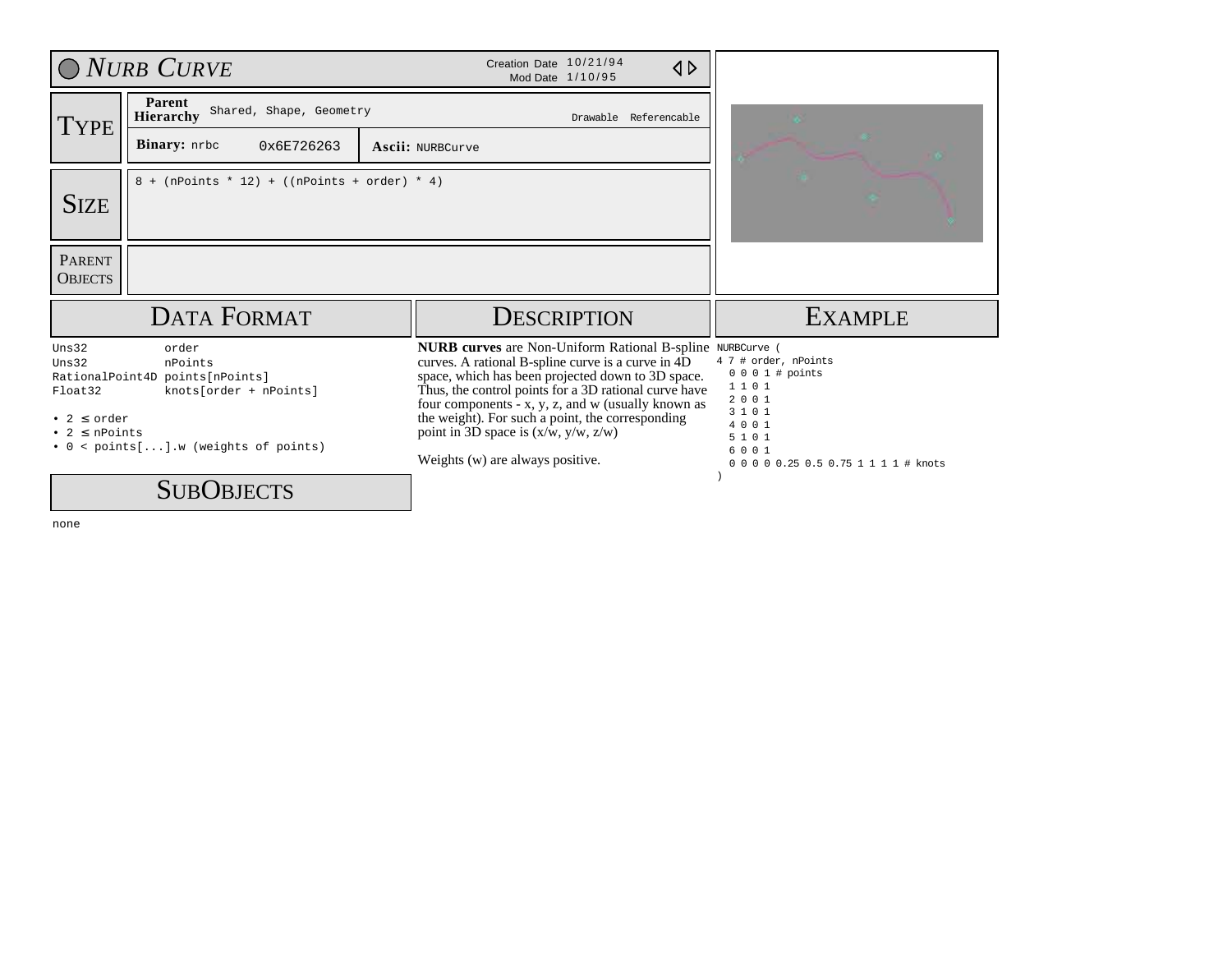|                                                                                               | O NURB PATCH                                                                                                                          | Creation Date 10/21/94<br>$\triangle$<br>Mod Date 3/20/95                                                                                                                                                                                                 |                                                                                                                                                                                                                                                                                         |
|-----------------------------------------------------------------------------------------------|---------------------------------------------------------------------------------------------------------------------------------------|-----------------------------------------------------------------------------------------------------------------------------------------------------------------------------------------------------------------------------------------------------------|-----------------------------------------------------------------------------------------------------------------------------------------------------------------------------------------------------------------------------------------------------------------------------------------|
| <b>TYPE</b>                                                                                   | Parent<br>Shared, Shape, Geometry<br><b>Hierarchy</b><br><b>Binary:</b> nrbp<br>0x6E726270                                            | Drawable Referencable<br>Ascii: NURBPatch                                                                                                                                                                                                                 |                                                                                                                                                                                                                                                                                         |
| <b>SIZE</b>                                                                                   | numRows) $*$ 4)                                                                                                                       | $16 + (16 * numColumns * numRows) + ((uOrder + numColumns) * 4) + ((vOrder +$                                                                                                                                                                             |                                                                                                                                                                                                                                                                                         |
| <b>PARENT</b><br><b>OBJECTS</b>                                                               |                                                                                                                                       |                                                                                                                                                                                                                                                           |                                                                                                                                                                                                                                                                                         |
|                                                                                               | <b>DATA FORMAT</b>                                                                                                                    | <b>DESCRIPTION</b>                                                                                                                                                                                                                                        | <b>EXAMPLE</b>                                                                                                                                                                                                                                                                          |
| Uns32<br>Uns32<br>Uns32<br>Uns32<br>RationalPoint4D<br>Float32<br>Float32                     | uOrder<br>vOrder<br>numColumns<br>numRows<br>points[numMPoints*numNPoints]<br>uKnots[uOrder + numColumns]<br>vKnots[vOrder + numRows] | Non-Uniform Rational B-Spline (NURB) Patches<br>are closed under projective transformations, can<br>represent quadrics exactly, and can be refined locally<br>to allow additional detail.<br>The default parametrization is given by the knot<br>vectors. | NURBPatch (<br>4 4 4 4 # u, v order, num M, N points<br>$-2$ 2 0 1<br>$-1201$<br>1 2 0 1<br>2 2 0 1<br>$-2$ 2 0 1<br>$-1$ 2 0 1<br>1051<br>2 2 0 1<br>$-2$ $-2$ 0 1 $-1$ $-2$ 0 1 1 $-2$ 0 1 2 $-2$ 0 1<br>$-2$ $-2$ 0 1 $-1$ $-2$ 0 1 1 $-2$ 0 1 2 $-2$ 0 1<br>0000111100001111# knots |
| $2 \leq \text{numColums}$<br>$2 \leq$ numRows<br>$2 \leq$ uOrder<br>$\bullet$ 2 $\leq$ v0rder |                                                                                                                                       | Weights (w) are always positive.                                                                                                                                                                                                                          |                                                                                                                                                                                                                                                                                         |

• 0 < points[...].w (weights of points)

## SUB OBJECTS

1 TrimCurves (optional)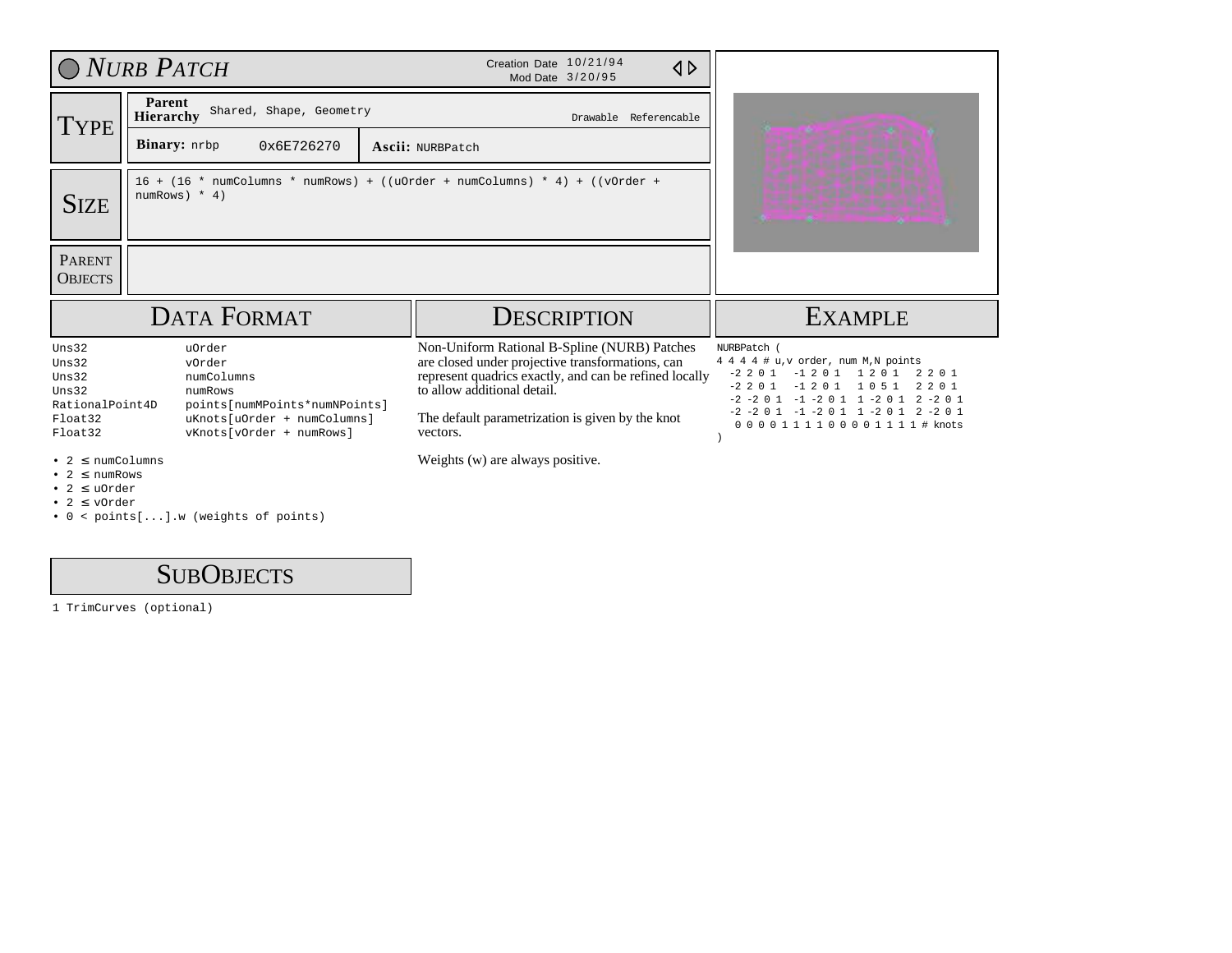| $O$ $P$ <i>OINT</i>             |                                                | Creation Date 10/21/94<br>$\triangle$<br>Mod Date 1/24/95                                                                                 |                 |
|---------------------------------|------------------------------------------------|-------------------------------------------------------------------------------------------------------------------------------------------|-----------------|
| <b>TYPE</b>                     | Parent<br>Shared, Shape, Geometry<br>Hierarchy | Drawable Referencable                                                                                                                     |                 |
|                                 | Binary: pnt<br>0x706E7420                      | Ascii: Point                                                                                                                              |                 |
| <b>SIZE</b>                     | 12                                             |                                                                                                                                           |                 |
| <b>PARENT</b><br><b>OBJECTS</b> |                                                |                                                                                                                                           |                 |
|                                 | <b>DATA FORMAT</b>                             | <b>DESCRIPTION</b>                                                                                                                        | <b>EXAMPLE</b>  |
| Point3D                         | point<br><b>SUBOBJECTS</b>                     | The basic point primitive is an infinitesimally small<br>point in space. It is specified as a 3D point plus an<br>optional attribute set. | Point ( 0 1 2 ) |
|                                 | 1 AttributeSet (optional)                      | A 3D point has no default parametrization.                                                                                                |                 |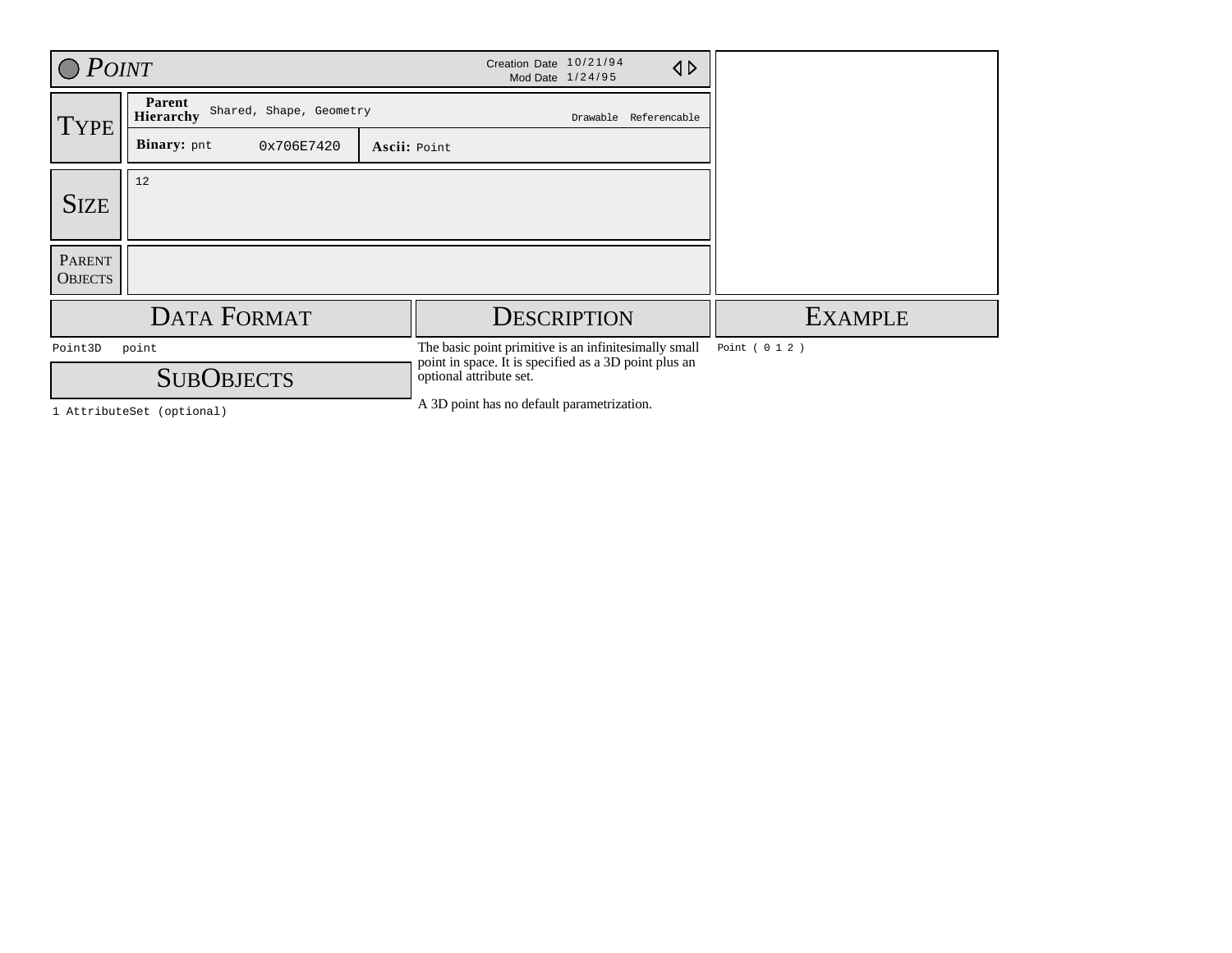|                                       | O POLYGON                                                     | Creation Date 10/21/94<br>$\triangle$<br>Mod Date 1/14/95                                                                                                                                                                                                        |                                                                           |
|---------------------------------------|---------------------------------------------------------------|------------------------------------------------------------------------------------------------------------------------------------------------------------------------------------------------------------------------------------------------------------------|---------------------------------------------------------------------------|
| <b>TYPE</b>                           | Parent<br>Shared, Shape, Geometry<br>Hierarchy                | Drawable Referencable                                                                                                                                                                                                                                            |                                                                           |
|                                       | Binary: plyg<br>0x706C7967                                    | Ascii: Polygon                                                                                                                                                                                                                                                   |                                                                           |
| <b>SIZE</b>                           | $4$ + nVertices * 12                                          |                                                                                                                                                                                                                                                                  |                                                                           |
| <b>PARENT</b><br><b>OBJECTS</b>       |                                                               |                                                                                                                                                                                                                                                                  |                                                                           |
|                                       | <b>DATA FORMAT</b>                                            | <b>DESCRIPTION</b>                                                                                                                                                                                                                                               | <b>EXAMPLE</b>                                                            |
| Uns32<br>$\bullet$ 2 $\leq$ nVertices | nVertices<br>Point3D vertices[nVertices]<br><b>SUBOBJECTS</b> | The <b>polygon</b> is convex with no holes. To describe<br>concave polygons or polygons with holes, use the<br>"general polygon" primitive.<br>The points that make up a <b>polygon</b> 's face are<br>assumed to be planar within floating point<br>tolerances. | Polygon (<br>$\overline{4}$<br>011<br>$0 - 1 1$<br>$0 - 1 - 1$<br>$01 -1$ |

1 VertexAttributeSetList (optional, nObjects = nVertices) 1 AttributeSet (optional)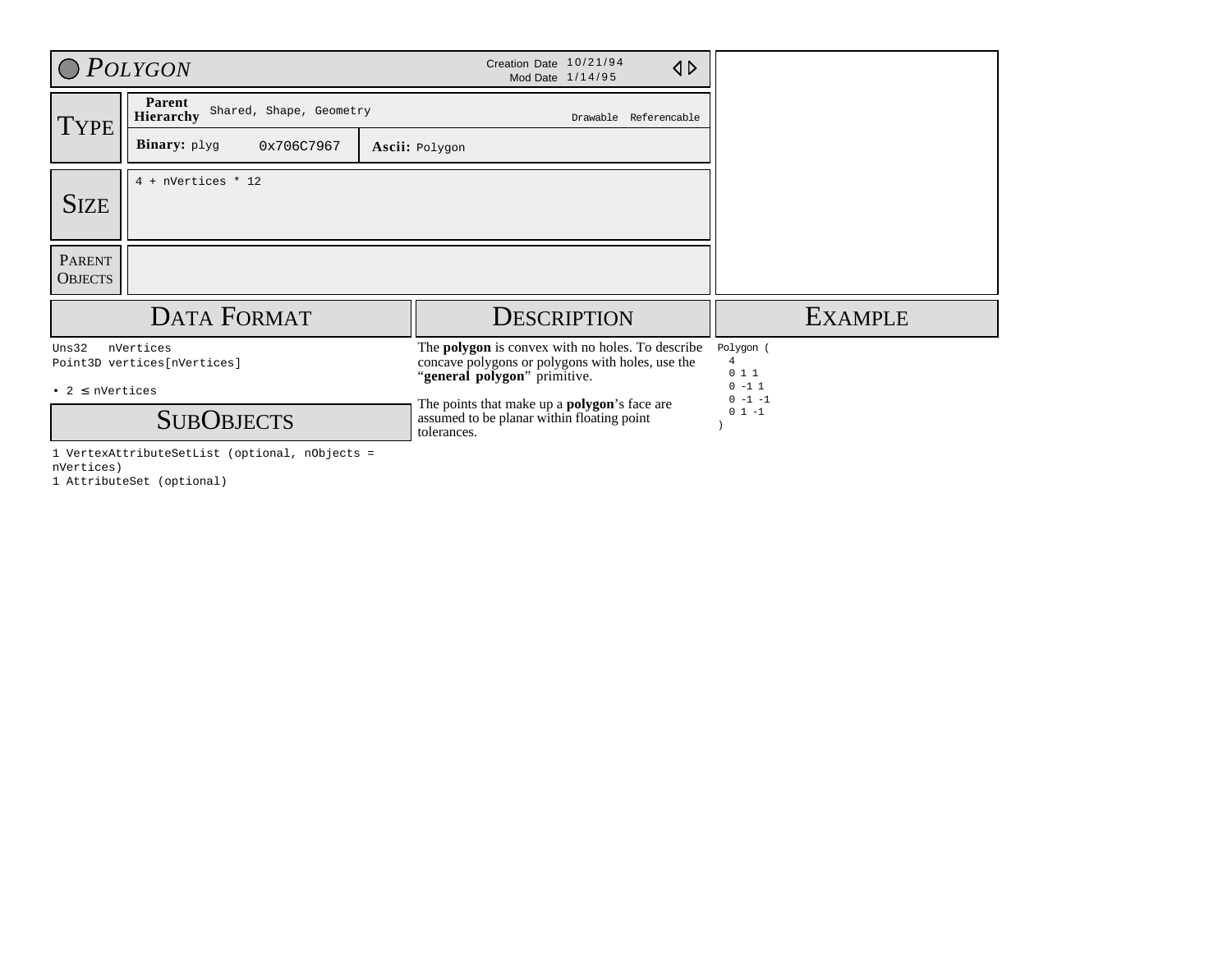|                                          | $O$ POLY LINE                                                                                                                   | Creation Date 10/21/94<br>$\triangle$<br>Mod Date 3/15/95                                                                                                                                                                    |                                                                                              |
|------------------------------------------|---------------------------------------------------------------------------------------------------------------------------------|------------------------------------------------------------------------------------------------------------------------------------------------------------------------------------------------------------------------------|----------------------------------------------------------------------------------------------|
| TYPE                                     | Parent<br>Shared, Shape, Geometry<br>Hierarchy<br>Binary: plyl<br>0x706C796C                                                    | Drawable Referencable<br>Ascii: PolyLine                                                                                                                                                                                     |                                                                                              |
| <b>SIZE</b>                              | $4$ + nVertices * 12                                                                                                            |                                                                                                                                                                                                                              |                                                                                              |
| <b>PARENT</b><br><b>OBJECTS</b>          |                                                                                                                                 |                                                                                                                                                                                                                              |                                                                                              |
|                                          | <b>DATA FORMAT</b>                                                                                                              | <b>DESCRIPTION</b>                                                                                                                                                                                                           | <b>EXAMPLE</b>                                                                               |
| Uns32<br>Point3D<br>• $2 \leq$ nVertices | nVertices<br>vertices[nVertices]<br><b>SUBOBJECTS</b>                                                                           | An extension of the basic line primitive is a<br>polyline, where simple lines are drawn between<br>adjacent points in a point list<br>A polyline is NOT closed, and the last point is<br>never connected to the first point. | Container (<br>PolyLine<br>4<br>$-1$ $-0.5$ $-0.25$<br>$-0.5$ 1.5 0.45<br>000<br>$1.5$ 1.5 1 |
| nVertices)<br>$nVertices - 1)$           | 1 VertexAttributeSetList (optional, nObjects =<br>1 GeometryAttributeSetList (optional, nObjects =<br>1 AttributeSet (optional) | A polyline has no default parametrization.                                                                                                                                                                                   | Container (<br>AttributeSet ()<br>DiffuseColor ( 0.4 0.2 0.9 )                               |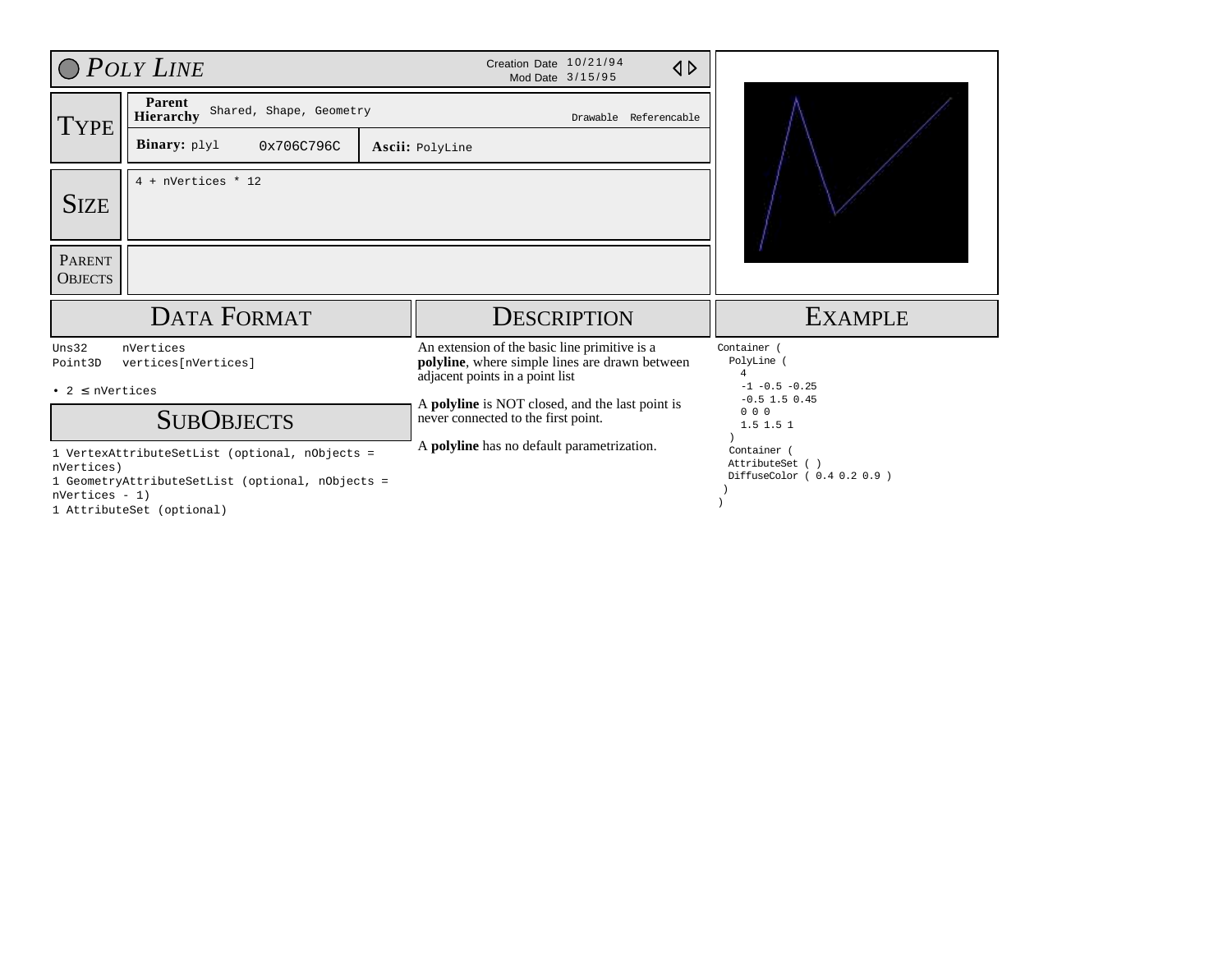| $\bigcirc$ TORUS                                                         |                                                                      |                        | Creation Date 10/21/94<br>$\triangle$<br>Mod Date 1/24/95                                                                                                                                                                                                                                                     | <b>Cross Section</b><br>prientation                                                           |
|--------------------------------------------------------------------------|----------------------------------------------------------------------|------------------------|---------------------------------------------------------------------------------------------------------------------------------------------------------------------------------------------------------------------------------------------------------------------------------------------------------------|-----------------------------------------------------------------------------------------------|
| TYPE                                                                     | Parent<br>Shared, Shape, Geometry<br>Hierarchy                       | Ő.                     |                                                                                                                                                                                                                                                                                                               |                                                                                               |
|                                                                          | Binary: tors<br>0x746F7273                                           | Ascii: Torus           |                                                                                                                                                                                                                                                                                                               | Top View                                                                                      |
| <b>SIZE</b>                                                              | 0 or 52                                                              | minorRadius<br>$v = 1$ |                                                                                                                                                                                                                                                                                                               |                                                                                               |
| <b>PARENT</b><br><b>OBJECTS</b>                                          |                                                                      |                        |                                                                                                                                                                                                                                                                                                               |                                                                                               |
|                                                                          | <b>DATA FORMAT</b>                                                   |                        | <b>DESCRIPTION</b>                                                                                                                                                                                                                                                                                            | <b>EXAMPLE</b>                                                                                |
| Vector3D<br>Vector3D<br>Vector3D<br>Point3D<br>Float32                   | orientation<br>majorAxis<br>minorAxis<br>origin<br>ratio             |                        | The orientation length specifies the radius of the<br>circular along the orientation vector of the torus<br>cross-section.<br>The major and minor axes are vectors to the center of<br>the torus cross-section (as in the diagram).                                                                           | Torus ()<br>Torus (<br>200<br>011<br>230<br>000                                               |
| 0<br>- 0<br>01<br>$0 0 1$ # minor Axis<br>$000$ # origin<br># ratio<br>1 | • For 0-sized objects, default is:<br># orientation<br>0 # majorAxis |                        | The ratio is the change in the orientation length in the<br>axial direction. A ratio of 2, for example, creates a<br>fatter torus cross-section along the major and minor<br>axes, a ratio of 0.5 creates a fatter cross-section<br>along the orientation.<br>As far as anyone knows, the torus is useful for | $\mathbf{1}$<br>Container (<br>Torus ()<br>Container<br>AttributeSet ()<br>DiffuseColor (110) |
|                                                                          | <b>SUBOBJECTS</b>                                                    |                        | drawing donuts and bagels, and makes a great<br>demo.<br>The default parametrization is shown in the diagram.                                                                                                                                                                                                 |                                                                                               |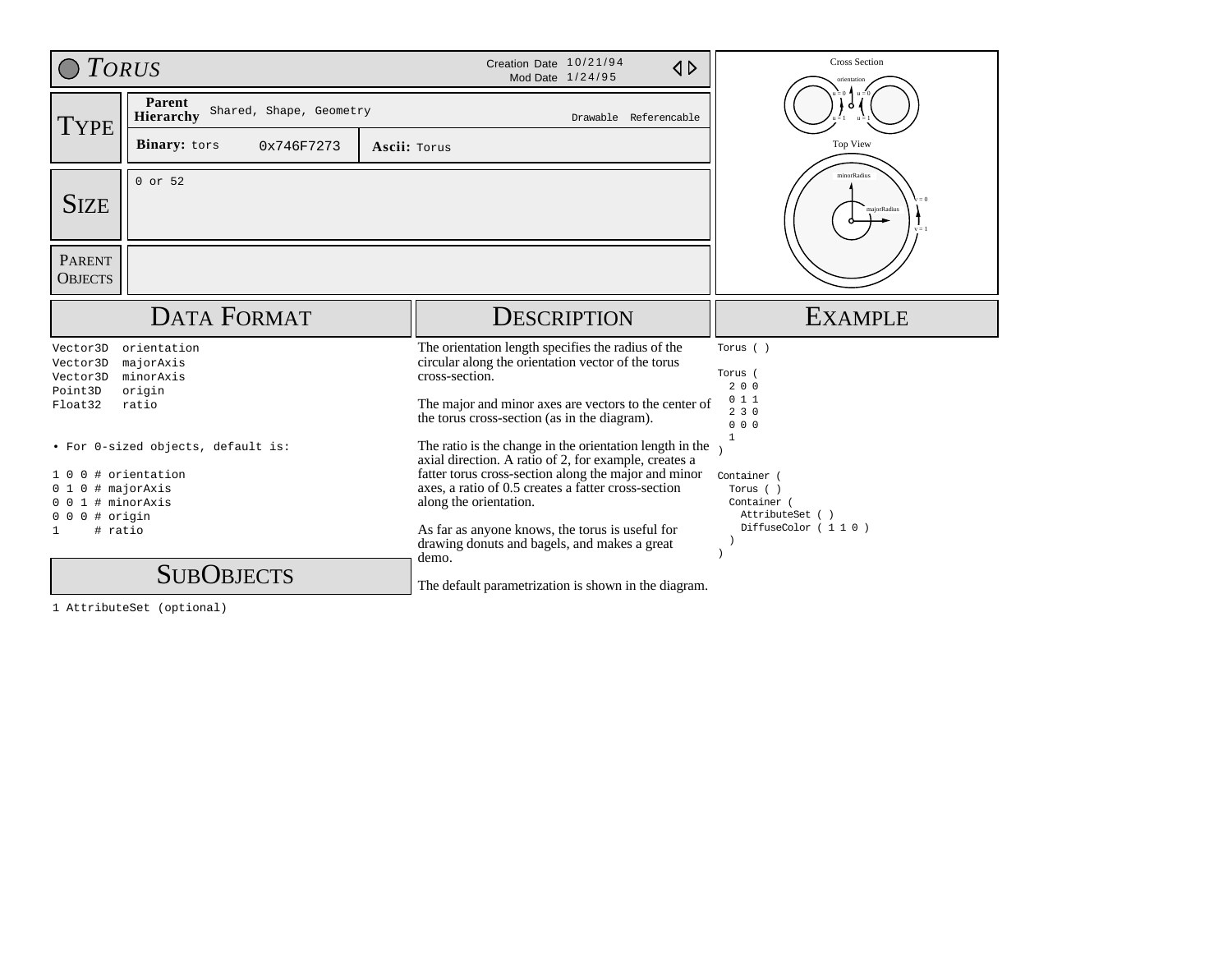|                                                | <b>TRIANGLE</b>                                                                                                            | Creation Date 10/21/94<br>$\triangle$<br>Mod Date 1/14/95                                                                                                                                                                                                                                                                          |                                                                                                                                                                                                                                                                                                                                                                                                |
|------------------------------------------------|----------------------------------------------------------------------------------------------------------------------------|------------------------------------------------------------------------------------------------------------------------------------------------------------------------------------------------------------------------------------------------------------------------------------------------------------------------------------|------------------------------------------------------------------------------------------------------------------------------------------------------------------------------------------------------------------------------------------------------------------------------------------------------------------------------------------------------------------------------------------------|
| <b>TYPE</b>                                    | Parent<br>Shared, Shape, Geometry<br><b>Hierarchy</b><br>Binary: trng<br>0x74726E67                                        | Drawable Referencable<br>Ascii: Triangle                                                                                                                                                                                                                                                                                           |                                                                                                                                                                                                                                                                                                                                                                                                |
| <b>SIZE</b><br><b>PARENT</b><br><b>OBJECTS</b> | 36                                                                                                                         |                                                                                                                                                                                                                                                                                                                                    |                                                                                                                                                                                                                                                                                                                                                                                                |
|                                                | <b>DATA FORMAT</b>                                                                                                         | <b>DESCRIPTION</b>                                                                                                                                                                                                                                                                                                                 | <b>EXAMPLE</b>                                                                                                                                                                                                                                                                                                                                                                                 |
|                                                | Point3D vertices[3]<br><b>SUBOBJECTS</b><br>1 VertexAttributeSetList (optional, nObjects = 3)<br>1 AttributeSet (optional) | The most basic polygon is a triangle, which<br>contains 3 points.<br>A VertexAttributeSetList may be used to attach<br>attribute sets to the vertices (containing three vertex<br>attribute sets) or an optional <b>AttributeSet</b> may be<br>added to attach to the face.<br>There is no default parametrization for a triangle. | Container (<br>Triangle (<br>$-1$ $-0.5$ $-0.25$<br>000<br>$-0.5$ 1.5 0.45<br>Container (<br>VertexAttributeSetList ( 3 Exclude 0 )<br>Container (<br>AttributeSet ()<br>DiffuseColor (100)<br>Container (<br>AttributeSet ()<br>DiffuseColor (010)<br>Container (<br>AttributeSet ()<br>DiffuseColor ( 0 0 1 )<br>Container (<br>AttributeSet ()<br>DiffuseColor ( 0.8 0.5 0.2 )<br>$\lambda$ |

)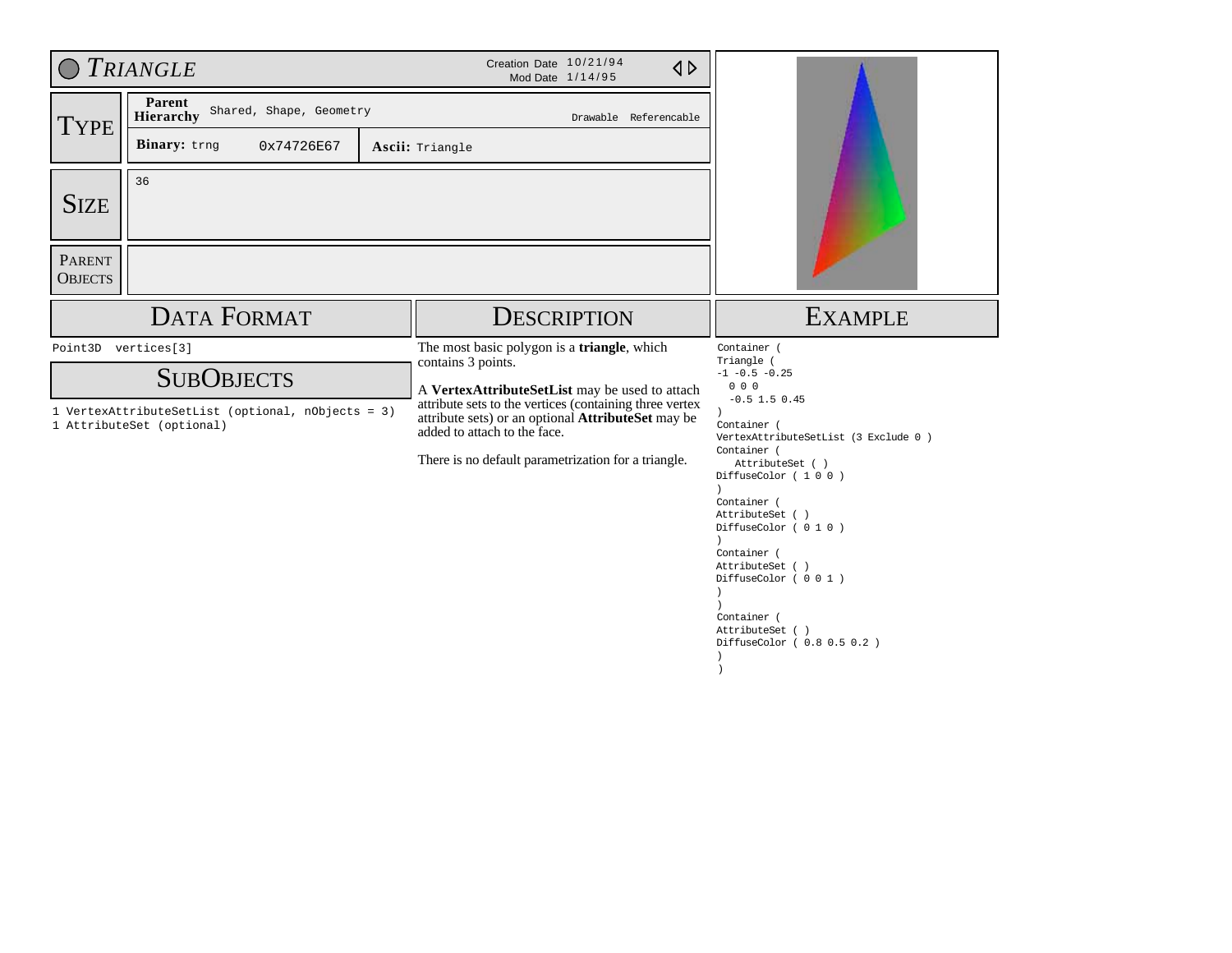|                                                                               | TRI GRID                                                                      | Creation Date 10/21/94<br>$\triangle$<br>Mod Date 3/20/95                                                                                                                                                                                                            |                                                                                                                                                                                                                                                          |
|-------------------------------------------------------------------------------|-------------------------------------------------------------------------------|----------------------------------------------------------------------------------------------------------------------------------------------------------------------------------------------------------------------------------------------------------------------|----------------------------------------------------------------------------------------------------------------------------------------------------------------------------------------------------------------------------------------------------------|
| <b>TYPE</b>                                                                   | Parent<br>Shared, Shape, Geometry<br><b>Hierarchy</b>                         |                                                                                                                                                                                                                                                                      |                                                                                                                                                                                                                                                          |
|                                                                               | Binary: trig<br>0x74726967                                                    | Ascii: TriGrid                                                                                                                                                                                                                                                       |                                                                                                                                                                                                                                                          |
| <b>SIZE</b><br><b>PARENT</b><br><b>OBJECTS</b>                                | $8 + (nColumns * nRows * 12)$                                                 |                                                                                                                                                                                                                                                                      |                                                                                                                                                                                                                                                          |
|                                                                               | <b>DATA FORMAT</b>                                                            | <b>DESCRIPTION</b>                                                                                                                                                                                                                                                   | <b>EXAMPLE</b>                                                                                                                                                                                                                                           |
|                                                                               |                                                                               |                                                                                                                                                                                                                                                                      |                                                                                                                                                                                                                                                          |
| Uns32<br>Uns32<br>Point3D<br>• $2 \geq n$ Columns<br>$\bullet$ 2 $\geq$ nRows | nColumns<br>nRows<br>points[numMVertices * numNVertices]<br><b>SUBOBJECTS</b> | Points specified are given in row major order.<br>You may add a FaceAttributeSetList to attach a<br>set of attributes for each of the triangles generated by<br>this primitive.<br>You may also add a VertexAttributeSetList to<br>attach attributes to each vertex. | Container (<br>TriGrid (<br>3 4 # nUVertices nVVertices<br>$-1$ 1 1<br>$-0.510010$<br>$0.7 1 0.5 -1 0 0$<br>$-0.5$ 0 0.3<br>$0.500 -1 -10$<br>$0 \t0.2 \t0$<br>$-0.5 -1 0 0 -1 0.1 0.2 -1.3 0.2$<br>Container (<br>FaceAttributeSetList (12 Include 1 5) |

)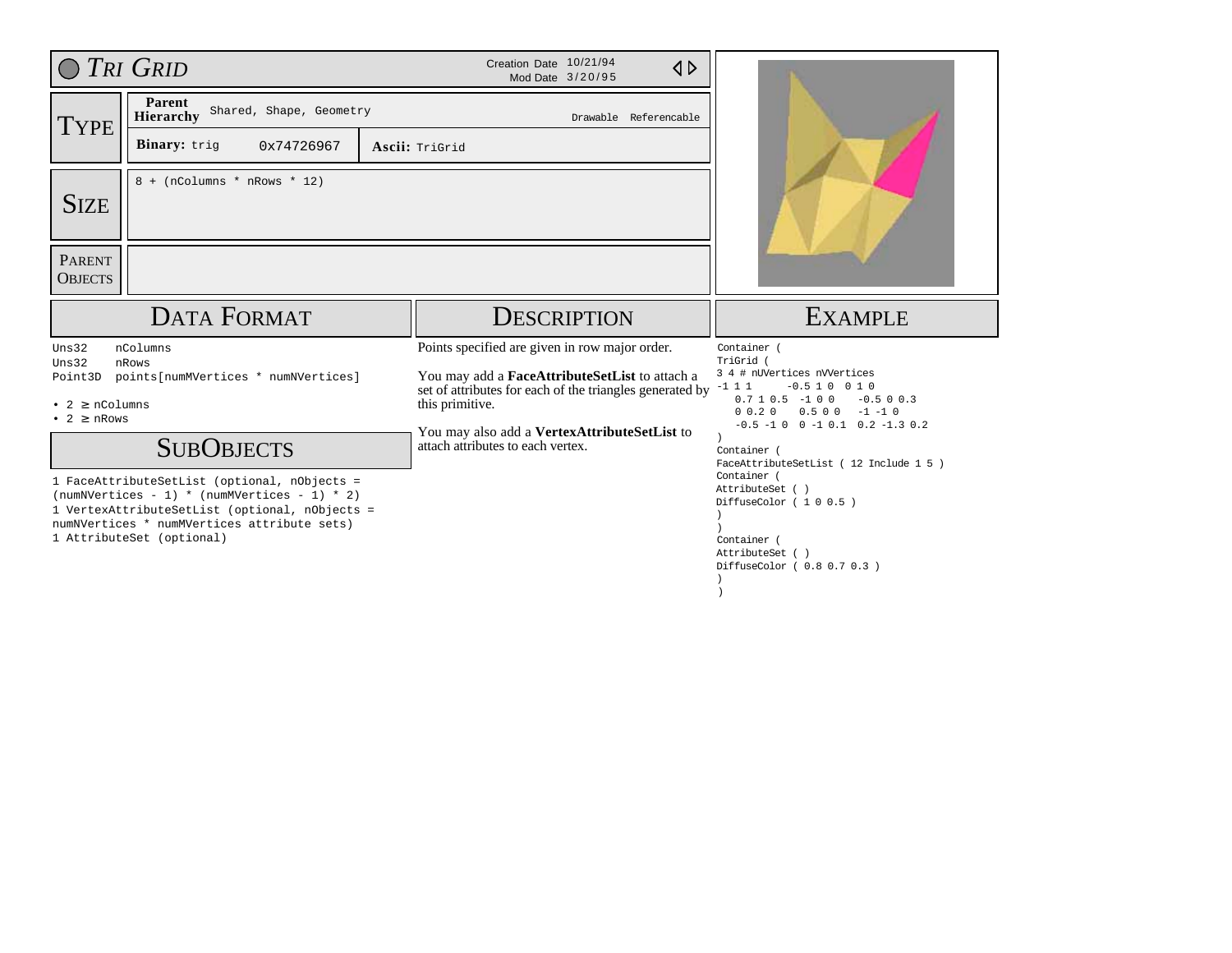| $\bigcirc$ Group                |                                             |                   | Creation Date 10/26/94<br>Mod Date 3/8/95 |                       | $\triangle$ |                                                                                                                                               |
|---------------------------------|---------------------------------------------|-------------------|-------------------------------------------|-----------------------|-------------|-----------------------------------------------------------------------------------------------------------------------------------------------|
| TYPE                            | Parent<br>Shared, Shape<br><b>Hierarchy</b> |                   |                                           | Drawable Referencable |             |                                                                                                                                               |
|                                 | Binary: grup<br>0x67727570                  | Ascii: Group      |                                           |                       |             |                                                                                                                                               |
| <b>SIZE</b>                     |                                             |                   |                                           |                       |             |                                                                                                                                               |
| <b>PARENT</b><br><b>OBJECTS</b> | none                                        |                   |                                           |                       |             |                                                                                                                                               |
|                                 | NO DATA                                     |                   | <b>DESCRIPTION</b>                        |                       |             | <b>EXAMPLE</b>                                                                                                                                |
|                                 | <b>SUBOBJECTS</b>                           | objects together. |                                           |                       |             | The group is useful for grouping any type of shared BeginGroup (Group ())<br>CString ( "This is the first day of the rest<br>of your life." ) |
| none                            |                                             |                   | It is delimited by an end group object.   |                       |             | Torus (<br>EndGroup ()                                                                                                                        |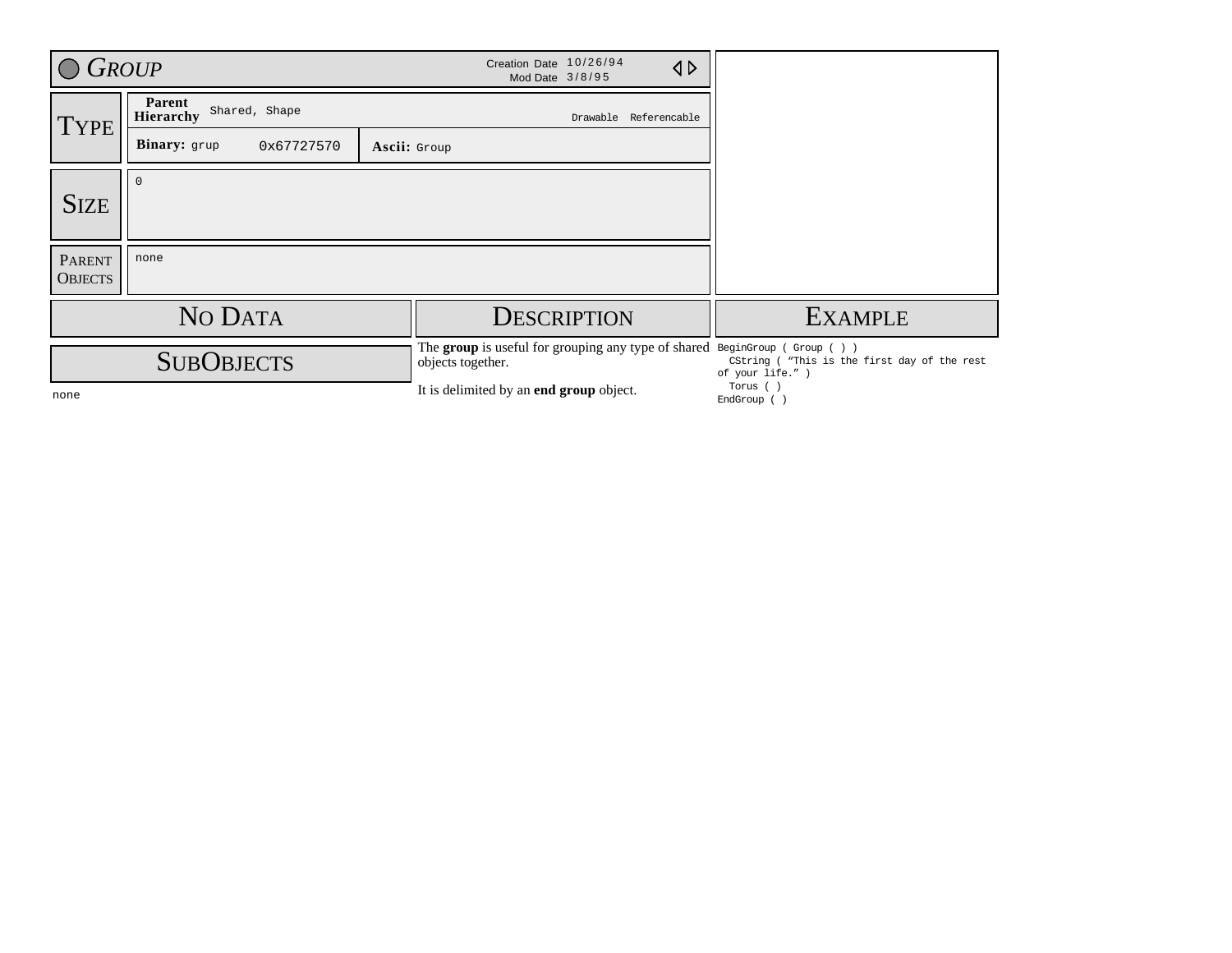|                                 | O DISPLAY GROUP                             | Creation Date 10/21/94<br>Mod Date 1/24/95                                                                         |                       | $\triangleleft$ |                |
|---------------------------------|---------------------------------------------|--------------------------------------------------------------------------------------------------------------------|-----------------------|-----------------|----------------|
| <b>TYPE</b>                     | Parent<br>Shared, Shape, Group<br>Hierarchy |                                                                                                                    | Drawable Referencable |                 |                |
|                                 | <b>Binary:</b> dspg<br>0x6C697374           | Ascii: DisplayGroup                                                                                                |                       |                 |                |
| <b>SIZE</b>                     | $\mathbf{0}$                                |                                                                                                                    |                       |                 |                |
| <b>PARENT</b><br><b>OBJECTS</b> |                                             |                                                                                                                    |                       |                 |                |
|                                 | NO DATA                                     | <b>DESCRIPTION</b>                                                                                                 |                       |                 | <b>EXAMPLE</b> |
|                                 | <b>SUBOBJECTS</b>                           | A display group contains only objects that are<br>drawable.                                                        |                       |                 |                |
|                                 | 1 DisplayGroupState (optional)              | A display group adds the ability to be traversed<br>for various operations via the DisplayGroupState<br>subobject. |                       |                 |                |
|                                 |                                             | It is delimited by an end group object.                                                                            |                       |                 |                |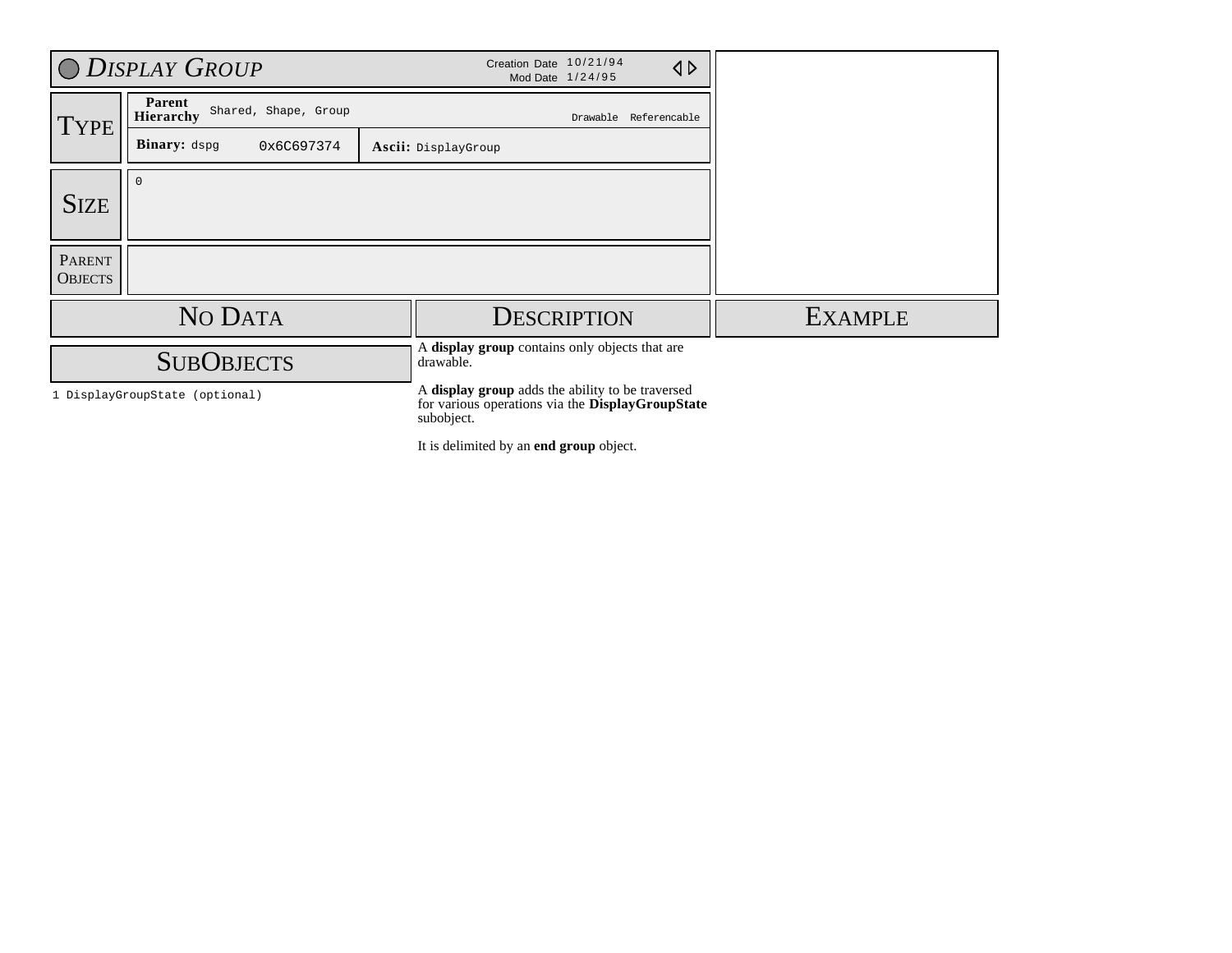|                                 | O IO PROXY DISPLAY GROUP                                     | Creation Date 1/24/95<br>$\triangle$<br>Mod Date 4/6/95                                                                                                                                                                                                                                                                                                                                                                                                                                                                                                                                                                                                                                                                                                                                                                                                                                                                                                                                                                                                                                              |                                                                                                                                                                                                                                                                                                                                                              |
|---------------------------------|--------------------------------------------------------------|------------------------------------------------------------------------------------------------------------------------------------------------------------------------------------------------------------------------------------------------------------------------------------------------------------------------------------------------------------------------------------------------------------------------------------------------------------------------------------------------------------------------------------------------------------------------------------------------------------------------------------------------------------------------------------------------------------------------------------------------------------------------------------------------------------------------------------------------------------------------------------------------------------------------------------------------------------------------------------------------------------------------------------------------------------------------------------------------------|--------------------------------------------------------------------------------------------------------------------------------------------------------------------------------------------------------------------------------------------------------------------------------------------------------------------------------------------------------------|
| <b>TYPE</b>                     | Parent<br>Shared, Shape, Group, DisplayGroup<br>Hierarchy    | Drawable Referencable                                                                                                                                                                                                                                                                                                                                                                                                                                                                                                                                                                                                                                                                                                                                                                                                                                                                                                                                                                                                                                                                                |                                                                                                                                                                                                                                                                                                                                                              |
|                                 | <b>Binary:</b> iopx<br>0x70727879                            | Ascii: IOProxyDisplayGroup                                                                                                                                                                                                                                                                                                                                                                                                                                                                                                                                                                                                                                                                                                                                                                                                                                                                                                                                                                                                                                                                           |                                                                                                                                                                                                                                                                                                                                                              |
| <b>SIZE</b>                     | $\Omega$                                                     |                                                                                                                                                                                                                                                                                                                                                                                                                                                                                                                                                                                                                                                                                                                                                                                                                                                                                                                                                                                                                                                                                                      |                                                                                                                                                                                                                                                                                                                                                              |
| <b>PARENT</b><br><b>OBJECTS</b> |                                                              |                                                                                                                                                                                                                                                                                                                                                                                                                                                                                                                                                                                                                                                                                                                                                                                                                                                                                                                                                                                                                                                                                                      |                                                                                                                                                                                                                                                                                                                                                              |
|                                 | NO DATA                                                      | <b>DESCRIPTION</b>                                                                                                                                                                                                                                                                                                                                                                                                                                                                                                                                                                                                                                                                                                                                                                                                                                                                                                                                                                                                                                                                                   | <b>EXAMPLE</b>                                                                                                                                                                                                                                                                                                                                               |
|                                 | <b>SUBOBJECTS</b><br>1 DisplayGroupState (optional, default) | The IO proxy display group contains drawable<br>objects that are similar representations of the same<br>object in different formats. For example, if it is<br>known that a particular application does not<br>understand NURBPatch's, the writing application<br>may write the NURBPatch in an IO proxy group<br>along with a mesh which is the tesselated<br>NURBPatch.<br>The objects in a <b>IO</b> proxy display group appear<br>in their preferencial order. The first object is the<br>most preferred representation, the last object the<br>least. The first object that is "understood" by a<br>reading application should be used.<br>You may specify a group of objects inside a<br><b>IOProxyDisplayGroup</b> , as a group (up to its<br>"EndGroup") delimiter is a single object.<br>It is understood that ONLY the first understood<br>object in an IO proxy display group is traversed<br>while drawing, bounding, or picking.<br>In other words, if an IO proxy display group<br>contains many objects, only one of them will be<br>drawn when it comes time to render an image, etc. | BeginGroup (<br>IOProxyDisplayGroup ())<br>Mesh (<br>8<br>000<br>001<br>010<br>100<br>110<br>011<br>101<br>111<br>$\ldots$ etc.<br>Box $()$<br>EndGroup ()<br>BeginGroup ( IOProxyDisplayGroup ( ) )<br>NURBPatch (<br># preferred object<br>$\cdots$<br>DisplayGroup () # 2nd choice object<br>Translate $(123)$<br>Box $($ )<br>EndGroup ()<br>EndGroup () |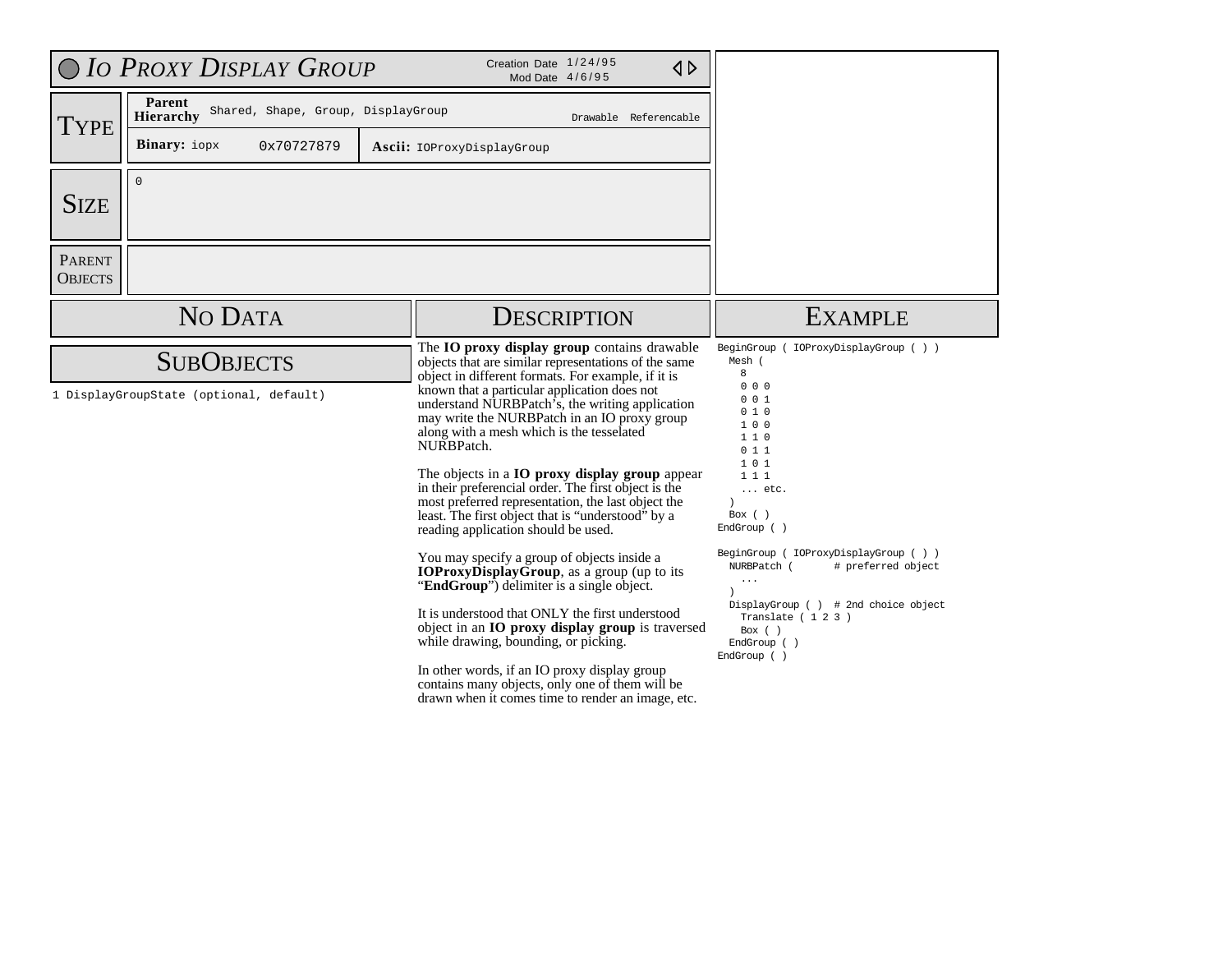|                                 | O ORDERED DISPLAY GROUP                                          | Creation Date 10/21/94<br>$\triangle$<br>Mod Date 1/24/95                                                                                                              |                |
|---------------------------------|------------------------------------------------------------------|------------------------------------------------------------------------------------------------------------------------------------------------------------------------|----------------|
| <b>TYPE</b>                     | Parent<br>Shared, Shape, Group, DisplayGroup<br><b>Hierarchy</b> | Drawable Referencable                                                                                                                                                  |                |
|                                 | Binary: ordg<br>0x6F72646C                                       | Ascii: OrderedDisplayGroup                                                                                                                                             |                |
| <b>SIZE</b>                     | $\mathbf{0}$                                                     |                                                                                                                                                                        |                |
| <b>PARENT</b><br><b>OBJECTS</b> |                                                                  |                                                                                                                                                                        |                |
|                                 | NO DATA                                                          | <b>DESCRIPTION</b>                                                                                                                                                     | <b>EXAMPLE</b> |
|                                 | <b>SUBOBJECTS</b><br>1 DisplayGroupState (optional, default)     | The ordered display group is simply a display<br>group except that objects are sorted by type.<br>Objects always appear in an ordered group in the<br>following order: |                |
|                                 |                                                                  | • Transforms<br>$\bullet$ Styles<br>• AttributeSets<br>• Shaders<br>• Geometries                                                                                       |                |

• DisplayGroups

It is delimited by an **end group** object.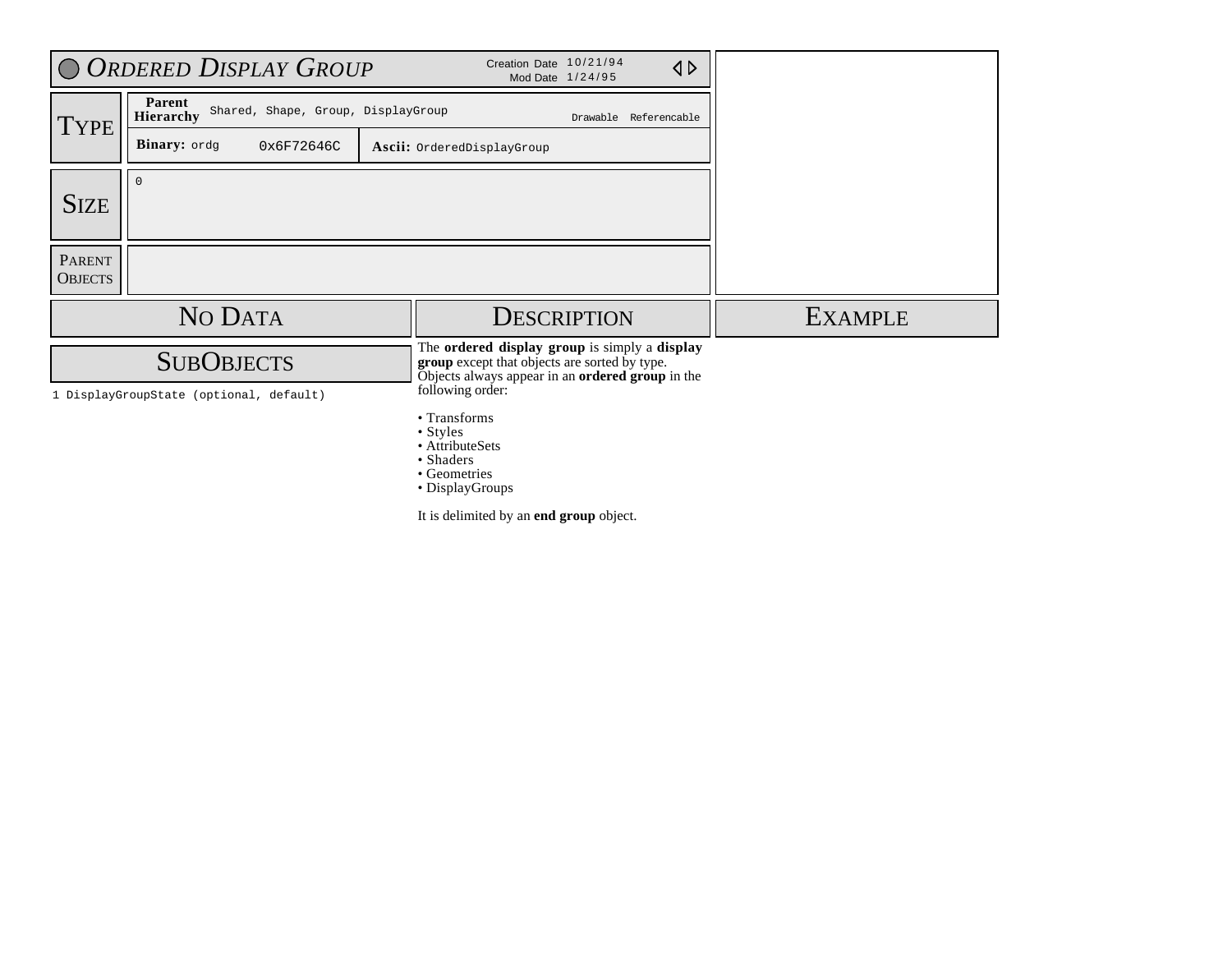|                                 | O INFO GROUP                                | Creation Date 1/24/95<br>$\triangle$<br>Mod Date 2/24/95                                                                                                                                           |                                                                                                       |
|---------------------------------|---------------------------------------------|----------------------------------------------------------------------------------------------------------------------------------------------------------------------------------------------------|-------------------------------------------------------------------------------------------------------|
| TYPE                            | Parent<br>Shared, Shape, Group<br>Hierarchy | Drawable Referencable                                                                                                                                                                              |                                                                                                       |
|                                 | Binary: info<br>0x696E666F                  | Ascii: InfoGroup                                                                                                                                                                                   |                                                                                                       |
| <b>SIZE</b>                     | $\Omega$                                    |                                                                                                                                                                                                    |                                                                                                       |
| <b>PARENT</b><br><b>OBJECTS</b> | none                                        |                                                                                                                                                                                                    |                                                                                                       |
|                                 | NO DATA                                     | <b>DESCRIPTION</b>                                                                                                                                                                                 | <b>EXAMPLE</b>                                                                                        |
|                                 | <b>SUBOBJECTS</b>                           | An <b>info group</b> contains nothing but <b>String</b><br>objects. It is used to add human-readable<br>information pertaining to a file's origin or history. A                                    | BeginGroup (<br>InfoGroup( ) )<br>CString (<br>"Copyright © 1995 Apple Computer, Inc." )<br>CString ( |
| none                            |                                             | use that comes to mind is copyright notices.<br>The <b>info group</b> object should be preserved by a<br>reading application, and appended with additional<br>information if a file is re-written. | "Author: Bonanza Jellybean" )<br>EndGroup ()                                                          |

It is delimited by an **end group** object.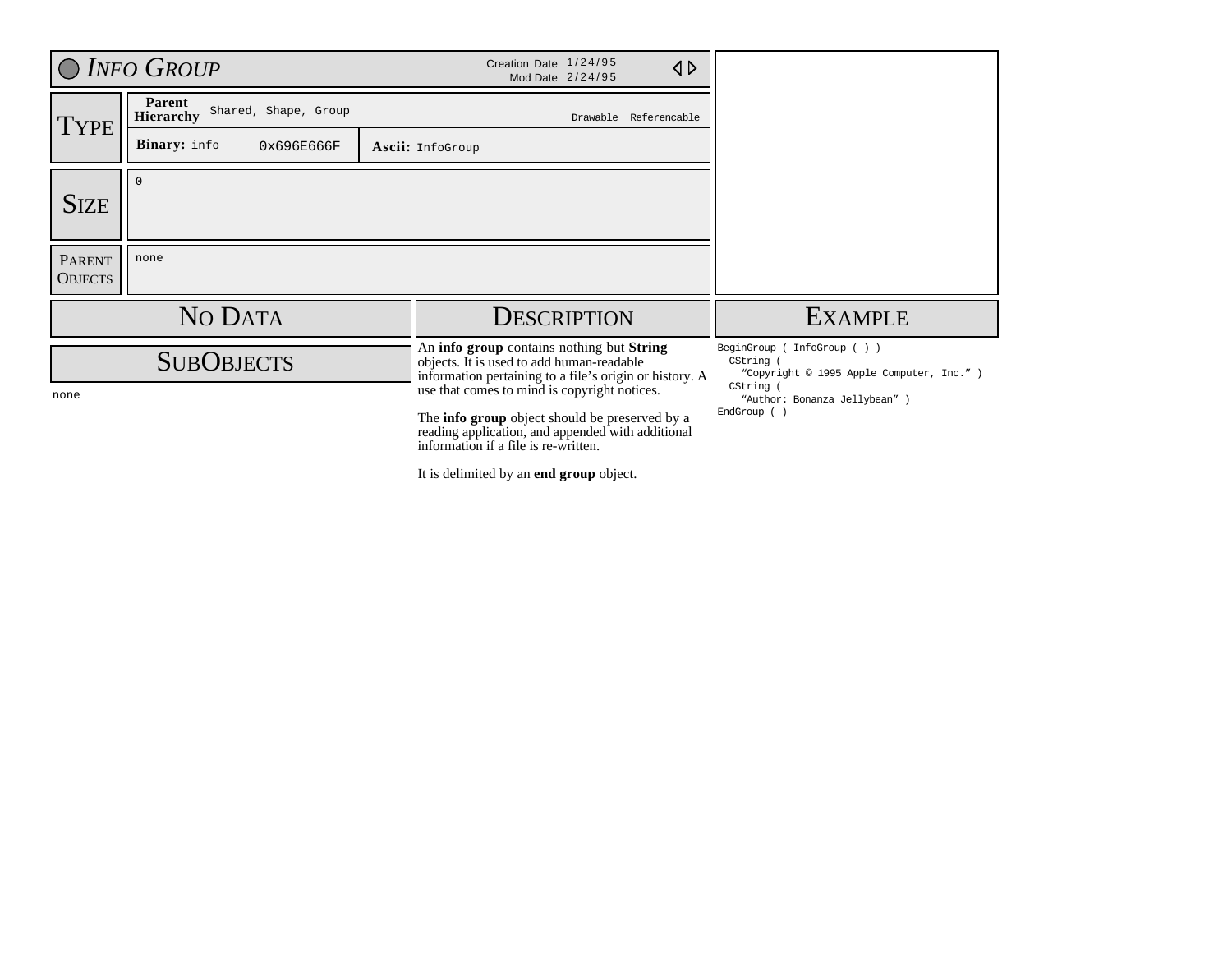|                          | O LIGHT GROUP                               | Creation Date 10/21/94<br>$\triangle$<br>Mod Date 2/24/95                             |                                                                                               |
|--------------------------|---------------------------------------------|---------------------------------------------------------------------------------------|-----------------------------------------------------------------------------------------------|
| <b>TYPE</b>              | Parent<br>Shared, Shape, Group<br>Hierarchy | Drawable Referencable                                                                 |                                                                                               |
|                          | Binary: 1ghg<br>0x676C6768                  | Ascii: LightGroup                                                                     |                                                                                               |
| <b>SIZE</b>              | 0                                           |                                                                                       |                                                                                               |
| PARENT<br><b>OBJECTS</b> | none                                        |                                                                                       |                                                                                               |
|                          | NO DATA                                     | <b>DESCRIPTION</b>                                                                    | <b>EXAMPLE</b>                                                                                |
|                          | <b>SUBOBJECTS</b>                           | A light group contains nothing but lights.<br>It is delimited by an end group object. | BeginGroup (LightGroup ())<br>AmbientLight ()<br>DirectionalLight (100 False)<br>EndGroup ( ) |

none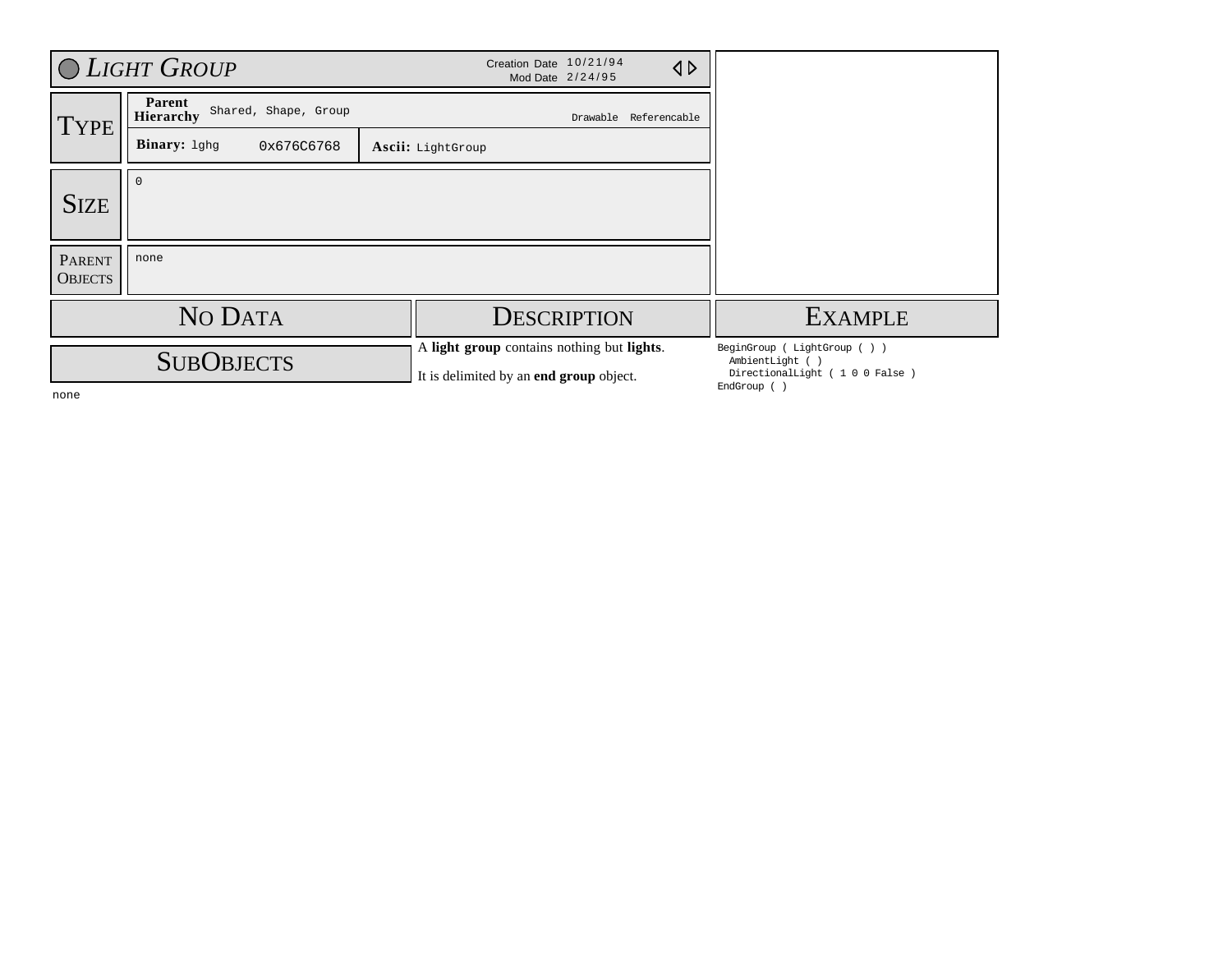|                                 | C AMBIENT LIGHT                                      | Creation Date 10/21/94<br>$\triangle$<br>Mod Date 10/27/94                                                                                                                                 |                                                                                                        |
|---------------------------------|------------------------------------------------------|--------------------------------------------------------------------------------------------------------------------------------------------------------------------------------------------|--------------------------------------------------------------------------------------------------------|
| <b>TYPE</b>                     | Parent<br>Shared, Shape, Light<br>Hierarchy          | Drawable Referencable                                                                                                                                                                      |                                                                                                        |
|                                 | <b>Binary:</b> ambn<br>0x616D626E                    | Ascii: AmbientLight                                                                                                                                                                        |                                                                                                        |
| <b>SIZE</b>                     | $\Omega$                                             |                                                                                                                                                                                            |                                                                                                        |
| <b>PARENT</b><br><b>OBJECTS</b> |                                                      |                                                                                                                                                                                            |                                                                                                        |
|                                 | NO DATA                                              | <b>DESCRIPTION</b>                                                                                                                                                                         | <b>EXAMPLE</b>                                                                                         |
|                                 | <b>SUBOBJECTS</b><br>1 LightData (optional, default) | An ambient light supplies light that comes from<br>secondary reflections.<br>In lieu of other light sources, the <b>ambient light</b><br>illuminates the scene with a flat, uniform light. | AmbientLight ()<br>Container (<br>AmbientLight ()<br>LightData (<br>EcTrue # isOn<br>$1.0$ # intensity |
|                                 |                                                      |                                                                                                                                                                                            | $100$ # red color                                                                                      |

)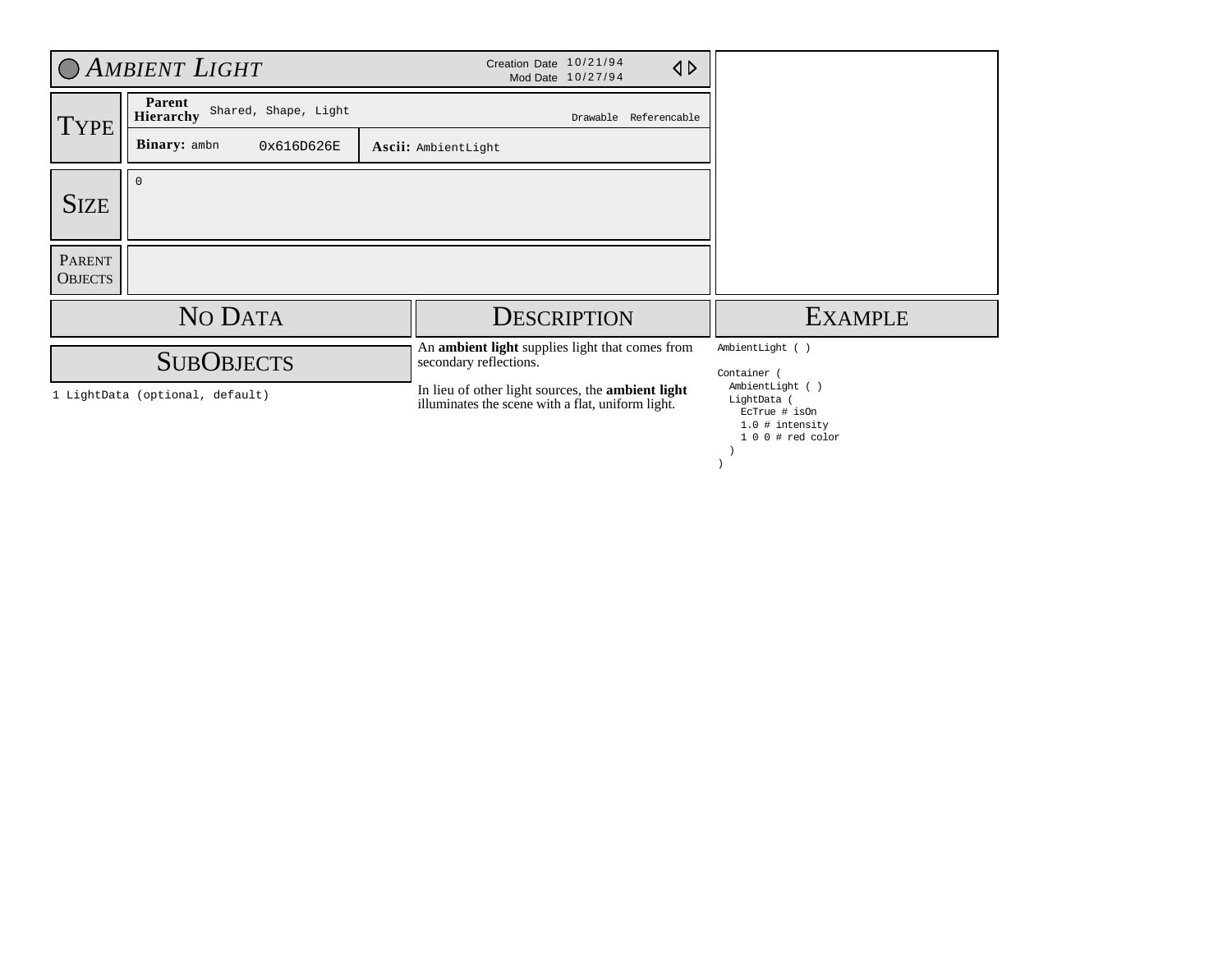|                                                    | O DIRECTIONAL LIGHT                                   | Creation Date 10/21/94<br>$\triangle$<br>Mod Date 3/15/95                                                                                                                                                      |                                                                                        |
|----------------------------------------------------|-------------------------------------------------------|----------------------------------------------------------------------------------------------------------------------------------------------------------------------------------------------------------------|----------------------------------------------------------------------------------------|
| <b>TYPE</b>                                        | Parent<br>Shared, Shape, Light<br>Hierarchy           | Drawable Referencable                                                                                                                                                                                          |                                                                                        |
|                                                    | <b>Binary:</b> dret<br>0x64726374                     | Ascii: DirectionalLight                                                                                                                                                                                        |                                                                                        |
| <b>SIZE</b>                                        |                                                       |                                                                                                                                                                                                                |                                                                                        |
| <b>PARENT</b><br><b>OBJECTS</b>                    |                                                       |                                                                                                                                                                                                                |                                                                                        |
|                                                    | <b>DATA FORMAT</b>                                    | <b>DESCRIPTION</b>                                                                                                                                                                                             | <b>EXAMPLE</b>                                                                         |
| Vector3D<br>Boolean<br>$\bullet$  direction  = 1.0 | direction<br>castsShadows                             | A directional light is far enough away from the<br>scene that we may treat it as though it were infinitely<br>far away. This produces shading results faster than<br>any other type of light (except ambient). | DirectionalLight (100 True)<br>Container<br>DirectionalLight (100 True)<br>LightData ( |
|                                                    | <b>SUBOBJECTS</b><br>1 LightData (optional, defaults) | It is specified with a vector pointing in the same<br>direction as the light rays, an attenuation and a<br>boolean value indicating whether this light casts<br>shadows or not.                                | True<br>0.4<br>100                                                                     |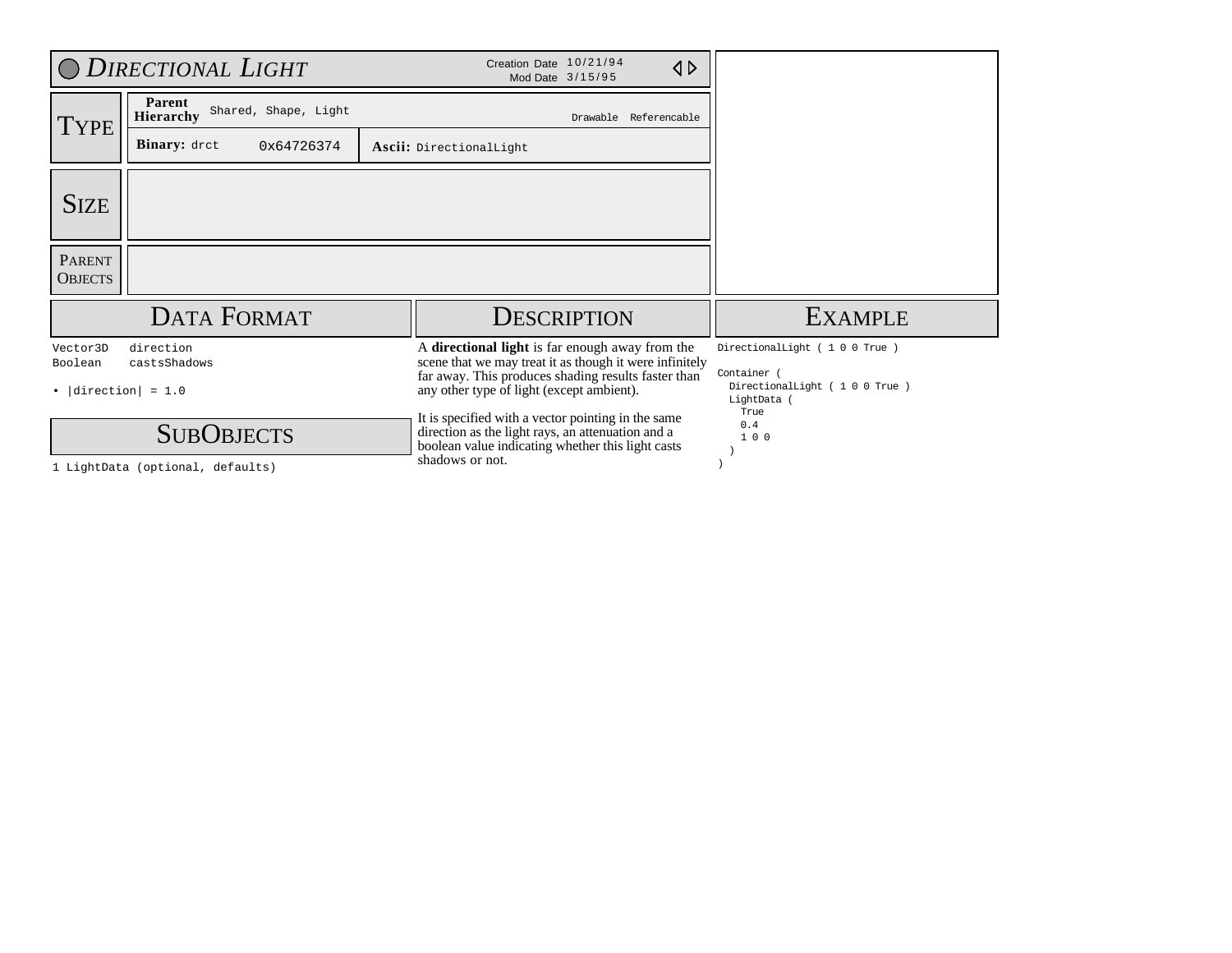|                                        | O POINT LIGHT                                                        | Creation Date 10/21/94<br>Mod Date 3/15/95                                                                              | $\triangle$ |                                                                                  |
|----------------------------------------|----------------------------------------------------------------------|-------------------------------------------------------------------------------------------------------------------------|-------------|----------------------------------------------------------------------------------|
| <b>TYPE</b>                            | Parent<br>Shared, Shape, Light<br>Hierarchy                          | Drawable Referencable                                                                                                   |             |                                                                                  |
|                                        | Binary: pntl<br>0x706E746C                                           | Ascii: PointLight                                                                                                       |             |                                                                                  |
| <b>SIZE</b>                            |                                                                      |                                                                                                                         |             |                                                                                  |
| <b>PARENT</b><br><b>OBJECTS</b>        |                                                                      |                                                                                                                         |             |                                                                                  |
|                                        | <b>DATA FORMAT</b>                                                   | <b>DESCRIPTION</b>                                                                                                      |             | <b>EXAMPLE</b>                                                                   |
| Point3D<br>Attenuation<br>Boolean      | location<br>attenuation<br>castsShadows                              | A point light is a light at an infinitesimally small<br>point in space. It may be attenuated or it may cast<br>shadows. |             | PointLight (<br>12 23 2<br>0 0 1 # InverseDistanceSquared<br>True                |
|                                        | . where Attenuation is the structure:                                |                                                                                                                         |             |                                                                                  |
| Float32 c0<br>Float32 c1<br>Float32 c2 |                                                                      |                                                                                                                         |             | Container (<br>PointLight (<br>12 23 2<br>0 0 1 # InverseDistanceSquared<br>True |
|                                        | · attenuation is computed, using d as the<br>distance from location: |                                                                                                                         |             | LightData (<br>True                                                              |
| $\frac{1}{c0 + c1*d + c2 * d^2}$       |                                                                      |                                                                                                                         |             | 0.4<br>100<br>$\rightarrow$                                                      |
| $\bullet$ 0 < c0<br>0 < c1<br>0 < c2   |                                                                      |                                                                                                                         |             |                                                                                  |
|                                        | • attenuation is not clamped to [0,1] to allow                       |                                                                                                                         |             |                                                                                  |

for lighting washout (such as in a nuclear explosion)

### **SUBOBJECTS**

1 LightData (optional, defaults)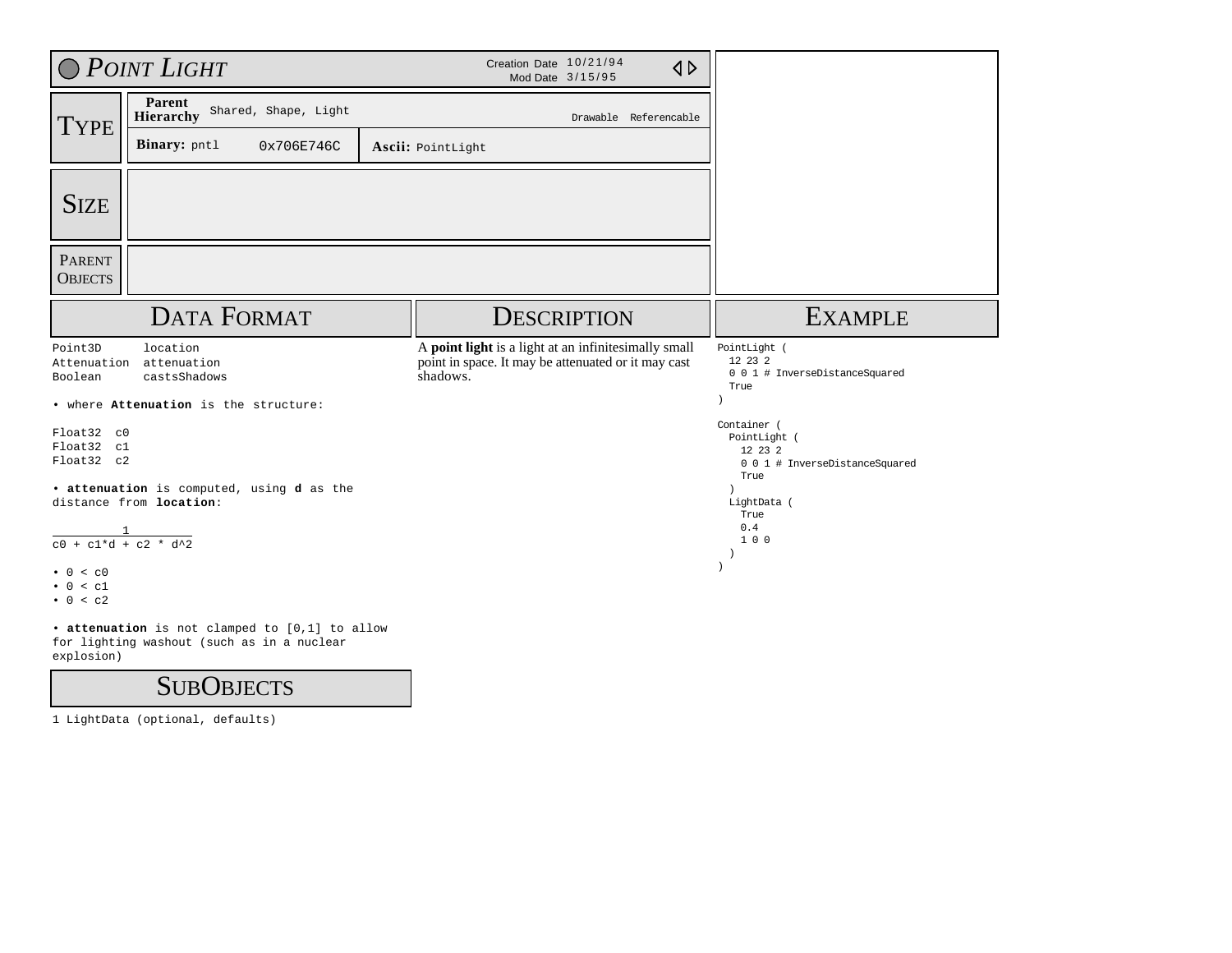|                                                                                                                                                                                                                                | $\bigcirc$ Spot Light                                                                                                                                                                                               | Creation Date 10/21/94<br>$\triangle$<br>Mod Date 1/24/95                                                                                                                                                                                                                                                                                                                                                                |                                                                                                                                                                                                                                                                                                      |
|--------------------------------------------------------------------------------------------------------------------------------------------------------------------------------------------------------------------------------|---------------------------------------------------------------------------------------------------------------------------------------------------------------------------------------------------------------------|--------------------------------------------------------------------------------------------------------------------------------------------------------------------------------------------------------------------------------------------------------------------------------------------------------------------------------------------------------------------------------------------------------------------------|------------------------------------------------------------------------------------------------------------------------------------------------------------------------------------------------------------------------------------------------------------------------------------------------------|
| <b>TYPE</b>                                                                                                                                                                                                                    | Parent<br>Shared, Shape, Light<br><b>Hierarchy</b>                                                                                                                                                                  | Drawable Referencable                                                                                                                                                                                                                                                                                                                                                                                                    |                                                                                                                                                                                                                                                                                                      |
|                                                                                                                                                                                                                                | Binary: spot<br>0x73706F74                                                                                                                                                                                          | Ascii: SpotLight                                                                                                                                                                                                                                                                                                                                                                                                         |                                                                                                                                                                                                                                                                                                      |
| <b>SIZE</b>                                                                                                                                                                                                                    |                                                                                                                                                                                                                     |                                                                                                                                                                                                                                                                                                                                                                                                                          |                                                                                                                                                                                                                                                                                                      |
| <b>PARENT</b><br><b>OBJECTS</b>                                                                                                                                                                                                |                                                                                                                                                                                                                     |                                                                                                                                                                                                                                                                                                                                                                                                                          |                                                                                                                                                                                                                                                                                                      |
|                                                                                                                                                                                                                                | <b>DATA FORMAT</b>                                                                                                                                                                                                  | <b>DESCRIPTION</b>                                                                                                                                                                                                                                                                                                                                                                                                       | <b>EXAMPLE</b>                                                                                                                                                                                                                                                                                       |
| Point3D<br>Vector3D<br>Boolean<br>Attenuation<br>Float32<br>Float32<br>FallOffEnum fallOff<br>• $ orientation  = 1$<br>$\bullet$ 0<br>· FallOffEnum is:<br>Binary<br>0x00000000 None<br>0x00000001 Linear<br>0x00000003 Cosine | location<br>orientation<br>castsShadows<br>attenuation<br>hotAngle<br>outerAngle<br>• Attenuation is described in the Point Light<br>$\leq$ hotAngle $\leq$ outerAngle $\leq \pi$<br>Text<br>0x00000002 Exponential | A spot light radiates with a circular cone of light<br>that tapers toward the edge of the cone.<br>The hotSpotAngle is the angle (in radians) from the<br>axis of the spot light for which the spot light has<br>maximum, constant intensity. The outer angle is the<br>angle for which the light falls to zero. Between these<br>two, the light intensity tapers to zero according to the<br>"FallOff" enumerated type. | SpotLight (<br>1200<br>010<br>True<br>0 0 1 # InverseDistanceSquared<br>0.7 # hotAngle<br>0.8 # outerAngle<br>Cosine<br>Container (<br>SpotLight (<br>12 0 0<br>010<br>True<br>0 0 1 # InverseDistanceSquared<br>$0.7$ # hotAngle<br>0.8 # outerAngle<br>Cosine<br>LightData (<br>True<br>0.4<br>101 |
|                                                                                                                                                                                                                                | <b>SUBOBJECTS</b>                                                                                                                                                                                                   |                                                                                                                                                                                                                                                                                                                                                                                                                          |                                                                                                                                                                                                                                                                                                      |

1 LightData (optional, defaults)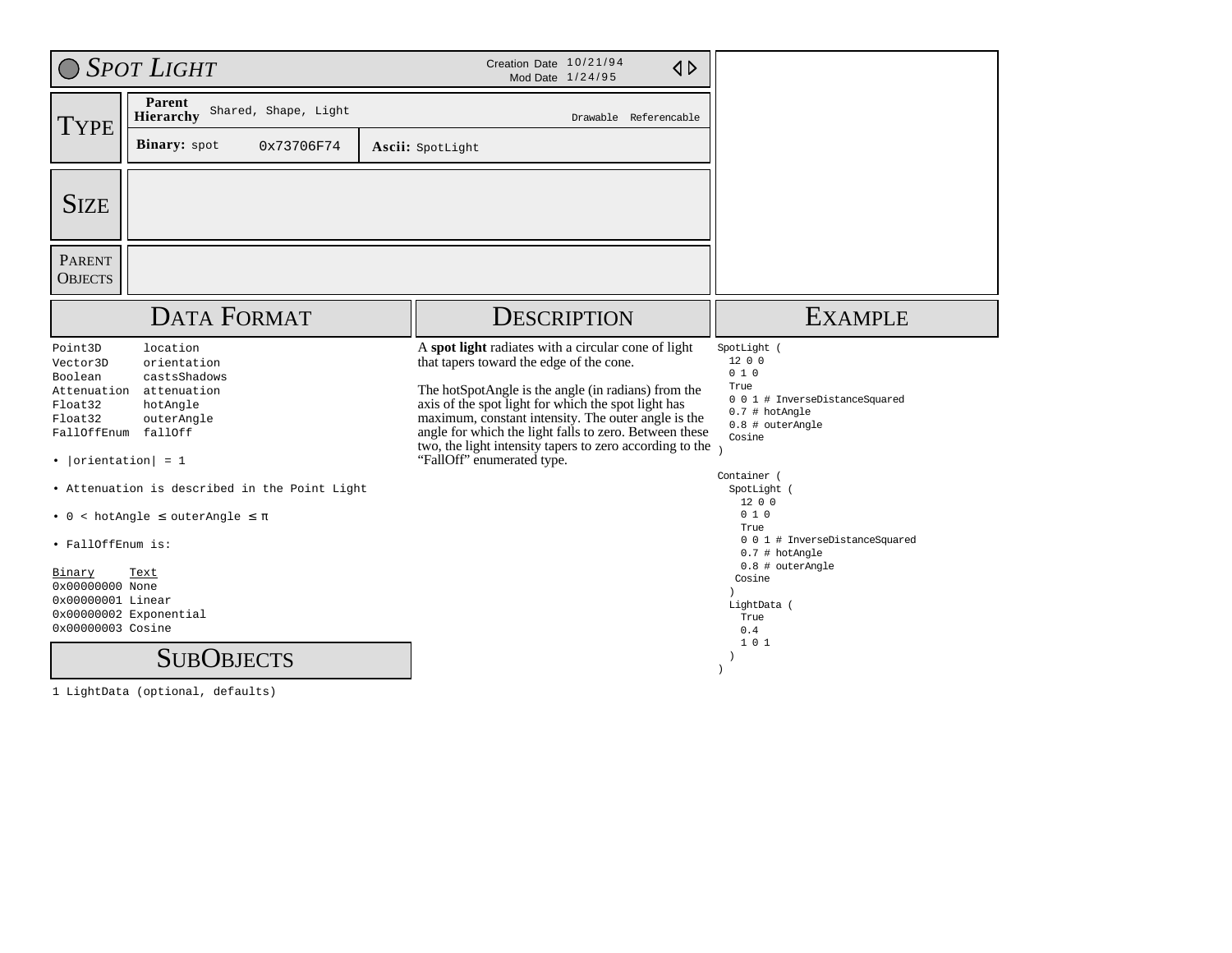|                          | <b>CLAMBERT ILLUMINATION</b>                                            | Creation Date 10/21/94             | Mod Date 10/27/94                  | $\triangle$            |
|--------------------------|-------------------------------------------------------------------------|------------------------------------|------------------------------------|------------------------|
| <b>TYPE</b>              | Parent<br>Shared, Shape, Shader, IlluminationShader<br><b>Hierarchy</b> |                                    | Inherited<br>Drawable Referencable |                        |
|                          | Binary: lmil<br>0x6C6D696C                                              | Ascii: LambertIllumination         |                                    |                        |
| <b>SIZE</b>              |                                                                         |                                    |                                    |                        |
|                          |                                                                         |                                    |                                    |                        |
| PARENT<br><b>OBJECTS</b> |                                                                         |                                    |                                    |                        |
|                          | NO DATA                                                                 |                                    | <b>DESCRIPTION</b>                 | <b>EXAMPLE</b>         |
|                          | <b>SUBOBJECTS</b>                                                       | The lambertian illumination model. |                                    | LambertIllumination () |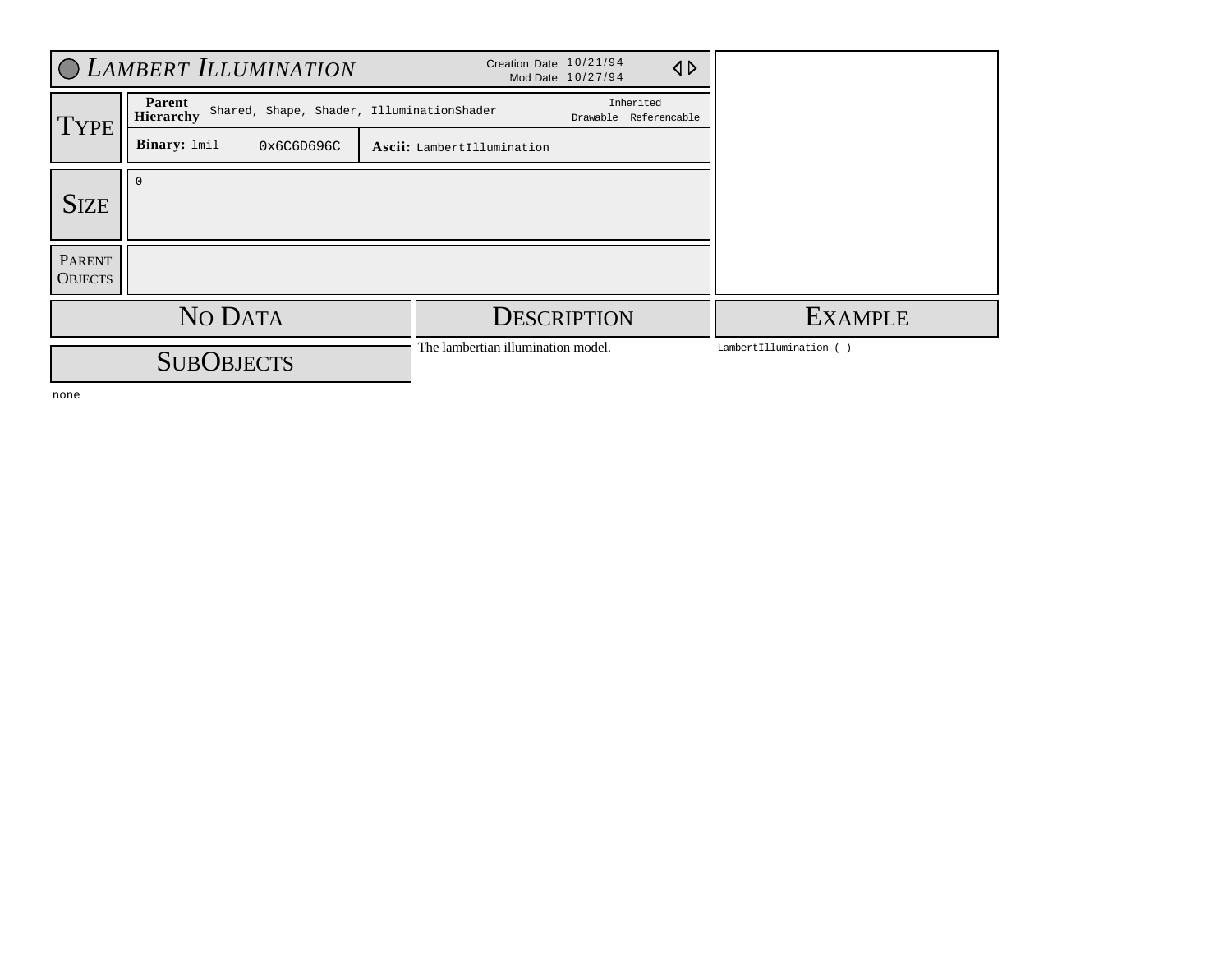|                                 | O PHONG ILLUMINATION                                             | Creation Date 10/21/94        | $\triangle$<br>Mod Date 10/27/94   |                      |
|---------------------------------|------------------------------------------------------------------|-------------------------------|------------------------------------|----------------------|
| <b>TYPE</b>                     | Parent<br>Shared, Shape, Shader, IlluminationShader<br>Hierarchy |                               | Inherited<br>Drawable Referencable |                      |
|                                 | Binary: phil<br>0x7068696C                                       | Ascii: PhongIllumination      |                                    |                      |
| <b>SIZE</b>                     |                                                                  |                               |                                    |                      |
| <b>PARENT</b><br><b>OBJECTS</b> |                                                                  |                               |                                    |                      |
|                                 | NO DATA                                                          |                               | <b>DESCRIPTION</b>                 | <b>EXAMPLE</b>       |
|                                 | <b>SUBOBJECTS</b>                                                | The phong illumination model. |                                    | PhongIllumination () |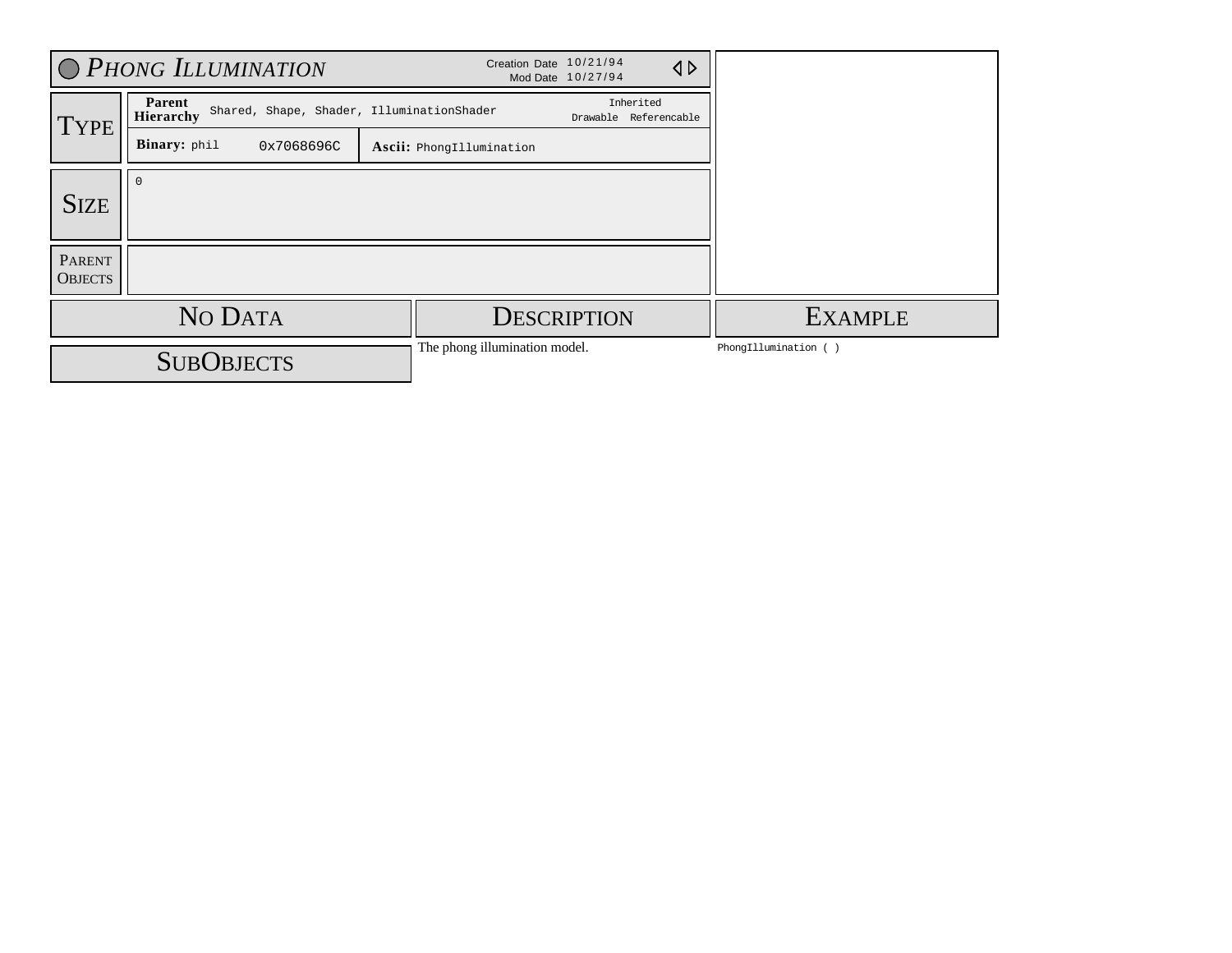|                          | O TEXTURE SHADER                                            |                      | Creation Date 10/21/94<br>Mod Date 10/27/94                                                              |                                    | $\triangle$ |                                               |
|--------------------------|-------------------------------------------------------------|----------------------|----------------------------------------------------------------------------------------------------------|------------------------------------|-------------|-----------------------------------------------|
| <b>TYPE</b>              | Parent<br>Shared, Shape, Shader, SurfaceShader<br>Hierarchy |                      |                                                                                                          | Inherited<br>Drawable Referencable |             |                                               |
|                          | Binary: txsu<br>0x74787375                                  | Ascii: TextureShader |                                                                                                          |                                    |             |                                               |
| <b>SIZE</b>              |                                                             |                      |                                                                                                          |                                    |             |                                               |
| PARENT<br><b>OBJECTS</b> |                                                             |                      |                                                                                                          |                                    |             |                                               |
|                          | NO DATA                                                     |                      | <b>DESCRIPTION</b>                                                                                       |                                    |             | <b>EXAMPLE</b>                                |
|                          | <b>SUBOBJECTS</b>                                           |                      | The <b>texture shader</b> is used to perform shading<br>using a texture (in this case, a PixmapTexture). |                                    |             | Container<br>TextureShader (<br>PixmapTexture |
|                          | 1 PixmapTexture (required)                                  |                      |                                                                                                          |                                    |             | $\cdots$                                      |

)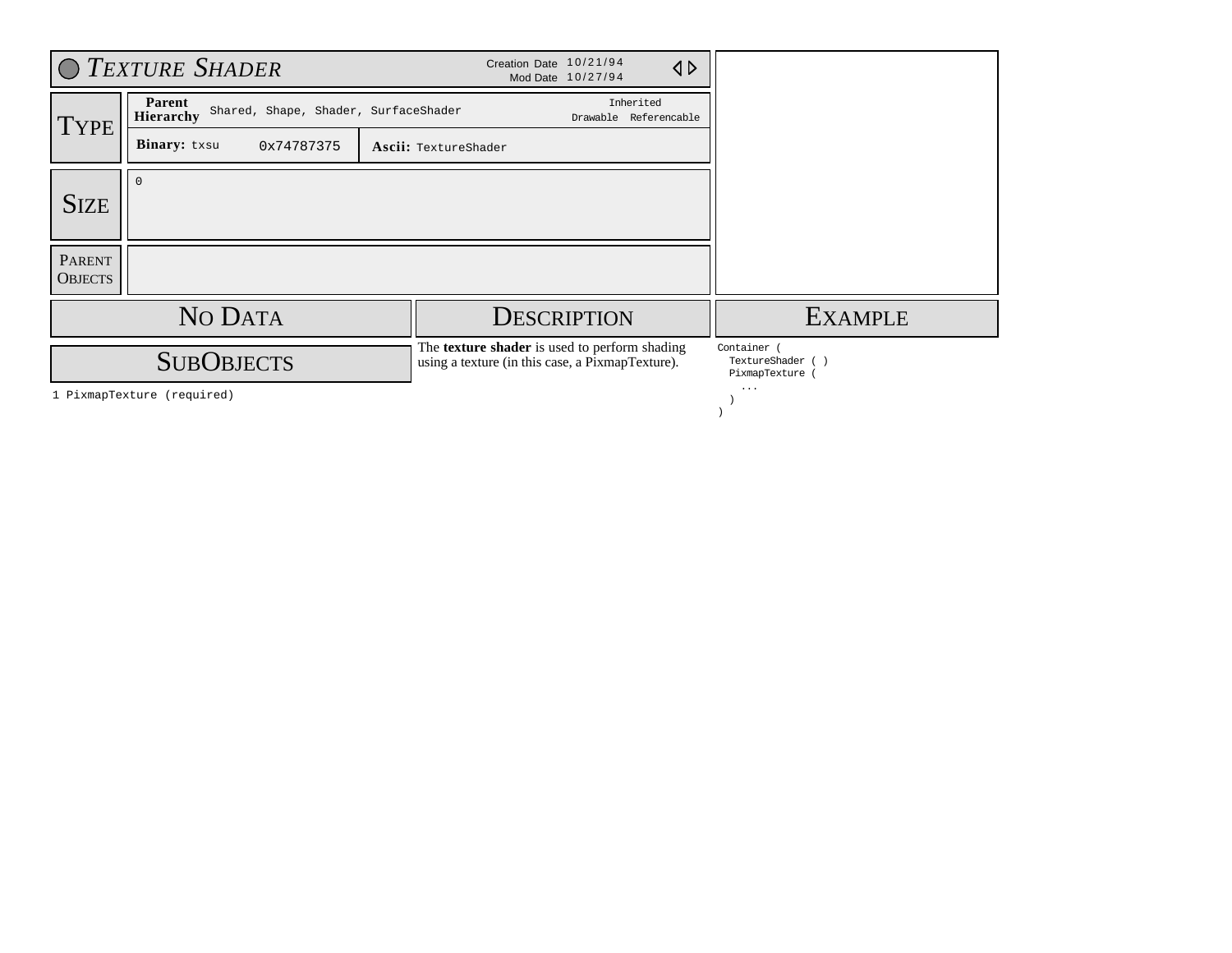|                                                            | O BACKFACING STYLE                  | Creation Date 10/21/94<br>$\triangle$<br>Mod Date 10/27/94                                       |                            |
|------------------------------------------------------------|-------------------------------------|--------------------------------------------------------------------------------------------------|----------------------------|
| Parent<br>Shared, Shape, Style<br>Hierarchy<br><b>TYPE</b> |                                     | Inherited<br>Drawable Referencable                                                               |                            |
|                                                            | Binary: bckf<br>0x62636B66          | Ascii: BackfacingStyle                                                                           |                            |
| <b>SIZE</b>                                                |                                     |                                                                                                  |                            |
| <b>PARENT</b><br><b>OBJECTS</b>                            |                                     |                                                                                                  |                            |
|                                                            | <b>DATA FORMAT</b>                  | <b>DESCRIPTION</b>                                                                               | <b>EXAMPLE</b>             |
|                                                            | BackfacingEnum backfacing           | The <b>backfacing style</b> tells a renderer how to clip<br>backfacing polygons while rendering. | BackfacingStyle ( Culled ) |
|                                                            | • where BackfacingEnum is:          |                                                                                                  |                            |
| Text<br>0x00000000<br>0x00000001<br>0x00000002             | Binary<br>Both<br>Culled<br>Flipped |                                                                                                  |                            |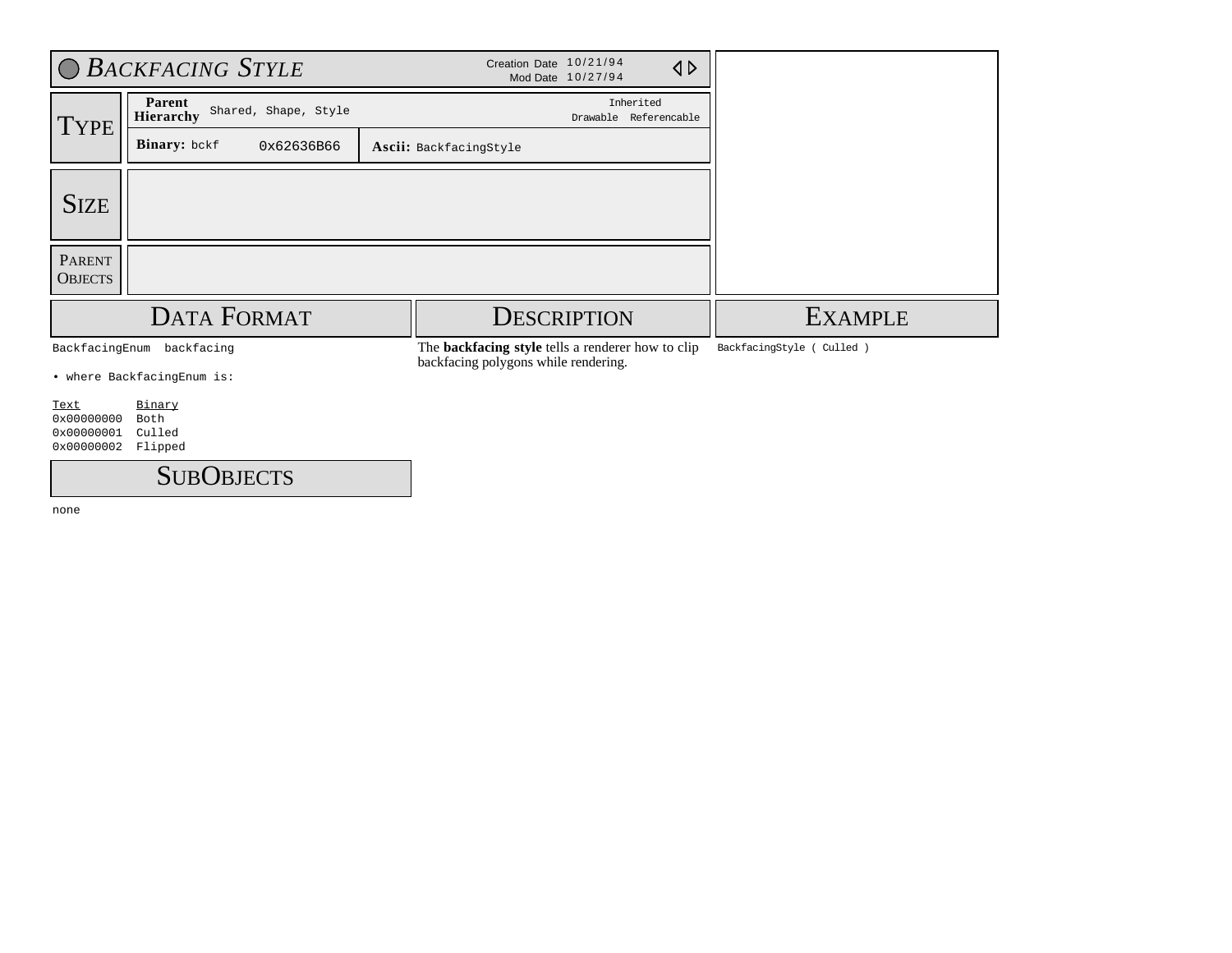|                                                              | O FILL STYLE                                 | Creation Date 10/21/94<br>$\triangleleft$<br>Mod Date 1/10/95       |                   |
|--------------------------------------------------------------|----------------------------------------------|---------------------------------------------------------------------|-------------------|
| <b>TYPE</b>                                                  | Parent<br>Shared, Shape, Style<br>Hierarchy  | Inherited<br>Drawable Referencable                                  |                   |
|                                                              | Binary: fist<br>0x66697374                   | Ascii: FillStyle                                                    |                   |
| <b>SIZE</b>                                                  | $\overline{4}$                               |                                                                     |                   |
| <b>PARENT</b><br><b>OBJECTS</b>                              |                                              |                                                                     |                   |
|                                                              | <b>DATA FORMAT</b>                           | <b>DESCRIPTION</b>                                                  | <b>EXAMPLE</b>    |
| FillStyleEnum                                                | fillStyle                                    | The fill style tells a renderer what parts of a<br>polygon to draw. | FillStyle (Edges) |
|                                                              | • where FillStyleEnum is:                    |                                                                     |                   |
| Text<br>0x00000000<br>0x00000001<br>0x00000002<br>0x00000003 | Binary<br>Filled<br>Edges<br>Points<br>Empty |                                                                     |                   |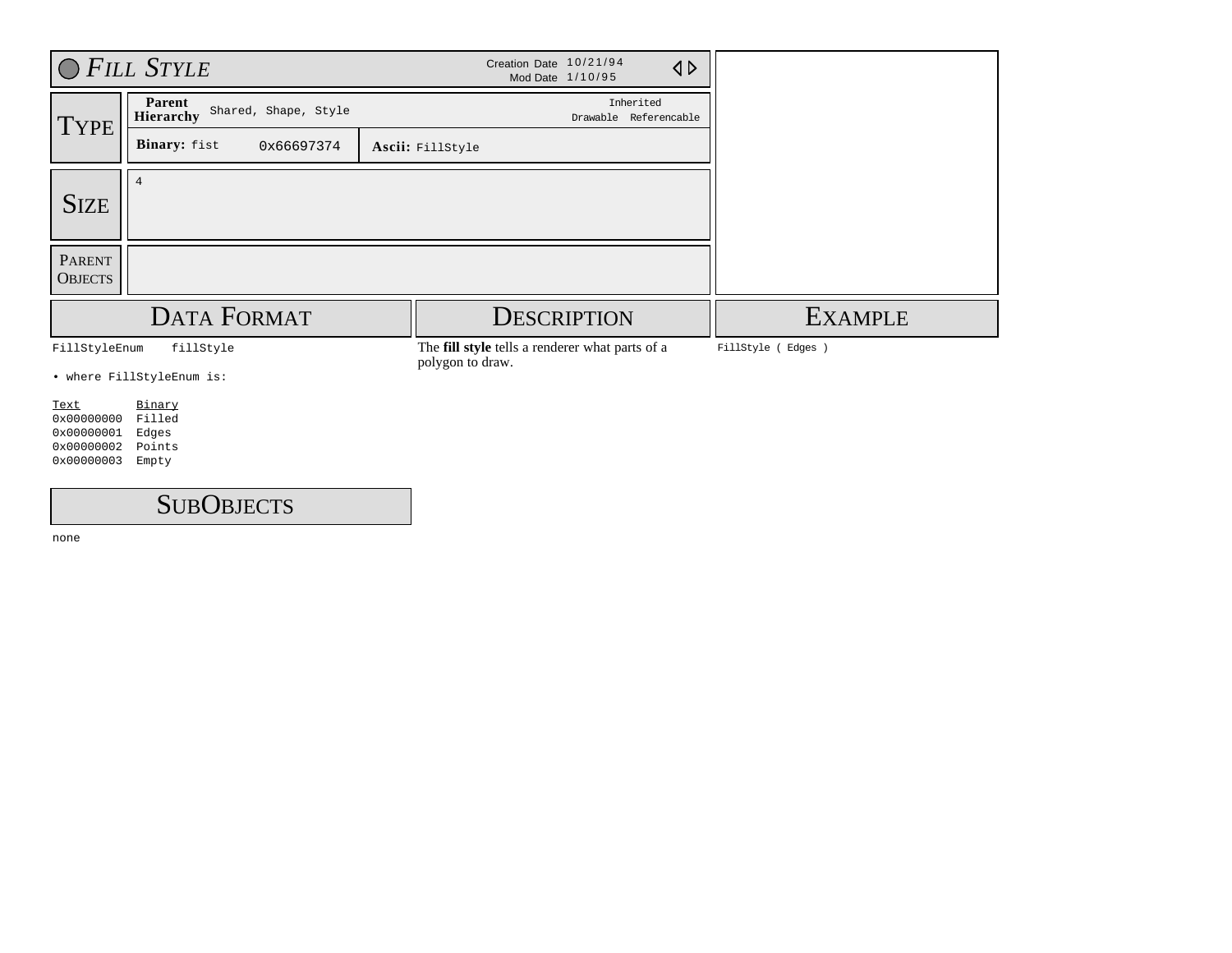|                                 | O HIGHLIGHT STYLE                                  | Creation Date 10/21/94<br>$\triangle$<br>Mod Date 3/8/95                                                                                                                              |                                                                                            |
|---------------------------------|----------------------------------------------------|---------------------------------------------------------------------------------------------------------------------------------------------------------------------------------------|--------------------------------------------------------------------------------------------|
| <b>TYPE</b>                     | Parent<br>Shared, Shape, Style<br><b>Hierarchy</b> | Inherited<br>Drawable Referencable                                                                                                                                                    |                                                                                            |
|                                 | <b>Binary:</b> high<br>0x68696768                  | Ascii: HighlightStyle                                                                                                                                                                 |                                                                                            |
| <b>SIZE</b>                     | $\Omega$                                           |                                                                                                                                                                                       |                                                                                            |
| <b>PARENT</b><br><b>OBJECTS</b> |                                                    |                                                                                                                                                                                       |                                                                                            |
|                                 | NO DATA                                            | <b>DESCRIPTION</b>                                                                                                                                                                    | <b>EXAMPLE</b>                                                                             |
|                                 | <b>SUBOBJECTS</b><br>1 AttributeSet (required)     | The highlight style sets the binding for<br>highlighting features of a geometry via the<br>HighlightState attribute. The attribute set<br>subobject sets the highlight attribute set. | Container<br>HighlightStyle ()<br>Container (<br>AttributeSet ()<br>DiffuseColor ( 0 0 1 ) |

)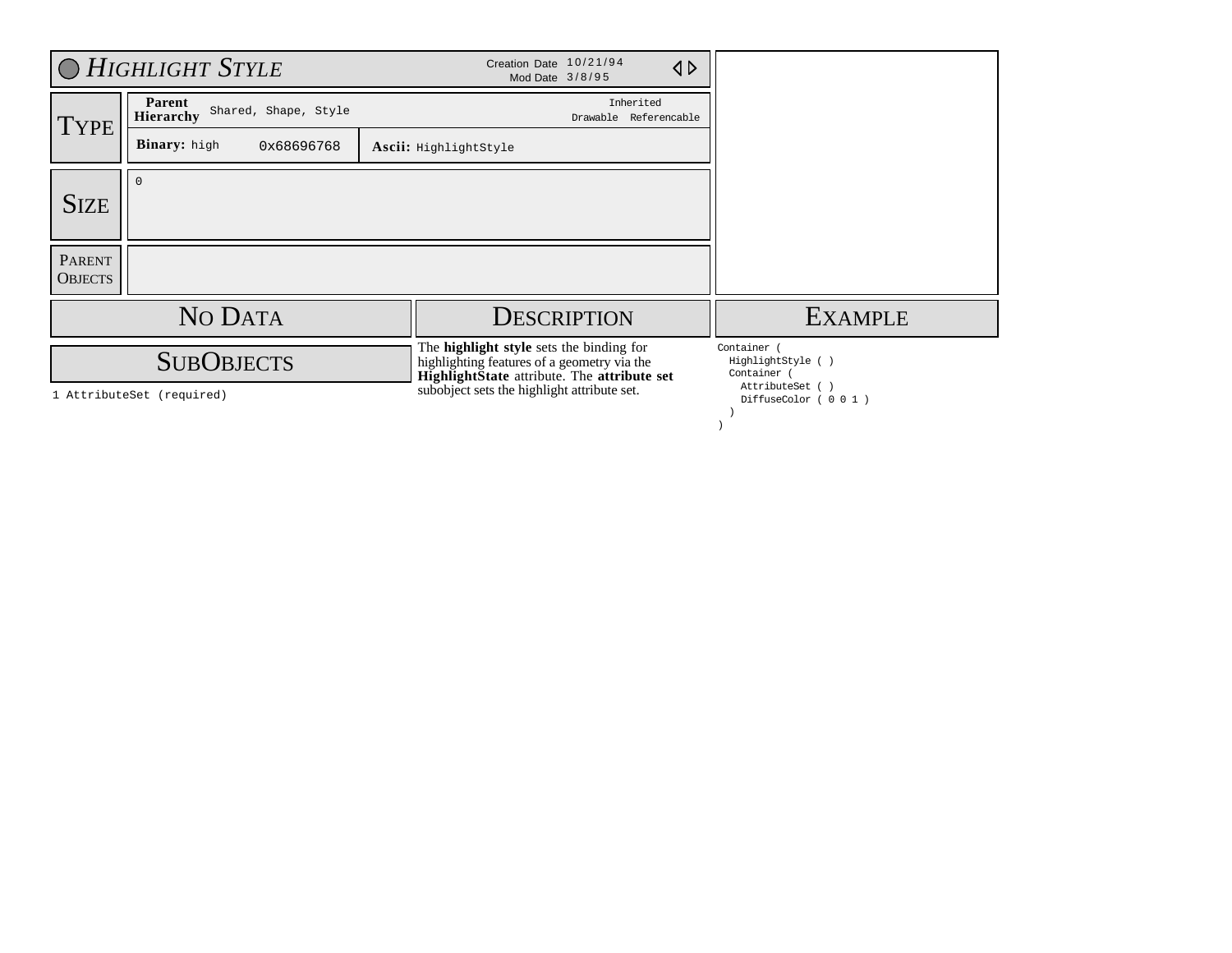|                                            |                                            | O INTERPOLATION STYLE | Creation Date 10/21/94                                                                             | Mod Date 10/27/94                  | $\triangle$ |                               |
|--------------------------------------------|--------------------------------------------|-----------------------|----------------------------------------------------------------------------------------------------|------------------------------------|-------------|-------------------------------|
| TYPE                                       | Parent<br>Hierarchy                        | Shared, Shape, Style  |                                                                                                    | Inherited<br>Drawable Referencable |             |                               |
|                                            | <b>Binary:</b> intp                        | 0x696E7470            | Ascii: InterpolationStyle                                                                          |                                    |             |                               |
| <b>SIZE</b>                                | $\overline{4}$                             |                       |                                                                                                    |                                    |             |                               |
| <b>PARENT</b><br><b>OBJECTS</b>            |                                            |                       |                                                                                                    |                                    |             |                               |
|                                            |                                            | DATA FORMAT           | <b>DESCRIPTION</b>                                                                                 |                                    |             | <b>EXAMPLE</b>                |
|                                            | InterpolationStyleEnum                     | interpolationStyle    | The <b>interpolation style</b> tells a renderer how to<br>interpolate shading values on a polygon. |                                    |             | InterpolationStyle ( Vertex ) |
| Binary                                     | • where InterpolationStyleEnum is:<br>Text |                       |                                                                                                    |                                    |             |                               |
| $0 \times 00000000$<br>$0 \times 00000001$ | None<br>Vertex                             |                       |                                                                                                    |                                    |             |                               |
| 0x00000002                                 | Pixel                                      |                       |                                                                                                    |                                    |             |                               |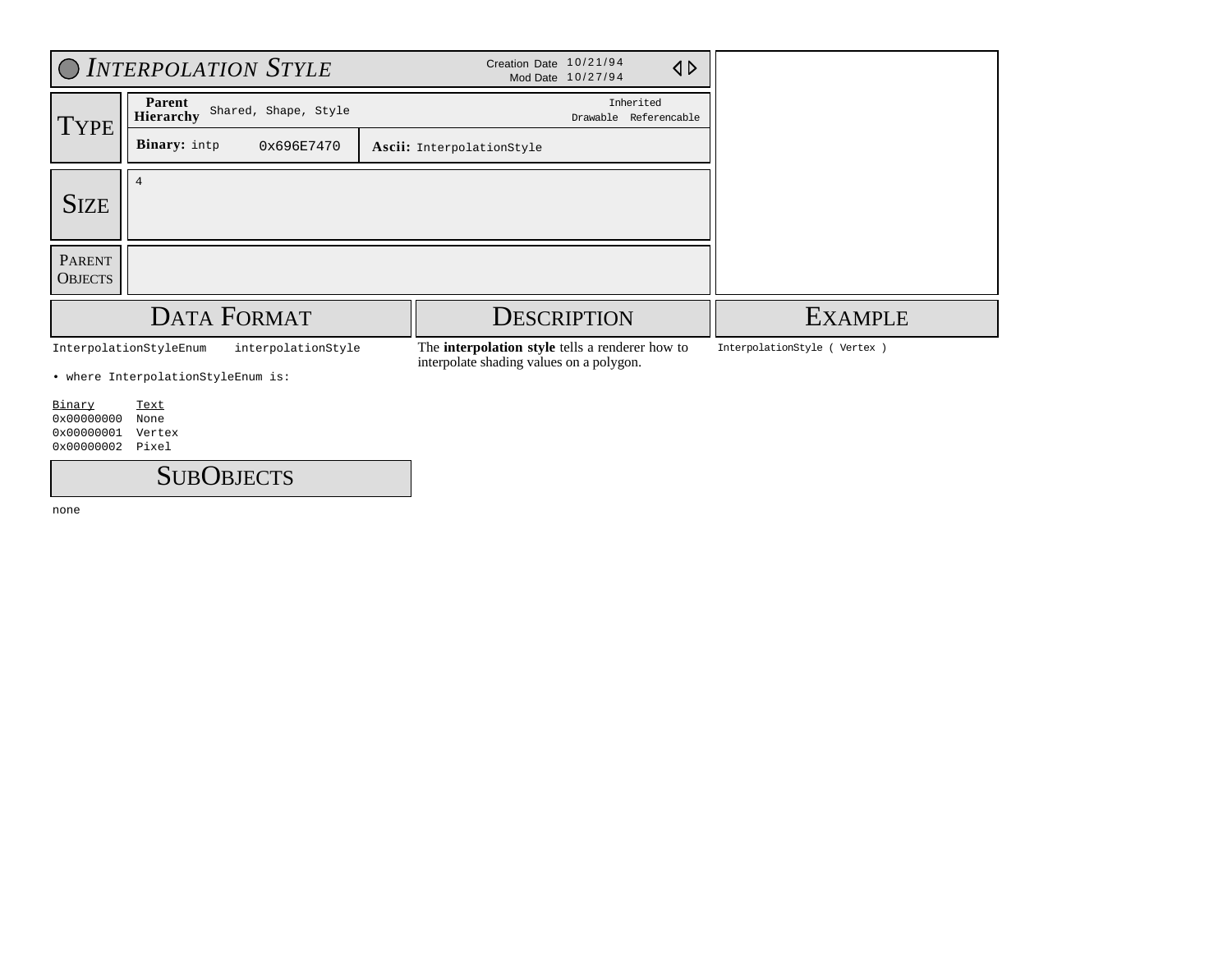|                                             | O ORIENTATION STYLE                                | Creation Date 10/21/94<br>Mod Date 3/8/95                               |                                    | $\triangle$ |
|---------------------------------------------|----------------------------------------------------|-------------------------------------------------------------------------|------------------------------------|-------------|
| <b>TYPE</b>                                 | Parent<br>Shared, Shape, Style<br><b>Hierarchy</b> |                                                                         | Inherited<br>Drawable Referencable |             |
|                                             | Binary: ornt<br>0x6F726E74                         | Ascii: OrientationStyle                                                 |                                    |             |
|                                             | $\overline{4}$                                     |                                                                         |                                    |             |
| <b>SIZE</b>                                 |                                                    |                                                                         |                                    |             |
| <b>PARENT</b><br><b>OBJECTS</b>             |                                                    |                                                                         |                                    |             |
|                                             | <b>DATA FORMAT</b>                                 |                                                                         | <b>DESCRIPTION</b>                 |             |
|                                             | OrientationEnum orientation                        | The Orientation style is used to change the<br>orientation of polygons. |                                    |             |
|                                             | • where OrientationEnum is:                        |                                                                         |                                    |             |
| Binary<br>$0 \times 00000000$<br>0x00000001 | Text<br>CounterClockwise<br>Clockwise              |                                                                         |                                    |             |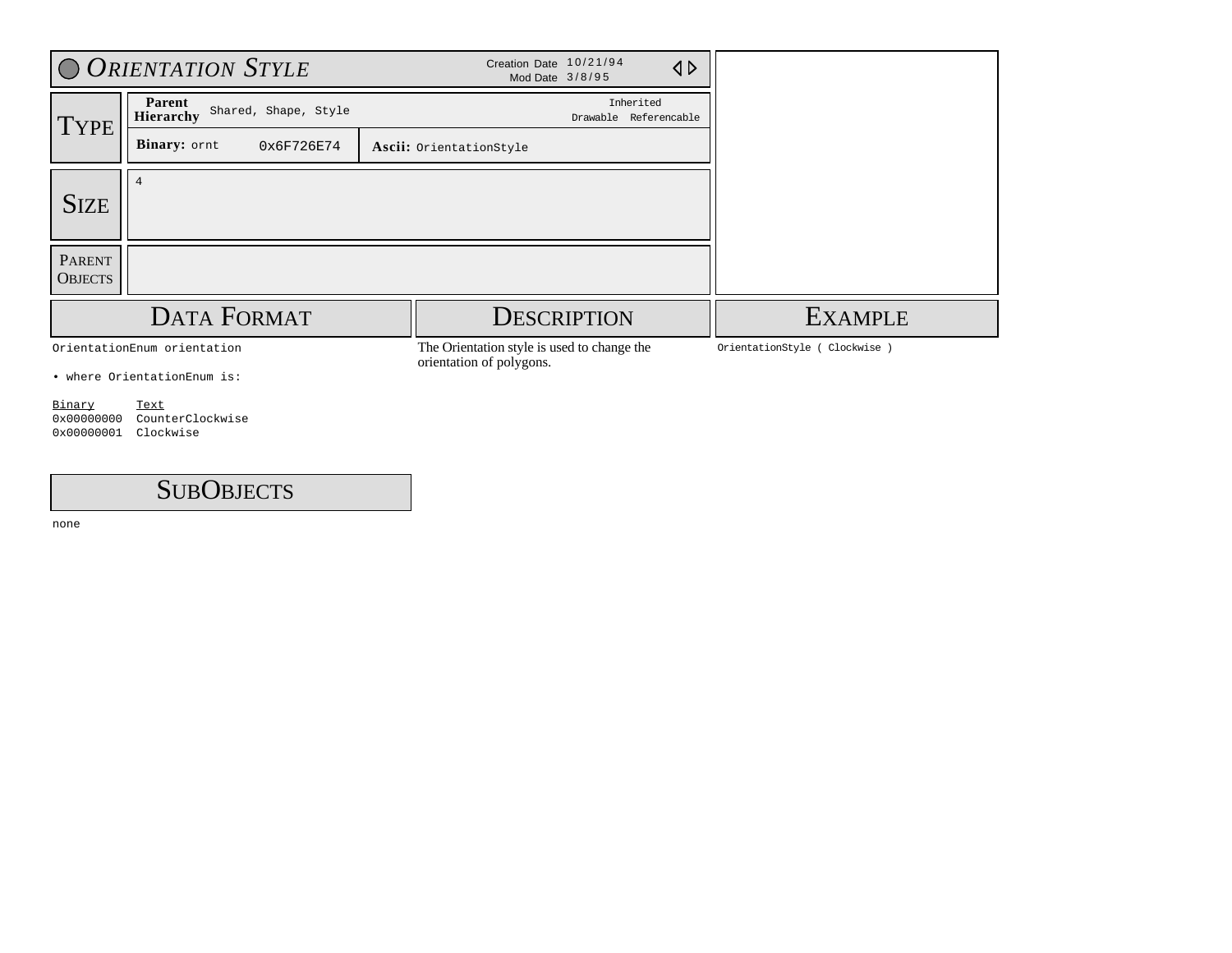|                          | O PICK ID STYLE                                    |                                                                 | Creation Date 10/21/94                         | Mod Date 10/27/94                  | $\triangle$ |                  |
|--------------------------|----------------------------------------------------|-----------------------------------------------------------------|------------------------------------------------|------------------------------------|-------------|------------------|
| <b>TYPE</b>              | Parent<br>Shared, Shape, Style<br><b>Hierarchy</b> |                                                                 |                                                | Inherited<br>Drawable Referencable |             |                  |
|                          | Binary: pkid<br>0x706B6964                         |                                                                 | Ascii: PickIDStyle                             |                                    |             |                  |
| <b>SIZE</b>              | $\overline{4}$                                     |                                                                 |                                                |                                    |             |                  |
| PARENT<br><b>OBJECTS</b> |                                                    |                                                                 |                                                |                                    |             |                  |
|                          | <b>DATA FORMAT</b>                                 |                                                                 |                                                | <b>DESCRIPTION</b>                 |             | <b>EXAMPLE</b>   |
| id<br>Uns32              |                                                    |                                                                 | The pick ID style is used to allow the user to |                                    |             | PickIDStyle (23) |
| <b>SUBOBJECTS</b>        |                                                    | insert ids within a hierarchy to aid in picking a<br>hierarchy. |                                                |                                    |             |                  |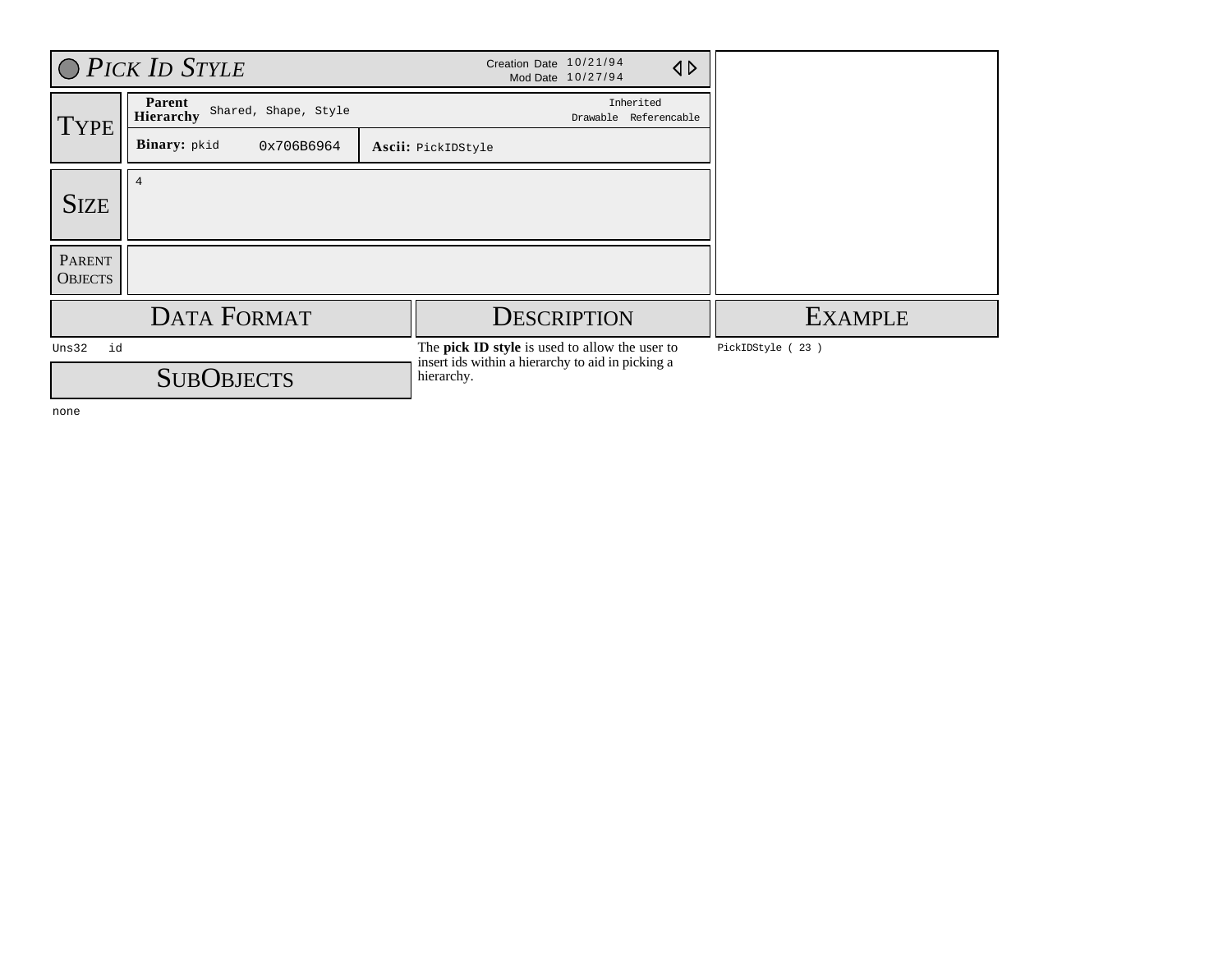|                                                                     | O PICK PARTS STYLE                                 | Creation Date 10/21/94<br>$\triangle$<br>Mod Date 3/8/95                 |                                       |  |
|---------------------------------------------------------------------|----------------------------------------------------|--------------------------------------------------------------------------|---------------------------------------|--|
| <b>TYPE</b>                                                         | Parent<br>Shared, Shape, Style<br><b>Hierarchy</b> | Inherited<br>Drawable Referencable                                       |                                       |  |
|                                                                     | Binary: pkpt<br>0x706B7074                         | Ascii: PickPartsStyle                                                    |                                       |  |
| <b>SIZE</b>                                                         |                                                    |                                                                          |                                       |  |
| <b>PARENT</b><br><b>OBJECTS</b>                                     |                                                    |                                                                          |                                       |  |
|                                                                     | <b>DATA FORMAT</b>                                 | <b>DESCRIPTION</b>                                                       | <b>EXAMPLE</b>                        |  |
| PickPartsFlags                                                      | pickParts                                          | The pick parts style determines the level of<br>granularity for picking. | PickPartsStyle ( Object  <br>Vertex ) |  |
|                                                                     | • where PickPartsFlags is:                         |                                                                          |                                       |  |
| Text<br>0x00000000<br>0x00000001<br>0x00000002<br>0x00000004 Vertex | Binary<br>Object<br>Face<br>Edge                   |                                                                          |                                       |  |
| · default is:<br>Object                                             |                                                    |                                                                          |                                       |  |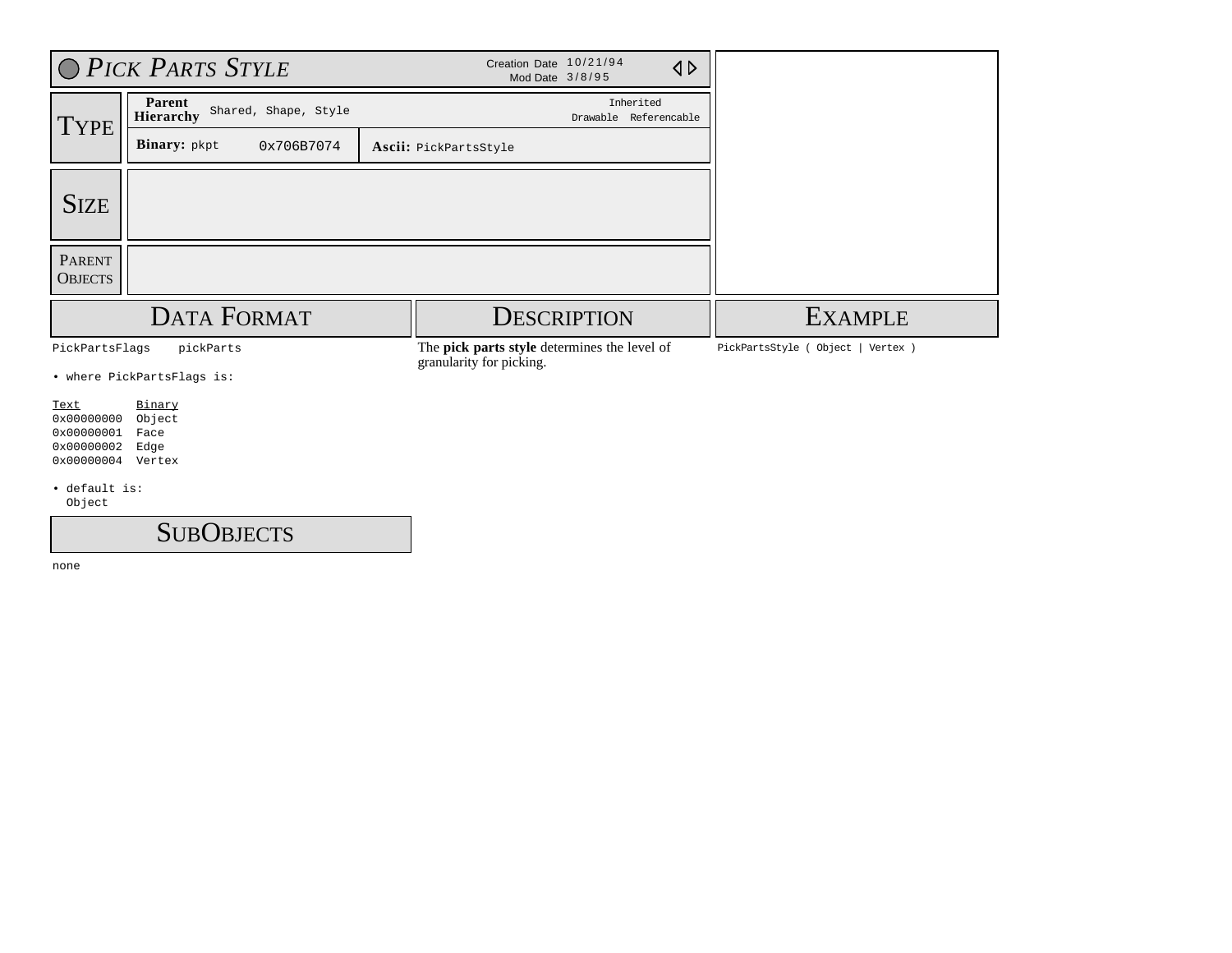| Creation Date 10/21/94<br><b>O RECEIVE SHADOWS STYLE</b><br>$\triangle$<br>Mod Date 10/27/94 |                                             |                                                                                                                                          |                                    |  |                                                                           |
|----------------------------------------------------------------------------------------------|---------------------------------------------|------------------------------------------------------------------------------------------------------------------------------------------|------------------------------------|--|---------------------------------------------------------------------------|
| TYPE                                                                                         | Parent<br>Shared, Shape, Style<br>Hierarchy |                                                                                                                                          | Inherited<br>Drawable Referencable |  |                                                                           |
|                                                                                              | <b>Binary:</b> resh<br>0x72637368           | Ascii: ReceiveShadowsStyle                                                                                                               |                                    |  |                                                                           |
| <b>SIZE</b>                                                                                  |                                             |                                                                                                                                          |                                    |  |                                                                           |
| <b>PARENT</b><br><b>OBJECTS</b>                                                              |                                             |                                                                                                                                          |                                    |  |                                                                           |
|                                                                                              | DATA FORMAT                                 |                                                                                                                                          | <b>DESCRIPTION</b>                 |  | <b>EXAMPLE</b>                                                            |
|                                                                                              | Boolean receiveShadows<br><b>SUBOBJECTS</b> | geometry receives shadows when rendering. It is<br>coupled with the "casts shadows" field in all lights,<br>excluding the ambient light. |                                    |  | The receive shadows style determines whether a ReceiveShadowsStyle (True) |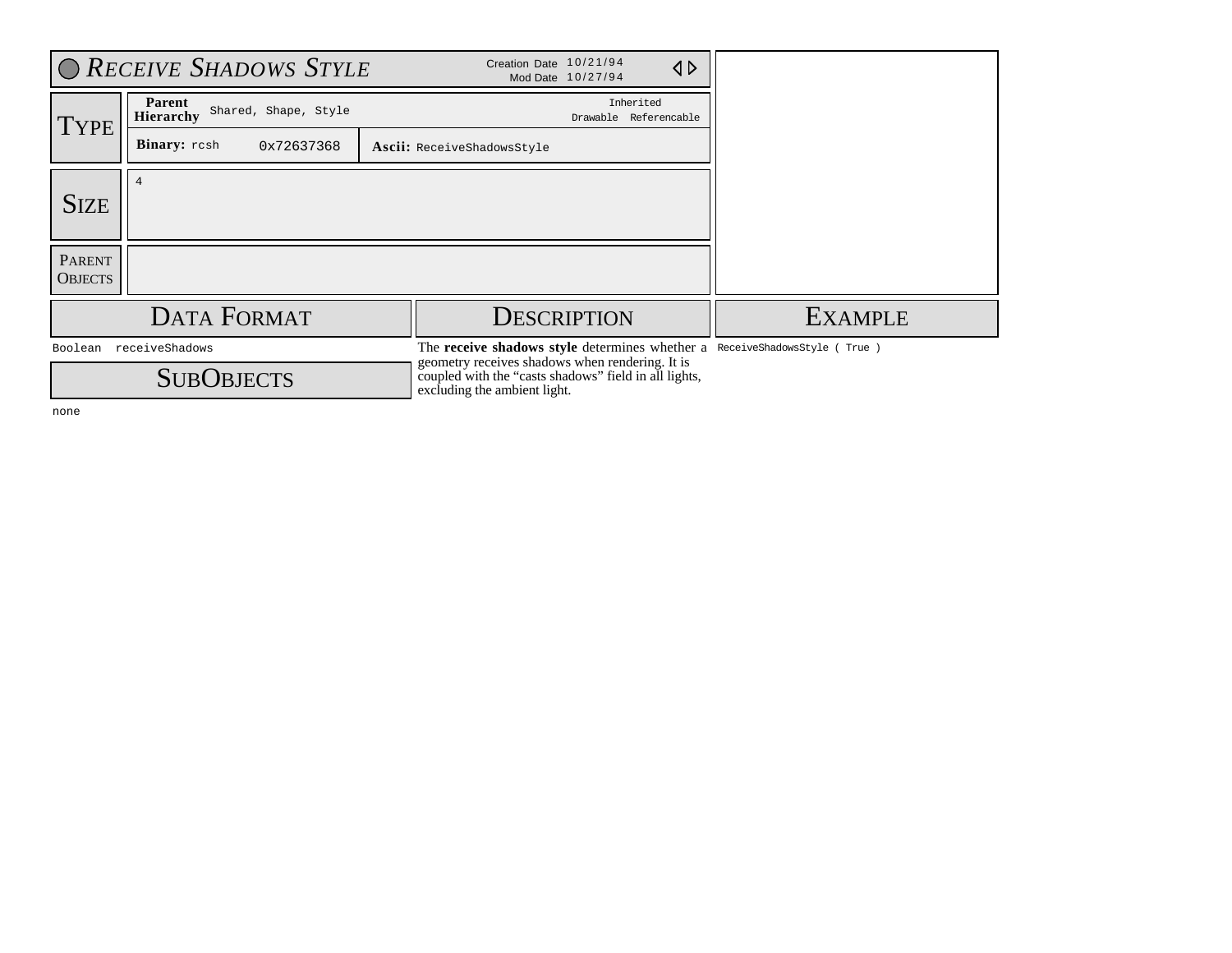|                                 | <b>SUBDIVISION STYLE</b>                                                  | Creation Date 10/21/94<br>$\triangle$<br>Mod Date 3/15/95                                                                                                |                                      |  |  |
|---------------------------------|---------------------------------------------------------------------------|----------------------------------------------------------------------------------------------------------------------------------------------------------|--------------------------------------|--|--|
| TYPE                            | Parent<br>Shared, Shape, Style<br>Hierarchy                               | Inherited<br>Drawable Referencable                                                                                                                       |                                      |  |  |
|                                 | <b>Binary:</b> sbdv<br>0x7364636C                                         | Ascii: SubdivisionStyle                                                                                                                                  |                                      |  |  |
| <b>SIZE</b>                     | (subdivisionMethod == Constant) ? 12 : 8                                  |                                                                                                                                                          |                                      |  |  |
| <b>PARENT</b><br><b>OBJECTS</b> |                                                                           |                                                                                                                                                          |                                      |  |  |
|                                 | <b>DATA FORMAT</b>                                                        | <b>DESCRIPTION</b>                                                                                                                                       | <b>EXAMPLE</b>                       |  |  |
| method field:                   | This object has two forms, based on the subdivison                        | The subdivision style tells a geometric<br>decomposition the courseness of a geometric<br>primitive tesselation. There are three methods of              | SubdivisionStyle (<br>Constant 12 12 |  |  |
|                                 | • for subdivisionMethod == WorldSpace or<br>ScreenSpace the structure is: | subdivision: constant, world space, and screen space<br>subdivision.                                                                                     | SubdivisionStyle (<br>WorldSpace 50  |  |  |
| Float32                         | SubdivisionMethodEnum subdivisionMethod<br>value1                         | Constant subdivision supplies 2 integral values,<br>which indicate the number of sections the u and y<br>axes of a decomposition should be divided into. | SubdivisionStyle (<br>ScreenSpace 50 |  |  |
| integral:                       | • for subdivisionMethod == Constant, the values are                       | The Screen Space value indicates average size of a<br>single polygon in a tesselation in screen space.                                                   |                                      |  |  |
| Uns32<br>Uns32                  | SubdivisionMethodEnum subdivisionMethod<br>value1<br>value2               | The world space value indicates the average size of a<br>single polygon in a tesselation in world space.                                                 |                                      |  |  |
|                                 | where SubdivisionMethodEnum is:                                           |                                                                                                                                                          |                                      |  |  |
| Binary<br>0x00000000            | Text<br>Constant                                                          |                                                                                                                                                          |                                      |  |  |

0x00000001 WorldSpace 0x00000002 ScreenSpace

#### SUB OBJECTS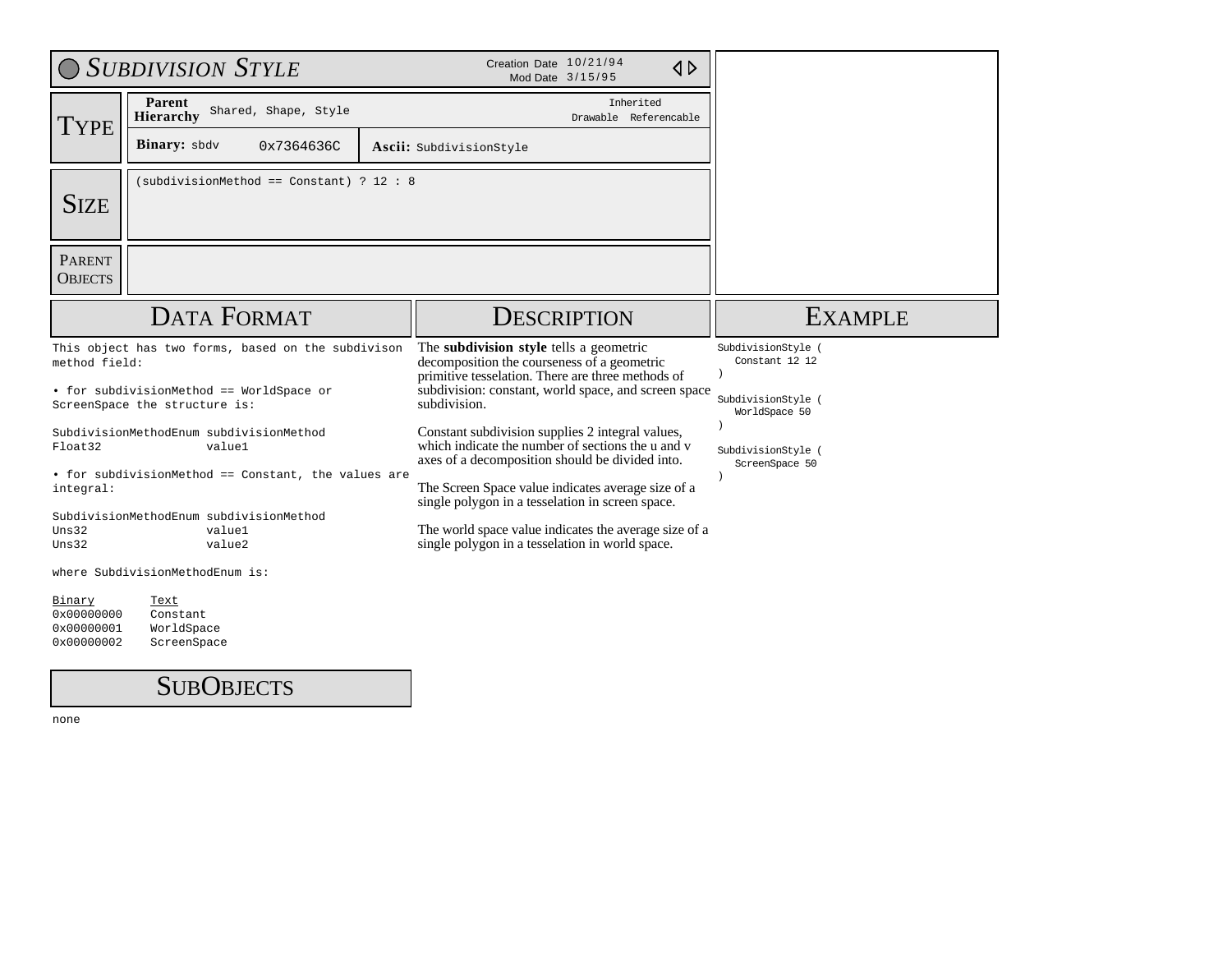|                                 | O MATRIX TRANSFORM                                     |  | Creation Date 10/21/94             | Mod Date 10/27/94  | $\triangleleft$ |
|---------------------------------|--------------------------------------------------------|--|------------------------------------|--------------------|-----------------|
| TYPE                            | Parent<br>Shared, Shape, Transform<br><b>Hierarchy</b> |  | Inherited<br>Drawable Referencable |                    |                 |
|                                 | Binary: mtrx<br>0x6D747278                             |  |                                    |                    |                 |
| <b>SIZE</b>                     | 64                                                     |  |                                    |                    |                 |
| <b>PARENT</b><br><b>OBJECTS</b> |                                                        |  |                                    |                    |                 |
|                                 | <b>DATA FORMAT</b>                                     |  |                                    | <b>DESCRIPTION</b> |                 |

Matrix4x4 matrix

A custom, invertible matrix transform.

• matrix is invertible

**SUBOBJECTS**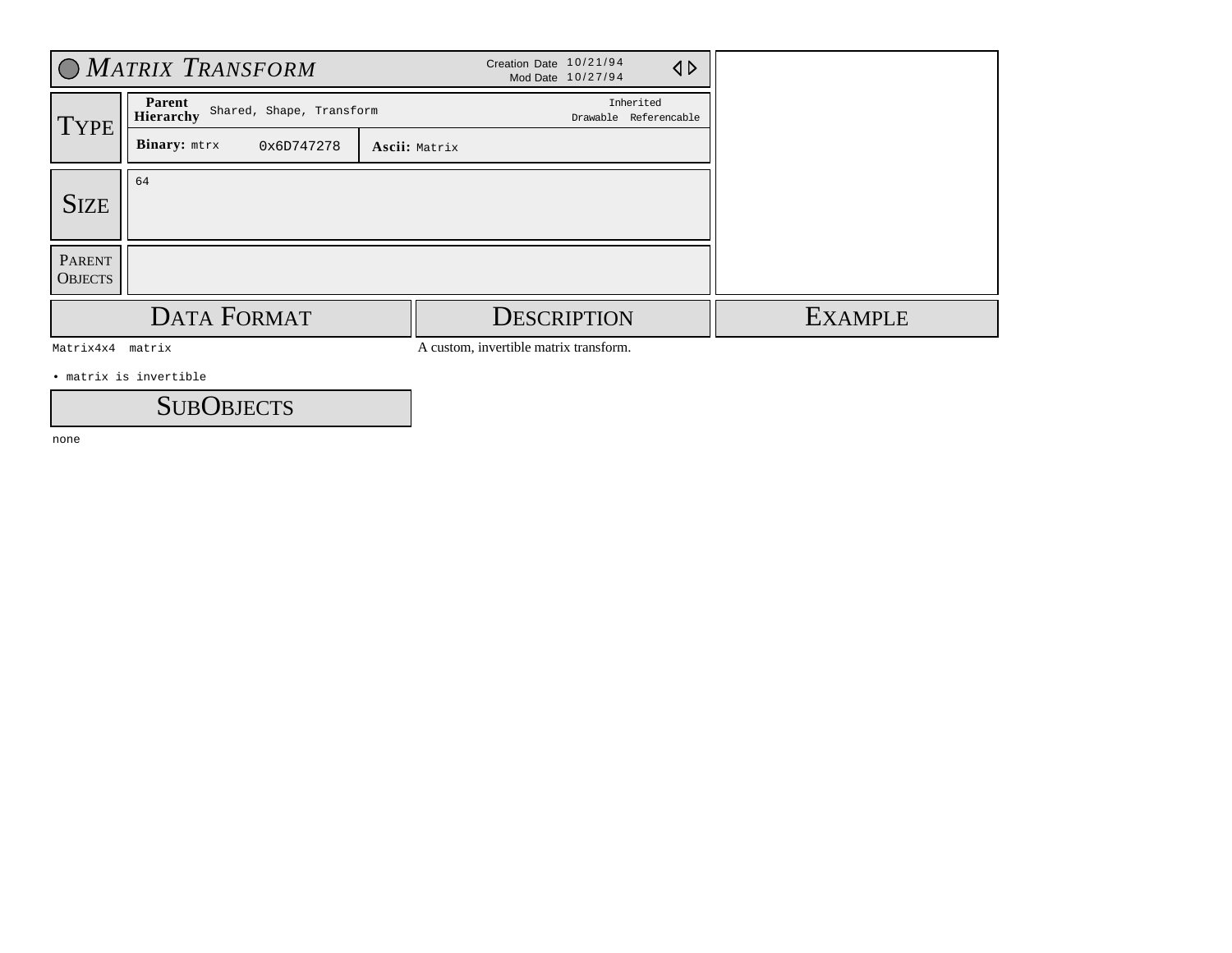|                          | O QUATERNION TRANSFORM                          | Creation Date 10/21/94<br>$\triangleleft$<br>Mod Date 1/24/95                                               |                |
|--------------------------|-------------------------------------------------|-------------------------------------------------------------------------------------------------------------|----------------|
| <b>TYPE</b>              | Parent<br>Shared, Shape, Transform<br>Hierarchy | Inherited<br>Drawable Referencable                                                                          |                |
|                          | Binary: qtrn<br>0x7174726E                      | Ascii: Quaternion                                                                                           |                |
| <b>SIZE</b>              | 16                                              |                                                                                                             |                |
|                          |                                                 |                                                                                                             |                |
| PARENT<br><b>OBJECTS</b> |                                                 |                                                                                                             |                |
|                          | <b>DATA FORMAT</b>                              | <b>DESCRIPTION</b>                                                                                          | <b>EXAMPLE</b> |
| Float32<br>Float32       | W<br>X                                          | The quaternion specifies three axes of rotation and a $\alpha$ Quaternion (0.20.70.21.57)<br>"twist" value. |                |
| Float32<br>Float32       | y<br>$\mathbf{z}$                               | Useful for user interface.                                                                                  |                |
|                          | $\sim$ $\sim$                                   |                                                                                                             |                |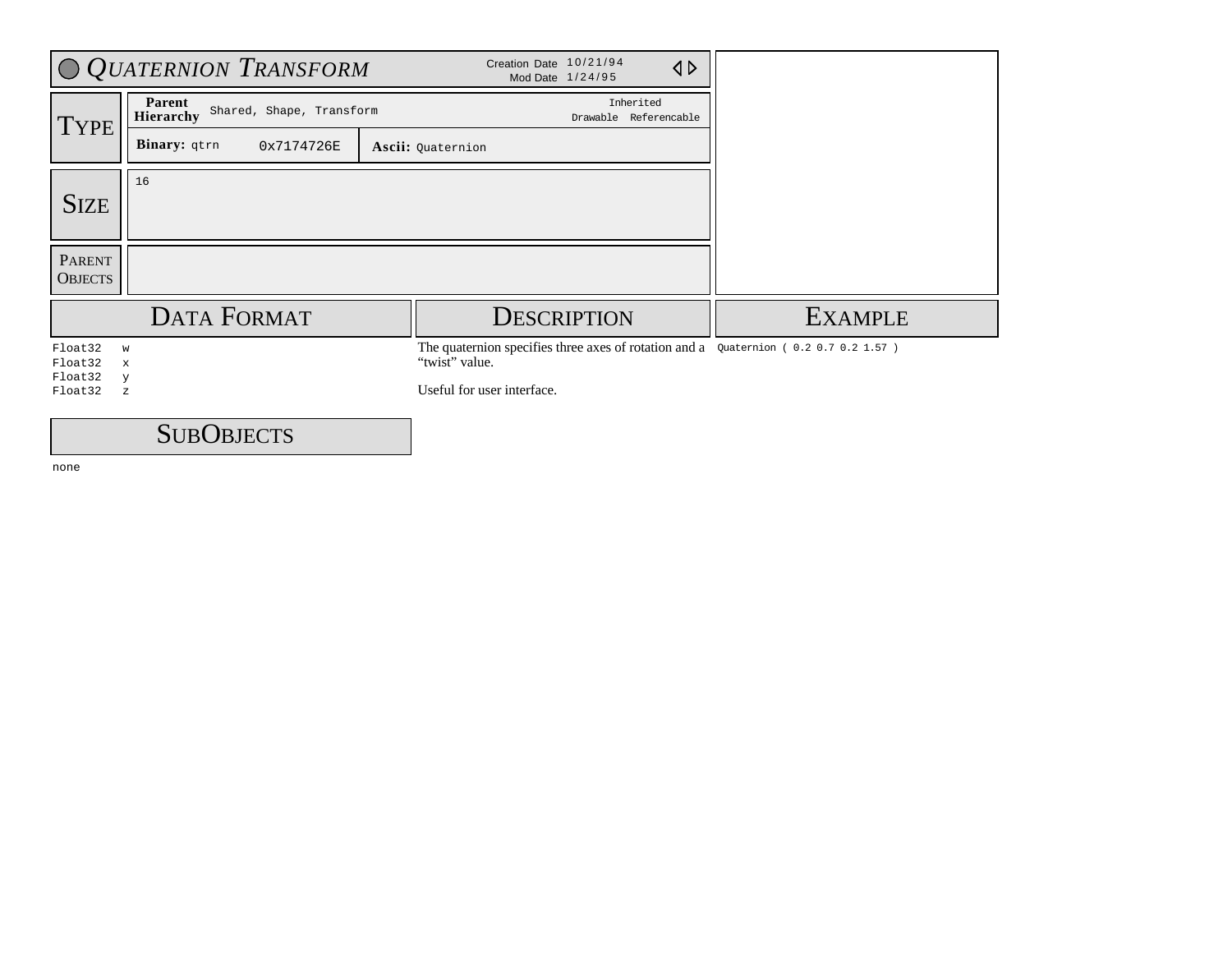|                                                  | O ROTATE TRANSFORM                                     |               | Creation Date 10/21/94<br>Mod Date 10/27/94 | $\triangleleft$ |                   |
|--------------------------------------------------|--------------------------------------------------------|---------------|---------------------------------------------|-----------------|-------------------|
| <b>TYPE</b>                                      | Parent<br>Shared, Shape, Transform<br><b>Hierarchy</b> |               | Inherited<br>Drawable Referencable          |                 |                   |
|                                                  | Binary: rott<br>0x726F7474                             | Ascii: Rotate |                                             |                 |                   |
| <b>SIZE</b>                                      |                                                        |               |                                             |                 |                   |
| <b>PARENT</b><br><b>OBJECTS</b>                  |                                                        |               |                                             |                 |                   |
|                                                  | <b>DATA FORMAT</b>                                     |               | <b>DESCRIPTION</b>                          |                 | <b>EXAMPLE</b>    |
| AxisEnum<br>Float32                              | axis<br>radians                                        |               | Rotate about the X, Y, or Z axes.           |                 | Rotate ( X 1.57 ) |
| • AxisEnum is:                                   |                                                        |               |                                             |                 |                   |
| Binary<br>0x00000000<br>0x00000001<br>0x00000002 | Text<br>X<br>Y<br>Ζ                                    |               |                                             |                 |                   |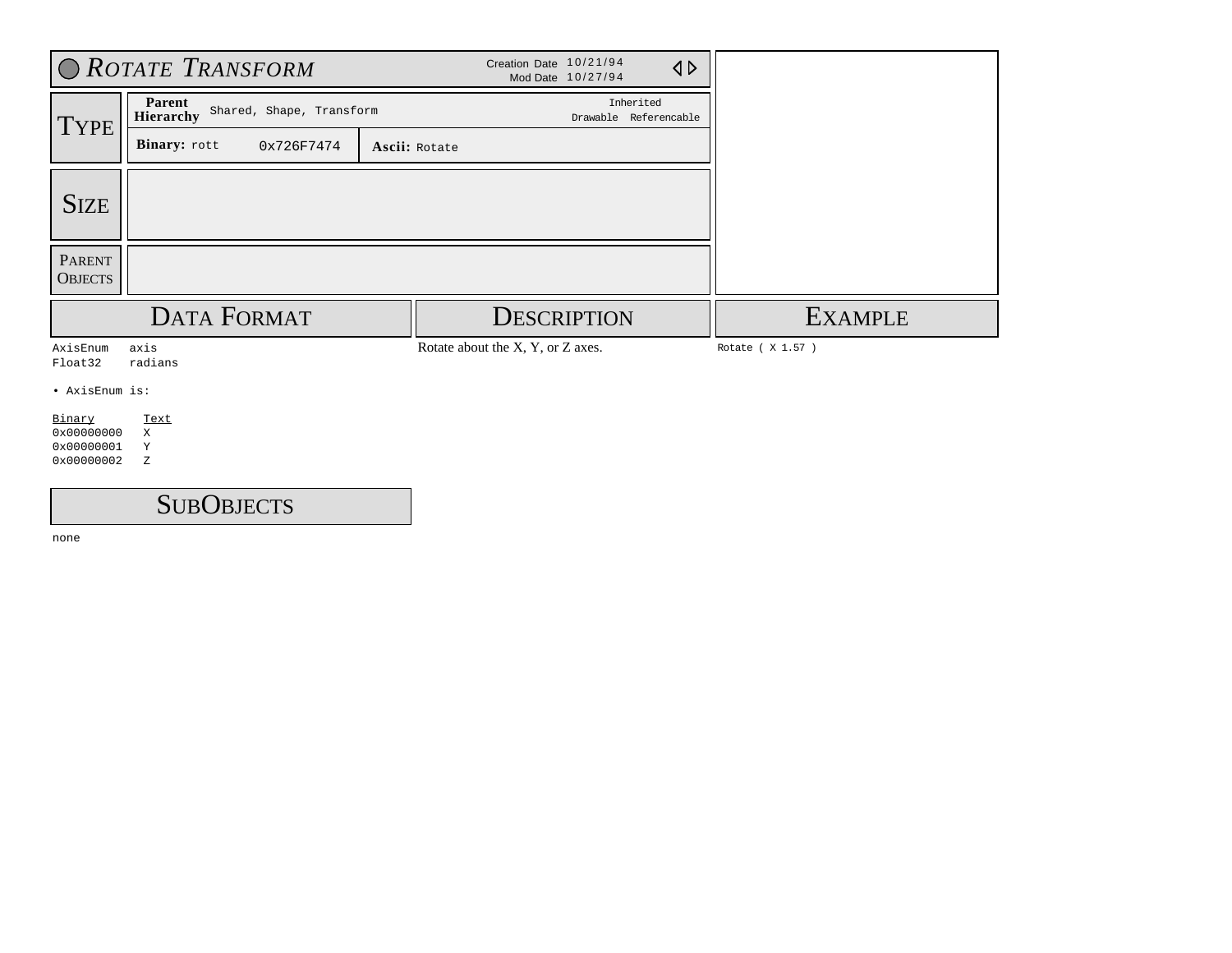|                                                                                    | O ROTATE ABOUT AXIS TRANSFORM                   |                                          |                                    |                                                                           |
|------------------------------------------------------------------------------------|-------------------------------------------------|------------------------------------------|------------------------------------|---------------------------------------------------------------------------|
| TYPE <sup></sup>                                                                   | Parent<br>Shared, Shape, Transform<br>Hierarchy |                                          | Inherited<br>Drawable Referencable |                                                                           |
|                                                                                    | Binary: rtaa<br>0x72746161                      | Ascii: RotateAboutAxis                   |                                    |                                                                           |
| <b>SIZE</b>                                                                        | 28                                              |                                          |                                    |                                                                           |
| PARENT<br><b>OBJECTS</b>                                                           |                                                 |                                          |                                    |                                                                           |
|                                                                                    | <b>DATA FORMAT</b>                              | <b>DESCRIPTION</b>                       |                                    | <b>EXAMPLE</b>                                                            |
| Point3D origin<br>Vector3D orientation<br>Float32 radians<br>• $ orientation  = 1$ |                                                 | Rotate about an arbitrary axis in space. |                                    | RotateAboutAxis<br>2000 # origin<br>1 0 # orientation<br>$1.57$ # radians |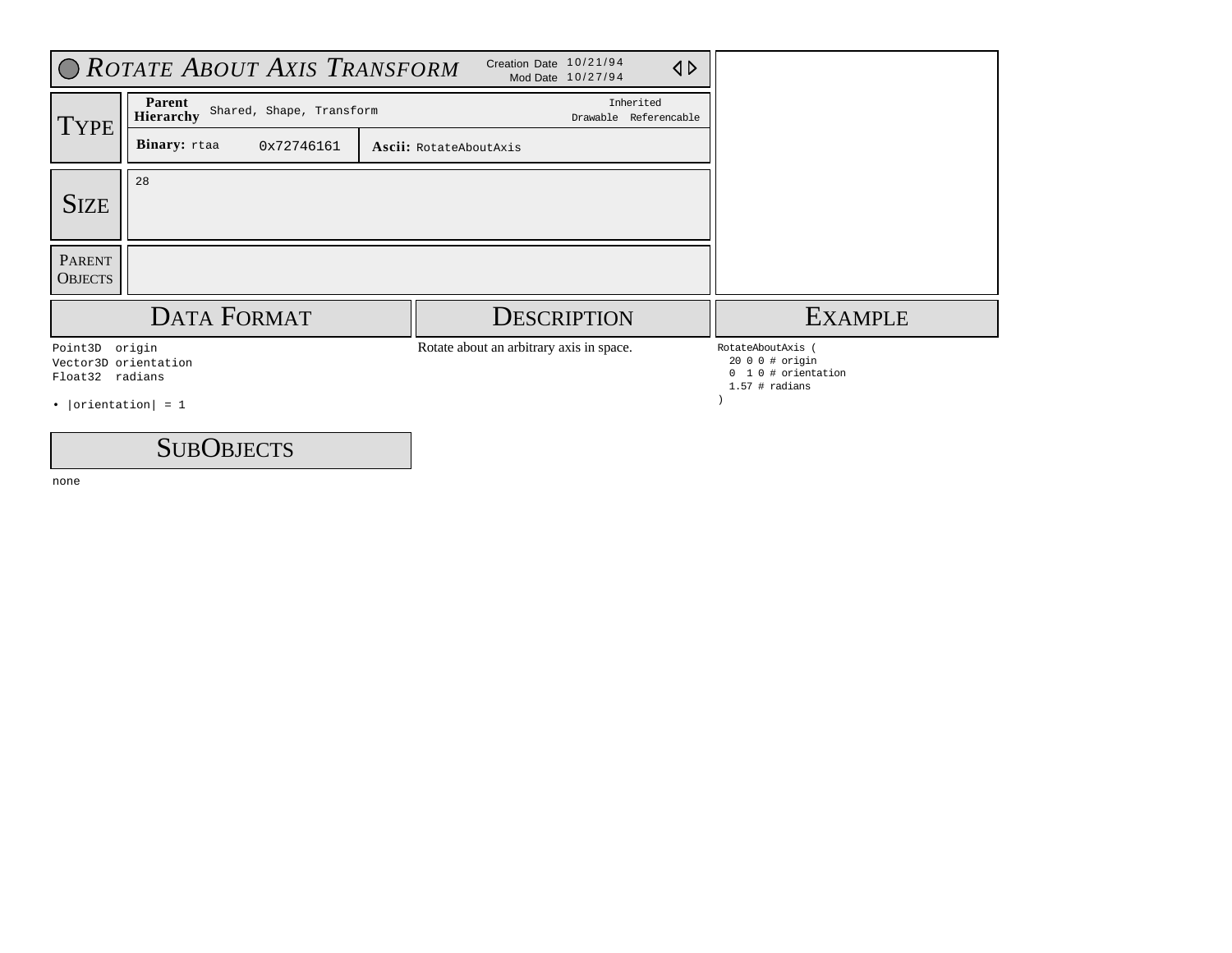|                                                  | O ROTATE ABOUT POINT TRANSFORM                         |                                                                        |                |
|--------------------------------------------------|--------------------------------------------------------|------------------------------------------------------------------------|----------------|
| <b>TYPE</b>                                      | Parent<br>Shared, Shape, Transform<br><b>Hierarchy</b> | Inherited<br>Drawable Referencable                                     |                |
|                                                  | Binary: rtap<br>0x72746170                             | Ascii: RotateAboutPoint                                                |                |
| <b>SIZE</b>                                      | 20                                                     |                                                                        |                |
| <b>PARENT</b><br><b>OBJECTS</b>                  |                                                        |                                                                        |                |
|                                                  | <b>DATA FORMAT</b>                                     | <b>DESCRIPTION</b>                                                     | <b>EXAMPLE</b> |
| AxisEnum<br>Float32<br>Point3D                   | axis<br>radians<br>origin                              | To rotate about the X, Y, or Z axes at an arbitrary<br>point in space. |                |
| • AxisEnum is:                                   |                                                        |                                                                        |                |
| Binary<br>0x00000000<br>0x00000001<br>0x00000002 | Text<br>X<br>Y<br>Ζ                                    |                                                                        |                |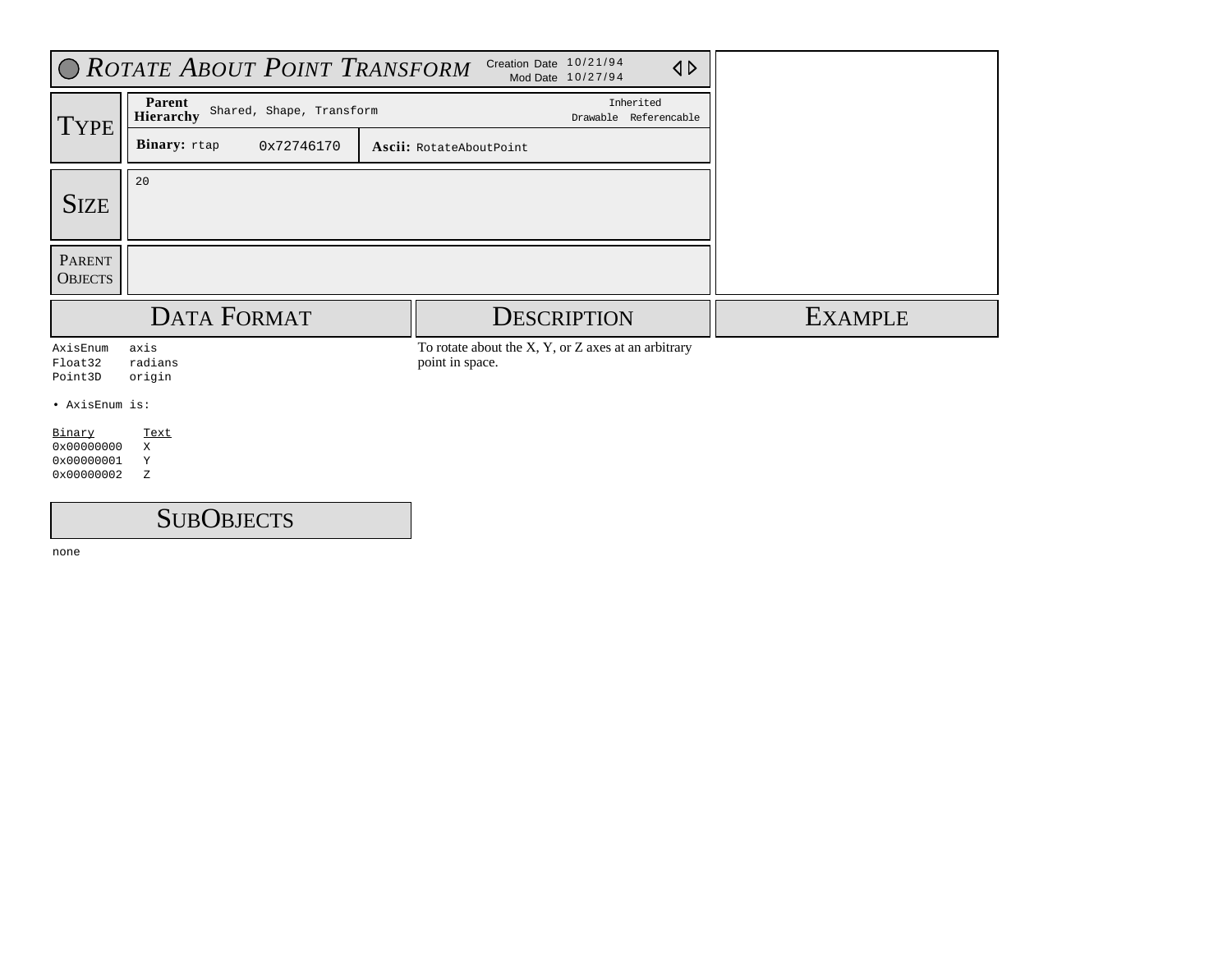|                                                         | <b>SCALE TRANSFORM</b>                     |                    | Creation Date 10/21/94<br>Mod Date 10/27/94 | $\triangleleft$                    |                 |
|---------------------------------------------------------|--------------------------------------------|--------------------|---------------------------------------------|------------------------------------|-----------------|
| Parent<br>Shared, Shape, Transform<br>Hierarchy<br>TYPE |                                            |                    |                                             | Inherited<br>Drawable Referencable |                 |
|                                                         | Binary: scal<br>0x7363616C<br>Ascii: Scale |                    |                                             |                                    |                 |
| <b>SIZE</b>                                             |                                            |                    |                                             |                                    |                 |
| <b>PARENT</b><br><b>OBJECTS</b>                         |                                            |                    |                                             |                                    |                 |
|                                                         | <b>DATA FORMAT</b>                         |                    | <b>DESCRIPTION</b>                          |                                    | <b>EXAMPLE</b>  |
| Vector3D                                                | scale                                      | A scale transform. |                                             |                                    | Scale ( 1 1 2 ) |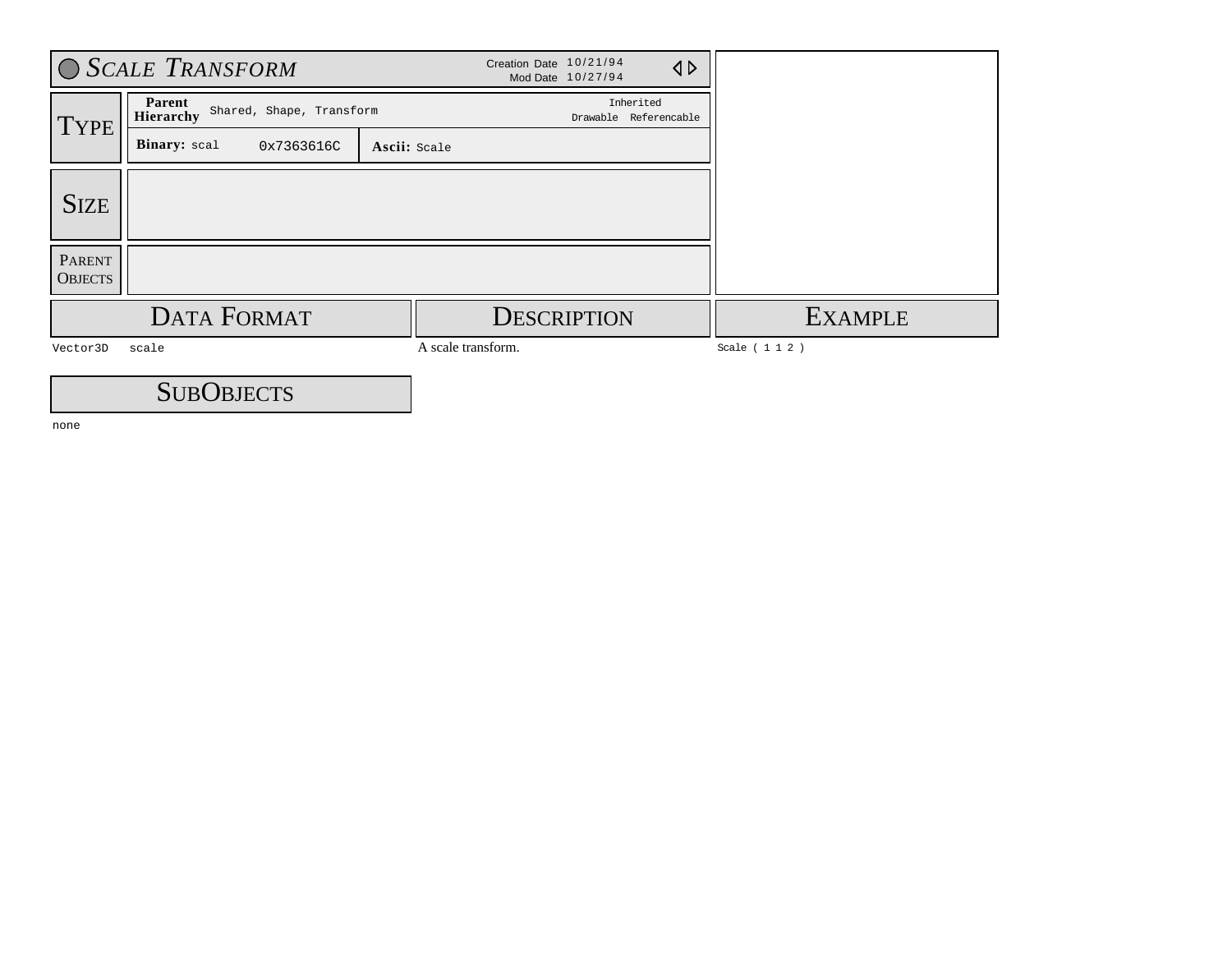|                                 | O TRANSLATE TRANSFORM                           |                        | Creation Date 10/21/94<br>Mod Date 10/27/94 | $\triangleleft$ |                       |
|---------------------------------|-------------------------------------------------|------------------------|---------------------------------------------|-----------------|-----------------------|
| TYPE <sup>'</sup>               | Parent<br>Shared, Shape, Transform<br>Hierarchy |                        | Inherited<br>Drawable Referencable          |                 |                       |
|                                 | Binary: trns<br>0x74726E73                      | Ascii: Translate       |                                             |                 |                       |
| <b>SIZE</b>                     | 12                                              |                        |                                             |                 |                       |
| <b>PARENT</b><br><b>OBJECTS</b> |                                                 |                        |                                             |                 |                       |
|                                 | <b>DATA FORMAT</b>                              |                        | <b>DESCRIPTION</b>                          |                 | <b>EXAMPLE</b>        |
| Vector3D                        | translate                                       | A translate transfrom. |                                             |                 | Translate ( 1 2 100 ) |
|                                 | $\sim$ $\sim$                                   |                        |                                             |                 |                       |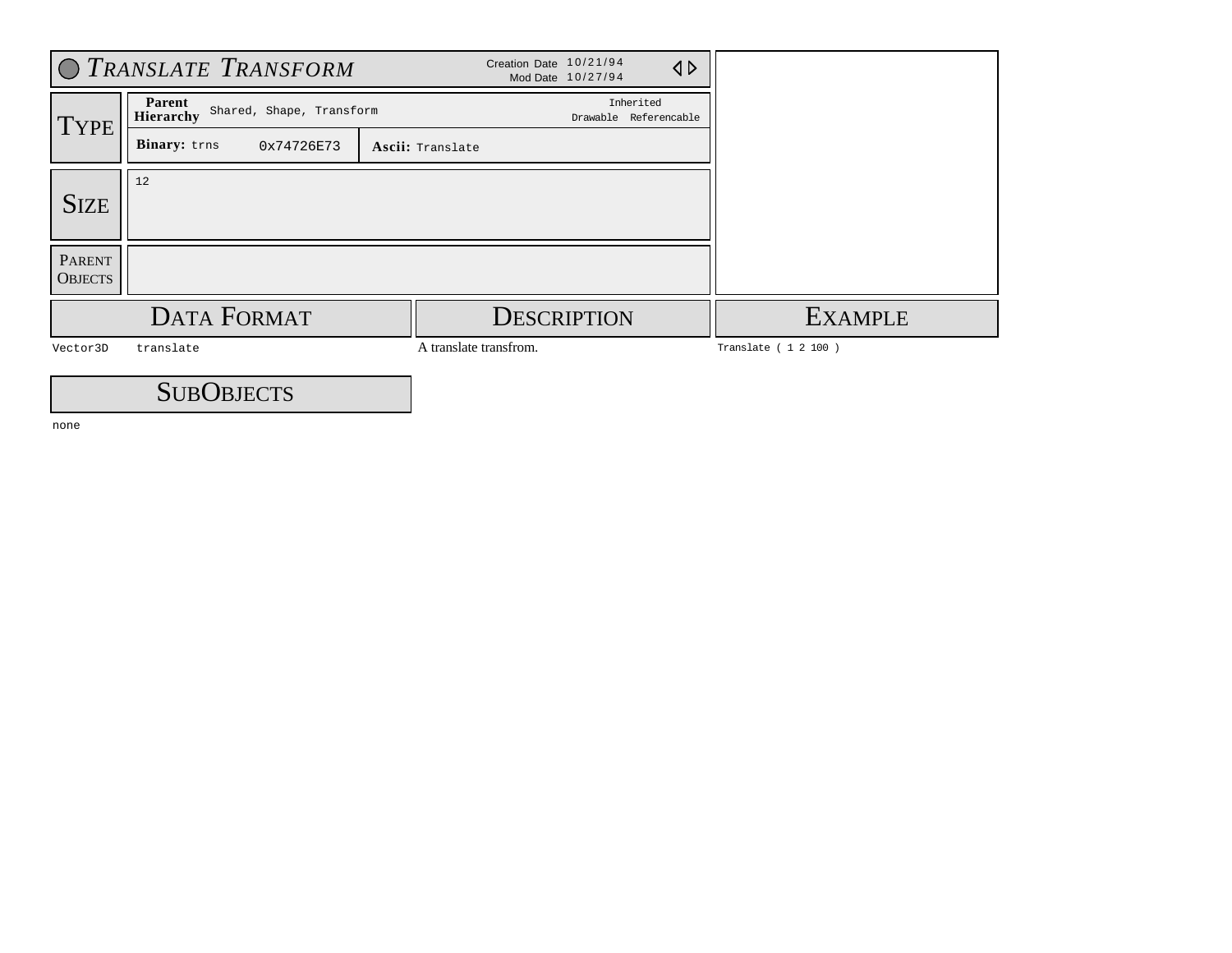|                                 | <b>UNKNOWN BINARY</b>                                                                           | Creation Date 4/6/95<br>$\triangle$<br>Mod Date 4/7/95                                                                                                                                                                                                                                                                                                                                                                                                                                                                                                                                                                                                                                                                                                                                                                                                                                                                                                                                                                         |                                                                        |
|---------------------------------|-------------------------------------------------------------------------------------------------|--------------------------------------------------------------------------------------------------------------------------------------------------------------------------------------------------------------------------------------------------------------------------------------------------------------------------------------------------------------------------------------------------------------------------------------------------------------------------------------------------------------------------------------------------------------------------------------------------------------------------------------------------------------------------------------------------------------------------------------------------------------------------------------------------------------------------------------------------------------------------------------------------------------------------------------------------------------------------------------------------------------------------------|------------------------------------------------------------------------|
| <b>TYPE</b>                     | Parent<br>Shared, Shape<br>Hierarchy                                                            | Drawable Referencable                                                                                                                                                                                                                                                                                                                                                                                                                                                                                                                                                                                                                                                                                                                                                                                                                                                                                                                                                                                                          |                                                                        |
|                                 | <b>Binary:</b> ukbn<br>0x756B626E                                                               | Ascii: UnknownBinary                                                                                                                                                                                                                                                                                                                                                                                                                                                                                                                                                                                                                                                                                                                                                                                                                                                                                                                                                                                                           |                                                                        |
| <b>SIZE</b>                     | $12 +$                                                                                          |                                                                                                                                                                                                                                                                                                                                                                                                                                                                                                                                                                                                                                                                                                                                                                                                                                                                                                                                                                                                                                |                                                                        |
| <b>PARENT</b><br><b>OBJECTS</b> |                                                                                                 |                                                                                                                                                                                                                                                                                                                                                                                                                                                                                                                                                                                                                                                                                                                                                                                                                                                                                                                                                                                                                                |                                                                        |
|                                 | <b>DATA FORMAT</b>                                                                              | <b>DESCRIPTION</b>                                                                                                                                                                                                                                                                                                                                                                                                                                                                                                                                                                                                                                                                                                                                                                                                                                                                                                                                                                                                             | <b>EXAMPLE</b>                                                         |
| Int32<br>Uns32<br>RawData       | objectType<br>objectSize<br>EndianEnum byteOrder<br>objectData[objectSize]<br><b>SUBOBJECTS</b> | The unknown binary object is a way of transporting<br>unknown data found in a binary file. It is an<br>encapsulated replica of the original data found in a<br>binary metafile, containing the object type (an<br>Int32), the object size (in bytes), the byte order of<br>the original file, and the data itself. The byte order is<br>needed if unknown data is transported across<br>different processors, and allows for parsing<br>endian-specific primitives within the raw data block.<br>Unknown binary objects may be written in either the<br>text or binary files.<br>When an unknown binary object is encountered in a<br>metafile, it is up to the reading program to either:<br>• transport the data around<br>• validate it and convert it to a known object<br>• discard the data<br>Unknown objects are inherently "dirty", meaning<br>you may assume the unknown binary object may<br>contain out-of-sync (bogus) information, as the<br>original object may have been removed from its<br>original context. | UnknownBinary (<br>1701605476<br>$\overline{4}$<br>BigEndian<br>0x0AB2 |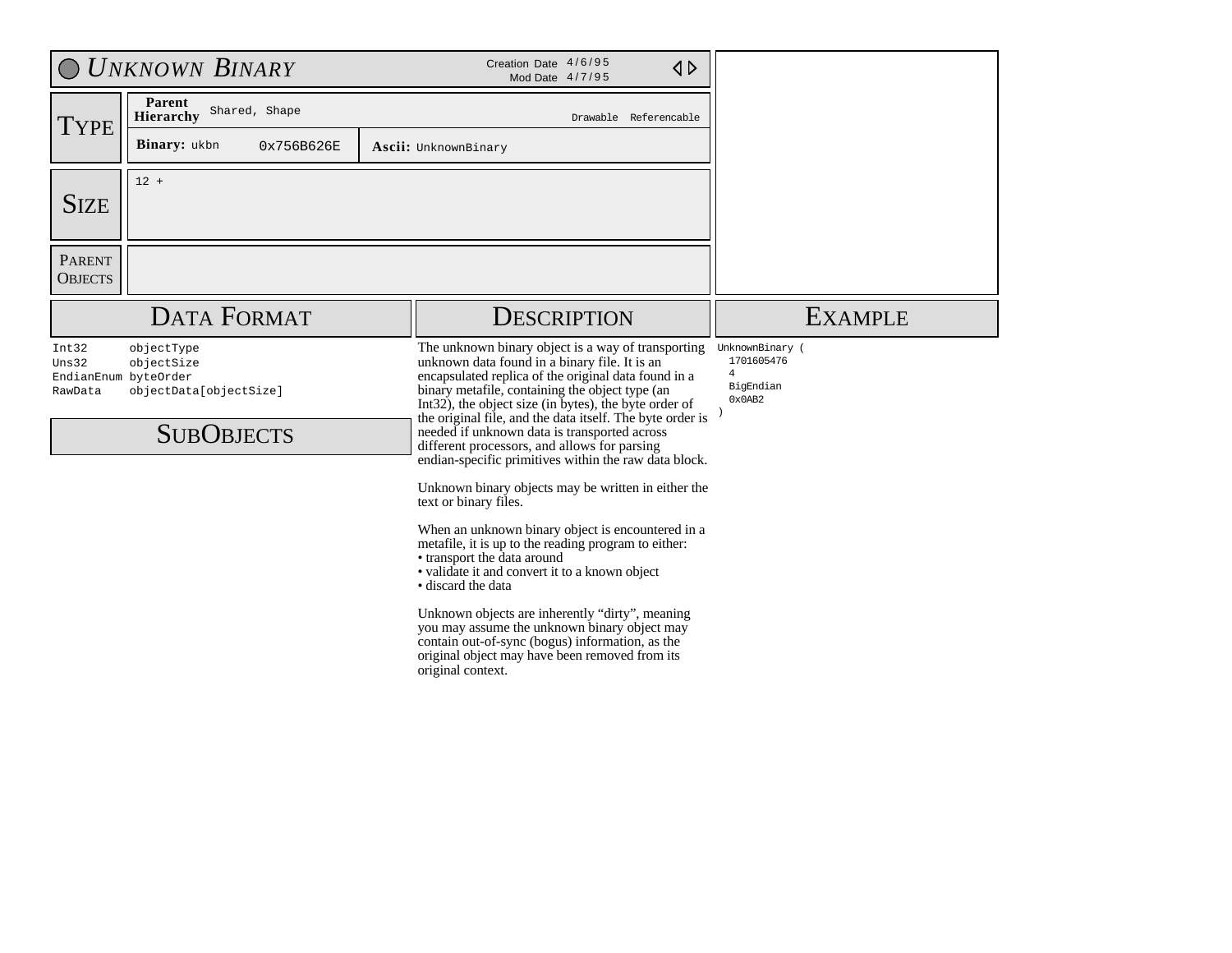|                                 | <b>UNKNOWN TEXT</b>                  | Creation Date 4/6/95<br>$\triangle$<br>Mod Date 4/7/95                                                                                                                                                                                                         |                                              |
|---------------------------------|--------------------------------------|----------------------------------------------------------------------------------------------------------------------------------------------------------------------------------------------------------------------------------------------------------------|----------------------------------------------|
| <b>TYPE</b>                     | Parent<br>Shared, Shape<br>Hierarchy | Drawable Referencable                                                                                                                                                                                                                                          |                                              |
|                                 | Binary: uktx<br>0x756B7478           | Ascii: UnknownText                                                                                                                                                                                                                                             |                                              |
| <b>SIZE</b>                     | $sizeof(name) + sizeof(data)$        |                                                                                                                                                                                                                                                                |                                              |
| <b>PARENT</b><br><b>OBJECTS</b> | any                                  |                                                                                                                                                                                                                                                                |                                              |
|                                 | <b>DATA FORMAT</b>                   | <b>DESCRIPTION</b>                                                                                                                                                                                                                                             | <b>EXAMPLE</b>                               |
| String<br>String                | asciiName<br>contents                | The unknown text object is a way of transporting<br>unknown data found in a text file. It is an                                                                                                                                                                | UnknownText (<br>"Ellipsoid"<br>$\mathbf{u}$ |
|                                 | <b>SUBOBJECTS</b>                    | encapsulated replica of the original data found in a<br>text metafile, containing the object type (a String),<br>and a text string containing the original data. In some<br>cases, white space and comments may have been<br>stripped from the contents field. |                                              |
|                                 |                                      | Unknown text objects may be written in either the<br>text or binary files.                                                                                                                                                                                     |                                              |
|                                 |                                      | When an unknown text object is encountered in a<br>metafile, it is up to the reading program to either:<br>• transport the data around<br>• validate it and convert it to a known object<br>• discard the data                                                 |                                              |
|                                 |                                      | Unknown objects are inherently "dirty", meaning<br>you may assume the unknown text object may<br>contain out-of-sync (bogus) information, as the<br>original object may have been removed from its<br>original context.                                        |                                              |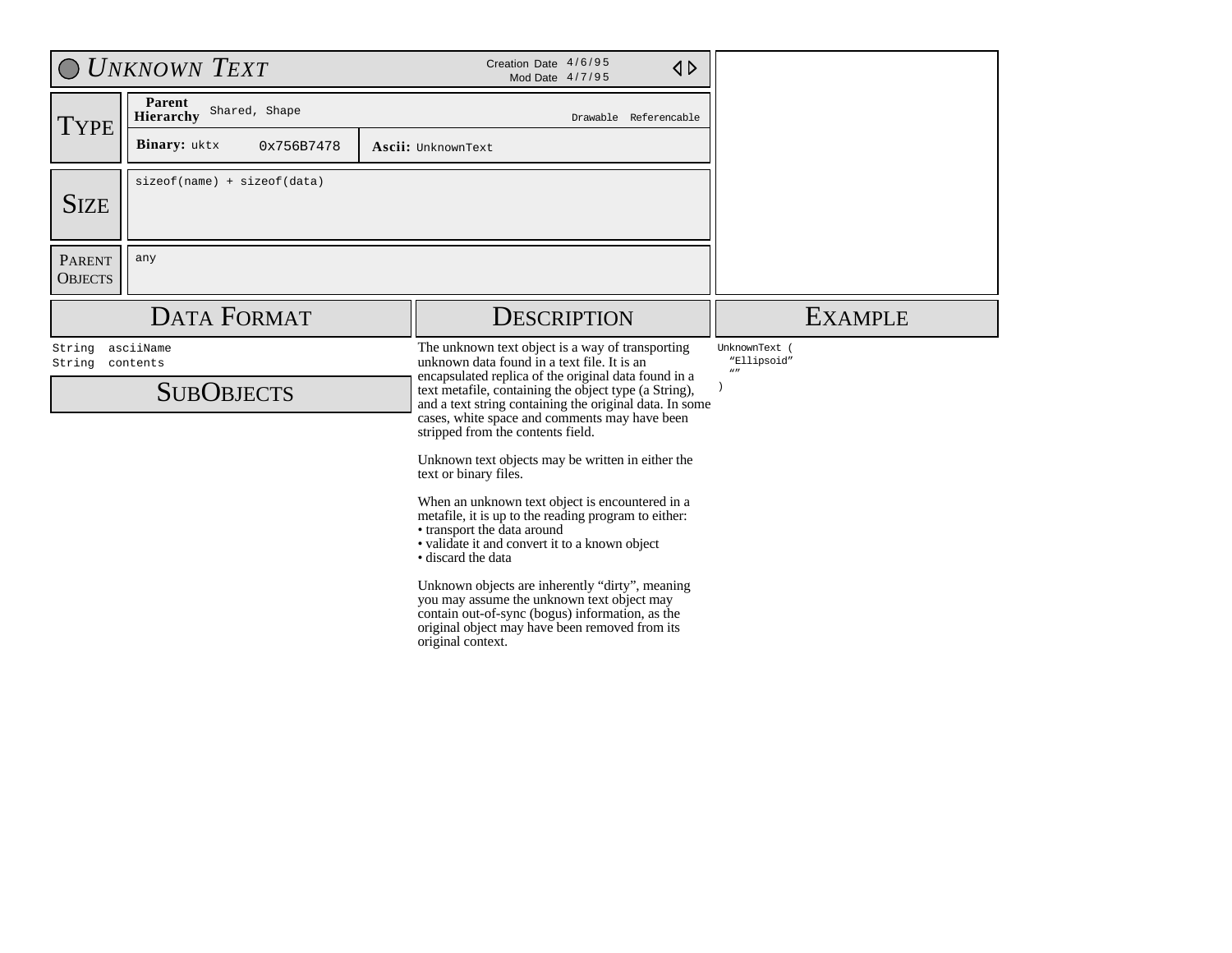|                                      | <b>O</b> MACINTOSH PATH                       | Creation Date 10/21/94<br>$\triangle$<br>Mod Date 3/15/95                                                                                                                                       |                                                                             |
|--------------------------------------|-----------------------------------------------|-------------------------------------------------------------------------------------------------------------------------------------------------------------------------------------------------|-----------------------------------------------------------------------------|
| TYPE                                 | Parent<br>Shared, Storage<br><b>Hierarchy</b> | Referencable                                                                                                                                                                                    |                                                                             |
|                                      | <b>Binary:</b> macp<br>0x6D616370             | Ascii: MacintoshPath                                                                                                                                                                            |                                                                             |
| <b>SIZE</b>                          | sizeof(String)                                |                                                                                                                                                                                                 |                                                                             |
| <b>PARENT</b><br><b>OBJECTS</b>      | ALWAYS: Reference                             |                                                                                                                                                                                                 |                                                                             |
|                                      | <b>DATA FORMAT</b>                            | <b>DESCRIPTION</b>                                                                                                                                                                              | <b>EXAMPLE</b>                                                              |
| String pathName<br><b>SUBOBJECTS</b> |                                               | The Macintosh path specifies the pathname of an<br>external file reference using the pathname<br>specification found in the Inside Macintosh volumes.<br>(essentially, a colon-based separator) | Container<br>Reference (43)<br>MacintoshPath ( ":::Foo:Bar:Models:Cheryl" ) |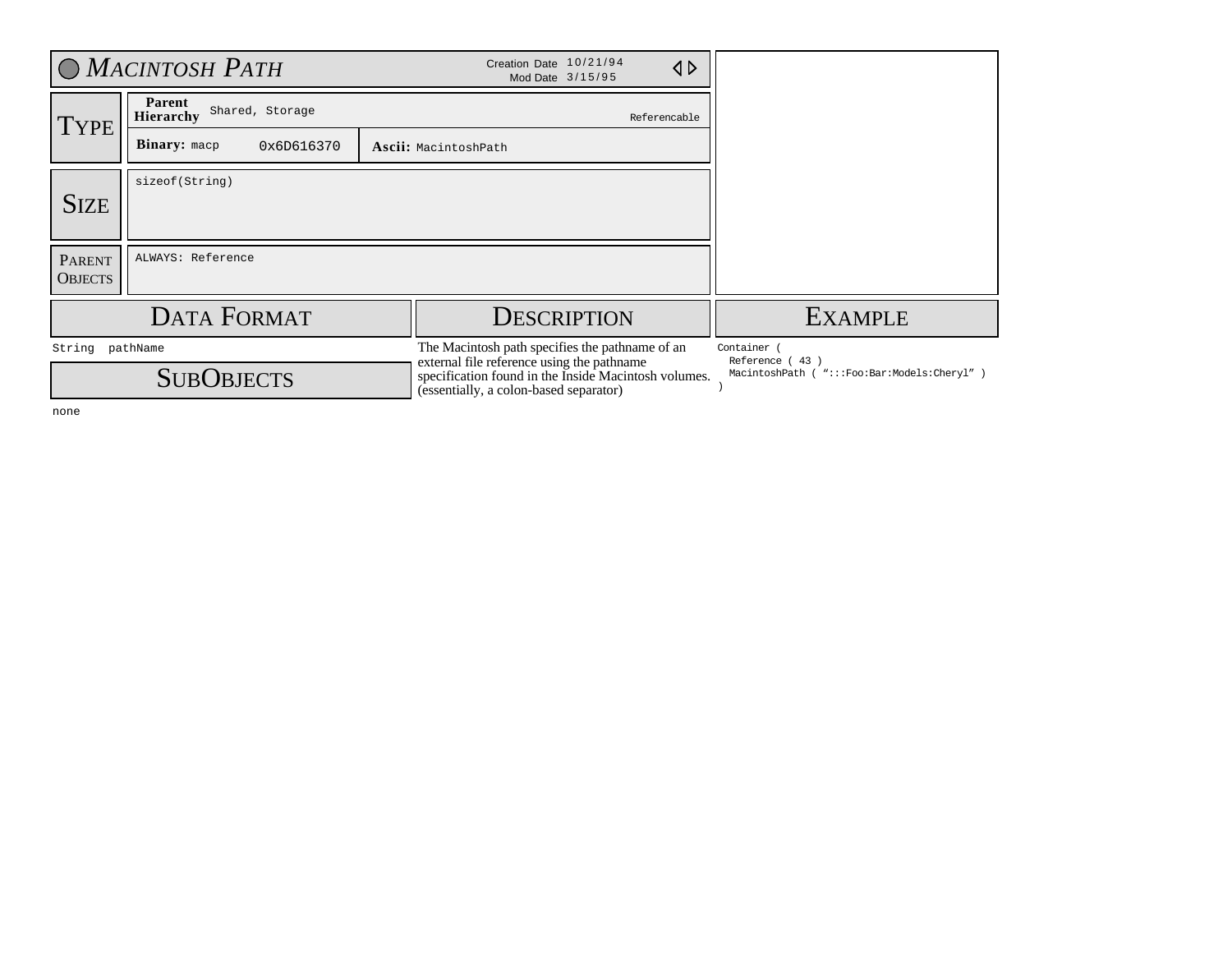|                                 | $\bigcirc$ UNIX PATH                          | Creation Date 10/21/94<br>$\triangle$<br>Mod Date 3/8/95                                                                                                  |                                                                |
|---------------------------------|-----------------------------------------------|-----------------------------------------------------------------------------------------------------------------------------------------------------------|----------------------------------------------------------------|
| <b>TYPE</b>                     | Parent<br>Shared, Storage<br><b>Hierarchy</b> | Referencable                                                                                                                                              |                                                                |
|                                 | <b>Binary:</b> unix<br>0x756E6978             | Ascii: UnixPath                                                                                                                                           |                                                                |
| <b>SIZE</b>                     | sizeof(String)                                |                                                                                                                                                           |                                                                |
| <b>PARENT</b><br><b>OBJECTS</b> | ALWAYS: Reference                             |                                                                                                                                                           |                                                                |
|                                 | <b>DATA FORMAT</b>                            | <b>DESCRIPTION</b>                                                                                                                                        | <b>EXAMPLE</b>                                                 |
| String<br>none                  | unixPath<br><b>SUBOBJECTS</b>                 | The unix path object serves as a way to reference<br>files on a unix file system.<br>The path should obey naming standards for unix<br>operating systems. | Container<br>Reference (<br>23)<br>UnixPath ( "./shaders.eb" ) |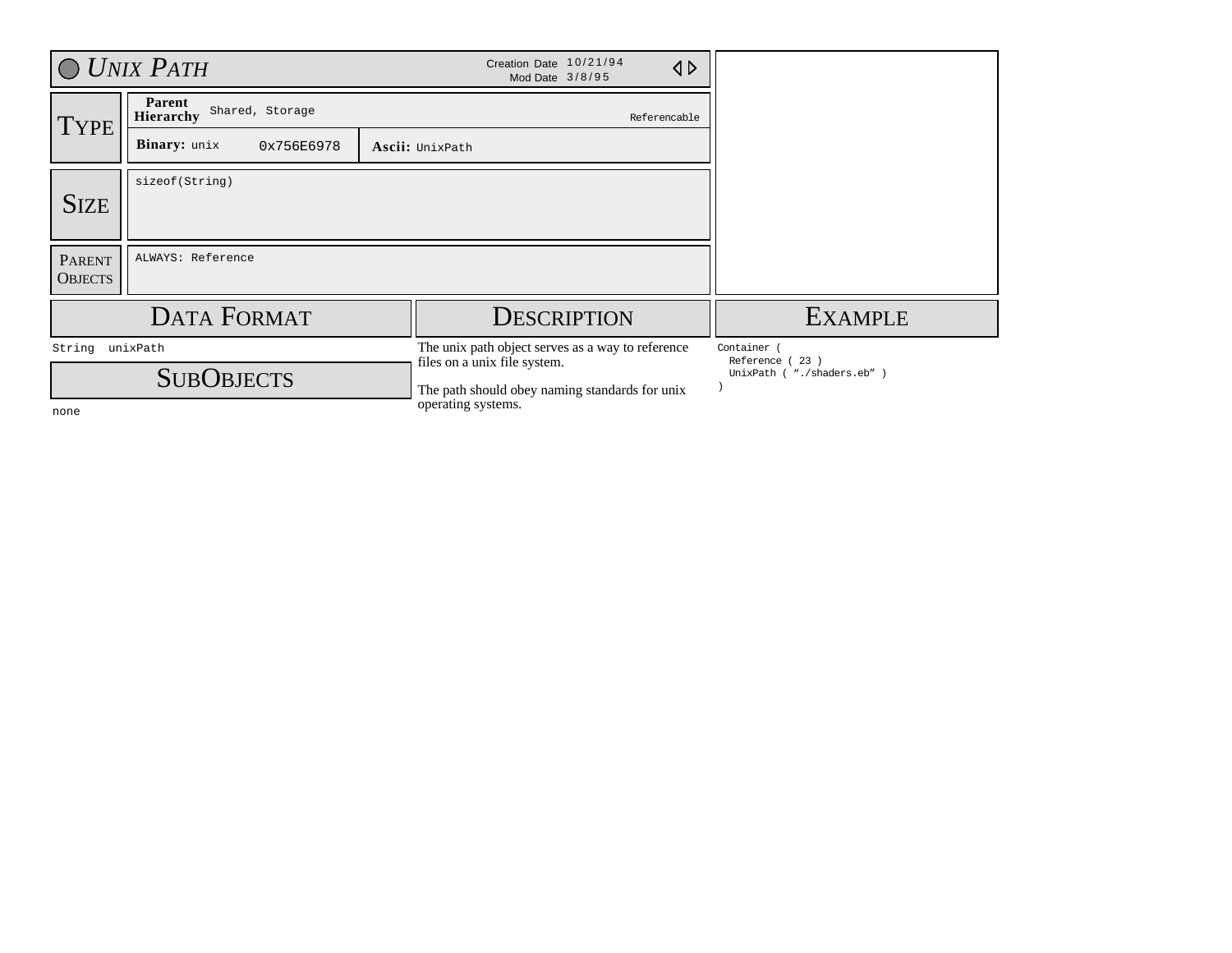| $C$ String                      |                                              |  | Creation Date 10/21/94<br>$\triangleleft$<br>Mod Date 3/15/95          |                                                      |
|---------------------------------|----------------------------------------------|--|------------------------------------------------------------------------|------------------------------------------------------|
| <b>TYPE</b>                     | Parent<br>Shared, String<br><b>Hierarchy</b> |  | Referencable                                                           |                                                      |
|                                 | Binary: strc<br>0x73747263                   |  | Ascii: CString                                                         |                                                      |
| <b>SIZE</b>                     | sizeof(String)                               |  |                                                                        |                                                      |
| <b>PARENT</b><br><b>OBJECTS</b> |                                              |  |                                                                        |                                                      |
|                                 | <b>DATA FORMAT</b>                           |  | <b>DESCRIPTION</b>                                                     | <b>EXAMPLE</b>                                       |
| String                          | cString                                      |  | The CString is a way of embedding text in a<br>metafile.               | CString<br>"Copyright (c) 1994 Apple Computer, Inc." |
| <b>SUBOBJECTS</b>               |                                              |  | Other string types allow for internationalization.                     |                                                      |
| none                            |                                              |  | The only allowable characters in a CString are 7-bit<br>ASCII numbers. |                                                      |
|                                 |                                              |  | The following characters may be "escaped" with the<br>$\mathcal{C}$    |                                                      |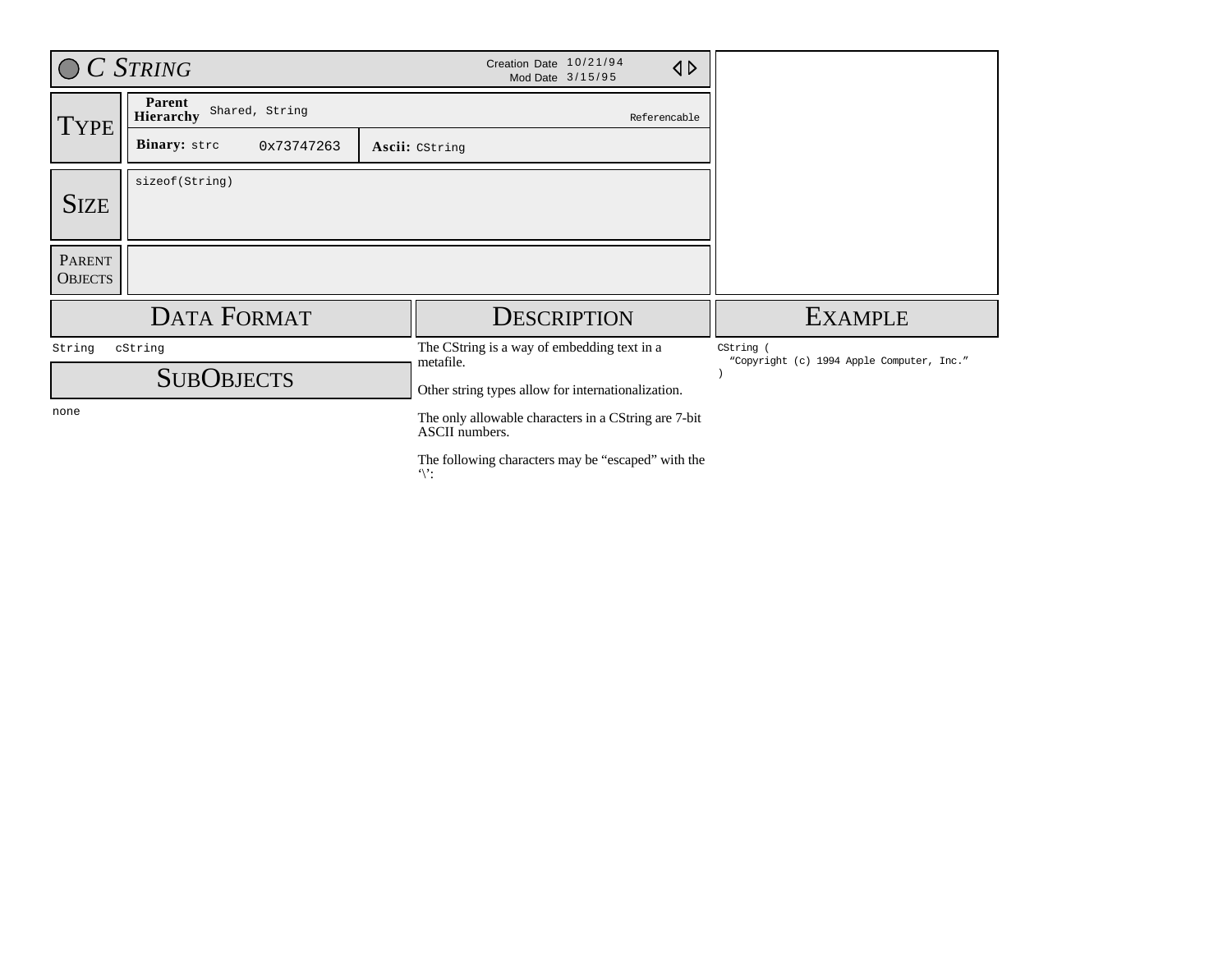|                                 | <b>UNICODE</b>                               | Creation Date 10/21/94<br>$\triangle$<br>Mod Date 3/15/95                                                             |                     |
|---------------------------------|----------------------------------------------|-----------------------------------------------------------------------------------------------------------------------|---------------------|
| <b>TYPE</b>                     | Parent<br>Shared, String<br><b>Hierarchy</b> | Referencable                                                                                                          |                     |
|                                 | Binary: uncd<br>0x756E6364                   | Ascii: Unicode                                                                                                        |                     |
| <b>SIZE</b>                     | $4 + length * 2$                             |                                                                                                                       |                     |
| <b>PARENT</b><br><b>OBJECTS</b> |                                              |                                                                                                                       |                     |
|                                 | <b>DATA FORMAT</b>                           | <b>DESCRIPTION</b>                                                                                                    | <b>EXAMPLE</b>      |
| Uns32<br>RawData                | length<br>unicode[length * 2]                | The unicode object is another way of embedding text Unicode (<br>in a metafile.<br>See UNICODE reference for details. | 6<br>0x457363686572 |
|                                 | <b>SUBOBJECTS</b>                            |                                                                                                                       |                     |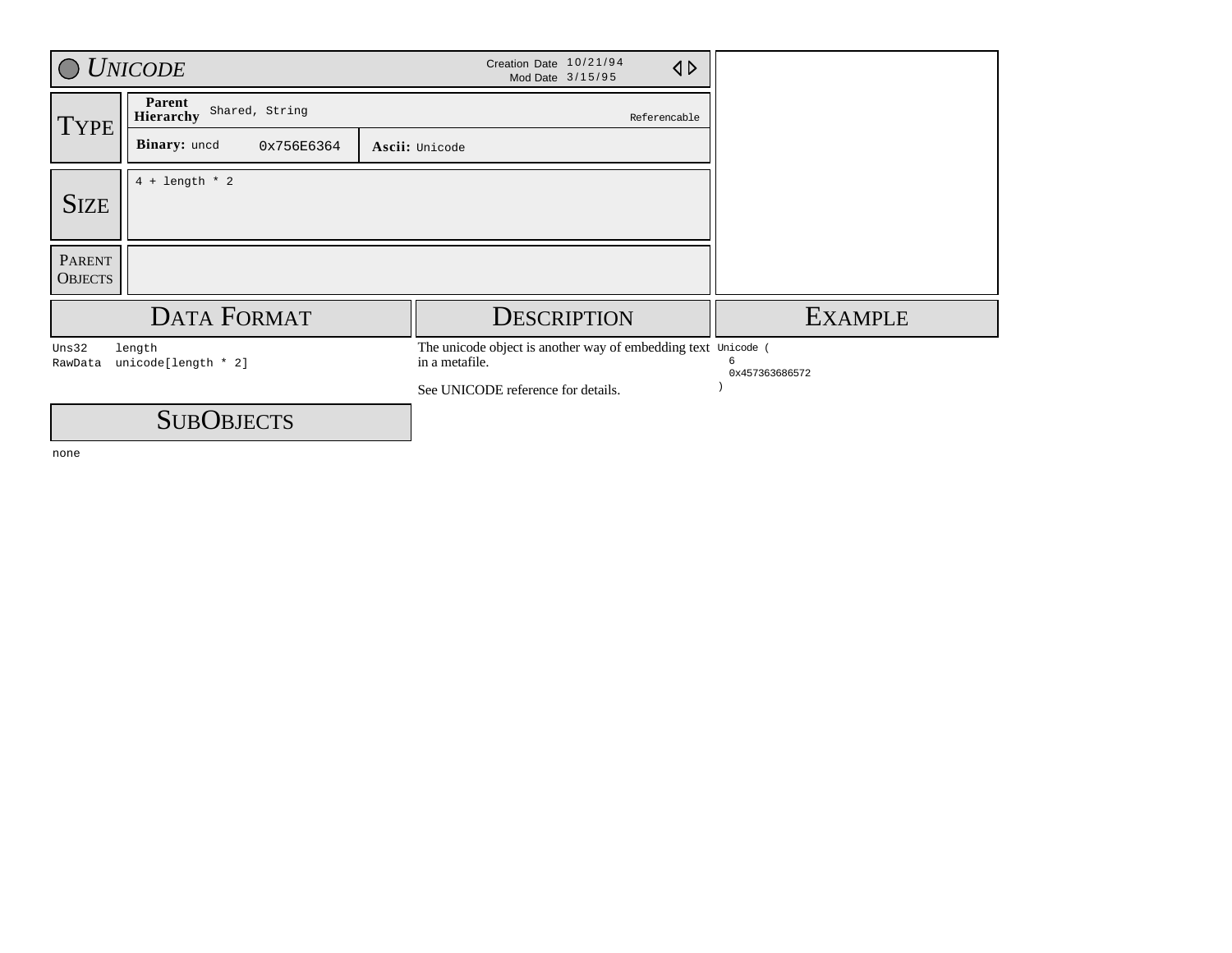|                                                                                                                                                                    | O PIXMAP TEXTURE                                                                                                                                           |  |                                                                             |                                                                                                                                   |
|--------------------------------------------------------------------------------------------------------------------------------------------------------------------|------------------------------------------------------------------------------------------------------------------------------------------------------------|--|-----------------------------------------------------------------------------|-----------------------------------------------------------------------------------------------------------------------------------|
| <b>TYPE</b>                                                                                                                                                        | Parent<br>Shared, Texture<br>Hierarchy                                                                                                                     |  | Referencable                                                                |                                                                                                                                   |
|                                                                                                                                                                    | Binary: txpm<br>0x7478706D                                                                                                                                 |  | <b>Ascii:</b> PixmapTexture                                                 |                                                                                                                                   |
| <b>SIZE</b>                                                                                                                                                        | 28 + rowBytes * height + padding                                                                                                                           |  |                                                                             |                                                                                                                                   |
| <b>PARENT</b><br><b>OBJECTS</b>                                                                                                                                    | SOMETIMES: TextureShader                                                                                                                                   |  |                                                                             |                                                                                                                                   |
|                                                                                                                                                                    | <b>DATA FORMAT</b>                                                                                                                                         |  | <b>DESCRIPTION</b>                                                          | <b>EXAMPLE</b>                                                                                                                    |
| Uns32<br>Uns32<br>Uns32<br>Uns32<br>EndianEnum<br>EndianEnum<br>RawData<br>0 < with<br>$\bullet$ 0 < height<br>$\bullet$ 0 < pixelSize < 32<br>· PixelTypeEnum is: | width<br>height<br>rowBytes<br>pixelSize<br>PixelTypeEnum pixelType<br>bitOrder<br>byteOrder<br>image[rowBytes * height]<br>• width * pixelSize < rowBytes |  | A generic means of transferring pixmap data. Used<br>in the Texture Shader. | PixmapTexture (<br>256 256 # width/height<br>128 # rowBytes<br>32 # pixelSize<br>RGB24<br>BigEndian BigEndian<br>0x00123232<br>0x |
| Binary<br>0x00000000<br>0x00000001<br>0x00000002<br>0x00000003                                                                                                     | <b>Text</b><br>RGB8<br>RGB16<br>RGB24<br>RGB32                                                                                                             |  |                                                                             |                                                                                                                                   |
| · EndianEnum is:<br>Binary<br>0x00000000<br>0x00000001                                                                                                             | <b>Text</b><br>BigEndian<br>LittleEndian                                                                                                                   |  |                                                                             |                                                                                                                                   |
|                                                                                                                                                                    | <b>SUBOBJECTS</b>                                                                                                                                          |  |                                                                             |                                                                                                                                   |
| none                                                                                                                                                               |                                                                                                                                                            |  |                                                                             |                                                                                                                                   |